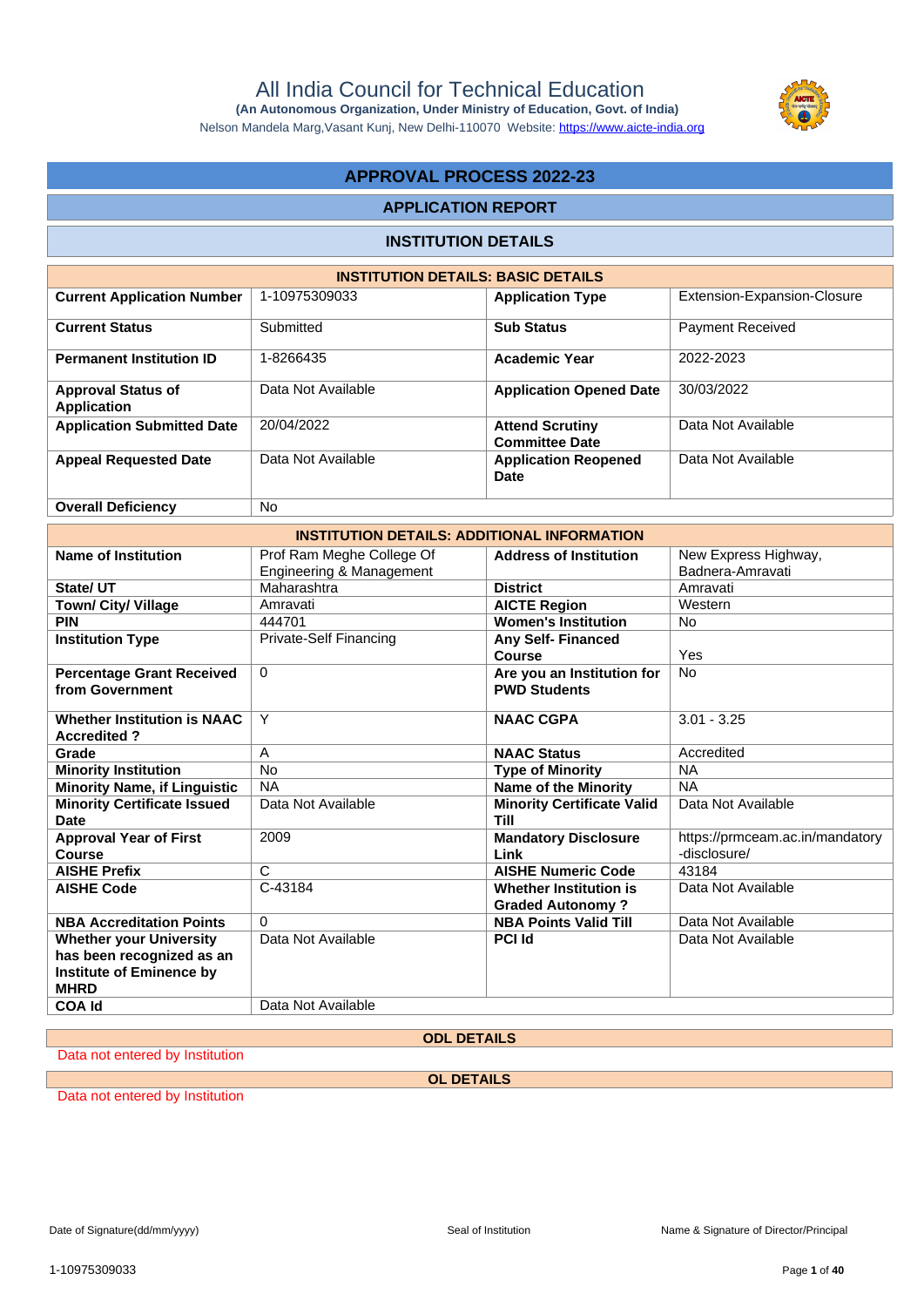| <b>ORGANIZATION</b>                                        |                                         |                                                           |                    |  |  |  |  |
|------------------------------------------------------------|-----------------------------------------|-----------------------------------------------------------|--------------------|--|--|--|--|
| Name of the Parent Organization<br>(Trust/Society/Company) | Vidarbha Youth Welfare Society          | <b>Type of the Organization</b><br>(Trust/Society/Company | Society            |  |  |  |  |
| <b>Registered With</b>                                     | <b>Assistant Registrar Of Societies</b> | <b>Registration Date</b>                                  | 01/07/1965         |  |  |  |  |
| <b>Registration Number</b>                                 | MAH/115/AMTI                            | <b>Organization Address</b>                               | Data Not Available |  |  |  |  |
| State/UT                                                   | Maharashtra                             | <b>District</b>                                           | Amravati           |  |  |  |  |
| Town / City / Village                                      | Amravati                                | <b>PIN</b>                                                | 444602             |  |  |  |  |
| <b>Land Phone STD Code</b>                                 | 721                                     | <b>Land Phone Number</b>                                  | 2662618            |  |  |  |  |
| <b>PAN</b>                                                 | AAATV5683Q                              | <b>Organization Website</b>                               |                    |  |  |  |  |

### **BOARD OF GOVERNORS/ TRUSTEE/ DIRECTORS**

| Sr.No          | <b>Name</b>         | <b>Designation</b> | <b>Trustee Since</b> | <b>Trustee Till</b> | <b>Mobile Number</b> | <b>Email</b>           |
|----------------|---------------------|--------------------|----------------------|---------------------|----------------------|------------------------|
|                | Dr. Nitin Ramdas    | President          | 24/03/2019           | 23/03/2024          | 9665960600           | Drdhande11@Gmail.Com   |
|                | <b>Dhande</b>       |                    |                      |                     |                      |                        |
| $\overline{2}$ | Adv. Uday           | Member             | 24/03/2019           | 23/03/2024          | 9422855520           | Uday.Deshmukh@Outloo   |
|                | Shashikumarji       |                    |                      |                     |                      | k.Com                  |
|                | Deshmukh            |                    |                      |                     |                      |                        |
| 3              | Prof. Dr. Hemant    | Member             | 24/03/2019           | 23/03/2024          | 9850141260           | Hemantdesh2551870@G    |
|                | Muralidharrao       |                    |                      |                     |                      | mail.Com               |
|                | Deshmukh            |                    |                      |                     |                      |                        |
| $\overline{4}$ | Mr. Yuvrajsingh     | Secretary          | 24/03/2019           | 23/03/2024          | 9561155515           | Choudharyysingh@Gmail  |
|                | Vasantrao           |                    |                      |                     |                      | .Com                   |
|                | Choudhary           |                    |                      |                     |                      |                        |
| 5              | Mr. Shankarrao      | Member             | 24/03/2019           | 23/03/2024          | 9923495868           | Secretary_Vyws@Rediff  |
|                | Dagduji Kale        |                    |                      |                     |                      | mail.Com               |
| 6              | Mr. Nitin Baburaoji | Member             | 24/03/2019           | 23/03/2024          | 9822278935           | Secretary_Vyws@Rediff  |
|                | Hiwase              |                    |                      |                     |                      | mail.Com               |
| $\overline{7}$ | Mrs. Ragini Hemant  | Member             | 24/03/2019           | 23/03/2024          | 9850083650           | Hemdesh2551870@Gmai    |
|                | Deshmukh            |                    |                      |                     |                      | I.Com                  |
| 8              | Dr. Mrs. Vaishali   | Member             | 24/03/2019           | 23/03/2024          | 7875014314           | Vaishalidhande10@Gmail |
|                | Nitin Dhande        |                    |                      |                     |                      | .Com                   |
| 9              | Dr. Mrs. Poonam     | Member             | 24/03/2019           | 23/03/2024          | 9011788792           | Poonamchoudhary0329    |
|                | Yuvrajsingh         |                    |                      |                     |                      | @Gmail.Com             |
|                | Choudhary           |                    |                      |                     |                      |                        |

| <b>QUESTIONS</b>                                                                                                                         |           |  |  |  |  |
|------------------------------------------------------------------------------------------------------------------------------------------|-----------|--|--|--|--|
| Do you wish to Apply for 'Extension of Approval (EOA)'?                                                                                  | Yes       |  |  |  |  |
| Do you wish to apply for any change(s) as per the provisions of this year Approval Process<br>Handbook?                                  | Yes       |  |  |  |  |
| Do you wish to Apply for Increase of Intake in Existing Course (Division Size change)/New Course<br>(Normal/Vocational/Dual/Integrated)? | Yes       |  |  |  |  |
| Do you wish to Apply for Reduction of Intake in Existing Course((Division Size change)/Closure<br>Course?                                | Yes       |  |  |  |  |
| Do you wish to Apply for Introduction of NRI?                                                                                            | <b>No</b> |  |  |  |  |
| Do you wish to Apply for Introduction of OCI or Twinning Program?                                                                        | <b>No</b> |  |  |  |  |
| Do you wish to Apply for Extended EoA?                                                                                                   | <b>No</b> |  |  |  |  |
| Conversion of Diploma Level into Degree Level and vice-versa                                                                             | No.       |  |  |  |  |
| Merger of Courses in 'ENGINEERING AND TECHNOLOGY'                                                                                        | <b>No</b> |  |  |  |  |
| Start New Programme(s)/ Level(s) in the Existing Institutions                                                                            | <b>No</b> |  |  |  |  |
| Start Diploma in Degree Pharmacy Institutions and vice-versa                                                                             | <b>No</b> |  |  |  |  |
| <b>Conversion of Management Institutions running PGDM Course into MBA Course</b>                                                         | No.       |  |  |  |  |
| Change in the Name of the Course(s)                                                                                                      | <b>No</b> |  |  |  |  |
| Closing of MBA Programme and Introduction of MCA Programme and vice-versa                                                                | <b>No</b> |  |  |  |  |
| Merger of Institutions under the same Trust/ Society/ Company operating in the same Campus                                               | <b>No</b> |  |  |  |  |
| Change in the Name of the Institution                                                                                                    | No.       |  |  |  |  |
| <b>Change of Site/ Location</b>                                                                                                          | No.       |  |  |  |  |
| Conversion of Women's Institution into Co-ed Institution                                                                                 | <b>No</b> |  |  |  |  |
| <b>Conversion of Co-ed Institution into Women's Institution</b>                                                                          | <b>No</b> |  |  |  |  |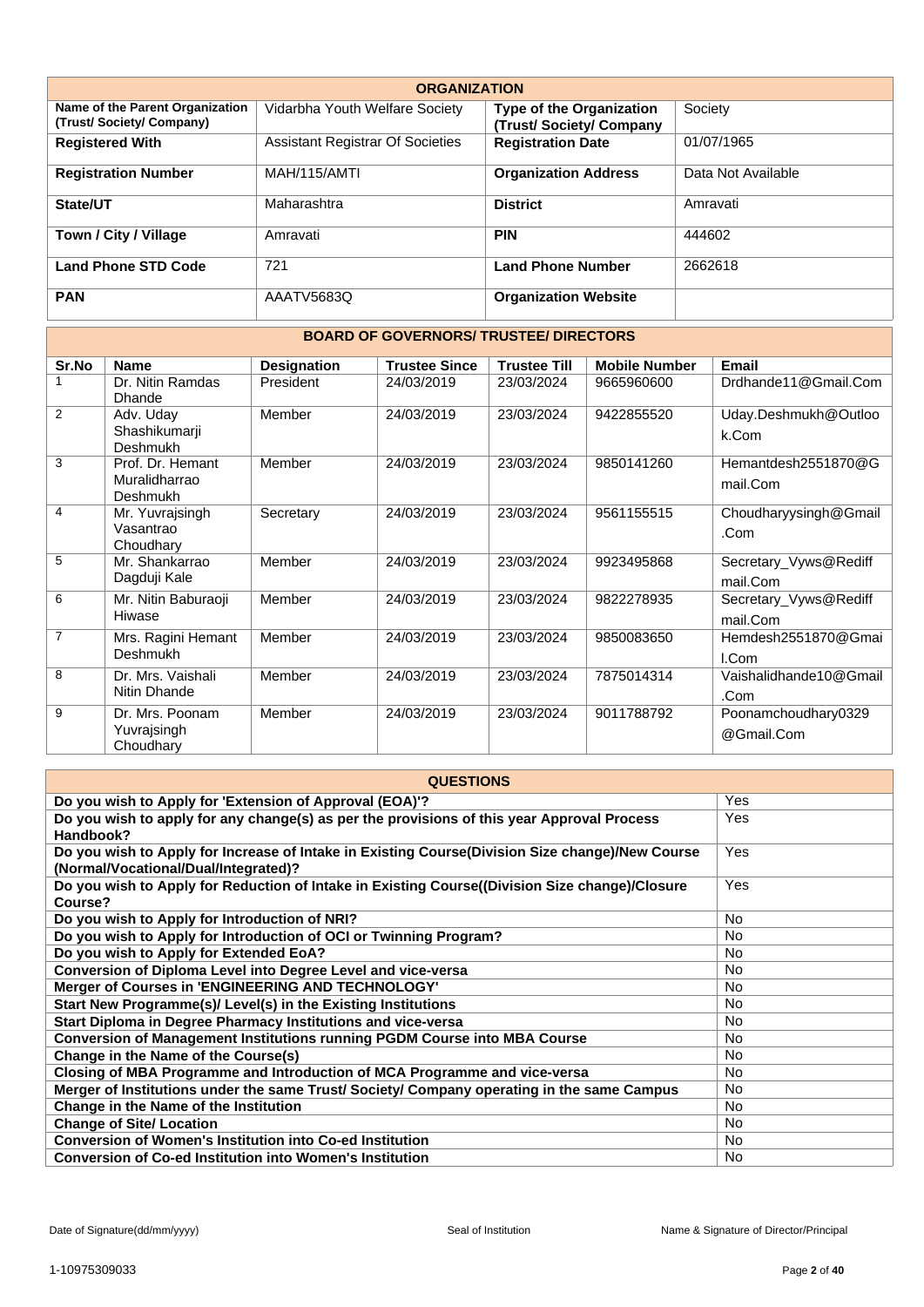| Change in the Name of the Affiliating University/Board                                          | <b>No</b> |
|-------------------------------------------------------------------------------------------------|-----------|
| Change in the Name of the Trust/ Society/ Company                                               | <b>No</b> |
| Has your Institution got affiliation from University/DTE/Board?                                 | Yes       |
| Is your Institution selected for 'Study in India' Program by Govt. by India?                    | <b>No</b> |
| Whether your institution have the approval from PCI for PHARM.D. or/and PHARM.D. (POST          | <b>No</b> |
| <b>BACCALAUREATE)</b>                                                                           |           |
| Whether your institution have the approval from PCI for M.PHARMA.                               | <b>No</b> |
| Do you want to change minority status of the institution?                                       | <b>No</b> |
| Whether your Institution has converted into Deemed to be/State Private University?              | <b>No</b> |
| Is your Institution having Autonomous Status (Academic Autonomy) as conferred by the            | <b>No</b> |
| <b>Affiliating University?</b>                                                                  |           |
| Is your Institution newly Approved last year(LoA) & failed to Admit Students?                   | <b>No</b> |
| Whether the Affiliating Foreign University is having ranking within top 500 as per THE/QS World | <b>No</b> |
| Ranking or Indian University/Institution is having NIRF ranking in top 100?                     |           |
| Do you wish to Apply for Restoration of Intake?                                                 | <b>No</b> |
|                                                                                                 |           |

| <b>CONTACT PERSON\REGISTRAR DETAILS</b> |                    |                       |                             |  |  |  |  |
|-----------------------------------------|--------------------|-----------------------|-----------------------------|--|--|--|--|
| Title:                                  | Dr.                | <b>First Name:</b>    | Mir Sadique                 |  |  |  |  |
| Last Name:                              | Ali                | Address:              | Jamil Colony, Walgaon Road. |  |  |  |  |
| Designation:                            | Principal          | State/UT:             | Maharashtra                 |  |  |  |  |
| District:                               | Amravati           | Town/ City/ Village:  | Amravati                    |  |  |  |  |
| <b>Postal Code:</b>                     | 444601             | <b>STD Code:</b>      | 721                         |  |  |  |  |
| <b>Land Phone Number:</b>               | 2580371            | <b>Mobile Number:</b> | 9370155150                  |  |  |  |  |
| <b>Alternate Mobile</b>                 | 7722073885         | <b>Email Address:</b> | principal@prmceam.ac.in     |  |  |  |  |
| Number:                                 |                    |                       |                             |  |  |  |  |
| <b>Alternate Email</b>                  | softalis@gmail.com |                       |                             |  |  |  |  |
| Address:                                |                    |                       |                             |  |  |  |  |

### **PROGRAMS & COURSES**

| <b>PROGRAMS</b>                             |                                |  |  |  |  |  |
|---------------------------------------------|--------------------------------|--|--|--|--|--|
| Programme                                   | <b>New/ Existing Programme</b> |  |  |  |  |  |
| <b>ENGINEERING AND</b><br><b>TECHNOLOGY</b> | Existing Programme             |  |  |  |  |  |
|                                             |                                |  |  |  |  |  |

### **COURSE DETAILS**

| <b>Engineering &amp; Technology</b><br><b>Programme</b> |                                                                                         |                 |              |                                                           |                               |                               |                               |                              |                                            |                                |                                         |                                                       |                                          |
|---------------------------------------------------------|-----------------------------------------------------------------------------------------|-----------------|--------------|-----------------------------------------------------------|-------------------------------|-------------------------------|-------------------------------|------------------------------|--------------------------------------------|--------------------------------|-----------------------------------------|-------------------------------------------------------|------------------------------------------|
| Sr.<br>No.                                              | Course<br>Name                                                                          | Level           | <b>FT/PT</b> | Affiliating<br>body/<br><b>University</b>                 | Intake<br>approved<br>2020-21 | Intake<br>Approved<br>2021-22 | <b>Applied</b><br>For         | Applied<br>intake<br>2022-23 | <b>Number</b><br>of<br>Required<br>Faculty | <b>Number</b><br>of<br>Faculty | <b>NRI</b><br>Approval<br><b>Status</b> | <b>OCI/</b><br><b>FN</b><br>Approval<br><b>Status</b> | Status of<br><b>NBA</b><br>accreditation |
| $\mathbf{1}$                                            | <b>COMPUTER</b><br><b>SCIENCE AND</b><br><b>ENGINEERING</b>                             | UG              | <b>FT</b>    | Sant Gadge<br>Baba<br>Amravati<br>University,<br>Amravati | 120                           | 120                           | EoA<br>Only                   | 120                          | 24                                         | 24                             | Not<br>interested                       | Not<br>interested                                     | Not Applicable                           |
| $\overline{2}$                                          | <b>CIVIL</b><br><b>ENGINEERING</b>                                                      | UG              | FT           | Sant Gadge<br>Baba<br>Amravati<br>University,<br>Amravati | 120                           | 120                           | EoA with<br>Closure<br>of Div | 60                           | 21                                         | 21                             | Not<br>interested                       | Not<br>interested                                     | Not Accredited                           |
| 3                                                       | <b>ELECTRONICS</b><br>AND<br><b>TELECOMMUNI</b><br><b>CATIONS</b><br><b>ENGINEERING</b> | UG              | FT           | Sant Gadge<br>Baba<br>Amravati<br>University,<br>Amravati | 60                            | 60                            | EoA<br>Only                   | 60                           | 15                                         | 15                             | Not<br>interested                       | Not<br>interested                                     | Not Applicable                           |
| 4                                                       | <b>ELECTRICAL</b><br><b>ENGINEERING</b>                                                 | $\overline{UG}$ | FT           | Sant Gadge<br>Baba<br>Amravati<br>University,<br>Amravati | 120                           | 60                            | EoA<br>Only                   | 60                           | 18                                         | 18                             | Not<br>interested                       | Not<br>interested                                     | Not Applicable                           |
| 5                                                       | <b>ELECTRICAL</b><br><b>ENGINEERING</b><br>(ELECTRONIC<br>S AND<br>POWER)               | PG              | FT           | Sant Gadge<br>Baba<br>Amravati<br>University,<br>Amravati | 30                            | 30                            | EoA<br>Only                   | 30                           | 4                                          | $\overline{2}$                 | Not<br>interested                       | Not<br>interested                                     | Not Applicable                           |
| 6                                                       | <b>COMPUTER</b><br><b>SCIENCE AND</b><br><b>ENGINEERING</b>                             | PG              | <b>FT</b>    | Sant Gadge<br>Baba<br>Amravati                            | 30                            | 30                            | EoA<br>Only                   | 30                           | 4                                          | $\overline{2}$                 | Not<br>interested                       | Not<br>interested                                     | Not Applicable                           |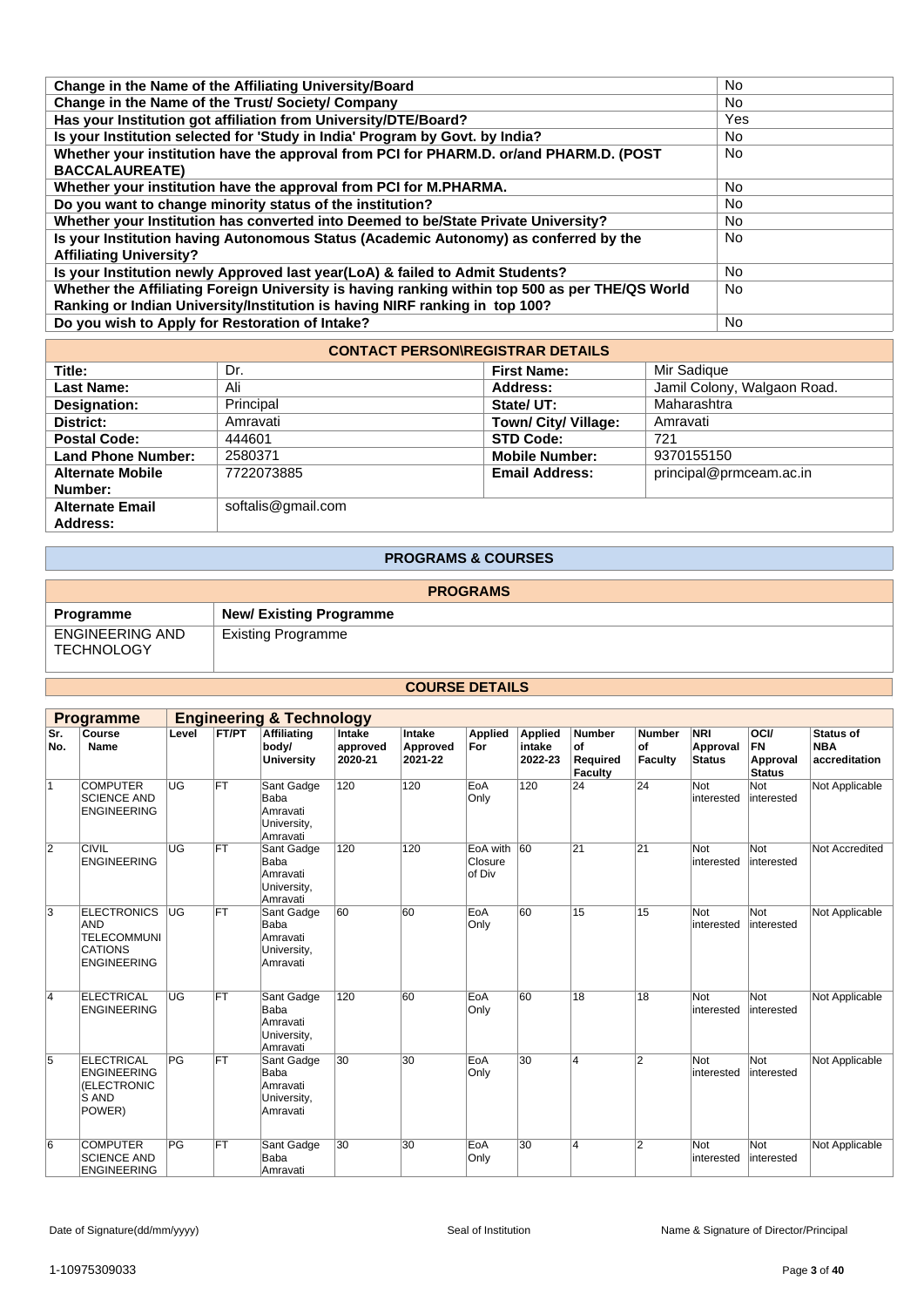|    |                                                                                  |           |           | University,<br>Amravati                                   |    |                |                                      |     |    |                |                   |                   |                |
|----|----------------------------------------------------------------------------------|-----------|-----------|-----------------------------------------------------------|----|----------------|--------------------------------------|-----|----|----------------|-------------------|-------------------|----------------|
| 17 | <b>CONSTRUCTIO PG</b><br><b>ENGINEERNG</b><br><b>AND</b><br><b>MANAGEMENT</b>    |           | FT.       | Sant Gadge<br>Baba<br>Amravati<br>University,<br>Amravati | 30 | 30             | EoA<br>Only                          | 30  | 4  | $\overline{2}$ | Not<br>interested | Not<br>interested | Not Applicable |
| 8  | <b>DIGITAL</b><br><b>ELECTRONICS</b>                                             | PG        | <b>FT</b> | Sant Gadge<br>Baba<br>Amravati<br>University,<br>Amravati | 30 | 30             | EoA<br>Only                          | 30  | 4  | $\overline{2}$ | Not<br>interested | Not<br>interested | Not Applicable |
| 9  | <b>INFORMATION</b><br><b>TECHNOLOGY</b>                                          | <b>UG</b> | <b>FT</b> | Sant Gadge<br>Baba<br>Amravati<br>University,<br>Amravati | 60 | 120            | EoA<br>Only                          | 120 | 15 | 15             | Not<br>interested | Not<br>interested | Not Applicable |
| 10 | <b>COMPUTER</b><br><b>SCIENCE AND</b><br><b>ENGINEERING</b><br>(DATA<br>SCIENCE) | UG        | FT.       | Sant Gadge<br>Baba<br>Amravati<br>University,<br>Amravati | 0  | $\overline{0}$ | Applicati<br>on for<br>new<br>course | 60  | 0  | 0              | Not<br>interested | Not<br>interested | Not Applicable |

#### **COURSES IN REGIONAL LANGUAGE**

Data not entered by Institution

**ODL COURSE DETAILS**

Data not entered by Institution

**OL COURSE DETAILS**

Data not entered by Institution

| <b>INFRASTRUCTURE DETAILS</b> |                      |                              |                    |  |  |  |  |  |
|-------------------------------|----------------------|------------------------------|--------------------|--|--|--|--|--|
| <b>LAND DETAILS</b>           |                      |                              |                    |  |  |  |  |  |
| Location:                     | Urban                | <b>Land in Hilly Area:</b>   | No.                |  |  |  |  |  |
| Total Area in Acres:          | 10.1                 | <b>FSI/FSR:</b>              | Data Not Available |  |  |  |  |  |
| <b>Built Up Area (Sqm):</b>   | Data Not Available   | <b>Number of Pieces:</b>     |                    |  |  |  |  |  |
| Land Piece Area 1 in          | 10.1                 | Land Piece Area 2 in         | Data Not Available |  |  |  |  |  |
| Acres:                        |                      | Acres:                       |                    |  |  |  |  |  |
| Land Piece Area 3 in          | Data Not Available   | Max distance in farthest     | Data Not Available |  |  |  |  |  |
| Acres:                        |                      | land pieces (Km):            |                    |  |  |  |  |  |
| Land registered with:         | Collector, Amravati  | <b>Date of Registration:</b> | 26/09/1984         |  |  |  |  |  |
| Land use certificate          | Tehsildar, Amravati. | Land use certificate         | 21/01/2009         |  |  |  |  |  |
| issued by:                    |                      | issued Date:                 |                    |  |  |  |  |  |
| <b>Ownership Details:</b>     | Other                | Is the Land Mortgaged:       | <b>No</b>          |  |  |  |  |  |
| <b>Mortgaged Purpose:</b>     | N                    |                              |                    |  |  |  |  |  |
| Land (North/South):           | <b>North</b>         | Latitude Degree:             | 22                 |  |  |  |  |  |
| <b>Latitude Minute:</b>       | 52                   | Latitude Second:             | 59                 |  |  |  |  |  |
| Longitude (East/West)         | East                 | <b>Longitude Degree:</b>     | 77                 |  |  |  |  |  |
| <b>Longitude Minute:</b>      | 46                   | <b>Longitude Second:</b>     | $\mathbf 0$        |  |  |  |  |  |

### **LAND DETAILS: MORE INFORMATION**

| Sr.<br>No. | <b>Land Registration</b><br>Number:          | RC No/MRC-81/Badnera/17/0809   | <b>Date of Registration:</b>             | 26/09/1984                          |
|------------|----------------------------------------------|--------------------------------|------------------------------------------|-------------------------------------|
|            | Area of Land:                                | 9.57                           | Khasra Number:                           | TPS-2892-1180-CR-90/92(B) UD-<br>13 |
|            | <b>Plot Number/</b><br><b>Survey Number:</b> | Survey No 54-84                | <b>Land Situated At:</b>                 | Mauje Badnera                       |
|            | <b>Land Registered in</b><br>the Name of:    | Vidarbha Youth Welfare Society | Ownership or<br><b>Government Lease:</b> | Other                               |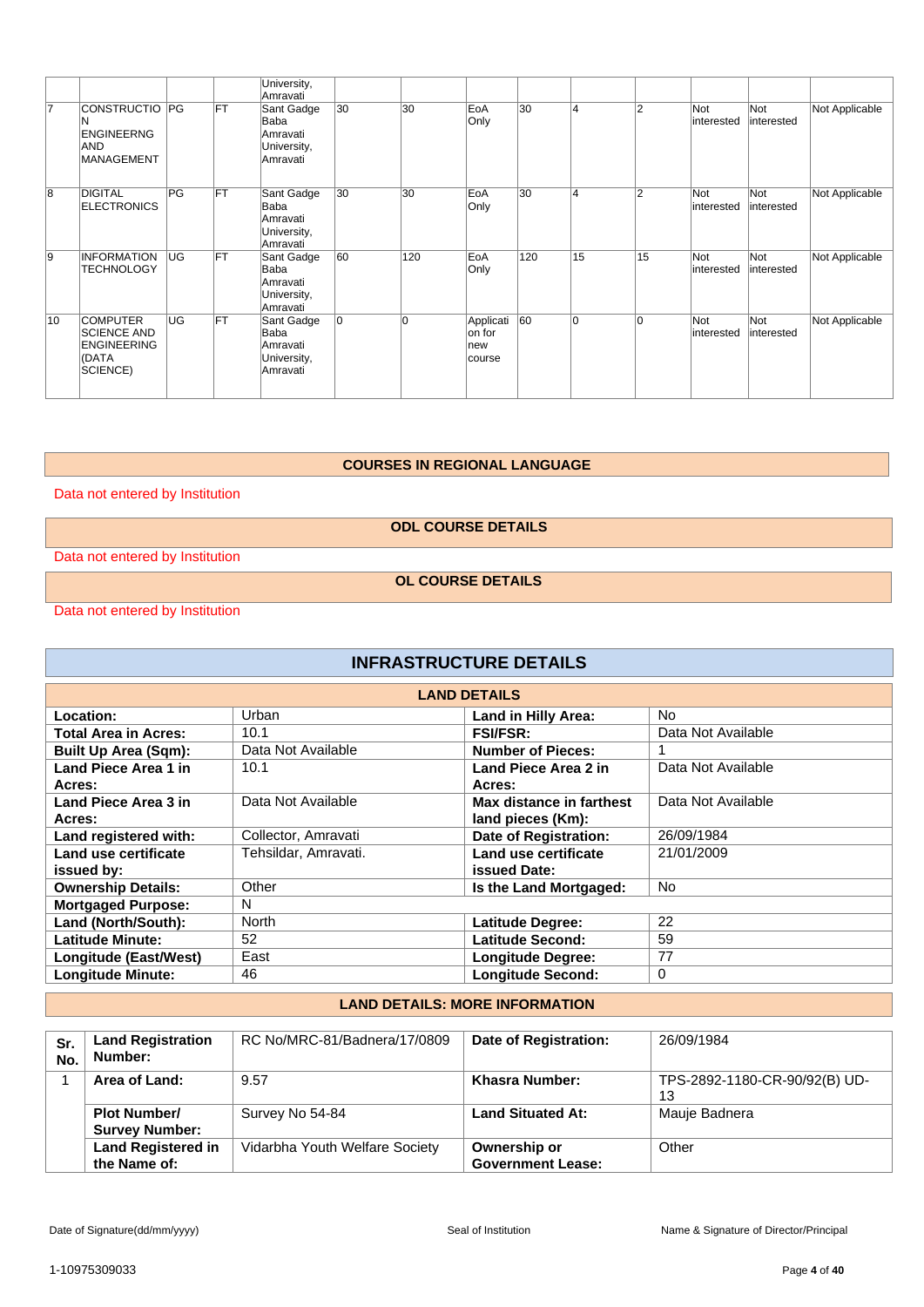|            | Land use<br><b>Certificate Issued</b>        | Yes                            | <b>Land Use Certificate</b><br><b>Issuing Authority:</b> | Tahsildar Amravati                   |
|------------|----------------------------------------------|--------------------------------|----------------------------------------------------------|--------------------------------------|
|            |                                              |                                |                                                          |                                      |
|            | Is it for Change of<br><b>Site</b>           | <b>No</b>                      |                                                          |                                      |
| Sr.<br>No. | <b>Land Registration</b><br>Number:          | RC No./MRC-81/Badnera/17/0809  | Date of Registration:                                    | 26/09/1984                           |
| 2          | Area of Land:                                | 10.1                           | Khasra Number:                                           | TPS-2892-1180-CR-90/92 (B) UD-<br>13 |
|            | <b>Plot Number/</b><br><b>Survey Number:</b> | Survey No. 54 & 84             | <b>Land Situated At:</b>                                 | Mauje Badnera                        |
|            | <b>Land Registered in</b><br>the Name of:    | Vidarbha Youth Welfare Society | Ownership or<br><b>Government Lease:</b>                 | Other                                |
|            | Land use<br><b>Certificate Issued</b>        | Yes                            | <b>Land Use Certificate</b><br><b>Issuing Authority:</b> | Tehasildar, Amravati                 |
|            | Is it for Change of<br><b>Site</b>           | <b>No</b>                      |                                                          |                                      |

| <b>BUILDING DETAILS</b>                                                |                  |                                                                                                                                                           |            |
|------------------------------------------------------------------------|------------------|-----------------------------------------------------------------------------------------------------------------------------------------------------------|------------|
| <b>Building Status:</b>                                                | Available        | <b>Total built up Area</b><br>(ready) Sqm:                                                                                                                | 13840.36   |
| Activities in the building<br>other than courses<br>approved by AICTE: | <b>ACADEMICS</b> | <b>Whether Access</b><br><b>&amp;Circulation Area and</b><br><b>Toilet Area are</b><br>maintained as per<br><b>National Building Code</b><br>(NBC) Norms? | <b>Yes</b> |
| <b>Total Carpet Instructional</b><br>Area (ready) -Sqm:                | 6945.99          | <b>Total Carpet</b><br><b>Administrative Area</b><br>(ready) -Sqm:                                                                                        | 1000.29    |
| <b>Access and Circulation</b><br>Area (Sqm):                           | 3880             | Total built up Area -Sqm<br><b>Planned:</b>                                                                                                               | 21640.81   |
| <b>Total Carpet Amenities</b><br>Area (ready) - Sqm:                   | 1248             |                                                                                                                                                           |            |

#### **BUILDING DETAILS: MORE INFORMATION**

| Sr.<br>No.     | <b>Building Name:</b>                                         | Building No.4                                                        | <b>Building Approval</b><br>Number:                                       | <b>B4</b>      |
|----------------|---------------------------------------------------------------|----------------------------------------------------------------------|---------------------------------------------------------------------------|----------------|
| 1              | <b>Sanctioned Built</b><br>Up Area:                           | 2890.15                                                              | <b>Constructed Built Up</b><br>Area:                                      | 963.38         |
|                | <b>Approved Carpet</b><br>Area-Instructional:                 | 701.08                                                               | <b>Constructed Carpet Area-</b><br>Instructional:                         | 701.08         |
|                | <b>Approved Carpet</b><br>Area-<br><b>Administrative:</b>     | $\Omega$                                                             | <b>Constructed Carpet Area-</b><br><b>Administrative:</b>                 | 0              |
|                | <b>Approved Carpet</b><br><b>Area-Amenities:</b>              | 29.93                                                                | <b>Constructed Carpet Area-</b><br><b>Amenities:</b>                      | 29.93          |
|                | <b>Total Area</b><br>Approved:                                | 968.82                                                               | <b>Total Area Constructed:</b>                                            | 968.82         |
|                | <b>Activities</b><br>Conducted in the<br><b>Building:</b>     | Academics                                                            | <b>Non AICTE Approved</b><br>courses running in the<br>Building (if any): | Nil            |
|                | <b>Building Plan</b><br><b>Approving</b><br><b>Authority:</b> | Assistant Director, Town Planning,<br>Amravati Municipal Corporation | <b>Building Plan Approval</b><br>Date:                                    | 22/01/2016     |
| Sr.<br>No.     | <b>Building Name:</b>                                         | Building No.5                                                        | <b>Building Approval</b><br>Number:                                       | B <sub>5</sub> |
| $\overline{2}$ | <b>Sanctioned Built</b><br>Up Area:                           | 2891.88                                                              | <b>Constructed Built Up</b><br>Area:                                      | $\Omega$       |
|                | <b>Approved Carpet</b><br>Area-Instructional:                 | $\Omega$                                                             | <b>Constructed Carpet Area-</b><br>Instructional:                         | $\Omega$       |
|                | <b>Approved Carpet</b><br>Area-                               | $\Omega$                                                             | <b>Constructed Carpet Area-</b><br><b>Administrative:</b>                 | $\Omega$       |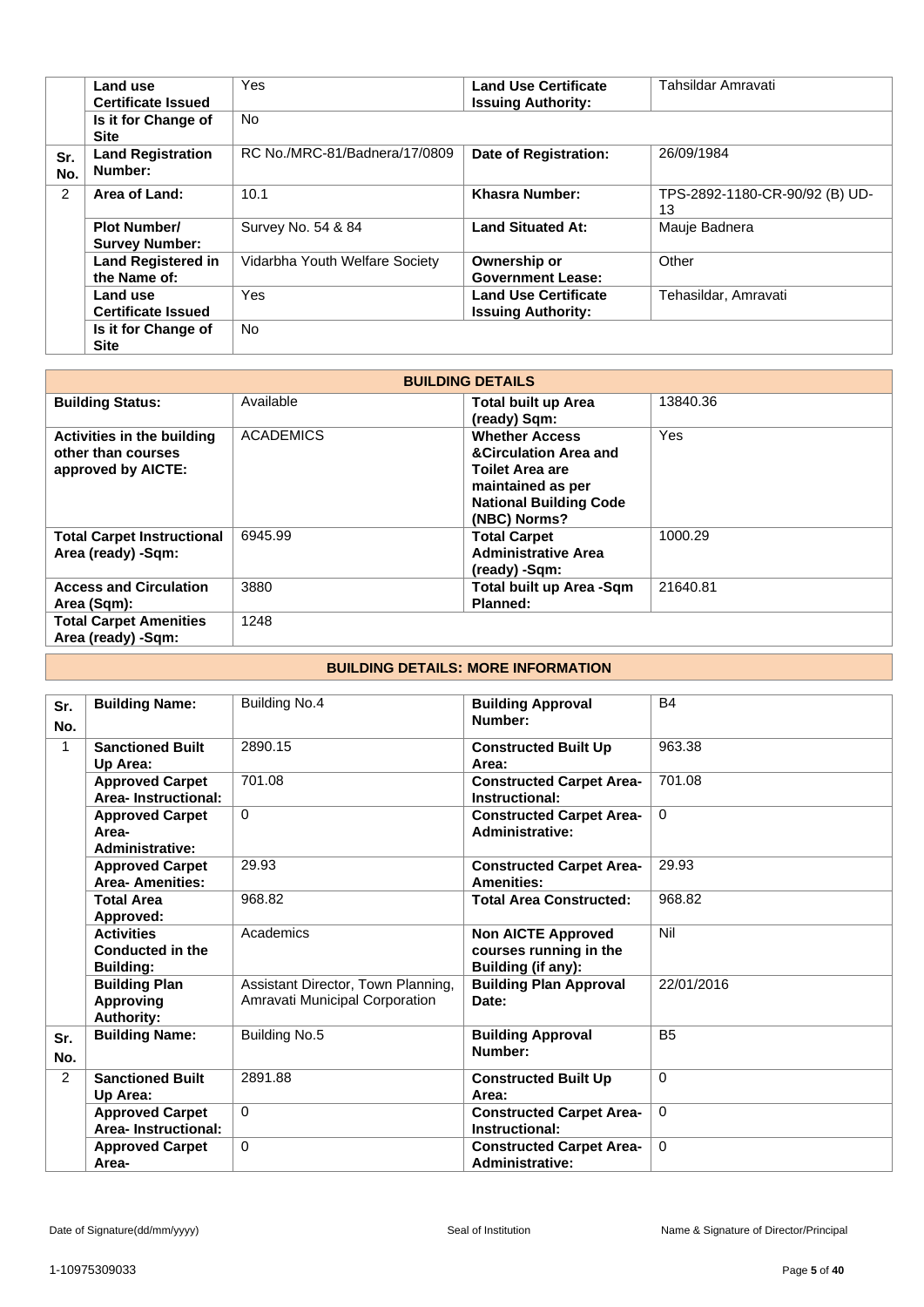|            | <b>Administrative:</b>                                           |                                                                      |                                                                                  |                |
|------------|------------------------------------------------------------------|----------------------------------------------------------------------|----------------------------------------------------------------------------------|----------------|
|            | <b>Approved Carpet</b><br><b>Area- Amenities:</b>                | $\Omega$                                                             | <b>Constructed Carpet Area-</b><br><b>Amenities:</b>                             | $\Omega$       |
|            | <b>Total Area</b><br>Approved:                                   | 2891.88                                                              | <b>Total Area Constructed:</b>                                                   | $\Omega$       |
|            | <b>Activities</b><br><b>Conducted in the</b>                     | Academics                                                            | <b>Non AICTE Approved</b><br>courses running in the                              | Nil            |
|            | <b>Building:</b><br><b>Building Plan</b><br><b>Approving</b>     | Assistant Director, Town Planning,<br>Amravati Municipal Corporation | Building (if any):<br><b>Building Plan Approval</b><br>Date:                     | 22/01/2016     |
| Sr.        | <b>Authority:</b><br><b>Building Name:</b>                       | <b>Building No.7</b>                                                 | <b>Building Approval</b><br>Number:                                              | <b>B7</b>      |
| No.<br>3   | <b>Sanctioned Built</b><br>Up Area:                              | 399.6                                                                | <b>Constructed Built Up</b><br>Area:                                             | 308.95         |
|            | <b>Approved Carpet</b><br>Area-Instructional:                    | $\Omega$                                                             | <b>Constructed Carpet Area-</b><br>Instructional:                                | 0              |
|            | <b>Approved Carpet</b><br>Area-<br><b>Administrative:</b>        | $\Omega$                                                             | <b>Constructed Carpet Area-</b><br><b>Administrative:</b>                        | $\Omega$       |
|            | <b>Approved Carpet</b><br><b>Area- Amenities:</b>                | 308.95                                                               | <b>Constructed Carpet Area-</b><br><b>Amenities:</b>                             | 308.95         |
|            | <b>Total Area</b><br>Approved:                                   | 308.95                                                               | <b>Total Area Constructed:</b>                                                   | 308.95         |
|            | <b>Activities</b><br><b>Conducted in the</b><br><b>Building:</b> | Amenities                                                            | <b>Non AICTE Approved</b><br>courses running in the<br><b>Building (if any):</b> | Nil            |
|            | <b>Building Plan</b><br><b>Approving</b><br><b>Authority:</b>    | Assistant Director, Town Planning,<br>Amravati Municipal Corporation | <b>Building Plan Approval</b><br>Date:                                           | 22/01/2016     |
| Sr.<br>No. | <b>Building Name:</b>                                            | <b>Building No.6</b>                                                 | <b>Building Approval</b><br>Number:                                              | B <sub>6</sub> |
| 4          | <b>Sanctioned Built</b><br>Up Area:                              | 2890.15                                                              | <b>Constructed Built Up</b><br>Area:                                             | $\Omega$       |
|            | <b>Approved Carpet</b><br>Area-Instructional:                    | $\Omega$                                                             | <b>Constructed Carpet Area-</b><br>Instructional:                                | $\mathbf 0$    |
|            | <b>Approved Carpet</b><br>Area-<br><b>Administrative:</b>        | $\Omega$                                                             | <b>Constructed Carpet Area-</b><br><b>Administrative:</b>                        | $\mathbf 0$    |
|            | <b>Approved Carpet</b><br>Area- Amenities:                       | $\Omega$                                                             | <b>Constructed Carpet Area-</b><br><b>Amenities:</b>                             | $\Omega$       |
|            | <b>Total Area</b><br>Approved:                                   | 2890.15                                                              | <b>Total Area Constructed:</b>                                                   | $\Omega$       |
|            | <b>Activities</b><br><b>Conducted in the</b><br><b>Building:</b> | Academics                                                            | <b>Non AICTE Approved</b><br>courses running in the<br>Building (if any):        | Nil            |
|            | <b>Building Plan</b><br><b>Approving</b><br>Authority:           | Assistant Director, Town Planning,<br>Amravati Municipal Corporation | <b>Building Plan Approval</b><br>Date:                                           | 22/01/2016     |
| Sr.<br>No. | <b>Building Name:</b>                                            | <b>Building No.1</b>                                                 | <b>Building Approval</b><br>Number:                                              | <b>B1</b>      |
| 5          | <b>Sanctioned Built</b><br>Up Area:                              | 5238.65                                                              | <b>Constructed Built Up</b><br>Area:                                             | 5238.65        |
|            | <b>Approved Carpet</b><br>Area-Instructional:                    | 2009.02                                                              | <b>Constructed Carpet Area-</b><br>Instructional:                                | 2009.02        |
|            | <b>Approved Carpet</b><br>Area-<br>Administrative:               | 450.4                                                                | <b>Constructed Carpet Area-</b><br><b>Administrative:</b>                        | 450.4          |
|            | <b>Approved Carpet</b><br><b>Area-Amenities:</b>                 | 194.42                                                               | <b>Constructed Carpet Area-</b><br><b>Amenities:</b>                             | 194.22         |
|            | <b>Total Area</b><br>Approved:                                   | 5023.8                                                               | <b>Total Area Constructed:</b>                                                   | 5023.8         |
|            | <b>Activities</b>                                                | Academics                                                            | <b>Non AICTE Approved</b>                                                        | Nil            |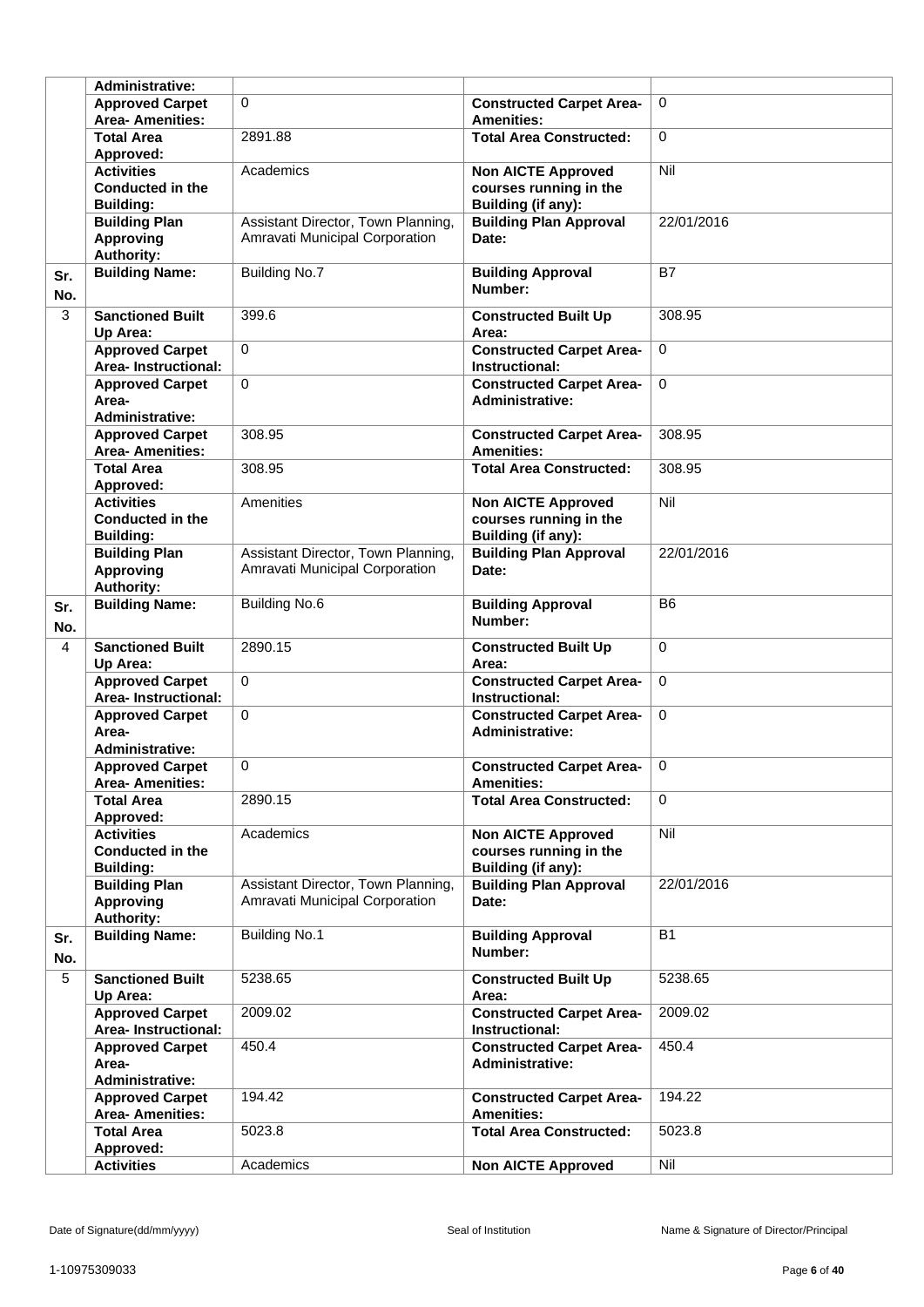|                | <b>Conducted in the</b><br><b>Building:</b>                      |                                                                      | courses running in the<br>Building (if any):                              |                  |
|----------------|------------------------------------------------------------------|----------------------------------------------------------------------|---------------------------------------------------------------------------|------------------|
|                | <b>Building Plan</b><br><b>Approving</b><br><b>Authority:</b>    | Assistant Director, Town Planning,<br>Amravati Municipal Corporation | <b>Building Plan Approval</b><br>Date:                                    | 22/01/2016       |
| Sr.<br>No.     | <b>Building Name:</b>                                            | <b>Building No.2</b>                                                 | <b>Building Approval</b><br>Number:                                       | <b>B2</b>        |
| 6              | <b>Sanctioned Built</b><br>Up Area:                              | 4440.23                                                              | <b>Constructed Built Up</b><br>Area:                                      | 4440.23          |
|                | <b>Approved Carpet</b><br><b>Area-Instructional:</b>             | 1760.16                                                              | <b>Constructed Carpet Area-</b><br>Instructional:                         | 1760.16          |
|                | <b>Approved Carpet</b><br>Area-<br><b>Administrative:</b>        | 421.28                                                               | <b>Constructed Carpet Area-</b><br><b>Administrative:</b>                 | 421.28           |
|                | <b>Approved Carpet</b><br><b>Area- Amenities:</b>                | 512.42                                                               | <b>Constructed Carpet Area-</b><br><b>Amenities:</b>                      | 512.42           |
|                | <b>Total Area</b><br>Approved:                                   | 3960.18                                                              | <b>Total Area Constructed:</b>                                            | 3960.18          |
|                | <b>Activities</b><br><b>Conducted in the</b><br><b>Building:</b> | Academics                                                            | <b>Non AICTE Approved</b><br>courses running in the<br>Building (if any): | $\overline{Nil}$ |
|                | <b>Building Plan</b><br><b>Approving</b><br><b>Authority:</b>    | Assistant Director, Town Planning,<br>Amravati Muncipal Corporation  | <b>Building Plan Approval</b><br>Date:                                    | 22/01/2016       |
| Sr.<br>No.     | <b>Building Name:</b>                                            | <b>Building No.3</b>                                                 | <b>Building Approval</b><br>Number:                                       | $\overline{B3}$  |
| $\overline{7}$ | <b>Sanctioned Built</b><br>Up Area:                              | 2890.15                                                              | <b>Constructed Built Up</b><br>Area:                                      | 2890.15          |
|                | <b>Approved Carpet</b><br><b>Area-Instructional:</b>             | 1768.59                                                              | <b>Constructed Carpet Area-</b><br>Instructional:                         | 1768.59          |
|                | <b>Approved Carpet</b><br>Area-<br><b>Administrative:</b>        | 128.61                                                               | <b>Constructed Carpet Area-</b><br><b>Administrative:</b>                 | 128.61           |
|                | <b>Approved Carpet</b><br><b>Area- Amenities:</b>                | 202.48                                                               | <b>Constructed Carpet Area-</b><br><b>Amenities:</b>                      | 202.48           |
|                | <b>Total Area</b><br>Approved:                                   | 2813.11                                                              | <b>Total Area Constructed:</b>                                            | 2813.11          |
|                | <b>Activities</b><br><b>Conducted in the</b><br><b>Building:</b> | Academics                                                            | <b>Non AICTE Approved</b><br>courses running in the<br>Building (if any): | Nil              |
|                | <b>Building Plan</b><br><b>Approving</b><br><b>Authority:</b>    | Assistant Director, Town Planning,<br>Amravati Municipal Corporation | <b>Building Plan Approval</b><br>Date:                                    | 22/01/2016       |

# **LABORATORY DETAILS**

| Sr. | Programme:               | <b>ENGINEERING AND</b>        | Department:               | <b>Computer Science And Engineering</b> |
|-----|--------------------------|-------------------------------|---------------------------|-----------------------------------------|
| No. |                          | TECHNOLOGY                    |                           |                                         |
|     |                          |                               |                           |                                         |
|     | Course:                  | <b>COMPUTER SCIENCE AND</b>   | Level:                    | <b>Under Graduate</b>                   |
|     |                          | <b>ENGINEERING</b>            |                           |                                         |
|     | Name of the              | Adic Lab                      | Is it Research lab for PG | <b>No</b>                               |
|     | Laboratory:              |                               | Course(Y/N):              |                                         |
|     | <b>Major Equipments:</b> | Power Supply                  | <b>Building Name</b>      | Building No. 2                          |
|     |                          | <b>Kits</b>                   |                           |                                         |
|     |                          | Cro                           |                           |                                         |
|     |                          | <b>Function Generator</b>     |                           |                                         |
|     | <b>Building Number</b>   | <b>B2</b>                     |                           |                                         |
| Sr. | Programme:               | <b>ENGINEERING AND</b>        | Department:               | <b>Electrical Engineering</b>           |
| No. |                          | TECHNOLOGY                    |                           |                                         |
| 2   | Course:                  | <b>ELECTRICAL ENGINEERING</b> | Level:                    | <b>Under Graduate</b>                   |
|     | Name of the              | Analog Circuit Laboratory     | Is it Research lab for PG | No.                                     |
|     | Laboratory:              | Laboratory                    | Course(Y/N):              |                                         |
|     | <b>Major Equipments:</b> | Diode Characteristics Trainer | <b>Building Name</b>      | Building No. 2                          |
|     |                          | Ceamian'S Make                |                           |                                         |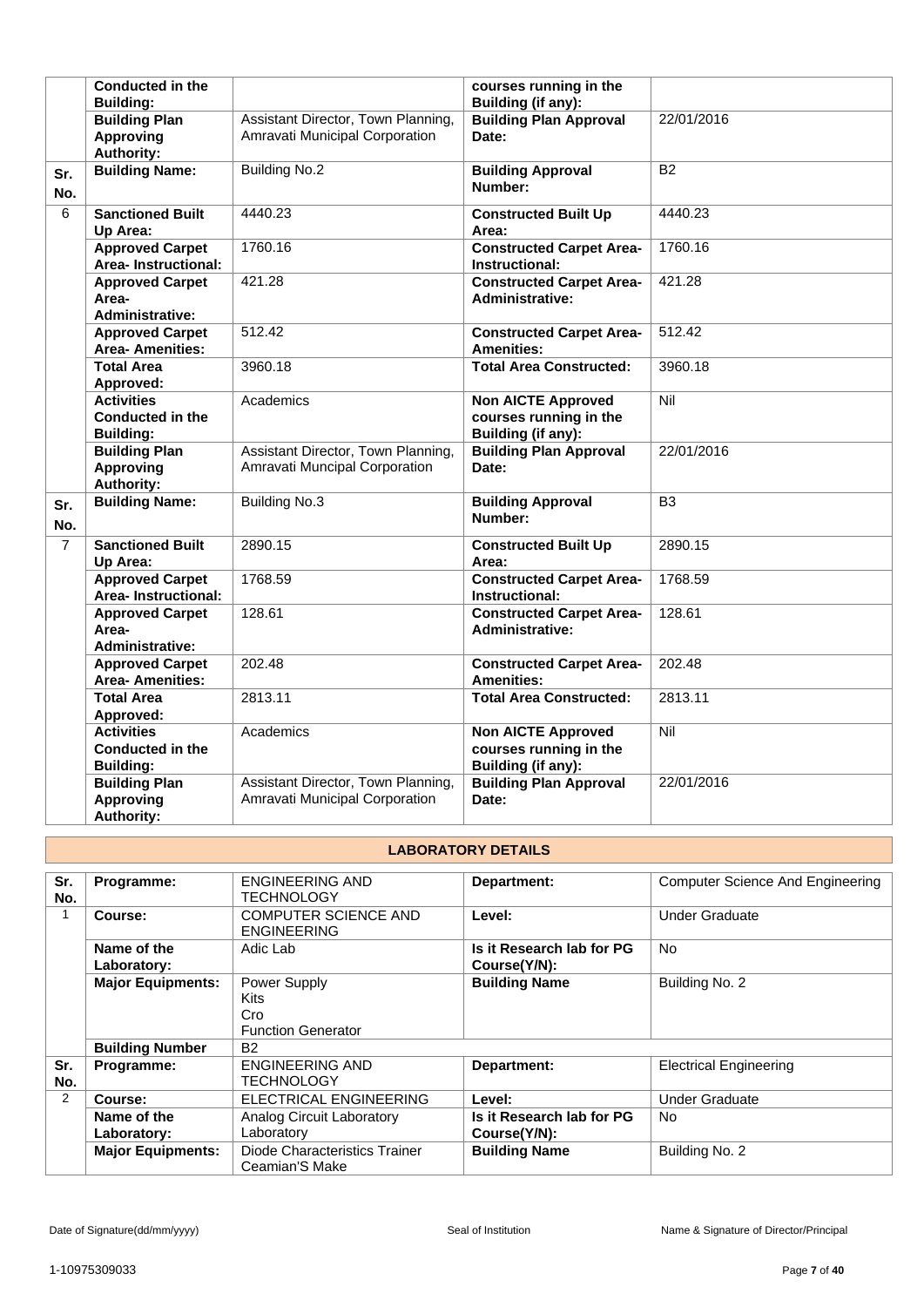| Patch Cords<br>Digital Mul<br><b>Building Number</b><br>B <sub>2</sub><br><b>ENGINEERING AND</b><br><b>Electronics And</b><br>Sr.<br>Programme:<br>Department:<br>No.<br><b>Telecommunications Engineering</b><br><b>TECHNOLOGY</b><br>3<br><b>ELECTRONICS AND</b><br>Course:<br><b>Under Graduate</b><br>Level:<br><b>TELECOMMUNICATIONS</b><br><b>ENGINEERING</b><br>Name of the<br>Analog Electronics Lab<br><b>No</b><br>Is it Research lab for PG<br>Laboratory:<br>Course(Y/N):<br>Tiic, Cro, Function Generator,<br><b>Building Name</b><br>Building No. 1<br><b>Major Equipments:</b><br>Power Supplies, General Purpose<br>Breadboard Trainer & Expt. Kits.<br><b>B1</b><br><b>Building Number</b><br><b>ENGINEERING AND</b><br>Programme:<br>Civil Engineering<br>Sr.<br>Department:<br>No.<br><b>TECHNOLOGY</b><br><b>CIVIL ENGINEERING</b><br><b>Under Graduate</b><br>4<br>Course:<br>Level:<br>Name of the<br>Is it Research lab for PG<br>No.<br>Civil Language Lab<br>Course(Y/N):<br>Laboratory:<br>Building No. 3<br><b>Major Equipments:</b><br>Dell Pentium Pcs Qty 20.<br><b>Building Name</b><br>B <sub>3</sub><br><b>Building Number</b><br><b>ENGINEERING AND</b><br>Programme:<br>Sr.<br>Department:<br><b>Electronics And</b><br><b>TECHNOLOGY</b><br><b>Telecommunications Engineering</b><br>No.<br>5<br><b>ELECTRONICS AND</b><br>Level:<br><b>Under Graduate</b><br>Course:<br><b>TELECOMMUNICATIONS</b><br><b>ENGINEERING</b><br>Name of the<br>Communication Engineering Lab<br>Is it Research lab for PG<br><b>No</b><br>Course(Y/N):<br>Laboratory:<br>Cro, Function Generator, Display<br><b>Building Name</b><br>Building No. 1<br><b>Major Equipments:</b><br>Board, Dso, Spectrum Analyzer &<br><b>Experimental Kits.</b><br><b>B1</b><br><b>Building Number</b><br><b>ENGINEERING AND</b><br>Sr.<br>Programme:<br>Department:<br><b>Electrical Engineering</b><br><b>TECHNOLOGY</b><br>No.<br><b>ELECTRICAL ENGINEERING</b><br><b>Under Graduate</b><br>6<br>Course:<br>Level:<br>Is it Research lab for PG<br>Name of the<br><b>Computer Laboratory</b><br><b>No</b><br>Course(Y/N):<br>Laboratory:<br>Intel Dual Core P4 Processor<br><b>Building Name</b><br>Building No. 2<br><b>Major Equipments:</b><br>Dvd,500Gb Hdd,2Gb Ram<br><b>Building Number</b><br><b>B2</b><br>Sr.<br>Programme:<br><b>ENGINEERING AND</b><br>Department:<br><b>Electrical Engineering</b><br><b>TECHNOLOGY</b><br>No.<br>$\overline{7}$<br>ELECTRICAL ENGINEERING<br><b>Under Graduate</b><br>Course:<br>Level:<br>Name of the<br><b>Control Systems Laboratory</b><br>Is it Research lab for PG<br><b>No</b><br>Laboratory:<br>Course(Y/N):<br>Trainers, Cro'S<br><b>Building Name</b><br>Building No. 2<br><b>Major Equipments:</b><br>B <sub>2</sub><br><b>Building Number</b><br><b>ENGINEERING AND</b><br><b>Electrical Engineering</b><br>Sr.<br>Programme:<br>Department:<br>No.<br><b>TECHNOLOGY</b><br><b>Under Graduate</b><br>8<br>ELECTRICAL ENGINEERING<br>Course:<br>Level:<br>Name of the<br><b>Digital Electronics Laboratory</b><br>Is it Research lab for PG<br><b>No</b><br>Course(Y/N):<br>Laboratory:<br>Kits<br>Building No. 2<br><b>Major Equipments:</b><br><b>Building Name</b><br><b>B2</b><br><b>Building Number</b><br>Sr.<br>Programme:<br><b>ENGINEERING AND</b><br>Department:<br><b>Electrical Engineering</b><br><b>TECHNOLOGY</b><br>No.<br>9<br>ELECTRICAL ENGINEERING<br><b>Under Graduate</b><br>Course:<br>Level:<br>Name of the<br>Is it Research lab for PG<br><b>Drives Laboratory</b><br>No<br>Laboratory:<br>Course(Y/N):<br><b>Major Equipments:</b><br><b>Trainers With Machines</b><br><b>Building Name</b><br>Building No. 2<br>B <sub>2</sub><br><b>Building Number</b><br>Programme:<br><b>ENGINEERING AND</b><br><b>Electronics And</b><br>Sr.<br>Department:<br><b>TECHNOLOGY</b><br><b>Telecommunications Engineering</b><br>No.<br>10<br><b>ELECTRONICS AND</b><br><b>Under Graduate</b><br>Course:<br>Level: |  | Rectifier Ceamian'S Make With |  |
|-------------------------------------------------------------------------------------------------------------------------------------------------------------------------------------------------------------------------------------------------------------------------------------------------------------------------------------------------------------------------------------------------------------------------------------------------------------------------------------------------------------------------------------------------------------------------------------------------------------------------------------------------------------------------------------------------------------------------------------------------------------------------------------------------------------------------------------------------------------------------------------------------------------------------------------------------------------------------------------------------------------------------------------------------------------------------------------------------------------------------------------------------------------------------------------------------------------------------------------------------------------------------------------------------------------------------------------------------------------------------------------------------------------------------------------------------------------------------------------------------------------------------------------------------------------------------------------------------------------------------------------------------------------------------------------------------------------------------------------------------------------------------------------------------------------------------------------------------------------------------------------------------------------------------------------------------------------------------------------------------------------------------------------------------------------------------------------------------------------------------------------------------------------------------------------------------------------------------------------------------------------------------------------------------------------------------------------------------------------------------------------------------------------------------------------------------------------------------------------------------------------------------------------------------------------------------------------------------------------------------------------------------------------------------------------------------------------------------------------------------------------------------------------------------------------------------------------------------------------------------------------------------------------------------------------------------------------------------------------------------------------------------------------------------------------------------------------------------------------------------------------------------------------------------------------------------------------------------------------------------------------------------------------------------------------------------------------------------------------------------------------------------------------------------------------------------------------------------------------------------------------------------------------------------------------------------------------------------------------------------------------------------------------------------------------------------------------------------------------------------------------------------------------------------------------------------------------------------------------------------------------------------------------------------------------------------------------------------------------------|--|-------------------------------|--|
|                                                                                                                                                                                                                                                                                                                                                                                                                                                                                                                                                                                                                                                                                                                                                                                                                                                                                                                                                                                                                                                                                                                                                                                                                                                                                                                                                                                                                                                                                                                                                                                                                                                                                                                                                                                                                                                                                                                                                                                                                                                                                                                                                                                                                                                                                                                                                                                                                                                                                                                                                                                                                                                                                                                                                                                                                                                                                                                                                                                                                                                                                                                                                                                                                                                                                                                                                                                                                                                                                                                                                                                                                                                                                                                                                                                                                                                                                                                                                                                           |  |                               |  |
|                                                                                                                                                                                                                                                                                                                                                                                                                                                                                                                                                                                                                                                                                                                                                                                                                                                                                                                                                                                                                                                                                                                                                                                                                                                                                                                                                                                                                                                                                                                                                                                                                                                                                                                                                                                                                                                                                                                                                                                                                                                                                                                                                                                                                                                                                                                                                                                                                                                                                                                                                                                                                                                                                                                                                                                                                                                                                                                                                                                                                                                                                                                                                                                                                                                                                                                                                                                                                                                                                                                                                                                                                                                                                                                                                                                                                                                                                                                                                                                           |  |                               |  |
|                                                                                                                                                                                                                                                                                                                                                                                                                                                                                                                                                                                                                                                                                                                                                                                                                                                                                                                                                                                                                                                                                                                                                                                                                                                                                                                                                                                                                                                                                                                                                                                                                                                                                                                                                                                                                                                                                                                                                                                                                                                                                                                                                                                                                                                                                                                                                                                                                                                                                                                                                                                                                                                                                                                                                                                                                                                                                                                                                                                                                                                                                                                                                                                                                                                                                                                                                                                                                                                                                                                                                                                                                                                                                                                                                                                                                                                                                                                                                                                           |  |                               |  |
|                                                                                                                                                                                                                                                                                                                                                                                                                                                                                                                                                                                                                                                                                                                                                                                                                                                                                                                                                                                                                                                                                                                                                                                                                                                                                                                                                                                                                                                                                                                                                                                                                                                                                                                                                                                                                                                                                                                                                                                                                                                                                                                                                                                                                                                                                                                                                                                                                                                                                                                                                                                                                                                                                                                                                                                                                                                                                                                                                                                                                                                                                                                                                                                                                                                                                                                                                                                                                                                                                                                                                                                                                                                                                                                                                                                                                                                                                                                                                                                           |  |                               |  |
|                                                                                                                                                                                                                                                                                                                                                                                                                                                                                                                                                                                                                                                                                                                                                                                                                                                                                                                                                                                                                                                                                                                                                                                                                                                                                                                                                                                                                                                                                                                                                                                                                                                                                                                                                                                                                                                                                                                                                                                                                                                                                                                                                                                                                                                                                                                                                                                                                                                                                                                                                                                                                                                                                                                                                                                                                                                                                                                                                                                                                                                                                                                                                                                                                                                                                                                                                                                                                                                                                                                                                                                                                                                                                                                                                                                                                                                                                                                                                                                           |  |                               |  |
|                                                                                                                                                                                                                                                                                                                                                                                                                                                                                                                                                                                                                                                                                                                                                                                                                                                                                                                                                                                                                                                                                                                                                                                                                                                                                                                                                                                                                                                                                                                                                                                                                                                                                                                                                                                                                                                                                                                                                                                                                                                                                                                                                                                                                                                                                                                                                                                                                                                                                                                                                                                                                                                                                                                                                                                                                                                                                                                                                                                                                                                                                                                                                                                                                                                                                                                                                                                                                                                                                                                                                                                                                                                                                                                                                                                                                                                                                                                                                                                           |  |                               |  |
|                                                                                                                                                                                                                                                                                                                                                                                                                                                                                                                                                                                                                                                                                                                                                                                                                                                                                                                                                                                                                                                                                                                                                                                                                                                                                                                                                                                                                                                                                                                                                                                                                                                                                                                                                                                                                                                                                                                                                                                                                                                                                                                                                                                                                                                                                                                                                                                                                                                                                                                                                                                                                                                                                                                                                                                                                                                                                                                                                                                                                                                                                                                                                                                                                                                                                                                                                                                                                                                                                                                                                                                                                                                                                                                                                                                                                                                                                                                                                                                           |  |                               |  |
|                                                                                                                                                                                                                                                                                                                                                                                                                                                                                                                                                                                                                                                                                                                                                                                                                                                                                                                                                                                                                                                                                                                                                                                                                                                                                                                                                                                                                                                                                                                                                                                                                                                                                                                                                                                                                                                                                                                                                                                                                                                                                                                                                                                                                                                                                                                                                                                                                                                                                                                                                                                                                                                                                                                                                                                                                                                                                                                                                                                                                                                                                                                                                                                                                                                                                                                                                                                                                                                                                                                                                                                                                                                                                                                                                                                                                                                                                                                                                                                           |  |                               |  |
|                                                                                                                                                                                                                                                                                                                                                                                                                                                                                                                                                                                                                                                                                                                                                                                                                                                                                                                                                                                                                                                                                                                                                                                                                                                                                                                                                                                                                                                                                                                                                                                                                                                                                                                                                                                                                                                                                                                                                                                                                                                                                                                                                                                                                                                                                                                                                                                                                                                                                                                                                                                                                                                                                                                                                                                                                                                                                                                                                                                                                                                                                                                                                                                                                                                                                                                                                                                                                                                                                                                                                                                                                                                                                                                                                                                                                                                                                                                                                                                           |  |                               |  |
|                                                                                                                                                                                                                                                                                                                                                                                                                                                                                                                                                                                                                                                                                                                                                                                                                                                                                                                                                                                                                                                                                                                                                                                                                                                                                                                                                                                                                                                                                                                                                                                                                                                                                                                                                                                                                                                                                                                                                                                                                                                                                                                                                                                                                                                                                                                                                                                                                                                                                                                                                                                                                                                                                                                                                                                                                                                                                                                                                                                                                                                                                                                                                                                                                                                                                                                                                                                                                                                                                                                                                                                                                                                                                                                                                                                                                                                                                                                                                                                           |  |                               |  |
|                                                                                                                                                                                                                                                                                                                                                                                                                                                                                                                                                                                                                                                                                                                                                                                                                                                                                                                                                                                                                                                                                                                                                                                                                                                                                                                                                                                                                                                                                                                                                                                                                                                                                                                                                                                                                                                                                                                                                                                                                                                                                                                                                                                                                                                                                                                                                                                                                                                                                                                                                                                                                                                                                                                                                                                                                                                                                                                                                                                                                                                                                                                                                                                                                                                                                                                                                                                                                                                                                                                                                                                                                                                                                                                                                                                                                                                                                                                                                                                           |  |                               |  |
|                                                                                                                                                                                                                                                                                                                                                                                                                                                                                                                                                                                                                                                                                                                                                                                                                                                                                                                                                                                                                                                                                                                                                                                                                                                                                                                                                                                                                                                                                                                                                                                                                                                                                                                                                                                                                                                                                                                                                                                                                                                                                                                                                                                                                                                                                                                                                                                                                                                                                                                                                                                                                                                                                                                                                                                                                                                                                                                                                                                                                                                                                                                                                                                                                                                                                                                                                                                                                                                                                                                                                                                                                                                                                                                                                                                                                                                                                                                                                                                           |  |                               |  |
|                                                                                                                                                                                                                                                                                                                                                                                                                                                                                                                                                                                                                                                                                                                                                                                                                                                                                                                                                                                                                                                                                                                                                                                                                                                                                                                                                                                                                                                                                                                                                                                                                                                                                                                                                                                                                                                                                                                                                                                                                                                                                                                                                                                                                                                                                                                                                                                                                                                                                                                                                                                                                                                                                                                                                                                                                                                                                                                                                                                                                                                                                                                                                                                                                                                                                                                                                                                                                                                                                                                                                                                                                                                                                                                                                                                                                                                                                                                                                                                           |  |                               |  |
|                                                                                                                                                                                                                                                                                                                                                                                                                                                                                                                                                                                                                                                                                                                                                                                                                                                                                                                                                                                                                                                                                                                                                                                                                                                                                                                                                                                                                                                                                                                                                                                                                                                                                                                                                                                                                                                                                                                                                                                                                                                                                                                                                                                                                                                                                                                                                                                                                                                                                                                                                                                                                                                                                                                                                                                                                                                                                                                                                                                                                                                                                                                                                                                                                                                                                                                                                                                                                                                                                                                                                                                                                                                                                                                                                                                                                                                                                                                                                                                           |  |                               |  |
|                                                                                                                                                                                                                                                                                                                                                                                                                                                                                                                                                                                                                                                                                                                                                                                                                                                                                                                                                                                                                                                                                                                                                                                                                                                                                                                                                                                                                                                                                                                                                                                                                                                                                                                                                                                                                                                                                                                                                                                                                                                                                                                                                                                                                                                                                                                                                                                                                                                                                                                                                                                                                                                                                                                                                                                                                                                                                                                                                                                                                                                                                                                                                                                                                                                                                                                                                                                                                                                                                                                                                                                                                                                                                                                                                                                                                                                                                                                                                                                           |  |                               |  |
|                                                                                                                                                                                                                                                                                                                                                                                                                                                                                                                                                                                                                                                                                                                                                                                                                                                                                                                                                                                                                                                                                                                                                                                                                                                                                                                                                                                                                                                                                                                                                                                                                                                                                                                                                                                                                                                                                                                                                                                                                                                                                                                                                                                                                                                                                                                                                                                                                                                                                                                                                                                                                                                                                                                                                                                                                                                                                                                                                                                                                                                                                                                                                                                                                                                                                                                                                                                                                                                                                                                                                                                                                                                                                                                                                                                                                                                                                                                                                                                           |  |                               |  |
|                                                                                                                                                                                                                                                                                                                                                                                                                                                                                                                                                                                                                                                                                                                                                                                                                                                                                                                                                                                                                                                                                                                                                                                                                                                                                                                                                                                                                                                                                                                                                                                                                                                                                                                                                                                                                                                                                                                                                                                                                                                                                                                                                                                                                                                                                                                                                                                                                                                                                                                                                                                                                                                                                                                                                                                                                                                                                                                                                                                                                                                                                                                                                                                                                                                                                                                                                                                                                                                                                                                                                                                                                                                                                                                                                                                                                                                                                                                                                                                           |  |                               |  |
|                                                                                                                                                                                                                                                                                                                                                                                                                                                                                                                                                                                                                                                                                                                                                                                                                                                                                                                                                                                                                                                                                                                                                                                                                                                                                                                                                                                                                                                                                                                                                                                                                                                                                                                                                                                                                                                                                                                                                                                                                                                                                                                                                                                                                                                                                                                                                                                                                                                                                                                                                                                                                                                                                                                                                                                                                                                                                                                                                                                                                                                                                                                                                                                                                                                                                                                                                                                                                                                                                                                                                                                                                                                                                                                                                                                                                                                                                                                                                                                           |  |                               |  |
|                                                                                                                                                                                                                                                                                                                                                                                                                                                                                                                                                                                                                                                                                                                                                                                                                                                                                                                                                                                                                                                                                                                                                                                                                                                                                                                                                                                                                                                                                                                                                                                                                                                                                                                                                                                                                                                                                                                                                                                                                                                                                                                                                                                                                                                                                                                                                                                                                                                                                                                                                                                                                                                                                                                                                                                                                                                                                                                                                                                                                                                                                                                                                                                                                                                                                                                                                                                                                                                                                                                                                                                                                                                                                                                                                                                                                                                                                                                                                                                           |  |                               |  |
|                                                                                                                                                                                                                                                                                                                                                                                                                                                                                                                                                                                                                                                                                                                                                                                                                                                                                                                                                                                                                                                                                                                                                                                                                                                                                                                                                                                                                                                                                                                                                                                                                                                                                                                                                                                                                                                                                                                                                                                                                                                                                                                                                                                                                                                                                                                                                                                                                                                                                                                                                                                                                                                                                                                                                                                                                                                                                                                                                                                                                                                                                                                                                                                                                                                                                                                                                                                                                                                                                                                                                                                                                                                                                                                                                                                                                                                                                                                                                                                           |  |                               |  |
|                                                                                                                                                                                                                                                                                                                                                                                                                                                                                                                                                                                                                                                                                                                                                                                                                                                                                                                                                                                                                                                                                                                                                                                                                                                                                                                                                                                                                                                                                                                                                                                                                                                                                                                                                                                                                                                                                                                                                                                                                                                                                                                                                                                                                                                                                                                                                                                                                                                                                                                                                                                                                                                                                                                                                                                                                                                                                                                                                                                                                                                                                                                                                                                                                                                                                                                                                                                                                                                                                                                                                                                                                                                                                                                                                                                                                                                                                                                                                                                           |  |                               |  |
|                                                                                                                                                                                                                                                                                                                                                                                                                                                                                                                                                                                                                                                                                                                                                                                                                                                                                                                                                                                                                                                                                                                                                                                                                                                                                                                                                                                                                                                                                                                                                                                                                                                                                                                                                                                                                                                                                                                                                                                                                                                                                                                                                                                                                                                                                                                                                                                                                                                                                                                                                                                                                                                                                                                                                                                                                                                                                                                                                                                                                                                                                                                                                                                                                                                                                                                                                                                                                                                                                                                                                                                                                                                                                                                                                                                                                                                                                                                                                                                           |  |                               |  |
|                                                                                                                                                                                                                                                                                                                                                                                                                                                                                                                                                                                                                                                                                                                                                                                                                                                                                                                                                                                                                                                                                                                                                                                                                                                                                                                                                                                                                                                                                                                                                                                                                                                                                                                                                                                                                                                                                                                                                                                                                                                                                                                                                                                                                                                                                                                                                                                                                                                                                                                                                                                                                                                                                                                                                                                                                                                                                                                                                                                                                                                                                                                                                                                                                                                                                                                                                                                                                                                                                                                                                                                                                                                                                                                                                                                                                                                                                                                                                                                           |  |                               |  |
|                                                                                                                                                                                                                                                                                                                                                                                                                                                                                                                                                                                                                                                                                                                                                                                                                                                                                                                                                                                                                                                                                                                                                                                                                                                                                                                                                                                                                                                                                                                                                                                                                                                                                                                                                                                                                                                                                                                                                                                                                                                                                                                                                                                                                                                                                                                                                                                                                                                                                                                                                                                                                                                                                                                                                                                                                                                                                                                                                                                                                                                                                                                                                                                                                                                                                                                                                                                                                                                                                                                                                                                                                                                                                                                                                                                                                                                                                                                                                                                           |  |                               |  |
|                                                                                                                                                                                                                                                                                                                                                                                                                                                                                                                                                                                                                                                                                                                                                                                                                                                                                                                                                                                                                                                                                                                                                                                                                                                                                                                                                                                                                                                                                                                                                                                                                                                                                                                                                                                                                                                                                                                                                                                                                                                                                                                                                                                                                                                                                                                                                                                                                                                                                                                                                                                                                                                                                                                                                                                                                                                                                                                                                                                                                                                                                                                                                                                                                                                                                                                                                                                                                                                                                                                                                                                                                                                                                                                                                                                                                                                                                                                                                                                           |  |                               |  |
|                                                                                                                                                                                                                                                                                                                                                                                                                                                                                                                                                                                                                                                                                                                                                                                                                                                                                                                                                                                                                                                                                                                                                                                                                                                                                                                                                                                                                                                                                                                                                                                                                                                                                                                                                                                                                                                                                                                                                                                                                                                                                                                                                                                                                                                                                                                                                                                                                                                                                                                                                                                                                                                                                                                                                                                                                                                                                                                                                                                                                                                                                                                                                                                                                                                                                                                                                                                                                                                                                                                                                                                                                                                                                                                                                                                                                                                                                                                                                                                           |  |                               |  |
|                                                                                                                                                                                                                                                                                                                                                                                                                                                                                                                                                                                                                                                                                                                                                                                                                                                                                                                                                                                                                                                                                                                                                                                                                                                                                                                                                                                                                                                                                                                                                                                                                                                                                                                                                                                                                                                                                                                                                                                                                                                                                                                                                                                                                                                                                                                                                                                                                                                                                                                                                                                                                                                                                                                                                                                                                                                                                                                                                                                                                                                                                                                                                                                                                                                                                                                                                                                                                                                                                                                                                                                                                                                                                                                                                                                                                                                                                                                                                                                           |  |                               |  |
|                                                                                                                                                                                                                                                                                                                                                                                                                                                                                                                                                                                                                                                                                                                                                                                                                                                                                                                                                                                                                                                                                                                                                                                                                                                                                                                                                                                                                                                                                                                                                                                                                                                                                                                                                                                                                                                                                                                                                                                                                                                                                                                                                                                                                                                                                                                                                                                                                                                                                                                                                                                                                                                                                                                                                                                                                                                                                                                                                                                                                                                                                                                                                                                                                                                                                                                                                                                                                                                                                                                                                                                                                                                                                                                                                                                                                                                                                                                                                                                           |  |                               |  |
|                                                                                                                                                                                                                                                                                                                                                                                                                                                                                                                                                                                                                                                                                                                                                                                                                                                                                                                                                                                                                                                                                                                                                                                                                                                                                                                                                                                                                                                                                                                                                                                                                                                                                                                                                                                                                                                                                                                                                                                                                                                                                                                                                                                                                                                                                                                                                                                                                                                                                                                                                                                                                                                                                                                                                                                                                                                                                                                                                                                                                                                                                                                                                                                                                                                                                                                                                                                                                                                                                                                                                                                                                                                                                                                                                                                                                                                                                                                                                                                           |  |                               |  |
|                                                                                                                                                                                                                                                                                                                                                                                                                                                                                                                                                                                                                                                                                                                                                                                                                                                                                                                                                                                                                                                                                                                                                                                                                                                                                                                                                                                                                                                                                                                                                                                                                                                                                                                                                                                                                                                                                                                                                                                                                                                                                                                                                                                                                                                                                                                                                                                                                                                                                                                                                                                                                                                                                                                                                                                                                                                                                                                                                                                                                                                                                                                                                                                                                                                                                                                                                                                                                                                                                                                                                                                                                                                                                                                                                                                                                                                                                                                                                                                           |  |                               |  |
|                                                                                                                                                                                                                                                                                                                                                                                                                                                                                                                                                                                                                                                                                                                                                                                                                                                                                                                                                                                                                                                                                                                                                                                                                                                                                                                                                                                                                                                                                                                                                                                                                                                                                                                                                                                                                                                                                                                                                                                                                                                                                                                                                                                                                                                                                                                                                                                                                                                                                                                                                                                                                                                                                                                                                                                                                                                                                                                                                                                                                                                                                                                                                                                                                                                                                                                                                                                                                                                                                                                                                                                                                                                                                                                                                                                                                                                                                                                                                                                           |  |                               |  |
|                                                                                                                                                                                                                                                                                                                                                                                                                                                                                                                                                                                                                                                                                                                                                                                                                                                                                                                                                                                                                                                                                                                                                                                                                                                                                                                                                                                                                                                                                                                                                                                                                                                                                                                                                                                                                                                                                                                                                                                                                                                                                                                                                                                                                                                                                                                                                                                                                                                                                                                                                                                                                                                                                                                                                                                                                                                                                                                                                                                                                                                                                                                                                                                                                                                                                                                                                                                                                                                                                                                                                                                                                                                                                                                                                                                                                                                                                                                                                                                           |  |                               |  |
|                                                                                                                                                                                                                                                                                                                                                                                                                                                                                                                                                                                                                                                                                                                                                                                                                                                                                                                                                                                                                                                                                                                                                                                                                                                                                                                                                                                                                                                                                                                                                                                                                                                                                                                                                                                                                                                                                                                                                                                                                                                                                                                                                                                                                                                                                                                                                                                                                                                                                                                                                                                                                                                                                                                                                                                                                                                                                                                                                                                                                                                                                                                                                                                                                                                                                                                                                                                                                                                                                                                                                                                                                                                                                                                                                                                                                                                                                                                                                                                           |  |                               |  |
|                                                                                                                                                                                                                                                                                                                                                                                                                                                                                                                                                                                                                                                                                                                                                                                                                                                                                                                                                                                                                                                                                                                                                                                                                                                                                                                                                                                                                                                                                                                                                                                                                                                                                                                                                                                                                                                                                                                                                                                                                                                                                                                                                                                                                                                                                                                                                                                                                                                                                                                                                                                                                                                                                                                                                                                                                                                                                                                                                                                                                                                                                                                                                                                                                                                                                                                                                                                                                                                                                                                                                                                                                                                                                                                                                                                                                                                                                                                                                                                           |  |                               |  |
|                                                                                                                                                                                                                                                                                                                                                                                                                                                                                                                                                                                                                                                                                                                                                                                                                                                                                                                                                                                                                                                                                                                                                                                                                                                                                                                                                                                                                                                                                                                                                                                                                                                                                                                                                                                                                                                                                                                                                                                                                                                                                                                                                                                                                                                                                                                                                                                                                                                                                                                                                                                                                                                                                                                                                                                                                                                                                                                                                                                                                                                                                                                                                                                                                                                                                                                                                                                                                                                                                                                                                                                                                                                                                                                                                                                                                                                                                                                                                                                           |  |                               |  |
|                                                                                                                                                                                                                                                                                                                                                                                                                                                                                                                                                                                                                                                                                                                                                                                                                                                                                                                                                                                                                                                                                                                                                                                                                                                                                                                                                                                                                                                                                                                                                                                                                                                                                                                                                                                                                                                                                                                                                                                                                                                                                                                                                                                                                                                                                                                                                                                                                                                                                                                                                                                                                                                                                                                                                                                                                                                                                                                                                                                                                                                                                                                                                                                                                                                                                                                                                                                                                                                                                                                                                                                                                                                                                                                                                                                                                                                                                                                                                                                           |  |                               |  |
|                                                                                                                                                                                                                                                                                                                                                                                                                                                                                                                                                                                                                                                                                                                                                                                                                                                                                                                                                                                                                                                                                                                                                                                                                                                                                                                                                                                                                                                                                                                                                                                                                                                                                                                                                                                                                                                                                                                                                                                                                                                                                                                                                                                                                                                                                                                                                                                                                                                                                                                                                                                                                                                                                                                                                                                                                                                                                                                                                                                                                                                                                                                                                                                                                                                                                                                                                                                                                                                                                                                                                                                                                                                                                                                                                                                                                                                                                                                                                                                           |  |                               |  |
|                                                                                                                                                                                                                                                                                                                                                                                                                                                                                                                                                                                                                                                                                                                                                                                                                                                                                                                                                                                                                                                                                                                                                                                                                                                                                                                                                                                                                                                                                                                                                                                                                                                                                                                                                                                                                                                                                                                                                                                                                                                                                                                                                                                                                                                                                                                                                                                                                                                                                                                                                                                                                                                                                                                                                                                                                                                                                                                                                                                                                                                                                                                                                                                                                                                                                                                                                                                                                                                                                                                                                                                                                                                                                                                                                                                                                                                                                                                                                                                           |  |                               |  |
|                                                                                                                                                                                                                                                                                                                                                                                                                                                                                                                                                                                                                                                                                                                                                                                                                                                                                                                                                                                                                                                                                                                                                                                                                                                                                                                                                                                                                                                                                                                                                                                                                                                                                                                                                                                                                                                                                                                                                                                                                                                                                                                                                                                                                                                                                                                                                                                                                                                                                                                                                                                                                                                                                                                                                                                                                                                                                                                                                                                                                                                                                                                                                                                                                                                                                                                                                                                                                                                                                                                                                                                                                                                                                                                                                                                                                                                                                                                                                                                           |  |                               |  |
|                                                                                                                                                                                                                                                                                                                                                                                                                                                                                                                                                                                                                                                                                                                                                                                                                                                                                                                                                                                                                                                                                                                                                                                                                                                                                                                                                                                                                                                                                                                                                                                                                                                                                                                                                                                                                                                                                                                                                                                                                                                                                                                                                                                                                                                                                                                                                                                                                                                                                                                                                                                                                                                                                                                                                                                                                                                                                                                                                                                                                                                                                                                                                                                                                                                                                                                                                                                                                                                                                                                                                                                                                                                                                                                                                                                                                                                                                                                                                                                           |  |                               |  |
|                                                                                                                                                                                                                                                                                                                                                                                                                                                                                                                                                                                                                                                                                                                                                                                                                                                                                                                                                                                                                                                                                                                                                                                                                                                                                                                                                                                                                                                                                                                                                                                                                                                                                                                                                                                                                                                                                                                                                                                                                                                                                                                                                                                                                                                                                                                                                                                                                                                                                                                                                                                                                                                                                                                                                                                                                                                                                                                                                                                                                                                                                                                                                                                                                                                                                                                                                                                                                                                                                                                                                                                                                                                                                                                                                                                                                                                                                                                                                                                           |  |                               |  |
|                                                                                                                                                                                                                                                                                                                                                                                                                                                                                                                                                                                                                                                                                                                                                                                                                                                                                                                                                                                                                                                                                                                                                                                                                                                                                                                                                                                                                                                                                                                                                                                                                                                                                                                                                                                                                                                                                                                                                                                                                                                                                                                                                                                                                                                                                                                                                                                                                                                                                                                                                                                                                                                                                                                                                                                                                                                                                                                                                                                                                                                                                                                                                                                                                                                                                                                                                                                                                                                                                                                                                                                                                                                                                                                                                                                                                                                                                                                                                                                           |  |                               |  |
|                                                                                                                                                                                                                                                                                                                                                                                                                                                                                                                                                                                                                                                                                                                                                                                                                                                                                                                                                                                                                                                                                                                                                                                                                                                                                                                                                                                                                                                                                                                                                                                                                                                                                                                                                                                                                                                                                                                                                                                                                                                                                                                                                                                                                                                                                                                                                                                                                                                                                                                                                                                                                                                                                                                                                                                                                                                                                                                                                                                                                                                                                                                                                                                                                                                                                                                                                                                                                                                                                                                                                                                                                                                                                                                                                                                                                                                                                                                                                                                           |  |                               |  |
|                                                                                                                                                                                                                                                                                                                                                                                                                                                                                                                                                                                                                                                                                                                                                                                                                                                                                                                                                                                                                                                                                                                                                                                                                                                                                                                                                                                                                                                                                                                                                                                                                                                                                                                                                                                                                                                                                                                                                                                                                                                                                                                                                                                                                                                                                                                                                                                                                                                                                                                                                                                                                                                                                                                                                                                                                                                                                                                                                                                                                                                                                                                                                                                                                                                                                                                                                                                                                                                                                                                                                                                                                                                                                                                                                                                                                                                                                                                                                                                           |  |                               |  |
|                                                                                                                                                                                                                                                                                                                                                                                                                                                                                                                                                                                                                                                                                                                                                                                                                                                                                                                                                                                                                                                                                                                                                                                                                                                                                                                                                                                                                                                                                                                                                                                                                                                                                                                                                                                                                                                                                                                                                                                                                                                                                                                                                                                                                                                                                                                                                                                                                                                                                                                                                                                                                                                                                                                                                                                                                                                                                                                                                                                                                                                                                                                                                                                                                                                                                                                                                                                                                                                                                                                                                                                                                                                                                                                                                                                                                                                                                                                                                                                           |  |                               |  |
|                                                                                                                                                                                                                                                                                                                                                                                                                                                                                                                                                                                                                                                                                                                                                                                                                                                                                                                                                                                                                                                                                                                                                                                                                                                                                                                                                                                                                                                                                                                                                                                                                                                                                                                                                                                                                                                                                                                                                                                                                                                                                                                                                                                                                                                                                                                                                                                                                                                                                                                                                                                                                                                                                                                                                                                                                                                                                                                                                                                                                                                                                                                                                                                                                                                                                                                                                                                                                                                                                                                                                                                                                                                                                                                                                                                                                                                                                                                                                                                           |  |                               |  |
|                                                                                                                                                                                                                                                                                                                                                                                                                                                                                                                                                                                                                                                                                                                                                                                                                                                                                                                                                                                                                                                                                                                                                                                                                                                                                                                                                                                                                                                                                                                                                                                                                                                                                                                                                                                                                                                                                                                                                                                                                                                                                                                                                                                                                                                                                                                                                                                                                                                                                                                                                                                                                                                                                                                                                                                                                                                                                                                                                                                                                                                                                                                                                                                                                                                                                                                                                                                                                                                                                                                                                                                                                                                                                                                                                                                                                                                                                                                                                                                           |  |                               |  |
|                                                                                                                                                                                                                                                                                                                                                                                                                                                                                                                                                                                                                                                                                                                                                                                                                                                                                                                                                                                                                                                                                                                                                                                                                                                                                                                                                                                                                                                                                                                                                                                                                                                                                                                                                                                                                                                                                                                                                                                                                                                                                                                                                                                                                                                                                                                                                                                                                                                                                                                                                                                                                                                                                                                                                                                                                                                                                                                                                                                                                                                                                                                                                                                                                                                                                                                                                                                                                                                                                                                                                                                                                                                                                                                                                                                                                                                                                                                                                                                           |  |                               |  |
|                                                                                                                                                                                                                                                                                                                                                                                                                                                                                                                                                                                                                                                                                                                                                                                                                                                                                                                                                                                                                                                                                                                                                                                                                                                                                                                                                                                                                                                                                                                                                                                                                                                                                                                                                                                                                                                                                                                                                                                                                                                                                                                                                                                                                                                                                                                                                                                                                                                                                                                                                                                                                                                                                                                                                                                                                                                                                                                                                                                                                                                                                                                                                                                                                                                                                                                                                                                                                                                                                                                                                                                                                                                                                                                                                                                                                                                                                                                                                                                           |  |                               |  |
|                                                                                                                                                                                                                                                                                                                                                                                                                                                                                                                                                                                                                                                                                                                                                                                                                                                                                                                                                                                                                                                                                                                                                                                                                                                                                                                                                                                                                                                                                                                                                                                                                                                                                                                                                                                                                                                                                                                                                                                                                                                                                                                                                                                                                                                                                                                                                                                                                                                                                                                                                                                                                                                                                                                                                                                                                                                                                                                                                                                                                                                                                                                                                                                                                                                                                                                                                                                                                                                                                                                                                                                                                                                                                                                                                                                                                                                                                                                                                                                           |  |                               |  |
|                                                                                                                                                                                                                                                                                                                                                                                                                                                                                                                                                                                                                                                                                                                                                                                                                                                                                                                                                                                                                                                                                                                                                                                                                                                                                                                                                                                                                                                                                                                                                                                                                                                                                                                                                                                                                                                                                                                                                                                                                                                                                                                                                                                                                                                                                                                                                                                                                                                                                                                                                                                                                                                                                                                                                                                                                                                                                                                                                                                                                                                                                                                                                                                                                                                                                                                                                                                                                                                                                                                                                                                                                                                                                                                                                                                                                                                                                                                                                                                           |  |                               |  |
|                                                                                                                                                                                                                                                                                                                                                                                                                                                                                                                                                                                                                                                                                                                                                                                                                                                                                                                                                                                                                                                                                                                                                                                                                                                                                                                                                                                                                                                                                                                                                                                                                                                                                                                                                                                                                                                                                                                                                                                                                                                                                                                                                                                                                                                                                                                                                                                                                                                                                                                                                                                                                                                                                                                                                                                                                                                                                                                                                                                                                                                                                                                                                                                                                                                                                                                                                                                                                                                                                                                                                                                                                                                                                                                                                                                                                                                                                                                                                                                           |  |                               |  |
|                                                                                                                                                                                                                                                                                                                                                                                                                                                                                                                                                                                                                                                                                                                                                                                                                                                                                                                                                                                                                                                                                                                                                                                                                                                                                                                                                                                                                                                                                                                                                                                                                                                                                                                                                                                                                                                                                                                                                                                                                                                                                                                                                                                                                                                                                                                                                                                                                                                                                                                                                                                                                                                                                                                                                                                                                                                                                                                                                                                                                                                                                                                                                                                                                                                                                                                                                                                                                                                                                                                                                                                                                                                                                                                                                                                                                                                                                                                                                                                           |  |                               |  |
|                                                                                                                                                                                                                                                                                                                                                                                                                                                                                                                                                                                                                                                                                                                                                                                                                                                                                                                                                                                                                                                                                                                                                                                                                                                                                                                                                                                                                                                                                                                                                                                                                                                                                                                                                                                                                                                                                                                                                                                                                                                                                                                                                                                                                                                                                                                                                                                                                                                                                                                                                                                                                                                                                                                                                                                                                                                                                                                                                                                                                                                                                                                                                                                                                                                                                                                                                                                                                                                                                                                                                                                                                                                                                                                                                                                                                                                                                                                                                                                           |  |                               |  |
|                                                                                                                                                                                                                                                                                                                                                                                                                                                                                                                                                                                                                                                                                                                                                                                                                                                                                                                                                                                                                                                                                                                                                                                                                                                                                                                                                                                                                                                                                                                                                                                                                                                                                                                                                                                                                                                                                                                                                                                                                                                                                                                                                                                                                                                                                                                                                                                                                                                                                                                                                                                                                                                                                                                                                                                                                                                                                                                                                                                                                                                                                                                                                                                                                                                                                                                                                                                                                                                                                                                                                                                                                                                                                                                                                                                                                                                                                                                                                                                           |  |                               |  |
|                                                                                                                                                                                                                                                                                                                                                                                                                                                                                                                                                                                                                                                                                                                                                                                                                                                                                                                                                                                                                                                                                                                                                                                                                                                                                                                                                                                                                                                                                                                                                                                                                                                                                                                                                                                                                                                                                                                                                                                                                                                                                                                                                                                                                                                                                                                                                                                                                                                                                                                                                                                                                                                                                                                                                                                                                                                                                                                                                                                                                                                                                                                                                                                                                                                                                                                                                                                                                                                                                                                                                                                                                                                                                                                                                                                                                                                                                                                                                                                           |  |                               |  |
|                                                                                                                                                                                                                                                                                                                                                                                                                                                                                                                                                                                                                                                                                                                                                                                                                                                                                                                                                                                                                                                                                                                                                                                                                                                                                                                                                                                                                                                                                                                                                                                                                                                                                                                                                                                                                                                                                                                                                                                                                                                                                                                                                                                                                                                                                                                                                                                                                                                                                                                                                                                                                                                                                                                                                                                                                                                                                                                                                                                                                                                                                                                                                                                                                                                                                                                                                                                                                                                                                                                                                                                                                                                                                                                                                                                                                                                                                                                                                                                           |  |                               |  |
|                                                                                                                                                                                                                                                                                                                                                                                                                                                                                                                                                                                                                                                                                                                                                                                                                                                                                                                                                                                                                                                                                                                                                                                                                                                                                                                                                                                                                                                                                                                                                                                                                                                                                                                                                                                                                                                                                                                                                                                                                                                                                                                                                                                                                                                                                                                                                                                                                                                                                                                                                                                                                                                                                                                                                                                                                                                                                                                                                                                                                                                                                                                                                                                                                                                                                                                                                                                                                                                                                                                                                                                                                                                                                                                                                                                                                                                                                                                                                                                           |  |                               |  |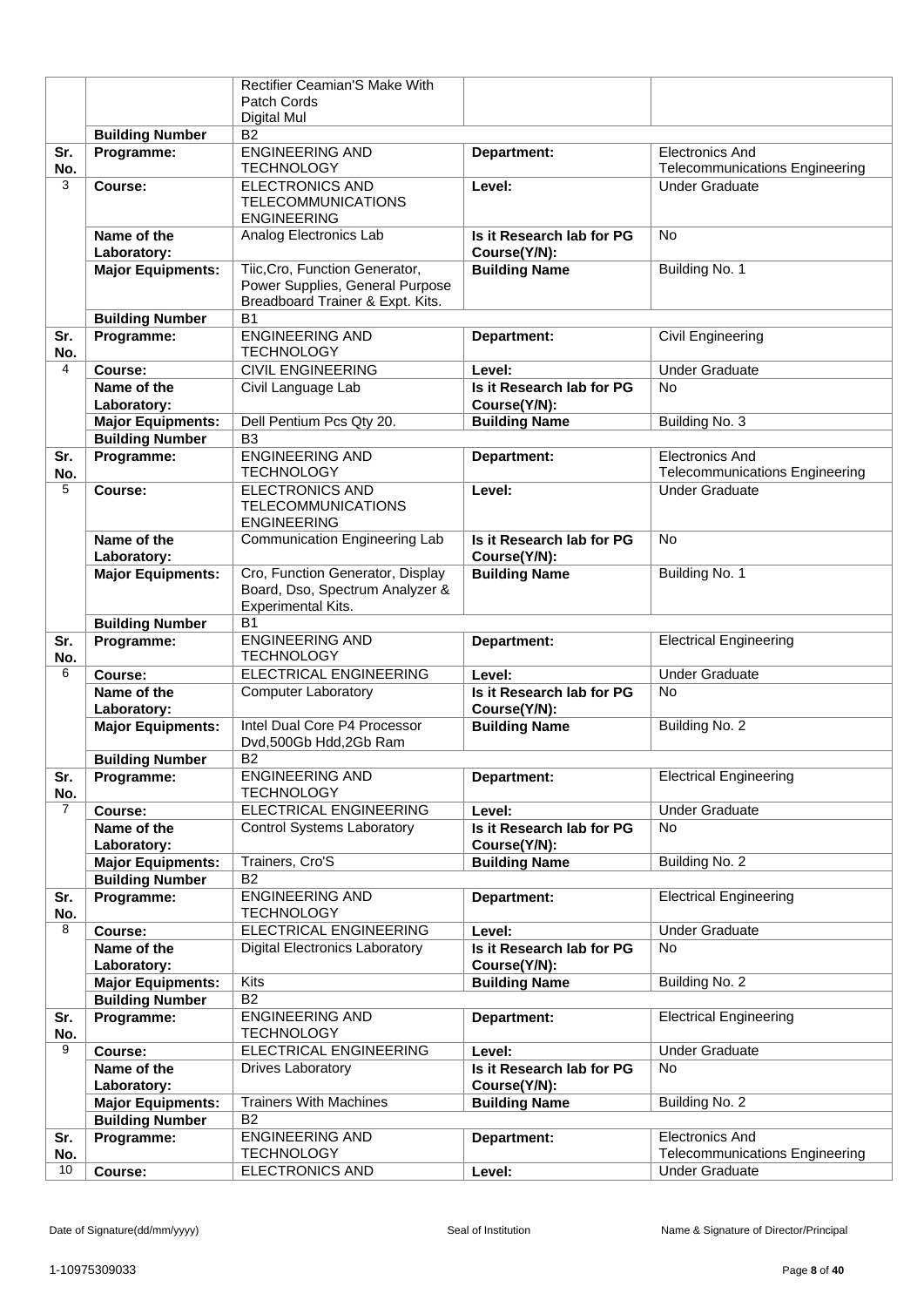|            |                            | <b>TELECOMMUNICATIONS</b>                                                                                                 |                                           |                                                                 |
|------------|----------------------------|---------------------------------------------------------------------------------------------------------------------------|-------------------------------------------|-----------------------------------------------------------------|
|            | Name of the                | <b>ENGINEERING</b>                                                                                                        |                                           | <b>No</b>                                                       |
|            | Laboratory:                | Dsp/Dip Lab                                                                                                               | Is it Research lab for PG<br>Course(Y/N): |                                                                 |
|            | <b>Major Equipments:</b>   | Matlab Server, Matlab Tool Box &                                                                                          | <b>Building Name</b>                      | Building No. 1                                                  |
|            |                            | <b>Desktop Computers</b>                                                                                                  |                                           |                                                                 |
|            | <b>Building Number</b>     | <b>B1</b>                                                                                                                 |                                           |                                                                 |
| Sr.<br>No. | Programme:                 | <b>ENGINEERING AND</b><br><b>TECHNOLOGY</b>                                                                               | Department:                               | <b>Electrical Engineering</b>                                   |
| 11         | Course:                    | <b>ELECTRICAL ENGINEERING</b>                                                                                             | Level:                                    | <b>Under Graduate</b>                                           |
|            | Name of the<br>Laboratory: | <b>Electrical Engineering</b>                                                                                             | Is it Research lab for PG<br>Course(Y/N): | <b>No</b>                                                       |
|            | <b>Major Equipments:</b>   | Single-Phase Transformer,                                                                                                 | <b>Building Name</b>                      | Building No. 1                                                  |
|            |                            | Regulated Dc Power Supply,<br>Single Phase Dimmerstat, Cro,<br><b>Function Generator</b>                                  |                                           |                                                                 |
|            | <b>Building Number</b>     | <b>B1</b>                                                                                                                 |                                           |                                                                 |
| Sr.        | Programme:                 | <b>ENGINEERING AND</b>                                                                                                    | Department:                               | First Year/Other                                                |
| No.        |                            | <b>TECHNOLOGY</b>                                                                                                         |                                           |                                                                 |
| 12         | Course:                    | <b>FIRST YEAR/OTHER</b>                                                                                                   | Level:                                    | <b>Under Graduate</b>                                           |
|            | Name of the                | <b>Electrical Engineering Lab</b>                                                                                         | Is it Research lab for PG                 | <b>No</b>                                                       |
|            | Laboratory:                |                                                                                                                           | Course(Y/N):                              |                                                                 |
|            | <b>Major Equipments:</b>   | <b>Single Phase</b><br>Dimmerstat, Resistance Load<br>Bank Single Phase-<br>3Kw, Transformer Single<br>Phase, Three Phase | <b>Building Name</b>                      | Building No. 1                                                  |
|            | <b>Building Number</b>     | B <sub>1</sub>                                                                                                            |                                           |                                                                 |
| Sr.<br>No. | Programme:                 | <b>ENGINEERING AND</b><br><b>TECHNOLOGY</b>                                                                               | Department:                               | <b>Electrical Engineering</b>                                   |
| 13         | Course:                    | <b>ELECTRICAL ENGINEERING</b>                                                                                             | Level:                                    | <b>Under Graduate</b>                                           |
|            | Name of the                | <b>Electrical Machines Laboratory</b>                                                                                     | Is it Research lab for PG                 | <b>No</b>                                                       |
|            | Laboratory:                |                                                                                                                           | Course(Y/N):                              |                                                                 |
|            | <b>Major Equipments:</b>   | Stepper Motor And Servo Motor<br>Trainer Kit (Trv11213-01-1947)<br>Dc Thyristor Controlled Regulated<br>Powe              | <b>Building Name</b>                      | Building No. 2                                                  |
|            | <b>Building Number</b>     | <b>B2</b>                                                                                                                 |                                           |                                                                 |
| Sr.        | Programme:                 | <b>ENGINEERING AND</b>                                                                                                    | Department:                               | <b>Electronics And</b>                                          |
| No.        |                            | <b>TECHNOLOGY</b>                                                                                                         |                                           | <b>Telecommunications Engineering</b>                           |
| 14         | Course:                    | <b>ELECTRONICS AND</b><br>TELECOMMUNICATIONS<br><b>ENGINEERING</b>                                                        | Level:                                    | <b>Under Graduate</b>                                           |
|            | Name of the<br>Laboratory: | <b>Electronics Workshop</b>                                                                                               | Is it Research lab for PG<br>Course(Y/N): | N <sub>o</sub>                                                  |
|            | <b>Major Equipments:</b>   | Cro, Drilling Machine, Soldering<br>Iron, Components & General<br><b>Purpose Board Trainer</b><br>Experimental Kits.      | <b>Building Name</b>                      | Building No. 1                                                  |
|            | <b>Building Number</b>     | <b>B1</b>                                                                                                                 |                                           |                                                                 |
| Sr.<br>No. | Programme:                 | <b>ENGINEERING AND</b><br><b>TECHNOLOGY</b>                                                                               | Department:                               | <b>Electronics And</b><br><b>Telecommunications Engineering</b> |
| 15         | Course:                    | <b>ELECTRONICS AND</b><br><b>TELECOMMUNICATIONS</b><br><b>ENGINEERING</b>                                                 | Level:                                    | <b>Under Graduate</b>                                           |
|            | Name of the<br>Laboratory: | Embedded System Lab                                                                                                       | Is it Research lab for PG<br>Course(Y/N): | <b>No</b>                                                       |
|            | <b>Major Equipments:</b>   | Microprocessor Kits, Power<br>Supplies, Dynalog Keyboards,<br>Smps & Desktop Computers.                                   | <b>Building Name</b>                      | Building No. 1                                                  |
|            | <b>Building Number</b>     | <b>B1</b>                                                                                                                 |                                           |                                                                 |
| Sr.<br>No. | Programme:                 | <b>ENGINEERING AND</b><br><b>TECHNOLOGY</b>                                                                               | Department:                               | First Year/Other                                                |
| 16         | Course:                    | <b>FIRST YEAR/OTHER</b>                                                                                                   | Level:                                    | <b>Under Graduate</b>                                           |
|            | Name of the                | <b>Engineering Chemistry</b>                                                                                              | Is it Research lab for PG                 | <b>No</b>                                                       |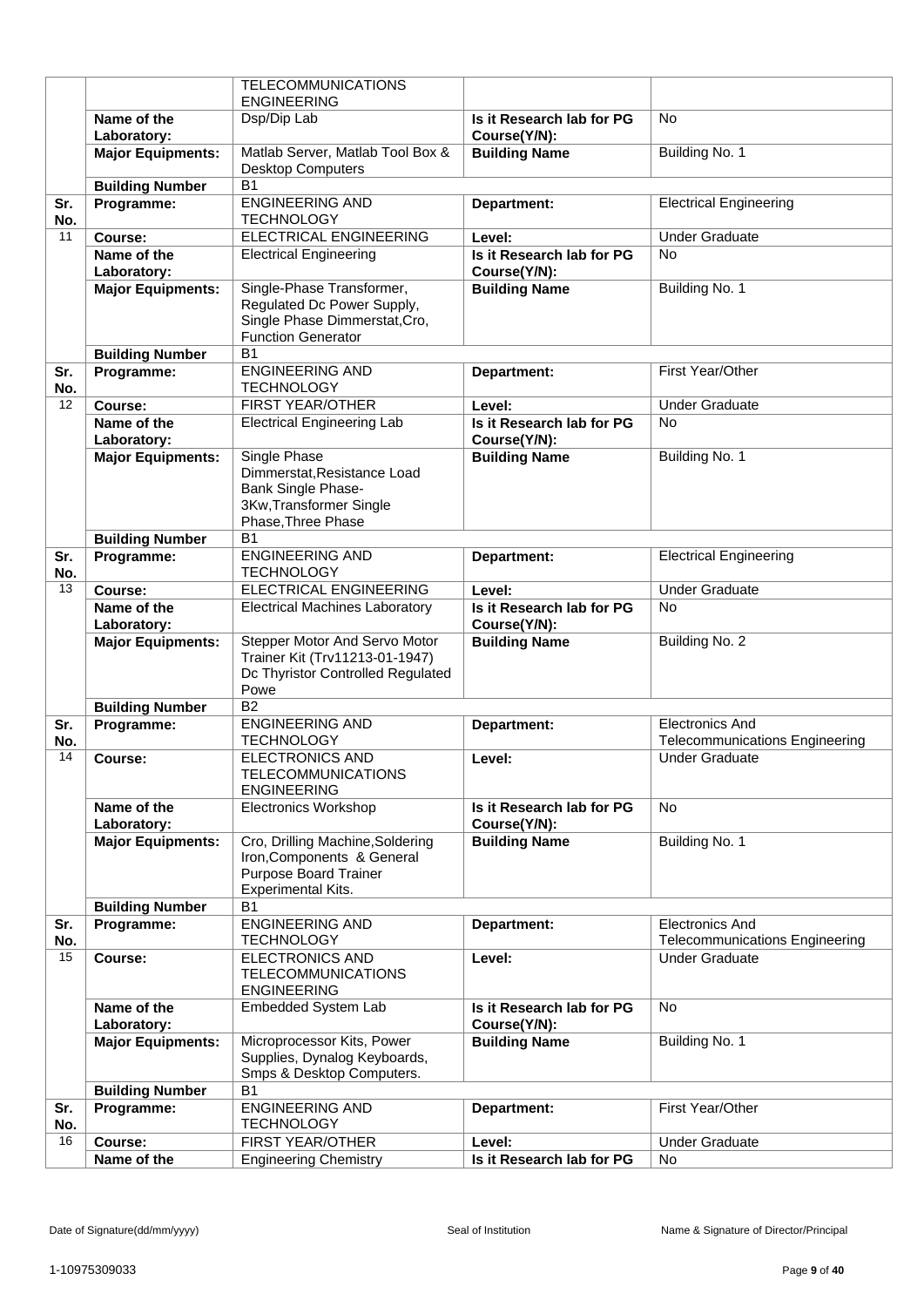|           | Laboratory:                |                                                            | Course(Y/N):                              |                               |
|-----------|----------------------------|------------------------------------------------------------|-------------------------------------------|-------------------------------|
|           | <b>Major Equipments:</b>   | Red Wood No. 1 & 2, Muffle                                 | <b>Building Name</b>                      | Building No. 1                |
|           |                            | Furnace, Ph Meter, Oven, Abbes,                            |                                           |                               |
|           |                            | Referactometer, Refrigerator.                              |                                           |                               |
|           | <b>Building Number</b>     | <b>B1</b>                                                  |                                           |                               |
| Sr.       | Programme:                 | <b>ENGINEERING AND</b>                                     | Department:                               | Civil Engineering             |
| No.       |                            | <b>TECHNOLOGY</b>                                          |                                           |                               |
| 17        | Course:                    | <b>CIVIL ENGINEERING</b>                                   | Level:                                    | <b>Under Graduate</b>         |
|           | Name of the                | <b>Engineering Geology</b>                                 | Is it Research lab for PG                 | No                            |
|           | Laboratory:                |                                                            | Course(Y/N):                              |                               |
|           | <b>Major Equipments:</b>   | Set Of Various Rock And Mineral                            | <b>Building Name</b>                      | Building No. 3                |
|           |                            | Sample                                                     |                                           |                               |
|           | <b>Building Number</b>     | B <sub>3</sub>                                             |                                           |                               |
| Sr.       | Programme:                 | <b>ENGINEERING AND</b>                                     | Department:                               | First Year/Other              |
| No.       |                            | <b>TECHNOLOGY</b>                                          |                                           |                               |
| 18        | Course:                    | FIRST YEAR/OTHER                                           | Level:                                    | <b>Under Graduate</b>         |
|           | Name of the                | <b>Engineering Meachincs Lab</b>                           | Is it Research lab for PG                 | <b>No</b>                     |
|           | Laboratory:                |                                                            | Course(Y/N):                              |                               |
|           | <b>Major Equipments:</b>   | Single Parchase Winch Crab,                                | <b>Building Name</b>                      | <b>Building No.1</b>          |
|           |                            | Double Parchase Winch Crab, Diff.                          |                                           |                               |
|           |                            | Axel Wheel, Fly Wheel, Worm And                            |                                           |                               |
|           |                            | Worm Whee                                                  |                                           |                               |
|           | <b>Building Number</b>     | B <sub>1</sub>                                             |                                           |                               |
| Sr.       | Programme:                 | <b>ENGINEERING AND</b>                                     | Department:                               | Civil Engineering             |
| No.       |                            | <b>TECHNOLOGY</b>                                          |                                           |                               |
| 19        | Course:                    | <b>CIVIL ENGINEERING</b>                                   | Level:                                    | <b>Under Graduate</b>         |
|           | Name of the                | <b>Engineering Mechanics</b>                               | Is it Research lab for PG                 | <b>No</b>                     |
|           | Laboratory:                |                                                            | Course(Y/N):                              |                               |
|           | <b>Major Equipments:</b>   | Simple Screw Jack, Law Of Palle.                           | <b>Building Name</b>                      | Building No. 1                |
|           |                            | Of Forces, Jib Crane Wheel, Fly                            |                                           |                               |
|           |                            | Wheel Etc.                                                 |                                           |                               |
|           | <b>Building Number</b>     | B1                                                         |                                           |                               |
| Sr.       | Programme:                 | <b>ENGINEERING AND</b>                                     | Department:                               | First Year/Other              |
| No.<br>20 |                            | <b>TECHNOLOGY</b><br>FIRST YEAR/OTHER                      |                                           | <b>Under Graduate</b>         |
|           | Course:                    | <b>Engineering Physics Lab</b>                             | Level:                                    | <b>No</b>                     |
|           | Name of the<br>Laboratory: |                                                            | Is it Research lab for PG<br>Course(Y/N): |                               |
|           | <b>Major Equipments:</b>   | Newton'S Rings App., Cro- 2, Crt-                          | <b>Building Name</b>                      | Building No. 1                |
|           |                            | 2, Function Generator-2                                    |                                           |                               |
|           | <b>Building Number</b>     | B <sub>1</sub>                                             |                                           |                               |
| Sr.       | Programme:                 | <b>ENGINEERING AND</b>                                     | Department:                               | <b>Electrical Engineering</b> |
| No.       |                            | <b>TECHNOLOGY</b>                                          |                                           |                               |
| 21        | Course:                    | <b>ELECTRICAL ENGINEERING</b>                              | Level:                                    | <b>Under Graduate</b>         |
|           | Name of the                | English Language Lab                                       | Is it Research lab for PG                 | No.                           |
|           | Laboratory:                |                                                            | Course(Y/N):                              |                               |
|           | <b>Major Equipments:</b>   | Linguaphone L21 With Eyespeak,                             | <b>Building Name</b>                      | Building No. 1                |
|           |                            | , 31 Head Phones, Orell Software,                          |                                           |                               |
|           |                            | 31 Pcs, 01 Web Cab, E-Cafe                                 |                                           |                               |
|           |                            | $10 + 1$                                                   |                                           |                               |
|           | <b>Building Number</b>     | <b>B1</b>                                                  |                                           |                               |
| Sr.       | Programme:                 | <b>ENGINEERING AND</b>                                     | Department:                               | Civil Engineering             |
| No.       |                            | <b>TECHNOLOGY</b>                                          |                                           |                               |
| 22        | Course:                    | <b>CIVIL ENGINEERING</b>                                   | Level:                                    | <b>Under Graduate</b>         |
|           | Name of the                | <b>Environmental Engineering</b>                           | Is it Research lab for PG                 | <b>No</b>                     |
|           | Laboratory:                |                                                            | Course(Y/N):                              |                               |
|           | <b>Major Equipments:</b>   | Water Analyzer, Conductivity &                             | <b>Building Name</b>                      | Building No. 3                |
|           |                            | Bod Incubator, Tds Meter Glasses<br>& Breakers, Chemicals, |                                           |                               |
|           |                            | Floccullator                                               |                                           |                               |
|           | <b>Building Number</b>     | B <sub>3</sub>                                             |                                           |                               |
| Sr.       | Programme:                 | <b>ENGINEERING AND</b>                                     | Department:                               | Civil Engineering             |
| No.       |                            | <b>TECHNOLOGY</b>                                          |                                           |                               |
| 23        | Course:                    | <b>CIVIL ENGINEERING</b>                                   | Level:                                    | <b>Under Graduate</b>         |
|           | Name of the                | <b>Fluid Mechanics</b>                                     | Is it Research lab for PG                 | No                            |
|           | Laboratory:                |                                                            | Course(Y/N):                              |                               |
|           |                            |                                                            |                                           |                               |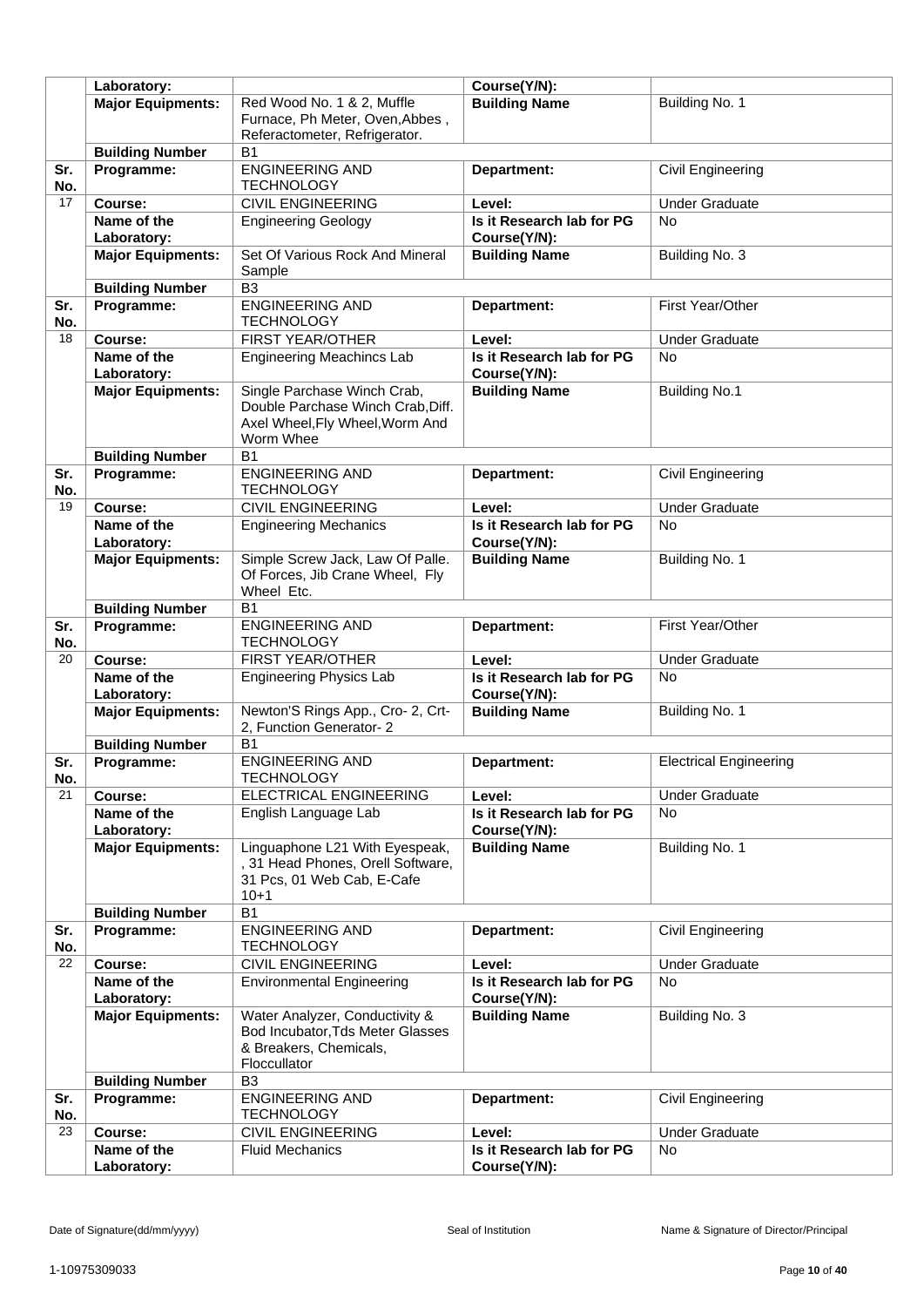|            | <b>Major Equipments:</b>             | Ship Model, Tilting                                        | <b>Building Name</b>                      | Building No. 3                            |
|------------|--------------------------------------|------------------------------------------------------------|-------------------------------------------|-------------------------------------------|
|            |                                      | Flume, Centrifugal Pump., Petton                           |                                           |                                           |
|            |                                      | Wheel App., Reciprocating                                  |                                           |                                           |
|            | <b>Building Number</b>               | Pump, Flowover Notches<br>B <sub>3</sub>                   |                                           |                                           |
| Sr.        | Programme:                           | <b>ENGINEERING AND</b>                                     | Department:                               | Civil Engineering                         |
| No.        |                                      | <b>TECHNOLOGY</b>                                          |                                           |                                           |
| 24         | Course:                              | <b>CIVIL ENGINEERING</b>                                   | Level:                                    | <b>Under Graduate</b>                     |
|            | Name of the                          | Geotechnical Engineering                                   | Is it Research lab for PG                 | <b>No</b>                                 |
|            | Laboratory:                          |                                                            | Course(Y/N):                              |                                           |
|            | <b>Major Equipments:</b>             | Cbr Test, Consolidation                                    | <b>Building Name</b>                      | Building No. 3                            |
|            |                                      | Apparatus.Direct Shear Test App.,                          |                                           |                                           |
|            |                                      | <b>Unconfined Compressive Test</b>                         |                                           |                                           |
|            | <b>Building Number</b>               | App., Triaxial<br>B <sub>3</sub>                           |                                           |                                           |
| Sr.        | Programme:                           | <b>ENGINEERING AND</b>                                     | Department:                               | <b>Computer Science And Engineering</b>   |
| No.        |                                      | <b>TECHNOLOGY</b>                                          |                                           |                                           |
| 25         | Course:                              | <b>COMPUTER SCIENCE &amp;</b>                              | Level:                                    | <b>Under Graduate</b>                     |
|            |                                      | <b>ENGINEERING</b>                                         |                                           |                                           |
|            | Name of the                          | Hardware Lab                                               | Is it Research lab for PG                 | Yes                                       |
|            | Laboratory:                          |                                                            | Course(Y/N):                              |                                           |
|            | <b>Major Equipments:</b>             | Computers, Tool Kits                                       | <b>Building Name</b>                      | Building No. 2                            |
|            | <b>Building Number</b><br>Programme: | B <sub>2</sub><br><b>ENGINEERING AND</b>                   |                                           | <b>Computer Science And Engineering</b>   |
| Sr.<br>No. |                                      | <b>TECHNOLOGY</b>                                          | Department:                               |                                           |
| 26         | Course:                              | <b>COMPUTER SCIENCE AND</b><br><b>ENGINEERING</b>          | Level:                                    | <b>Under Graduate</b>                     |
|            | Name of the                          | Internet Technologies Lab.                                 | Is it Research lab for PG                 | <b>No</b>                                 |
|            | Laboratory:                          |                                                            | Course(Y/N):                              |                                           |
|            | <b>Major Equipments:</b>             | Computers,                                                 | <b>Building Name</b>                      | Building No. 2                            |
|            |                                      | Server<br><b>B2</b>                                        |                                           |                                           |
| Sr.        | <b>Building Number</b><br>Programme: | <b>ENGINEERING AND</b>                                     | Department:                               | <b>Computer Science &amp; Engineering</b> |
| No.        |                                      | <b>TECHNOLOGY</b>                                          |                                           |                                           |
| 27         | Course:                              | <b>COMPUTER SCIENCE &amp;</b><br><b>ENGINEERING</b>        | Level:                                    | <b>Under Graduate</b>                     |
|            | Name of the<br>Laboratory:           | Language Lab                                               | Is it Research lab for PG<br>Course(Y/N): | <b>No</b>                                 |
|            | <b>Major Equipments:</b>             | Computers, Odll Software                                   | <b>Building Name</b>                      | Building No. 2                            |
|            | <b>Building Number</b>               | B <sub>2</sub>                                             |                                           |                                           |
| Sr.<br>No. | Programme:                           | <b>ENGINEERING AND</b><br><b>TECHNOLOGY</b>                | Department:                               | <b>Electrical Engineering</b>             |
| 28         | Course:                              | <b>ELECTRICAL ENGINEERING</b>                              | Level:                                    | <b>Under Graduate</b>                     |
|            | Name of the                          | <b>Measurement &amp; Utilisation</b>                       | Is it Research lab for PG                 | No                                        |
|            | Laboratory:                          | Laboratory                                                 | Course(Y/N):                              |                                           |
|            | <b>Major Equipments:</b>             | <b>Trainers</b>                                            | <b>Building Name</b>                      | Building No. 2                            |
|            | <b>Building Number</b>               | <b>B2</b>                                                  |                                           |                                           |
| Sr.<br>No. | Programme:                           | <b>ENGINEERING AND</b><br><b>TECHNOLOGY</b>                | Department:                               | <b>Electrical Engineering</b>             |
| 29         | Course:                              | ELECTRICAL ENGINEERING                                     | Level:                                    | <b>Under Graduate</b>                     |
|            | Name of the<br>Laboratory:           | Network Laboratory                                         | Is it Research lab for PG<br>Course(Y/N): | <b>No</b>                                 |
|            | <b>Major Equipments:</b>             | <b>Trainers</b>                                            | <b>Building Name</b>                      | Building No. 2                            |
|            | <b>Building Number</b>               | B <sub>2</sub>                                             |                                           |                                           |
| Sr.<br>No. | Programme:                           | <b>ENGINEERING AND</b><br><b>TECHNOLOGY</b>                | Department:                               | <b>Electrical Engineering</b>             |
| 30         | Course:                              | ELECTRICAL ENGINEERING<br>(ELECTRONICS & POWER)            | Level:                                    | Post Graduate                             |
|            | Name of the<br>Laboratory:           | Pg Cum Research Lab                                        | Is it Research lab for PG<br>Course(Y/N): | <b>No</b>                                 |
|            | <b>Major Equipments:</b>             | Matlab, Intel Core I3 Based                                | <b>Building Name</b>                      | <b>Building No.2</b>                      |
|            |                                      | Desktop Computer, Texas<br><b>Experiment Trainer Kits.</b> |                                           |                                           |
|            | <b>Building Number</b>               | <b>B2</b>                                                  |                                           |                                           |
| Sr.        | Programme:                           | <b>ENGINEERING AND</b>                                     | Department:                               | <b>Computer Science And Engineering</b>   |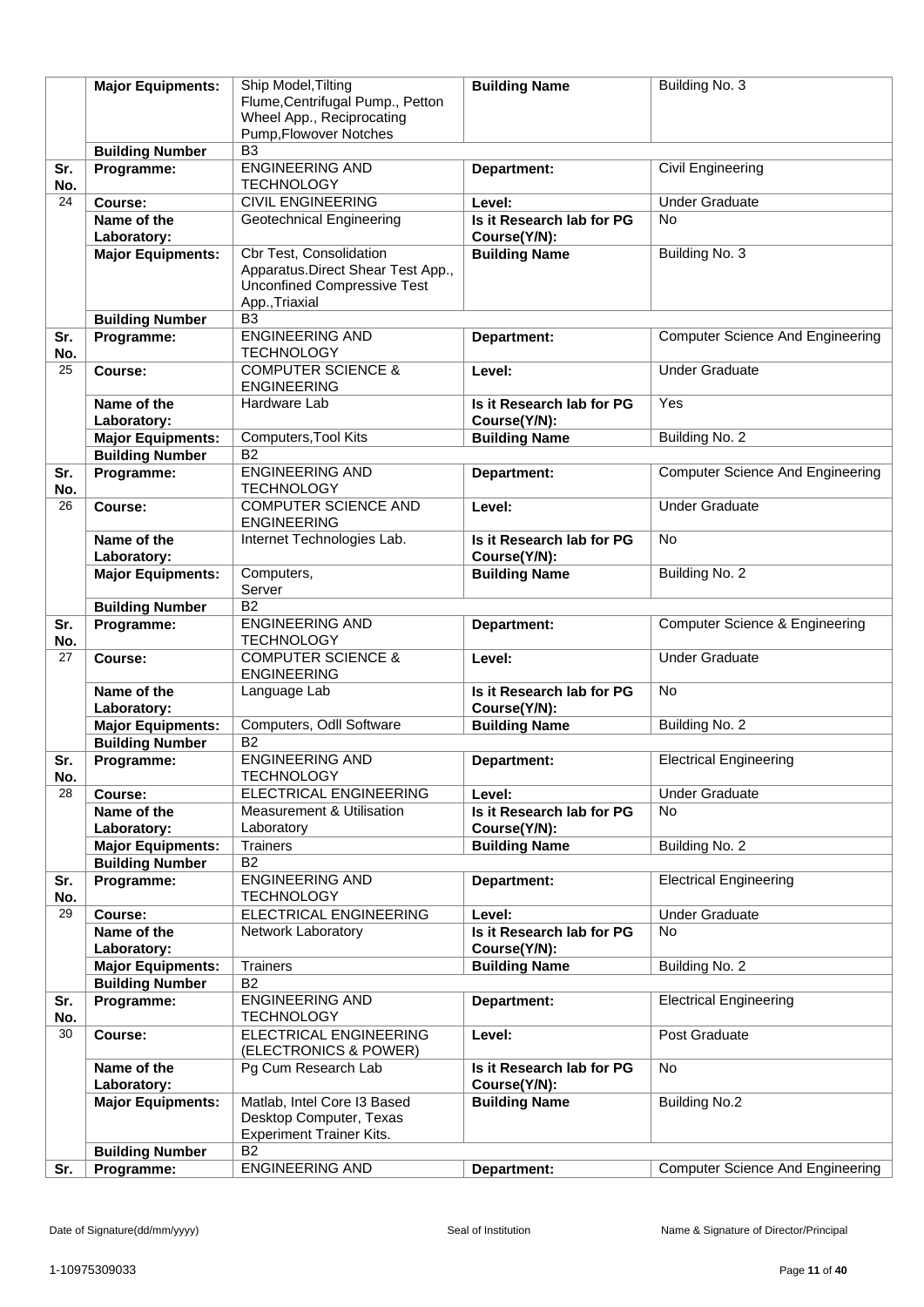| No.        |                            | <b>TECHNOLOGY</b>                                                                                                      |                                           |                                         |
|------------|----------------------------|------------------------------------------------------------------------------------------------------------------------|-------------------------------------------|-----------------------------------------|
| 31         | Course:                    | <b>COMPUTER SCIENCE AND</b><br><b>ENGINEERING</b>                                                                      | Level:                                    | Post Graduate                           |
|            | Name of the<br>Laboratory: | Pg Cum Research Lab (Project<br>Lab)                                                                                   | Is it Research lab for PG<br>Course(Y/N): | No                                      |
|            | <b>Major Equipments:</b>   | Tablet Pc, Mobile Phones,<br>Computrs                                                                                  | <b>Building Name</b>                      | Building No. 2                          |
|            | <b>Building Number</b>     | <b>B2</b>                                                                                                              |                                           |                                         |
| Sr.<br>No. | Programme:                 | <b>ENGINEERING AND</b><br><b>TECHNOLOGY</b>                                                                            | Department:                               | <b>Electronic Engineering</b>           |
| 32         | Course:                    | ELECTRICAL ENGINEERING                                                                                                 | Level:                                    | <b>Under Graduate</b>                   |
|            | Name of the                | Power Electronics Laboratory                                                                                           | Is it Research lab for PG                 | <b>No</b>                               |
|            | Laboratory:                |                                                                                                                        | Course(Y/N):                              |                                         |
|            | <b>Major Equipments:</b>   | <b>Trainers</b>                                                                                                        | <b>Building Name</b>                      | Building No. 2                          |
|            | <b>Building Number</b>     | <b>B2</b>                                                                                                              |                                           |                                         |
| Sr.        | Programme:                 | <b>ENGINEERING AND</b>                                                                                                 | Department:                               | <b>Electronics And</b>                  |
| No.        |                            | <b>TECHNOLOGY</b>                                                                                                      |                                           | <b>Telecommunications Engineering</b>   |
| 33         | Course:                    | <b>ELECTRONICS AND</b><br><b>TELECOMMUNICATIONS</b><br><b>ENGINEERING</b>                                              | Level:                                    | <b>Under Graduate</b>                   |
|            | Name of the<br>Laboratory: | Power Electronics/Uhf &<br>Microwave Lab                                                                               | Is it Research lab for PG<br>Course(Y/N): | <b>No</b>                               |
|            | <b>Major Equipments:</b>   | Cro, Function Generator, Power<br>Supplies, Dso & Experimental<br>Kits., Microwave Bench                               | <b>Building Name</b>                      | Building No. 1                          |
|            | <b>Building Number</b>     | <b>B1</b>                                                                                                              |                                           |                                         |
| Sr.<br>No. | Programme:                 | <b>ENGINEERING AND</b><br><b>TECHNOLOGY</b>                                                                            | Department:                               | <b>Computer Science And Engineering</b> |
| 34         | Course:                    | <b>COMPUTER SCIENCE AND</b><br><b>ENGINEERING</b>                                                                      | Level:                                    | <b>Under Graduate</b>                   |
|            | Name of the<br>Laboratory: | Programming Methodology Lab                                                                                            | Is it Research lab for PG<br>Course(Y/N): | <b>No</b>                               |
|            | <b>Major Equipments:</b>   | Computers                                                                                                              | <b>Building Name</b>                      | Building No. 2                          |
|            | <b>Building Number</b>     | $\overline{B2}$                                                                                                        |                                           |                                         |
| Sr.<br>No. | Programme:                 | <b>ENGINEERING AND</b><br><b>TECHNOLOGY</b>                                                                            | Department:                               | Civil Engineering                       |
| 35         | Course:                    | <b>CIVIL ENGINEERING</b>                                                                                               | Level:                                    | <b>Under Graduate</b>                   |
|            | Name of the                | <b>Reinforced Cement</b>                                                                                               | Is it Research lab for PG                 | <b>No</b>                               |
|            | Laboratory:                | Concrete/Concrete Technology                                                                                           | Course(Y/N):                              |                                         |
|            | <b>Major Equipments:</b>   | Vicat Apparatus, Compaction<br>Factor Test, Digital Computer<br>Testing Machine, Le-Chatlier<br>Apperatus              | <b>Building Name</b>                      | Building No. 3                          |
|            | <b>Building Number</b>     | B <sub>3</sub>                                                                                                         |                                           |                                         |
| Sr.<br>No. | Programme:                 | <b>ENGINEERING AND</b><br><b>TECHNOLOGY</b>                                                                            | Department:                               | <b>Computer Science And Engineering</b> |
| 36         | Course:                    | <b>COMPUTER SCIENCE AND</b><br><b>ENGINEERING</b>                                                                      | Level:                                    | <b>Under Graduate</b>                   |
|            | Name of the                | Signal Processing Lab                                                                                                  | Is it Research lab for PG                 | <b>No</b>                               |
|            | Laboratory:                |                                                                                                                        | Course(Y/N):                              |                                         |
|            | <b>Major Equipments:</b>   | Computers, Kits                                                                                                        | <b>Building Name</b>                      | Building No. 2                          |
|            | <b>Building Number</b>     | <b>B2</b>                                                                                                              |                                           |                                         |
| Sr.<br>No. | Programme:                 | <b>ENGINEERING AND</b><br><b>TECHNOLOGY</b>                                                                            | Department:                               | Civil Engineering                       |
| 37         | Course:                    | <b>CIVIL ENGINEERING</b>                                                                                               | Level:                                    | Post Graduate                           |
|            | Name of the                | Strength Of Material Cum                                                                                               | Is it Research lab for PG                 | No                                      |
|            | Laboratory:                | Research Lab                                                                                                           | Course(Y/N):                              |                                         |
|            | <b>Major Equipments:</b>   | Impacttesting Machine, Brinell<br><b>Hardness Testing</b><br>Machine, Computerised Universal<br><b>Testing Machine</b> | <b>Building Name</b>                      | Building No. 3                          |
|            | <b>Building Number</b>     | B <sub>3</sub>                                                                                                         |                                           |                                         |
| Sr.<br>No. | Programme:                 | <b>ENGINEERING AND</b><br><b>TECHNOLOGY</b>                                                                            | Department:                               | Civil Engineering                       |
| 38         | Course:                    | <b>CIVIL ENGINEERING</b>                                                                                               | Level:                                    | <b>Under Graduate</b>                   |
|            |                            |                                                                                                                        |                                           |                                         |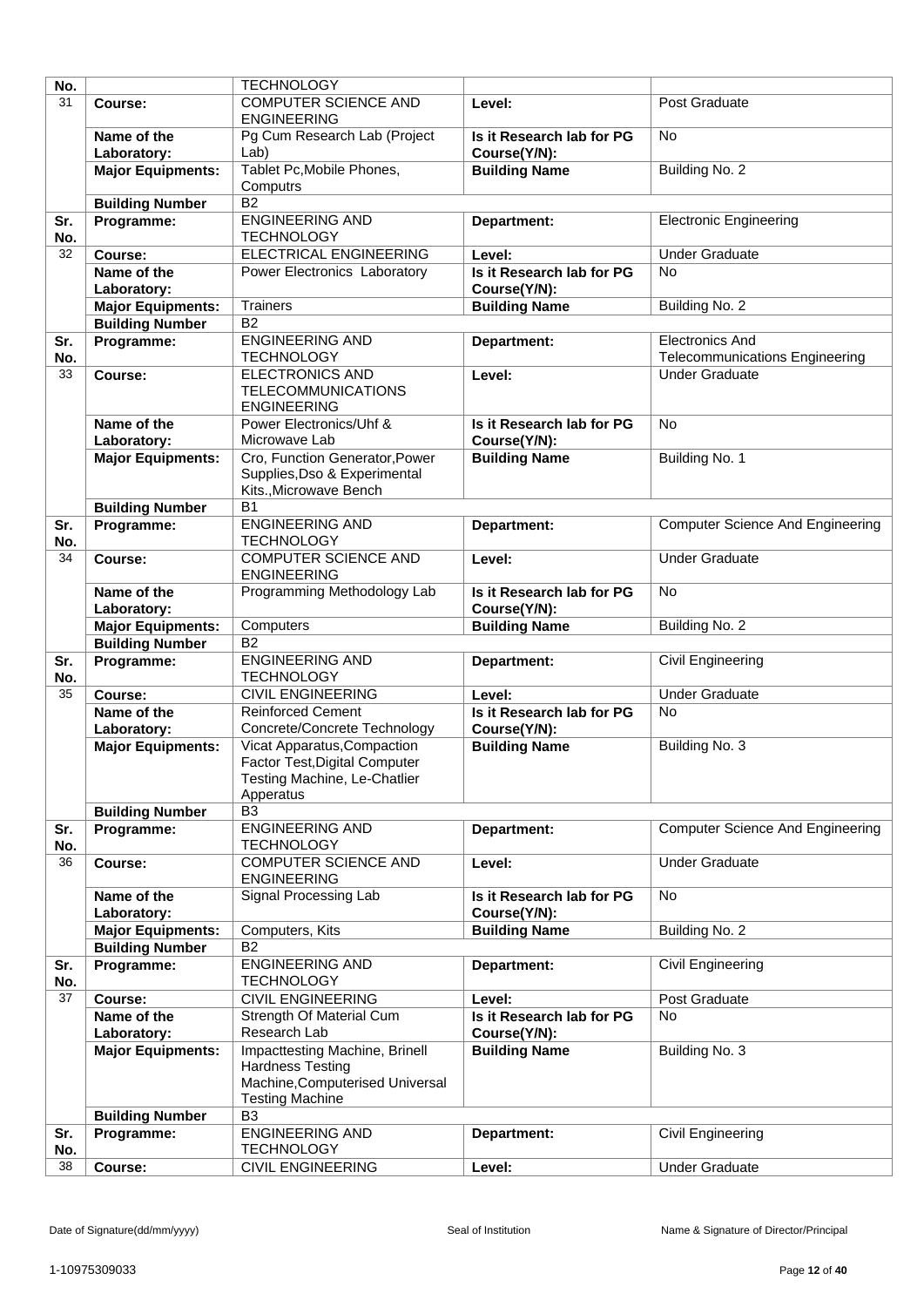|            | Name of the<br>Laboratory: | Surveying                                                                                                            | Is it Research lab for PG<br>Course(Y/N): | <b>No</b>                               |
|------------|----------------------------|----------------------------------------------------------------------------------------------------------------------|-------------------------------------------|-----------------------------------------|
|            | <b>Major Equipments:</b>   | Prismatic Compass, Auto Level,<br>Theodolite, Eross-Staff,<br>Ghatracer.Planimeter, Globe                            | <b>Building Name</b>                      | Building No. 4                          |
|            | <b>Building Number</b>     | <b>B4</b>                                                                                                            |                                           |                                         |
| Sr.<br>No. | Programme:                 | <b>ENGINEERING AND</b><br><b>TECHNOLOGY</b>                                                                          | Department:                               | Civil Engineering                       |
| 39         | Course:                    | <b>CIVIL ENGINEERING</b>                                                                                             | Level:                                    | <b>Under Graduate</b>                   |
|            | Name of the<br>Laboratory: | Theory Of Structure                                                                                                  | Is it Research lab for PG<br>Course(Y/N): | <b>No</b>                               |
|            | <b>Major Equipments:</b>   | Two Hinged Arch Apparatus,<br>Pinned Joint Truss Apparatus,<br><b>Elastic Behavior Of Beam</b><br>Apparatus. Maxwell | <b>Building Name</b>                      | Building No. 3                          |
|            | <b>Building Number</b>     | B <sub>3</sub>                                                                                                       |                                           |                                         |
| Sr.<br>No. | Programme:                 | <b>ENGINEERING AND</b><br><b>TECHNOLOGY</b>                                                                          | Department:                               | Civil Engineering                       |
| 40         | Course:                    | <b>CIVIL ENGINEERING</b>                                                                                             | Level:                                    | <b>Under Graduate</b>                   |
|            | Name of the<br>Laboratory: | <b>Transportation Engineering</b>                                                                                    | Is it Research lab for PG<br>Course(Y/N): | <b>No</b>                               |
|            | <b>Major Equipments:</b>   | Los Angeles Abration Test<br>Apparatus, Tar Viscometer,<br>Ductility Machine,<br>Aggregate Crushing Apparatu         | <b>Building Name</b>                      | Building No. 3                          |
|            | <b>Building Number</b>     | B <sub>3</sub>                                                                                                       |                                           |                                         |
| Sr.<br>No. | Programme:                 | <b>ENGINEERING AND</b><br><b>TECHNOLOGY</b>                                                                          | Department:                               | <b>Computer Science And Engineering</b> |
| 41         | Course:                    | <b>COMPUTER SCIENCE AND</b><br><b>ENGINEERING</b>                                                                    | Level:                                    | <b>Under Graduate</b>                   |
|            | Name of the<br>Laboratory: | Unix Lab                                                                                                             | Is it Research lab for PG<br>Course(Y/N): | No                                      |
|            | <b>Major Equipments:</b>   | Computers, Software                                                                                                  | <b>Building Name</b>                      | Building No. 2                          |
|            | <b>Building Number</b>     | B <sub>2</sub>                                                                                                       |                                           |                                         |
| Sr.        | Programme:                 | <b>ENGINEERING AND</b>                                                                                               | Department:                               | <b>Electronics And</b>                  |
| No.        |                            | <b>TECHNOLOGY</b>                                                                                                    |                                           | <b>Telecommunications Engineering</b>   |
| 42         | Course:                    | <b>ELECTRONICS AND</b><br><b>TELECOMMUNICATIONS</b><br><b>ENGINEERING</b>                                            | Level:                                    | Post Graduate                           |
|            | Name of the<br>Laboratory: | VIsi Lab Cum Research Lab                                                                                            | Is it Research lab for PG<br>Course(Y/N): | <b>No</b>                               |
|            | <b>Major Equipments:</b>   | Microwind Server With Desktop<br>Computers                                                                           | <b>Building Name</b>                      | Building No. 1                          |
|            | <b>Building Number</b>     | <b>B1</b>                                                                                                            |                                           |                                         |
| Sr.<br>No. | Programme:                 | <b>ENGINEERING AND</b><br><b>TECHNOLOGY</b>                                                                          | Department:                               | First Year/Other                        |
| 43         | Course:                    | FIRST YEAR/OTHER                                                                                                     | Level:                                    | <b>Under Graduate</b>                   |
|            | Name of the<br>Laboratory: | Workshop                                                                                                             | Is it Research lab for PG<br>Course(Y/N): | No                                      |
|            | <b>Major Equipments:</b>   | Lathm/C, Welding M/C, Shearing,<br>M/C, Drilling M/C, Power Hacksaw<br>M/C                                           | <b>Building Name</b>                      | Building No. 1                          |
|            | <b>Building Number</b>     | <b>B1</b>                                                                                                            |                                           |                                         |

### **ADMINISTRATIVE AREA**

| Sr.<br>No. | Room ID/ Name:           | BR <sub>1</sub> | Room Type:                   | Board Room     |
|------------|--------------------------|-----------------|------------------------------|----------------|
|            | Area in Sqm:             | 30              | <b>Building Name:</b>        | Building No. 1 |
|            | <b>Building Number:</b>  | <b>B1</b>       | <b>Readiness of Flooring</b> | Ready          |
|            | <b>Readiness of Wall</b> | Ready           | <b>Readiness of</b>          | Ready          |
|            | and Painting             |                 | <b>Electrification and</b>   |                |
|            |                          |                 | Lighting                     |                |
|            | <b>Air Conditioning</b>  | Available       | <b>Readiness of</b>          | Ready          |
|            |                          |                 | furniture/fixtures           |                |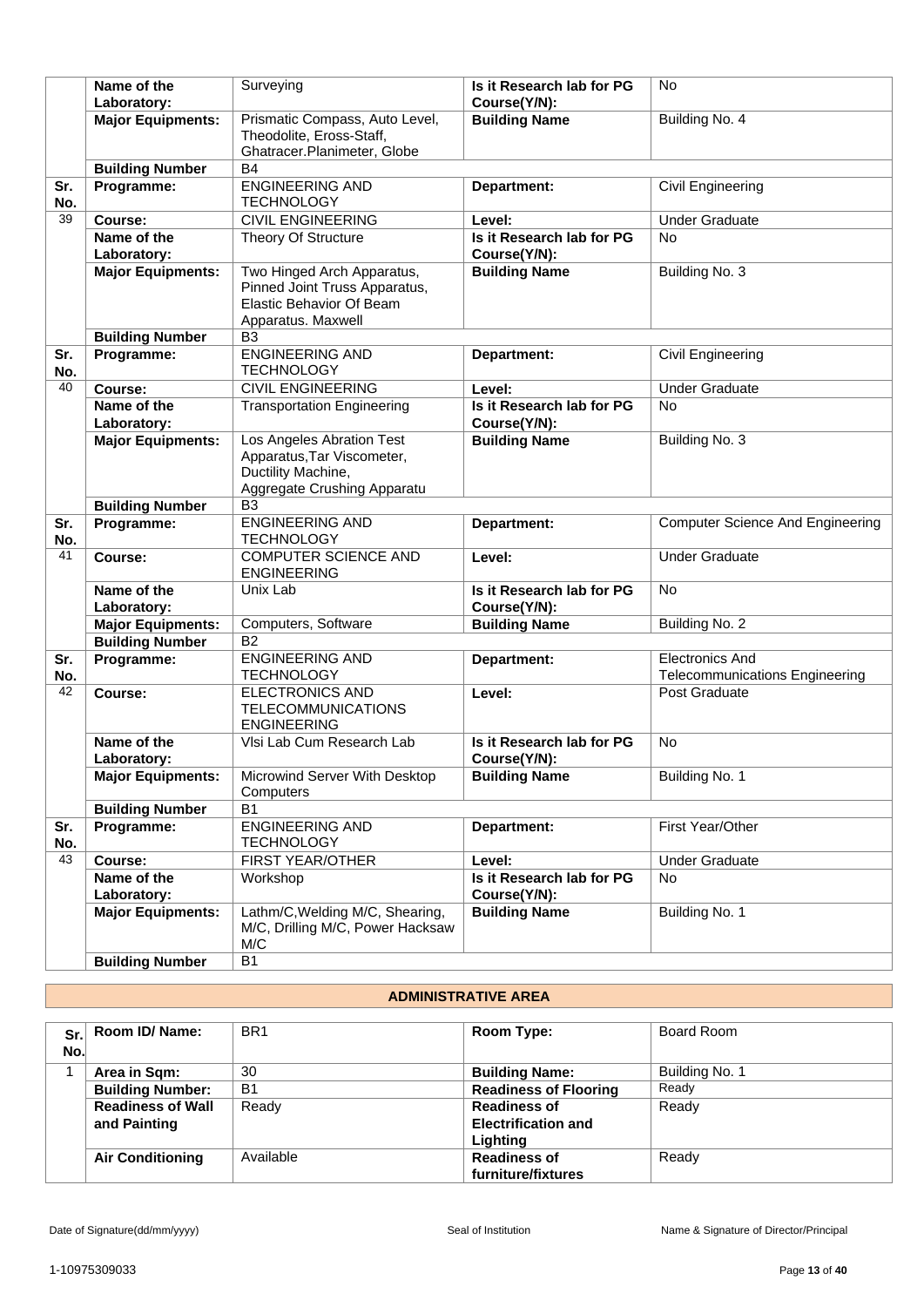| Sr.<br>No.     | Room ID/ Name:                           | CHOD4            | Room Type:                                                    | Cabin for Head of Dept     |
|----------------|------------------------------------------|------------------|---------------------------------------------------------------|----------------------------|
| $\overline{2}$ | Area in Sqm:                             | 69.27            | <b>Building Name:</b>                                         | Building No. 1,2,3         |
|                | <b>Building Number:</b>                  | B1, B2, B3       | <b>Readiness of Flooring</b>                                  | Ready                      |
|                | <b>Readiness of Wall</b>                 | Ready            | <b>Readiness of</b>                                           | Ready                      |
|                | and Painting                             |                  | <b>Electrification and</b><br>Lighting                        |                            |
|                | <b>Air Conditioning</b>                  | Planned          | <b>Readiness of</b><br>furniture/fixtures                     | Ready                      |
| Sr.<br>No.     | Room ID/Name:                            | $\overline{CS1}$ | Room Type:                                                    | <b>Central Store</b>       |
| 3              | Area in Sqm:                             | 30               | <b>Building Name:</b>                                         | <b>Building No.1</b>       |
|                | <b>Building Number:</b>                  | $\overline{B1}$  | <b>Readiness of Flooring</b>                                  | Ready                      |
|                | <b>Readiness of Wall</b><br>and Painting | Ready            | <b>Readiness of</b><br><b>Electrification and</b><br>Lighting | Ready                      |
|                | <b>Air Conditioning</b>                  | Planned          | <b>Readiness of</b><br>furniture/fixtures                     | Ready                      |
| Sr.<br>No.     | Room ID/Name:                            | DO <sub>1</sub>  | Room Type:                                                    | <b>Department Office</b>   |
| 4              | Area in Sqm:                             | 80               | <b>Building Name:</b>                                         | Building No. 1,2,3         |
|                | <b>Building Number:</b>                  | B1, B2, B3       | <b>Readiness of Flooring</b>                                  | Ready                      |
|                | <b>Readiness of Wall</b><br>and Painting | Ready            | <b>Readiness of</b><br><b>Electrification and</b><br>Lighting | Ready                      |
|                | <b>Air Conditioning</b>                  | Planned          | <b>Readiness of</b><br>furniture/fixtures                     | Ready                      |
| Sr.<br>No.     | Room ID/ Name:                           | <b>ECO</b>       | Room Type:                                                    | <b>Exam Control Office</b> |
| 5              | Area in Sqm:                             | 30               | <b>Building Name:</b>                                         | Building No. 1             |
|                | <b>Building Number:</b>                  | $\overline{B1}$  | <b>Readiness of Flooring</b>                                  | Ready                      |
|                | <b>Readiness of Wall</b>                 | Ready            | <b>Readiness of</b>                                           | Ready                      |
|                | and Painting                             |                  | <b>Electrification and</b><br>Lighting                        |                            |
|                | <b>Air Conditioning</b>                  | Planned          | <b>Readiness of</b><br>furniture/fixtures                     | Ready                      |
| Sr.<br>No.     | Room ID/Name:                            | <b>FACULT</b>    | Room Type:                                                    | Faculty Room               |
| 6              | Area in Sqm:                             | 505.35           | <b>Building Name:</b>                                         | Building No. 1, 2, 3, 4    |
|                | <b>Building Number:</b>                  | B1, B2, B3, B4   | <b>Readiness of Flooring</b>                                  | Ready                      |
|                | <b>Readiness of Wall</b><br>and Painting | Ready            | <b>Readiness of</b><br><b>Electrification and</b><br>Lighting | Ready                      |
|                | <b>Air Conditioning</b>                  | Planned          | <b>Readiness of</b><br>furniture/fixtures                     | Ready                      |
| Sr.<br>No.     | Room ID/Name:                            | HK               | Room Type:                                                    | Housekeeping               |
| 7              | Area in Sqm:                             | 10               | <b>Building Name:</b>                                         | Building No. 1             |
|                | <b>Building Number:</b>                  | <b>B1</b>        | <b>Readiness of Flooring</b>                                  | Ready                      |
|                | <b>Readiness of Wall</b><br>and Painting | Ready            | <b>Readiness of</b><br><b>Electrification and</b><br>Lighting | Ready                      |
|                | <b>Air Conditioning</b>                  | Planned          | <b>Readiness of</b><br>furniture/fixtures                     | Ready                      |
| Sr.<br>No.     | Room ID/ Name:                           | <b>MR</b>        | Room Type:                                                    | Maintenance                |
| 8              | Area in Sqm:                             | 10               | <b>Building Name:</b>                                         | Building No. 1             |
|                | <b>Building Number:</b>                  | $\overline{B1}$  | <b>Readiness of Flooring</b>                                  | Ready                      |
|                | <b>Readiness of Wall</b><br>and Painting | Ready            | <b>Readiness of</b><br><b>Electrification and</b><br>Lighting | Ready                      |
|                | <b>Air Conditioning</b>                  | Planned          | <b>Readiness of</b>                                           | Ready                      |
|                |                                          |                  |                                                               |                            |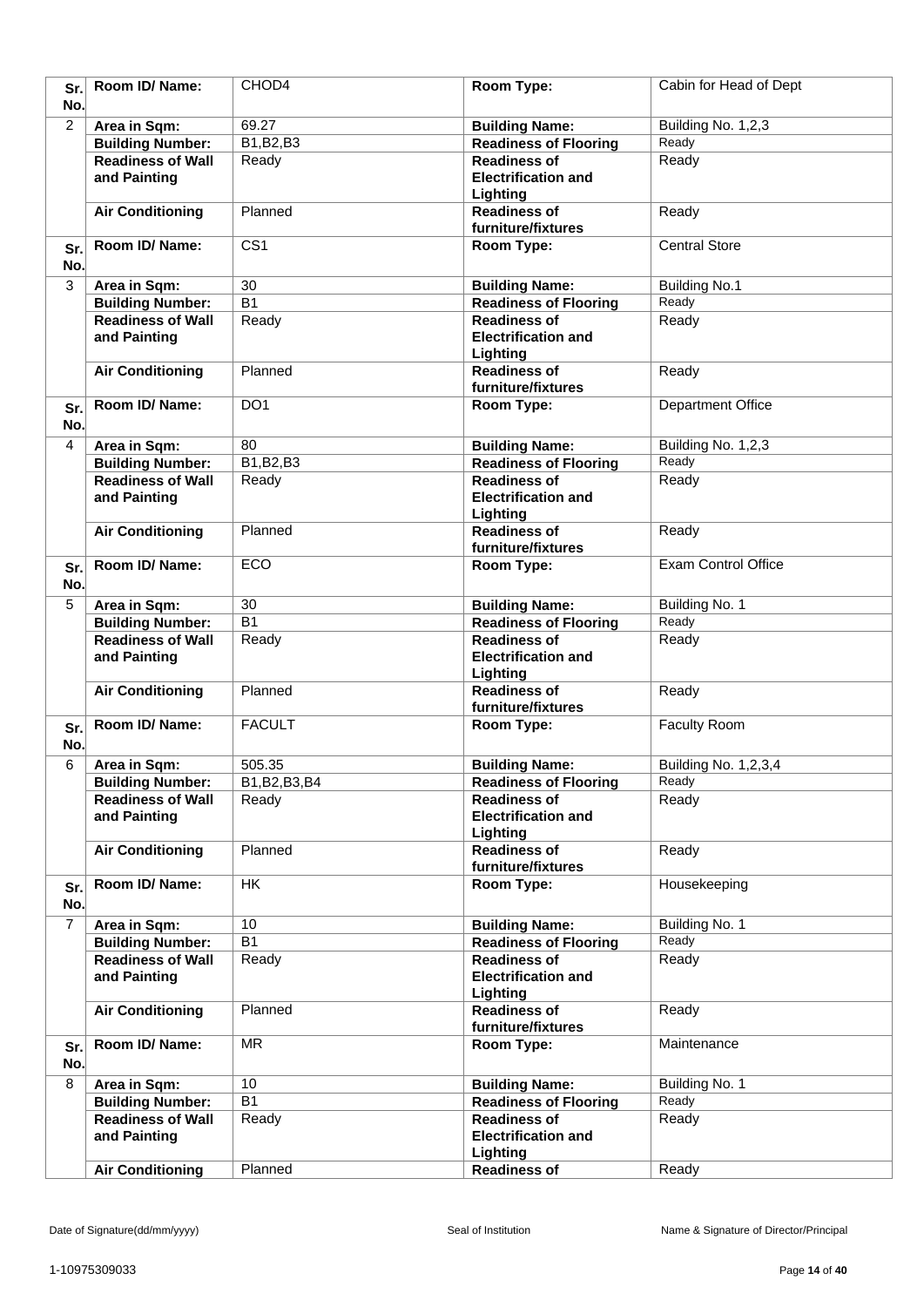|                 |                                         |                 | furniture/fixtures                                    |                            |
|-----------------|-----------------------------------------|-----------------|-------------------------------------------------------|----------------------------|
| Sr.             | Room ID/Name:                           | OAI             | Room Type:                                            | Office All Inclusive       |
| No.             |                                         |                 |                                                       |                            |
| 9               | Area in Sqm:                            | 150             | <b>Building Name:</b>                                 | Building No. 1             |
|                 | <b>Building Number:</b>                 | $\overline{B1}$ | <b>Readiness of Flooring</b>                          | Ready                      |
|                 | <b>Readiness of Wall</b>                | Ready           | <b>Readiness of</b>                                   | Ready                      |
|                 | and Painting                            |                 | <b>Electrification and</b>                            |                            |
|                 |                                         |                 | Lighting                                              |                            |
|                 | <b>Air Conditioning</b>                 | Available       | <b>Readiness of</b>                                   | Ready                      |
|                 |                                         |                 | furniture/fixtures                                    |                            |
| Sr.             | Room ID/ Name:                          | <b>PDO</b>      | Room Type:                                            | Principal Directors Office |
| No.             |                                         |                 |                                                       |                            |
| 10 <sup>°</sup> | Area in Sqm:                            | 30              | <b>Building Name:</b>                                 | Building No. 1             |
|                 | <b>Building Number:</b>                 | <b>B1</b>       | <b>Readiness of Flooring</b>                          | Ready                      |
|                 | <b>Readiness of Wall</b>                | Ready           | <b>Readiness of</b>                                   | Ready                      |
|                 | and Painting                            |                 | <b>Electrification and</b>                            |                            |
|                 |                                         |                 | Lighting                                              |                            |
|                 | <b>Air Conditioning</b>                 | Available       | <b>Readiness of</b>                                   | Ready                      |
|                 |                                         |                 | furniture/fixtures                                    |                            |
| Sr.             | Room ID/ Name:                          | PO              | Room Type:                                            | <b>Placement Office</b>    |
| No.             |                                         |                 |                                                       |                            |
| 11              | Area in Sqm:                            | 50              | <b>Building Name:</b>                                 | Building No. 1             |
|                 | <b>Building Number:</b>                 | $\overline{B1}$ | <b>Readiness of Flooring</b>                          | Ready                      |
|                 | <b>Readiness of Wall</b>                | Ready           | <b>Readiness of</b>                                   | Ready                      |
|                 | and Painting                            |                 | <b>Electrification and</b>                            |                            |
|                 |                                         |                 | Lighting                                              |                            |
|                 | <b>Air Conditioning</b>                 | Planned         | <b>Readiness of</b>                                   | Ready                      |
|                 | Room ID/ Name:                          | <b>PS</b>       | furniture/fixtures<br>Room Type:                      | Pantry for Staff           |
| Sr.             |                                         |                 |                                                       |                            |
| No.             |                                         |                 |                                                       |                            |
| 12              | Area in Sqm:                            | 10              | <b>Building Name:</b>                                 | Building No. 1             |
|                 | <b>Building Number:</b>                 | $\overline{B1}$ | <b>Readiness of Flooring</b>                          | Ready                      |
|                 | <b>Readiness of Wall</b>                | Ready           | <b>Readiness of</b>                                   | Ready                      |
|                 | and Painting                            |                 | <b>Electrification and</b>                            |                            |
|                 | <b>Air Conditioning</b>                 | Planned         | Lighting<br><b>Readiness of</b>                       | Ready                      |
|                 |                                         |                 | furniture/fixtures                                    |                            |
| Sr.             | Room ID/Name:                           | <b>SEC</b>      | Room Type:                                            | Security                   |
| No.             |                                         |                 |                                                       |                            |
| 13              |                                         | 10              |                                                       | Building No. 1             |
|                 | Area in Sqm:<br><b>Building Number:</b> | $\overline{B1}$ | <b>Building Name:</b><br><b>Readiness of Flooring</b> | Ready                      |
|                 | <b>Readiness of Wall</b>                | Ready           | <b>Readiness of</b>                                   | Ready                      |
|                 | and Painting                            |                 | <b>Electrification and</b>                            |                            |
|                 |                                         |                 | Lighting                                              |                            |
|                 | <b>Air Conditioning</b>                 | Planned         | <b>Readiness of</b>                                   | Ready                      |
|                 |                                         |                 | furniture/fixtures                                    |                            |
|                 |                                         |                 |                                                       |                            |

### **AMENITIES AREA**

| Sr.<br>No.     | Room ID/ Name:           | <b>BCR</b>         | Room Type:                   | Boys Common Room           |
|----------------|--------------------------|--------------------|------------------------------|----------------------------|
|                | Area in Sqm:             | 104.38             | <b>Building Name:</b>        | Building No. 1, 2, 3, 4, 5 |
|                | <b>Building Number:</b>  | B1, B2, B3, B4, B5 | <b>Readiness of Flooring</b> | Ready                      |
|                | <b>Readiness of Wall</b> | Ready              | <b>Readiness of</b>          | Ready                      |
|                | and Painting             |                    | <b>Electrification and</b>   |                            |
|                |                          |                    | Lighting                     |                            |
|                | <b>Air Conditioning</b>  | Planned            | <b>Readiness of</b>          | Ready                      |
|                |                          |                    | furniture/fixtures           |                            |
| Sr.            | Room ID/ Name:           | <b>CAFE</b>        | Room Type:                   | Cafeteria                  |
| No.            |                          |                    |                              |                            |
| $\overline{2}$ | Area in Sqm:             | 308.95             | <b>Building Name:</b>        | Building No. 6             |
|                | <b>Building Number:</b>  | B <sub>6</sub>     | <b>Readiness of Flooring</b> | Ready                      |
|                | <b>Readiness of Wall</b> | Ready              | <b>Readiness of</b>          | Ready                      |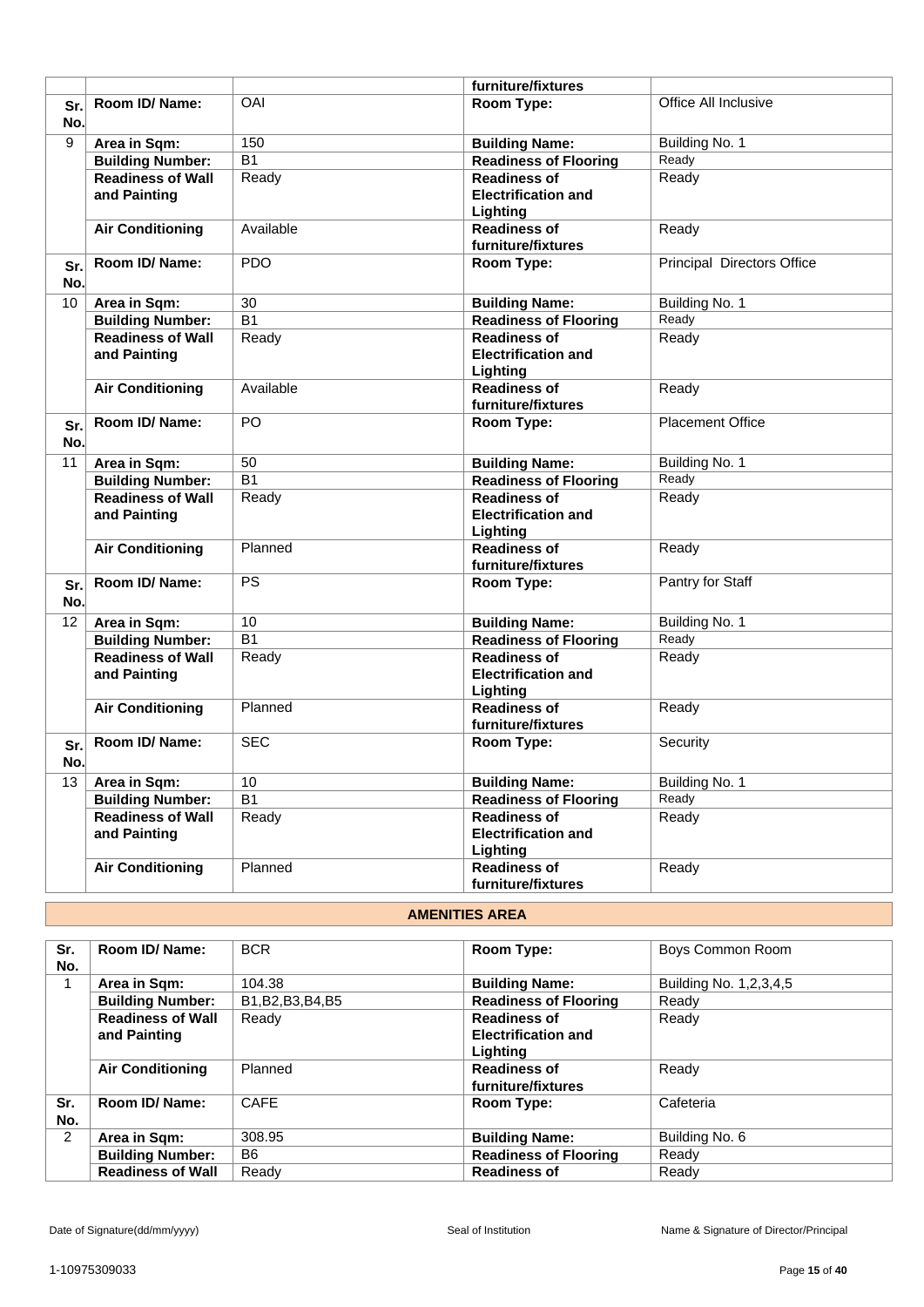|                | and Painting                             |                    | <b>Electrification and</b><br>Lighting                        |                            |
|----------------|------------------------------------------|--------------------|---------------------------------------------------------------|----------------------------|
|                | <b>Air Conditioning</b>                  | Planned            | <b>Readiness of</b><br>furniture/fixtures                     | Ready                      |
| Sr.<br>No.     | Room ID/Name:                            | <b>FASR</b>        | Room Type:                                                    | First aid cum Sick Room    |
| 3              | Area in Sqm:                             | 48.93              | <b>Building Name:</b>                                         | Building No. 1,2,3         |
|                | <b>Building Number:</b>                  | B1, B2, B3         | <b>Readiness of Flooring</b>                                  | Ready                      |
|                | <b>Readiness of Wall</b>                 | Ready              | <b>Readiness of</b>                                           | Ready                      |
|                | and Painting                             |                    | <b>Electrification and</b><br>Lighting                        |                            |
|                | <b>Air Conditioning</b>                  | Planned            | <b>Readiness of</b><br>furniture/fixtures                     | Ready                      |
| Sr.<br>No.     | Room ID/Name:                            | <b>GCR</b>         | Room Type:                                                    | Girls Common Room          |
| 4              | Area in Sqm:                             | 101.48             | <b>Building Name:</b>                                         | Building No. 1, 2, 3, 4, 5 |
|                | <b>Building Number:</b>                  | B1, B2, B3, B4, B5 | <b>Readiness of Flooring</b>                                  | Ready                      |
|                | <b>Readiness of Wall</b><br>and Painting | Ready              | <b>Readiness of</b><br><b>Electrification and</b><br>Lighting | Ready                      |
|                | <b>Air Conditioning</b>                  | Planned            | <b>Readiness of</b><br>furniture/fixtures                     | Ready                      |
| Sr.<br>No.     | Room ID/Name:                            | <b>GENTS</b>       | <b>Room Type:</b>                                             | Toilet                     |
| 5              | Area in Sqm:                             | 371.67             | <b>Building Name:</b>                                         | Building No. 1,2,3,4       |
|                | <b>Building Number:</b>                  | B1, B2, B3, B4     | <b>Readiness of Flooring</b>                                  | Ready                      |
|                | <b>Readiness of Wall</b><br>and Painting | Ready              | <b>Readiness of</b><br><b>Electrification and</b><br>Lighting | Ready                      |
|                | <b>Air Conditioning</b>                  | Not Available      | <b>Readiness of</b><br>furniture/fixtures                     | Ready                      |
| Sr.<br>No.     | Room ID/Name:                            | <b>LADIES</b>      | Room Type:                                                    | Toilet                     |
| 6              | Area in Sqm:                             | 345.68             | <b>Building Name:</b>                                         | Building No. 1,2,3,4       |
|                | <b>Building Number:</b>                  | B1, B2, B3, B4     | <b>Readiness of Flooring</b>                                  | Ready                      |
|                | <b>Readiness of Wall</b><br>and Painting | Ready              | <b>Readiness of</b><br><b>Electrification and</b><br>Lighting | Ready                      |
|                | <b>Air Conditioning</b>                  | Not Available      | <b>Readiness of</b><br>furniture/fixtures                     | Ready                      |
| Sr.<br>No.     | Room ID/ Name:                           | S ROOM             | Room Type:                                                    | Others                     |
| $\overline{7}$ | Area in Sqm:                             | 55.38              | <b>Building Name:</b>                                         | Building No. 1             |
|                | <b>Building Number:</b>                  | B <sub>1</sub>     | <b>Readiness of Flooring</b>                                  | Ready                      |
|                | <b>Readiness of Wall</b><br>and Painting | Ready              | <b>Readiness of</b><br><b>Electrification and</b><br>Lighting | Ready                      |
|                | <b>Air Conditioning</b>                  | Planned            | <b>Readiness of</b><br>furniture/fixtures                     | Ready                      |
| Sr.<br>No.     | Room ID/ Name:                           | SS                 | Room Type:                                                    | <b>Stationery Store</b>    |
| 8              | Area in Sqm:                             | 15                 | <b>Building Name:</b>                                         | Building No. 1             |
|                | <b>Building Number:</b>                  | B1                 | <b>Readiness of Flooring</b>                                  | Ready                      |
|                | <b>Readiness of Wall</b><br>and Painting | Ready              | <b>Readiness of</b><br><b>Electrification and</b><br>Lighting | Ready                      |
|                | <b>Air Conditioning</b>                  | Planned            | <b>Readiness of</b><br>furniture/fixtures                     | Ready                      |

# **CIRCULATION AREA**

| Sr.<br>No. | Area Type       | Corridors | <b>Average Carpet Area:</b> | 959.72 |
|------------|-----------------|-----------|-----------------------------|--------|
|            | <b>Flooring</b> | Yes       | <b>Painting Done</b>        | Readv  |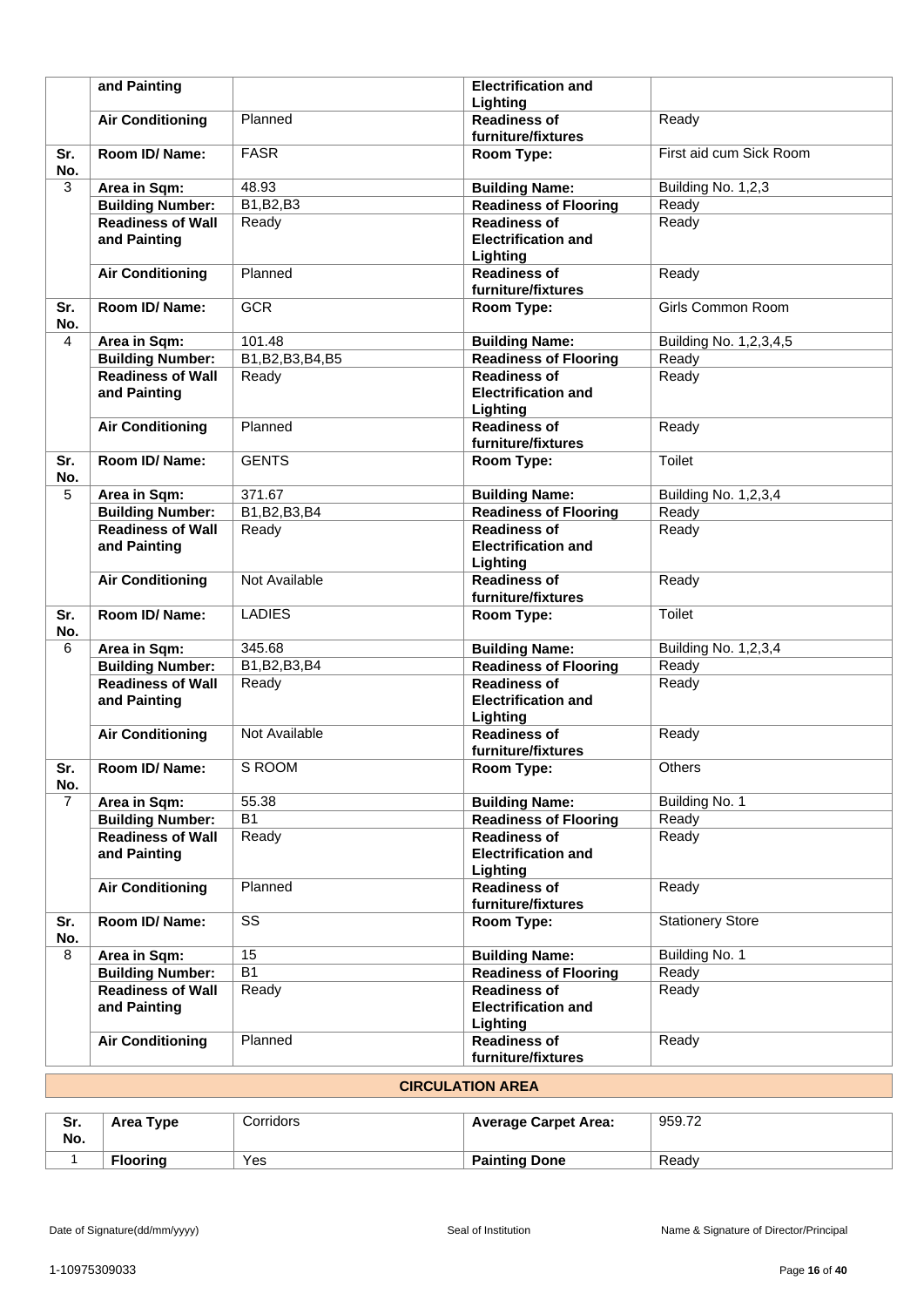|            | <b>Electrification</b><br>and Lighting | Ready                       | <b>Building Name:</b>       | B1, B2, B3, B4 |
|------------|----------------------------------------|-----------------------------|-----------------------------|----------------|
|            | <b>Building</b><br>Number:             | 1,2,3,4                     |                             |                |
| Sr.<br>No. | Area Type                              | Other Areas (in Sq m)       | <b>Average Carpet Area:</b> | 1836           |
| 2          | <b>Flooring</b>                        | <b>Yes</b>                  | <b>Painting Done</b>        | Ready          |
|            | <b>Electrification</b><br>and Lighting | Ready                       | <b>Building Name:</b>       | B1, B2, B3, B4 |
|            | <b>Building</b><br>Number:             | 1,2,3,4                     |                             |                |
| Sr.<br>No. | Area Type                              | Other Common Area (in Sq m) | <b>Average Carpet Area:</b> | 1200           |
| 3          | <b>Flooring</b>                        | <b>Yes</b>                  | <b>Painting Done</b>        | Ready          |
|            | <b>Electrification</b><br>and Lighting | Ready                       | <b>Building Name:</b>       | B1, B2, B3, B4 |
|            | <b>Building</b><br>Number:             | 1,2,3,4                     |                             |                |

### **INSTRUCTIONAL AREA**

| Sr.<br>No.     | Programme                                                 | <b>ENGINEERING AND</b><br><b>TECHNOLOGY</b> | Level                                                         | <b>UNDER GRADUATE</b> |
|----------------|-----------------------------------------------------------|---------------------------------------------|---------------------------------------------------------------|-----------------------|
| $\mathbf{1}$   | <b>Room Type</b>                                          | <b>Additional Workshop</b>                  | Room ID/Name                                                  | CATX1                 |
|                | Area of Room in<br>Sqm                                    | 219.83                                      | <b>Building Name</b>                                          | <b>Building No.4</b>  |
|                | <b>Building Number</b>                                    | B4                                          | <b>Readiness of Flooring</b>                                  | Ready                 |
|                | <b>Readiness of</b><br><b>Wall and</b><br><b>Painting</b> | Ready                                       | <b>Readiness of</b><br><b>Electrification and</b><br>Lighting | Ready                 |
|                | <b>Readiness of</b><br>furniture/fixtures                 | Ready                                       | <b>Air Conditioning</b>                                       | Planned               |
| Sr.<br>No.     | Programme                                                 | <b>ENGINEERING AND</b><br><b>TECHNOLOGY</b> | Level                                                         | <b>UNDER GRADUATE</b> |
| 2              | <b>Room Type</b>                                          | <b>Additional Workshop</b>                  | Room ID/Name                                                  | CATX2                 |
|                | Area of Room in<br>Sqm                                    | 219.83                                      | <b>Building Name</b>                                          | <b>Building No.4</b>  |
|                | <b>Building Number</b>                                    | B4                                          | <b>Readiness of Flooring</b>                                  | Ready                 |
|                | <b>Readiness of</b><br><b>Wall and</b><br><b>Painting</b> | Ready                                       | <b>Readiness of</b><br><b>Electrification and</b><br>Lighting | Ready                 |
|                | <b>Readiness of</b><br>furniture/fixtures                 | Ready                                       | <b>Air Conditioning</b>                                       | Planned               |
| Sr.<br>No.     | Programme                                                 | <b>ENGINEERING AND</b><br><b>TECHNOLOGY</b> | Level                                                         | <b>UNDER GRADUATE</b> |
| 3              | <b>Room Type</b>                                          | Classroom                                   | Room ID/Name                                                  | CR#1                  |
|                | Area of Room in<br>Sqm                                    | 65.88                                       | <b>Building Name</b>                                          | <b>Building No.1</b>  |
|                | <b>Building Number</b>                                    | $\overline{B1}$                             | <b>Readiness of Flooring</b>                                  | Ready                 |
|                | <b>Readiness of</b><br><b>Wall and</b><br><b>Painting</b> | Ready                                       | <b>Readiness of</b><br><b>Electrification and</b><br>Lighting | Ready                 |
|                | <b>Readiness of</b><br>furniture/fixtures                 | Ready                                       | <b>Air Conditioning</b>                                       | Planned               |
| Sr.<br>No.     | Programme                                                 | <b>ENGINEERING AND</b><br><b>TECHNOLOGY</b> | Level                                                         | <b>UNDER GRADUATE</b> |
| $\overline{4}$ | Room Type                                                 | Classroom                                   | Room ID/Name                                                  | CR#10                 |
|                | Area of Room in<br>Sqm                                    | 57.04                                       | <b>Building Name</b>                                          | <b>Building No.2</b>  |
|                | <b>Building Number</b>                                    | $\overline{B2}$                             | <b>Readiness of Flooring</b>                                  | Ready                 |
|                | <b>Readiness of</b><br><b>Wall and</b>                    | Ready                                       | <b>Readiness of</b><br><b>Electrification and</b>             | Ready                 |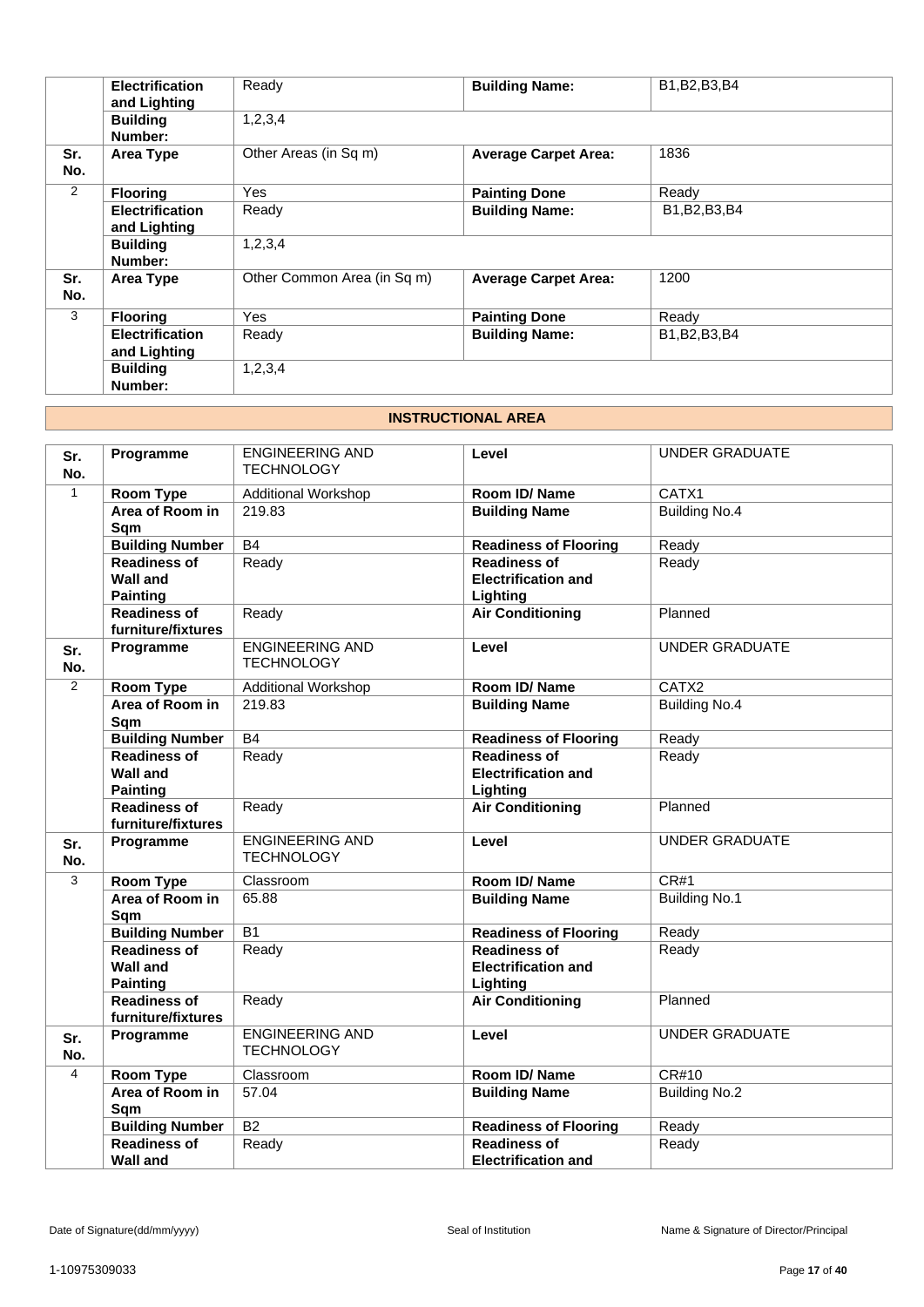|                | <b>Painting</b>                                           |                                             | Lighting                                                      |                       |
|----------------|-----------------------------------------------------------|---------------------------------------------|---------------------------------------------------------------|-----------------------|
|                | <b>Readiness of</b>                                       | Ready                                       | <b>Air Conditioning</b>                                       | Planned               |
|                | furniture/fixtures                                        |                                             |                                                               |                       |
| Sr.<br>No.     | Programme                                                 | <b>ENGINEERING AND</b><br><b>TECHNOLOGY</b> | Level                                                         | <b>UNDER GRADUATE</b> |
| 5              | Room Type                                                 | Classroom                                   | Room ID/Name                                                  | <b>CR#11</b>          |
|                | Area of Room in<br>Sqm                                    | 104                                         | <b>Building Name</b>                                          | <b>Building No.2</b>  |
|                | <b>Building Number</b>                                    | $\overline{B2}$                             | <b>Readiness of Flooring</b>                                  | Ready                 |
|                | <b>Readiness of</b>                                       | Ready                                       | <b>Readiness of</b>                                           | Ready                 |
|                | <b>Wall and</b><br><b>Painting</b>                        |                                             | <b>Electrification and</b><br>Lighting                        |                       |
|                | <b>Readiness of</b><br>furniture/fixtures                 | Ready                                       | <b>Air Conditioning</b>                                       | Planned               |
| Sr.<br>No.     | Programme                                                 | <b>ENGINEERING AND</b><br><b>TECHNOLOGY</b> | Level                                                         | <b>UNDER GRADUATE</b> |
| 6              | <b>Room Type</b>                                          | Classroom                                   | Room ID/Name                                                  | CR#12                 |
|                | Area of Room in<br>Sqm                                    | 104                                         | <b>Building Name</b>                                          | <b>Building No.2</b>  |
|                | <b>Building Number</b>                                    | <b>B2</b>                                   | <b>Readiness of Flooring</b>                                  | Ready                 |
|                | <b>Readiness of</b><br><b>Wall and</b><br><b>Painting</b> | Ready                                       | <b>Readiness of</b><br><b>Electrification and</b><br>Lighting | Ready                 |
|                | <b>Readiness of</b><br>furniture/fixtures                 | Ready                                       | <b>Air Conditioning</b>                                       | Planned               |
| Sr.<br>No.     | Programme                                                 | <b>ENGINEERING AND</b><br><b>TECHNOLOGY</b> | Level                                                         | <b>UNDER GRADUATE</b> |
| $\overline{7}$ | <b>Room Type</b>                                          | Classroom                                   | Room ID/Name                                                  | CR#13                 |
|                | Area of Room in<br>Sqm                                    | 87.47                                       | <b>Building Name</b>                                          | <b>Building No.3</b>  |
|                | <b>Building Number</b>                                    | B <sub>3</sub>                              | <b>Readiness of Flooring</b>                                  | Ready                 |
|                | <b>Readiness of</b><br><b>Wall and</b><br><b>Painting</b> | Ready                                       | <b>Readiness of</b><br><b>Electrification and</b><br>Lighting | Ready                 |
|                | <b>Readiness of</b><br>furniture/fixtures                 | Ready                                       | <b>Air Conditioning</b>                                       | Planned               |
| Sr.<br>No.     | Programme                                                 | <b>ENGINEERING AND</b><br><b>TECHNOLOGY</b> | Level                                                         | <b>UNDER GRADUATE</b> |
| 8              | <b>Room Type</b>                                          | Classroom                                   | Room ID/Name                                                  | CR#14                 |
|                | Area of Room in<br>Sqm                                    | 57.49                                       | <b>Building Name</b>                                          | <b>Building No.3</b>  |
|                | <b>Building Number</b>                                    | $\overline{B3}$                             | <b>Readiness of Flooring</b>                                  | Ready                 |
|                | <b>Readiness of</b><br><b>Wall and</b><br><b>Painting</b> | Ready                                       | <b>Readiness of</b><br><b>Electrification and</b><br>Lighting | Ready                 |
|                | <b>Readiness of</b><br>furniture/fixtures                 | Ready                                       | <b>Air Conditioning</b>                                       | Available             |
| Sr.<br>No.     | Programme                                                 | <b>ENGINEERING AND</b><br><b>TECHNOLOGY</b> | Level                                                         | UNDER GRADUATE        |
| $\overline{9}$ | Room Type                                                 | Classroom                                   | Room ID/Name                                                  | <b>CR#15</b>          |
|                | Area of Room in<br>Sqm                                    | 86.59                                       | <b>Building Name</b>                                          | <b>Building No.3</b>  |
|                | <b>Building Number</b>                                    | $\overline{B3}$                             | <b>Readiness of Flooring</b>                                  | Ready                 |
|                | <b>Readiness of</b><br><b>Wall and</b><br><b>Painting</b> | Ready                                       | <b>Readiness of</b><br><b>Electrification and</b><br>Lighting | Ready                 |
|                | <b>Readiness of</b><br>furniture/fixtures                 | Ready                                       | <b>Air Conditioning</b>                                       | Planned               |
| Sr.<br>No.     | Programme                                                 | ENGINEERING AND<br><b>TECHNOLOGY</b>        | Level                                                         | <b>UNDER GRADUATE</b> |
| 10             | <b>Room Type</b>                                          | Classroom                                   | Room ID/Name                                                  | CR#16                 |
|                | Area of Room in                                           | 86.59                                       | <b>Building Name</b>                                          | <b>Building No.3</b>  |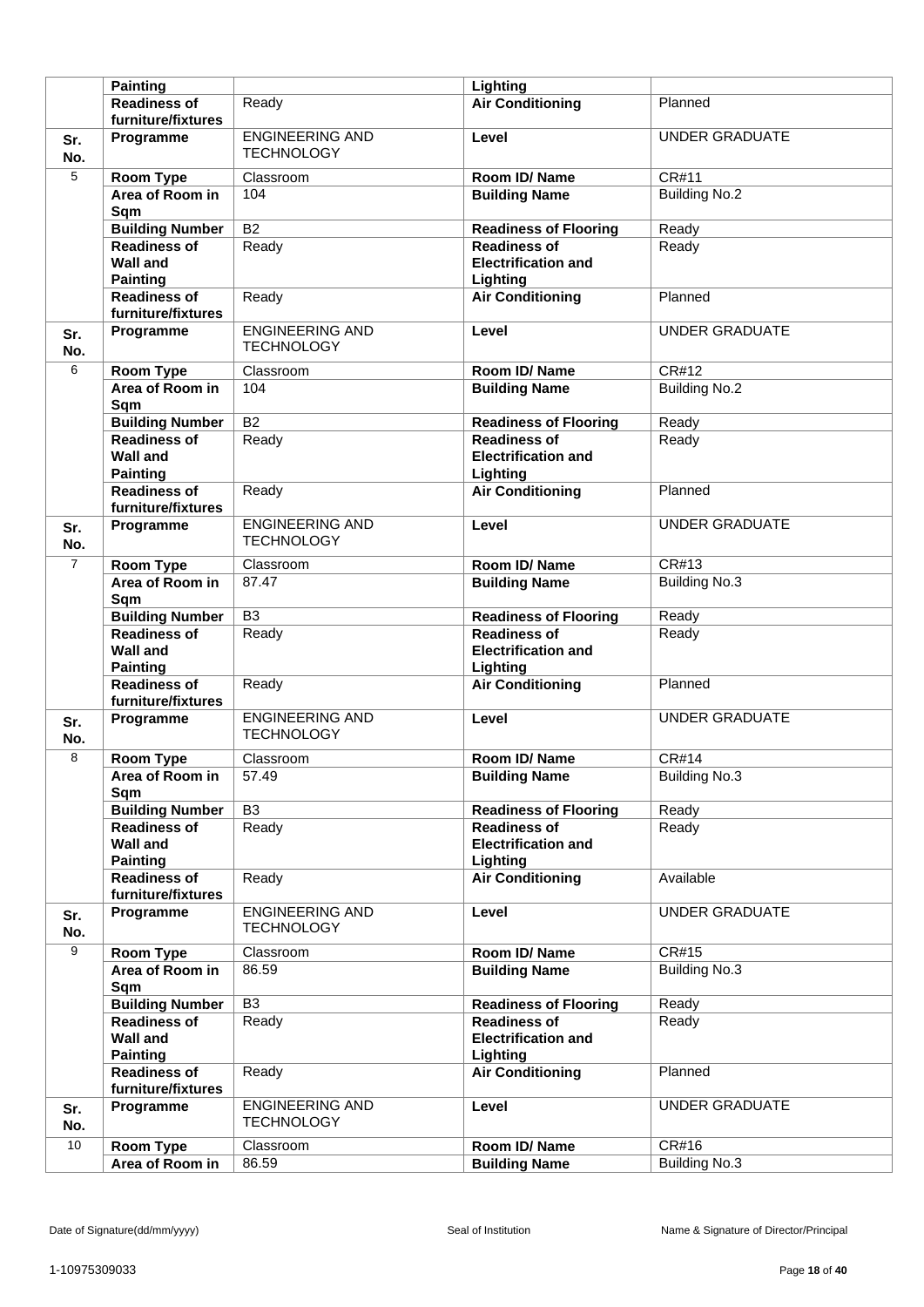|                 | Sqm                                       |                                             |                              |                       |
|-----------------|-------------------------------------------|---------------------------------------------|------------------------------|-----------------------|
|                 |                                           | B <sub>3</sub>                              |                              |                       |
|                 | <b>Building Number</b>                    |                                             | <b>Readiness of Flooring</b> | Ready                 |
|                 | <b>Readiness of</b>                       | Ready                                       | <b>Readiness of</b>          | Ready                 |
|                 | Wall and                                  |                                             | <b>Electrification and</b>   |                       |
|                 | <b>Painting</b>                           |                                             | Lighting                     |                       |
|                 | <b>Readiness of</b><br>furniture/fixtures | Ready                                       | <b>Air Conditioning</b>      | Available             |
| Sr.             | Programme                                 | <b>ENGINEERING AND</b>                      | Level                        | <b>UNDER GRADUATE</b> |
| No.             |                                           | <b>TECHNOLOGY</b>                           |                              |                       |
|                 |                                           |                                             |                              |                       |
| 11              | <b>Room Type</b>                          | Classroom                                   | Room ID/Name                 | CR#17                 |
|                 | Area of Room in<br>Sqm                    | 87.45                                       | <b>Building Name</b>         | <b>Building No.3</b>  |
|                 | <b>Building Number</b>                    | $\overline{B3}$                             | <b>Readiness of Flooring</b> | Ready                 |
|                 | <b>Readiness of</b>                       | Ready                                       | <b>Readiness of</b>          | Ready                 |
|                 | <b>Wall and</b>                           |                                             | <b>Electrification and</b>   |                       |
|                 |                                           |                                             |                              |                       |
|                 | <b>Painting</b>                           |                                             | Lighting                     |                       |
|                 | <b>Readiness of</b>                       | Ready                                       | <b>Air Conditioning</b>      | Available             |
|                 | furniture/fixtures                        |                                             |                              |                       |
| Sr.<br>No.      | Programme                                 | <b>ENGINEERING AND</b><br><b>TECHNOLOGY</b> | Level                        | <b>UNDER GRADUATE</b> |
| $\overline{12}$ | Room Type                                 | Classroom                                   | Room ID/Name                 | <b>CR#18</b>          |
|                 | Area of Room in                           | 87.47                                       | <b>Building Name</b>         | <b>Building No.3</b>  |
|                 | Sqm                                       |                                             |                              |                       |
|                 | <b>Building Number</b>                    | $\overline{B3}$                             | <b>Readiness of Flooring</b> | Ready                 |
|                 | <b>Readiness of</b>                       | Ready                                       | <b>Readiness of</b>          | Ready                 |
|                 |                                           |                                             |                              |                       |
|                 | <b>Wall and</b>                           |                                             | <b>Electrification and</b>   |                       |
|                 | <b>Painting</b>                           |                                             | Lighting                     |                       |
|                 | <b>Readiness of</b><br>furniture/fixtures | Ready                                       | <b>Air Conditioning</b>      | Available             |
| Sr.             | Programme                                 | <b>ENGINEERING AND</b>                      | Level                        | <b>UNDER GRADUATE</b> |
| No.             |                                           | <b>TECHNOLOGY</b>                           |                              |                       |
| 13              | <b>Room Type</b>                          | Classroom                                   | Room ID/Name                 | <b>CR#19</b>          |
|                 | Area of Room in                           | 86.59                                       | <b>Building Name</b>         | <b>Building No.3</b>  |
|                 | Sqm                                       |                                             |                              |                       |
|                 | <b>Building Number</b>                    | B <sub>3</sub>                              | <b>Readiness of Flooring</b> | Ready                 |
|                 | <b>Readiness of</b>                       | Ready                                       | <b>Readiness of</b>          | Ready                 |
|                 | <b>Wall and</b>                           |                                             | <b>Electrification and</b>   |                       |
|                 | <b>Painting</b>                           |                                             | Lighting                     |                       |
|                 | <b>Readiness of</b>                       |                                             |                              | Available             |
|                 |                                           | Ready                                       | <b>Air Conditioning</b>      |                       |
|                 | furniture/fixtures                        |                                             |                              |                       |
| Sr.<br>No.      | Programme                                 | <b>ENGINEERING AND</b><br><b>TECHNOLOGY</b> | Level                        | <b>UNDER GRADUATE</b> |
| 14              | Room Type                                 | Classroom                                   | Room ID/Name                 | CR#2                  |
|                 | Area of Room in                           | 65.88                                       | <b>Building Name</b>         | <b>Building No.1</b>  |
|                 | Sqm                                       |                                             |                              |                       |
|                 | <b>Building Number</b>                    | <b>B1</b>                                   | <b>Readiness of Flooring</b> | Ready                 |
|                 | <b>Readiness of</b>                       | Ready                                       | <b>Readiness of</b>          | Ready                 |
|                 | <b>Wall and</b>                           |                                             | <b>Electrification and</b>   |                       |
|                 |                                           |                                             |                              |                       |
|                 | <b>Painting</b>                           |                                             | Lighting                     |                       |
|                 | <b>Readiness of</b><br>furniture/fixtures | Ready                                       | <b>Air Conditioning</b>      | Planned               |
| Sr.             | Programme                                 | <b>ENGINEERING AND</b>                      | Level                        | <b>UNDER GRADUATE</b> |
|                 |                                           | <b>TECHNOLOGY</b>                           |                              |                       |
| No.             |                                           |                                             |                              |                       |
| 15              | Room Type                                 | Classroom                                   | Room ID/Name                 | CR#20                 |
|                 | Area of Room in                           | 87.47                                       | <b>Building Name</b>         | <b>Building No.3</b>  |
|                 | Sqm                                       |                                             |                              |                       |
|                 | <b>Building Number</b>                    | B <sub>3</sub>                              | <b>Readiness of Flooring</b> | Ready                 |
|                 | <b>Readiness of</b>                       | Ready                                       | <b>Readiness of</b>          | Ready                 |
|                 | <b>Wall and</b>                           |                                             | <b>Electrification and</b>   |                       |
|                 | <b>Painting</b>                           |                                             | Lighting                     |                       |
|                 | <b>Readiness of</b>                       | Ready                                       | <b>Air Conditioning</b>      | Available             |
|                 | furniture/fixtures                        |                                             |                              |                       |
|                 |                                           |                                             |                              |                       |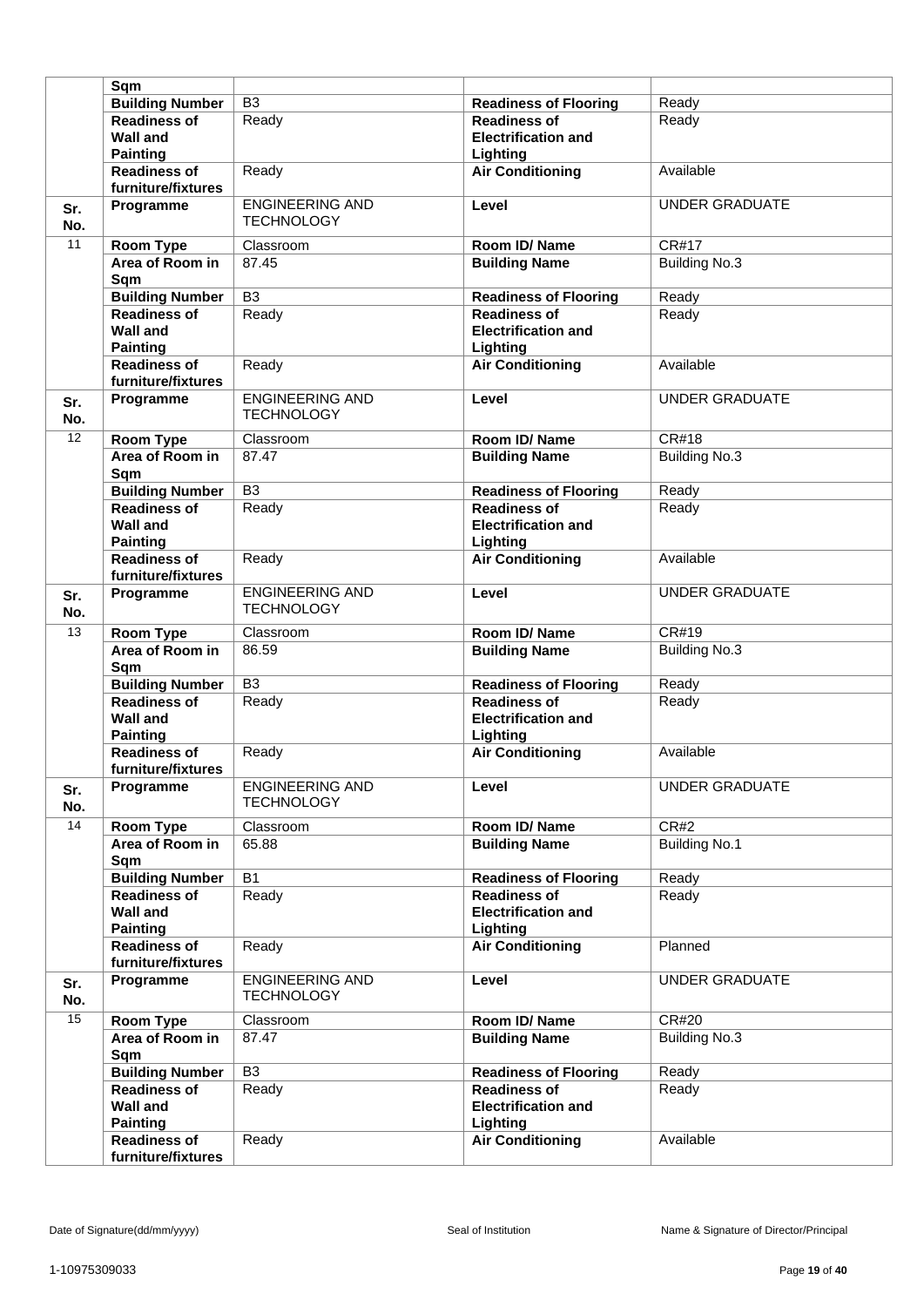| Sr.<br>No. | Programme                                     | <b>ENGINEERING AND</b><br><b>TECHNOLOGY</b> | Level                                               | <b>UNDER GRADUATE</b>         |
|------------|-----------------------------------------------|---------------------------------------------|-----------------------------------------------------|-------------------------------|
| 16         |                                               |                                             | Room ID/Name                                        | CR#21                         |
|            | Room Type<br>Area of Room in                  | Classroom<br>87.47                          | <b>Building Name</b>                                | <b>Building No.4</b>          |
|            | Sqm                                           |                                             |                                                     |                               |
|            | <b>Building Number</b>                        | B4                                          | <b>Readiness of Flooring</b>                        | Ready                         |
|            | <b>Readiness of</b>                           | Ready                                       | <b>Readiness of</b>                                 | Ready                         |
|            | <b>Wall and</b>                               |                                             | <b>Electrification and</b>                          |                               |
|            | <b>Painting</b>                               |                                             | Lighting                                            |                               |
|            | <b>Readiness of</b><br>furniture/fixtures     | Ready                                       | <b>Air Conditioning</b>                             | Available                     |
|            | Programme                                     | <b>ENGINEERING AND</b>                      | Level                                               | <b>UNDER GRADUATE</b>         |
| Sr.<br>No. |                                               | <b>TECHNOLOGY</b>                           |                                                     |                               |
| 17         | Room Type                                     | Classroom                                   | Room ID/Name                                        | <b>CR#22</b>                  |
|            | Area of Room in                               | 72.8                                        | <b>Building Name</b>                                | <b>Building No.4</b>          |
|            | Sqm                                           |                                             |                                                     |                               |
|            | <b>Building Number</b><br><b>Readiness of</b> | <b>B4</b>                                   | <b>Readiness of Flooring</b><br><b>Readiness of</b> | Ready                         |
|            | <b>Wall and</b>                               | Ready                                       | <b>Electrification and</b>                          | Ready                         |
|            | <b>Painting</b>                               |                                             | Lighting                                            |                               |
|            | <b>Readiness of</b>                           | Ready                                       | <b>Air Conditioning</b>                             | Planned                       |
|            | furniture/fixtures                            |                                             |                                                     |                               |
| Sr.        | Programme                                     | <b>ENGINEERING AND</b>                      | Level                                               | <b>UNDER GRADUATE</b>         |
| No.        |                                               | <b>TECHNOLOGY</b>                           |                                                     |                               |
| 18         | Room Type                                     | Classroom                                   | Room ID/ Name                                       | <b>CR#23</b>                  |
|            | Area of Room in<br>Sqm                        | 72.8                                        | <b>Building Name</b>                                | <b>Building No.4</b>          |
|            | <b>Building Number</b>                        | B4                                          | <b>Readiness of Flooring</b>                        | Ready                         |
|            | <b>Readiness of</b>                           | Ready                                       | <b>Readiness of</b>                                 | Ready                         |
|            | <b>Wall and</b>                               |                                             | <b>Electrification and</b>                          |                               |
|            | <b>Painting</b>                               |                                             | Lighting                                            |                               |
|            | <b>Readiness of</b><br>furniture/fixtures     | Ready                                       | <b>Air Conditioning</b>                             | Planned                       |
| Sr.        | Programme                                     | <b>ENGINEERING AND</b><br><b>TECHNOLOGY</b> | Level                                               | <b>UNDER GRADUATE</b>         |
| No.        |                                               |                                             |                                                     |                               |
| 19         | Room Type<br>Area of Room in                  | Classroom<br>74.23                          | Room ID/Name<br><b>Building Name</b>                | CR#24<br><b>Building No.4</b> |
|            | Sqm                                           |                                             |                                                     |                               |
|            | <b>Building Number</b>                        | <b>B4</b>                                   | <b>Readiness of Flooring</b>                        | Ready                         |
|            | <b>Readiness of</b>                           | Ready                                       | <b>Readiness of</b>                                 | Ready                         |
|            | <b>Wall and</b>                               |                                             | <b>Electrification and</b>                          |                               |
|            | <b>Painting</b>                               |                                             | Lighting                                            |                               |
|            | <b>Readiness of</b><br>furniture/fixtures     | Ready                                       | <b>Air Conditioning</b>                             | Planned                       |
| Sr.        | Programme                                     | <b>ENGINEERING AND</b>                      | Level                                               | <b>UNDER GRADUATE</b>         |
| No.        |                                               | <b>TECHNOLOGY</b>                           |                                                     |                               |
| 20         | Room Type                                     | Classroom                                   | Room ID/Name                                        | CR#3                          |
|            | Area of Room in                               | 77.22                                       | <b>Building Name</b>                                | <b>Building No.1</b>          |
|            | Sqm                                           |                                             |                                                     |                               |
|            | <b>Building Number</b>                        | <b>B1</b>                                   | <b>Readiness of Flooring</b>                        | Ready                         |
|            | <b>Readiness of</b>                           | Ready                                       | <b>Readiness of</b>                                 | Ready                         |
|            | <b>Wall and</b>                               |                                             | <b>Electrification and</b>                          |                               |
|            | <b>Painting</b><br><b>Readiness of</b>        | Ready                                       | Lighting<br><b>Air Conditioning</b>                 | Planned                       |
|            | furniture/fixtures                            |                                             |                                                     |                               |
| Sr.        | Programme                                     | <b>ENGINEERING AND</b>                      | Level                                               | <b>UNDER GRADUATE</b>         |
| No.        |                                               | <b>TECHNOLOGY</b>                           |                                                     |                               |
| 21         | Room Type                                     | Classroom                                   | Room ID/Name                                        | CR#4                          |
|            | Area of Room in<br>Sqm                        | 60.42                                       | <b>Building Name</b>                                | <b>Building No.1</b>          |
|            | <b>Building Number</b>                        | <b>B1</b>                                   | <b>Readiness of Flooring</b>                        | Ready                         |
|            | <b>Readiness of</b>                           | Ready                                       | <b>Readiness of</b>                                 | Ready                         |
|            |                                               |                                             |                                                     |                               |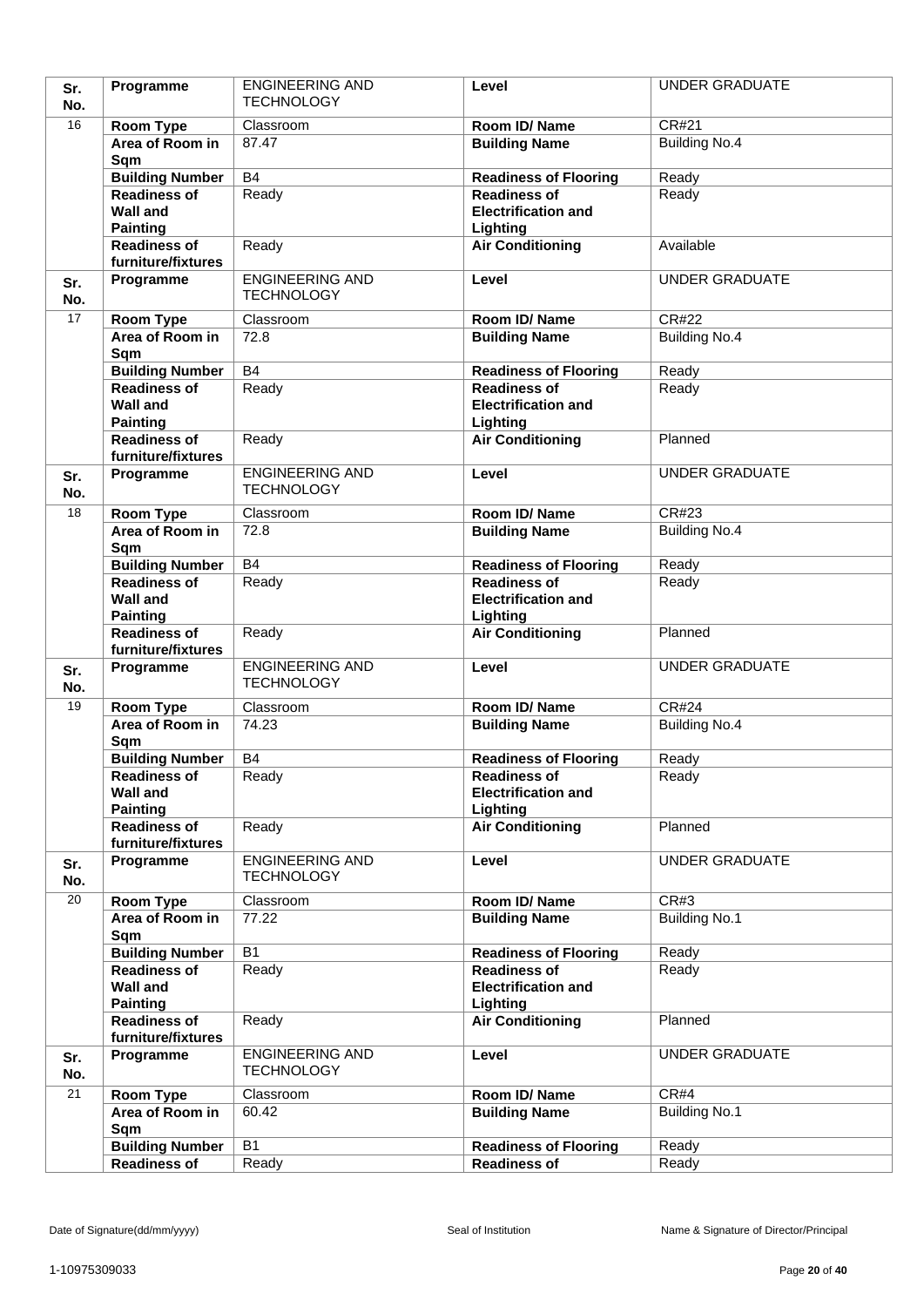|            | <b>Wall and</b>                                              |                                             | <b>Electrification and</b>                                    |                       |
|------------|--------------------------------------------------------------|---------------------------------------------|---------------------------------------------------------------|-----------------------|
|            | <b>Painting</b>                                              |                                             | Lighting                                                      |                       |
|            | <b>Readiness of</b><br>furniture/fixtures                    | Ready                                       | <b>Air Conditioning</b>                                       | Planned               |
| Sr.<br>No. | Programme                                                    | <b>ENGINEERING AND</b><br><b>TECHNOLOGY</b> | Level                                                         | <b>UNDER GRADUATE</b> |
| 22         | <b>Room Type</b>                                             | Classroom                                   | Room ID/Name                                                  | <b>CR#5</b>           |
|            | Area of Room in<br>Sqm                                       | 68.98                                       | <b>Building Name</b>                                          | <b>Building No.1</b>  |
|            | <b>Building Number</b>                                       | <b>B1</b>                                   | <b>Readiness of Flooring</b>                                  | Ready                 |
|            | <b>Readiness of</b><br><b>Wall and</b><br><b>Painting</b>    | Ready                                       | <b>Readiness of</b><br><b>Electrification and</b><br>Lighting | Ready                 |
|            | <b>Readiness of</b><br>furniture/fixtures                    | Ready                                       | <b>Air Conditioning</b>                                       | Planned               |
| Sr.<br>No. | Programme                                                    | <b>ENGINEERING AND</b><br><b>TECHNOLOGY</b> | Level                                                         | <b>UNDER GRADUATE</b> |
| 23         | <b>Room Type</b>                                             | Classroom                                   | Room ID/Name                                                  | CR#6                  |
|            | Area of Room in<br>Sqm                                       | 62.84                                       | <b>Building Name</b>                                          | <b>Building No.1</b>  |
|            | <b>Building Number</b>                                       | <b>B1</b>                                   | <b>Readiness of Flooring</b>                                  | Ready                 |
|            | <b>Readiness of</b><br><b>Wall and</b><br><b>Painting</b>    | Ready                                       | <b>Readiness of</b><br><b>Electrification and</b><br>Lighting | Ready                 |
|            | <b>Readiness of</b><br>furniture/fixtures                    | Ready                                       | <b>Air Conditioning</b>                                       | Planned               |
| Sr.<br>No. | Programme                                                    | <b>ENGINEERING AND</b><br><b>TECHNOLOGY</b> | Level                                                         | <b>UNDER GRADUATE</b> |
| 24         | Room Type                                                    | Classroom                                   | Room ID/Name                                                  | CR#7                  |
|            | Area of Room in<br>Sqm                                       | 76.68                                       | <b>Building Name</b>                                          | <b>Building No.1</b>  |
|            |                                                              |                                             |                                                               |                       |
|            | <b>Building Number</b>                                       | <b>B1</b>                                   | <b>Readiness of Flooring</b>                                  | Ready                 |
|            | <b>Readiness of</b><br><b>Wall and</b>                       | Ready                                       | <b>Readiness of</b><br><b>Electrification and</b>             | Ready                 |
|            | <b>Painting</b><br><b>Readiness of</b><br>furniture/fixtures | Ready                                       | Lighting<br><b>Air Conditioning</b>                           | Planned               |
| Sr.<br>No. | Programme                                                    | <b>ENGINEERING AND</b><br><b>TECHNOLOGY</b> | Level                                                         | <b>UNDER GRADUATE</b> |
| 25         | <b>Room Type</b>                                             | Classroom                                   | Room ID/Name                                                  | CR#8                  |
|            | Area of Room in<br>Sqm                                       | 65.56                                       | <b>Building Name</b>                                          | <b>Building No.1</b>  |
|            | <b>Building Number</b>                                       | $\overline{B1}$                             | <b>Readiness of Flooring</b>                                  | Ready                 |
|            | <b>Readiness of</b><br><b>Wall and</b><br><b>Painting</b>    | Ready                                       | <b>Readiness of</b><br><b>Electrification and</b><br>Lighting | Ready                 |
|            | <b>Readiness of</b><br>furniture/fixtures                    | Ready                                       | <b>Air Conditioning</b>                                       | Planned               |
| Sr.<br>No. | Programme                                                    | <b>ENGINEERING AND</b><br><b>TECHNOLOGY</b> | Level                                                         | <b>UNDER GRADUATE</b> |
| 26         | Room Type                                                    | Classroom                                   | Room ID/Name                                                  | CR#9                  |
|            | Area of Room in<br>Sqm                                       | 57.04                                       | <b>Building Name</b>                                          | <b>Building No.2</b>  |
|            | <b>Building Number</b>                                       | B2                                          | <b>Readiness of Flooring</b>                                  | Ready                 |
|            | <b>Readiness of</b><br><b>Wall and</b>                       | Ready                                       | <b>Readiness of</b><br><b>Electrification and</b>             | Ready                 |
|            | <b>Painting</b><br><b>Readiness of</b>                       | Ready                                       | Lighting<br><b>Air Conditioning</b>                           | Planned               |
| Sr.<br>No. | furniture/fixtures<br>Programme                              | <b>ENGINEERING AND</b><br><b>TECHNOLOGY</b> | Level                                                         | <b>UNDER GRADUATE</b> |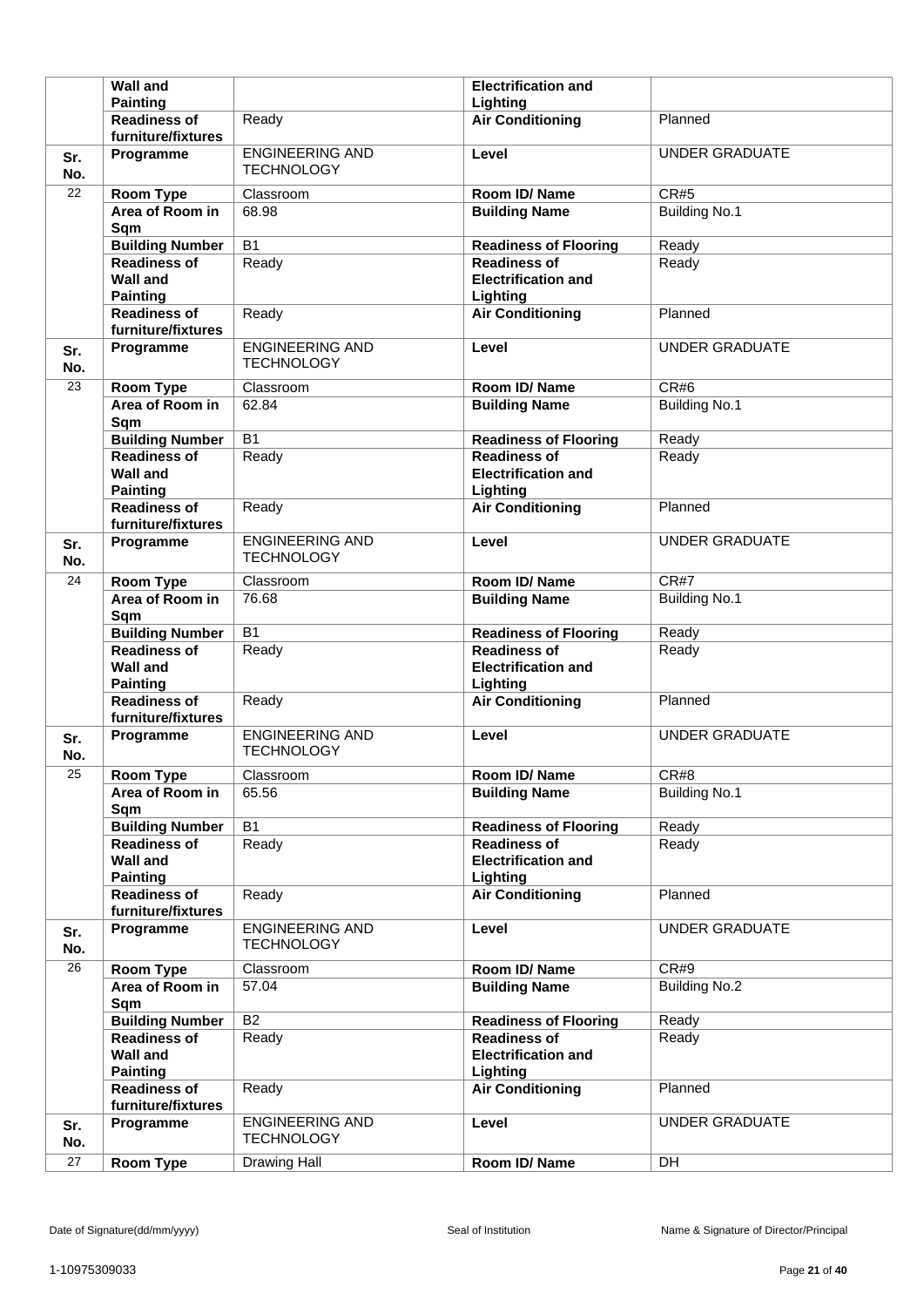|            | Area of Room in<br>Sqm                                    | 138.1                                       | <b>Building Name</b>                                          | <b>Building No.1</b>  |
|------------|-----------------------------------------------------------|---------------------------------------------|---------------------------------------------------------------|-----------------------|
|            | <b>Building Number</b>                                    | $\overline{B1}$                             | <b>Readiness of Flooring</b>                                  | Ready                 |
|            | <b>Readiness of</b><br><b>Wall and</b><br><b>Painting</b> | Ready                                       | <b>Readiness of</b><br><b>Electrification and</b><br>Lighting | Ready                 |
|            | <b>Readiness of</b><br>furniture/fixtures                 | Ready                                       | <b>Air Conditioning</b>                                       | Planned               |
| Sr.<br>No. | Programme                                                 | <b>ENGINEERING AND</b><br><b>TECHNOLOGY</b> | Level                                                         | <b>UNDER GRADUATE</b> |
| 28         | Room Type                                                 | Laboratory                                  | Room ID/Name                                                  | LAB#1                 |
|            | Area of Room in<br>Sqm                                    | 81                                          | <b>Building Name</b>                                          | <b>Building No.1</b>  |
|            | <b>Building Number</b>                                    | $\overline{B1}$                             | <b>Readiness of Flooring</b>                                  | Ready                 |
|            | Readiness of<br><b>Wall and</b><br><b>Painting</b>        | Ready                                       | <b>Readiness of</b><br><b>Electrification and</b><br>Lighting | Ready                 |
|            | <b>Readiness of</b><br>furniture/fixtures                 | Ready                                       | <b>Air Conditioning</b>                                       | Planned               |
| Sr.<br>No. | Programme                                                 | <b>ENGINEERING AND</b><br><b>TECHNOLOGY</b> | Level                                                         | <b>UNDER GRADUATE</b> |
| 29         | Room Type                                                 | Laboratory                                  | Room ID/Name                                                  | LAB#10                |
|            | Area of Room in<br>Sqm                                    | 67.68                                       | <b>Building Name</b>                                          | <b>Building No.1</b>  |
|            | <b>Building Number</b>                                    | $\overline{B1}$                             | <b>Readiness of Flooring</b>                                  | Ready                 |
|            | <b>Readiness of</b><br><b>Wall and</b><br><b>Painting</b> | Ready                                       | <b>Readiness of</b><br><b>Electrification and</b><br>Lighting | Ready                 |
|            | <b>Readiness of</b><br>furniture/fixtures                 | Ready                                       | <b>Air Conditioning</b>                                       | Planned               |
| Sr.<br>No. | Programme                                                 | <b>ENGINEERING AND</b><br><b>TECHNOLOGY</b> | Level                                                         | <b>UNDER GRADUATE</b> |
| 30         | <b>Room Type</b>                                          | Laboratory                                  | Room ID/Name                                                  | LAB#11                |
|            | Area of Room in<br>Sqm                                    | 71.61                                       | <b>Building Name</b>                                          | <b>Building No.1</b>  |
|            | <b>Building Number</b>                                    | <b>B1</b>                                   | <b>Readiness of Flooring</b>                                  | Ready                 |
|            | <b>Readiness of</b><br><b>Wall and</b><br><b>Painting</b> | Ready                                       | <b>Readiness of</b><br><b>Electrification and</b><br>Lighting | Ready                 |
|            | <b>Readiness of</b><br>furniture/fixtures                 | Ready                                       | <b>Air Conditioning</b>                                       | Planned               |
| Sr.<br>No. | Programme                                                 | <b>ENGINEERING AND</b><br><b>TECHNOLOGY</b> | Level                                                         | <b>UNDER GRADUATE</b> |
| 31         | Room Type                                                 | Laboratory                                  | Room ID/Name                                                  | LAB#12                |
|            | Area of Room in<br>Sqm                                    | $75.\overline{9}$                           | <b>Building Name</b>                                          | <b>Building No.2</b>  |
|            | <b>Building Number</b>                                    | B2                                          | <b>Readiness of Flooring</b>                                  | Ready                 |
|            | <b>Readiness of</b><br><b>Wall and</b><br><b>Painting</b> | Ready                                       | <b>Readiness of</b><br><b>Electrification and</b><br>Lighting | Ready                 |
|            | <b>Readiness of</b><br>furniture/fixtures                 | Ready                                       | <b>Air Conditioning</b>                                       | Planned               |
| Sr.<br>No. | Programme                                                 | <b>ENGINEERING AND</b><br><b>TECHNOLOGY</b> | Level                                                         | <b>UNDER GRADUATE</b> |
| 32         | Room Type                                                 | Laboratory                                  | Room ID/Name                                                  | LAB#13                |
|            | Area of Room in<br>Sqm                                    | 75.9                                        | <b>Building Name</b>                                          | <b>Building No.2</b>  |
|            | <b>Building Number</b>                                    | B2                                          | <b>Readiness of Flooring</b>                                  | Ready                 |
|            | <b>Readiness of</b><br><b>Wall and</b><br><b>Painting</b> | Ready                                       | <b>Readiness of</b><br><b>Electrification and</b><br>Lighting | Ready                 |
|            | <b>Readiness of</b><br>furniture/fixtures                 | Ready                                       | <b>Air Conditioning</b>                                       | Planned               |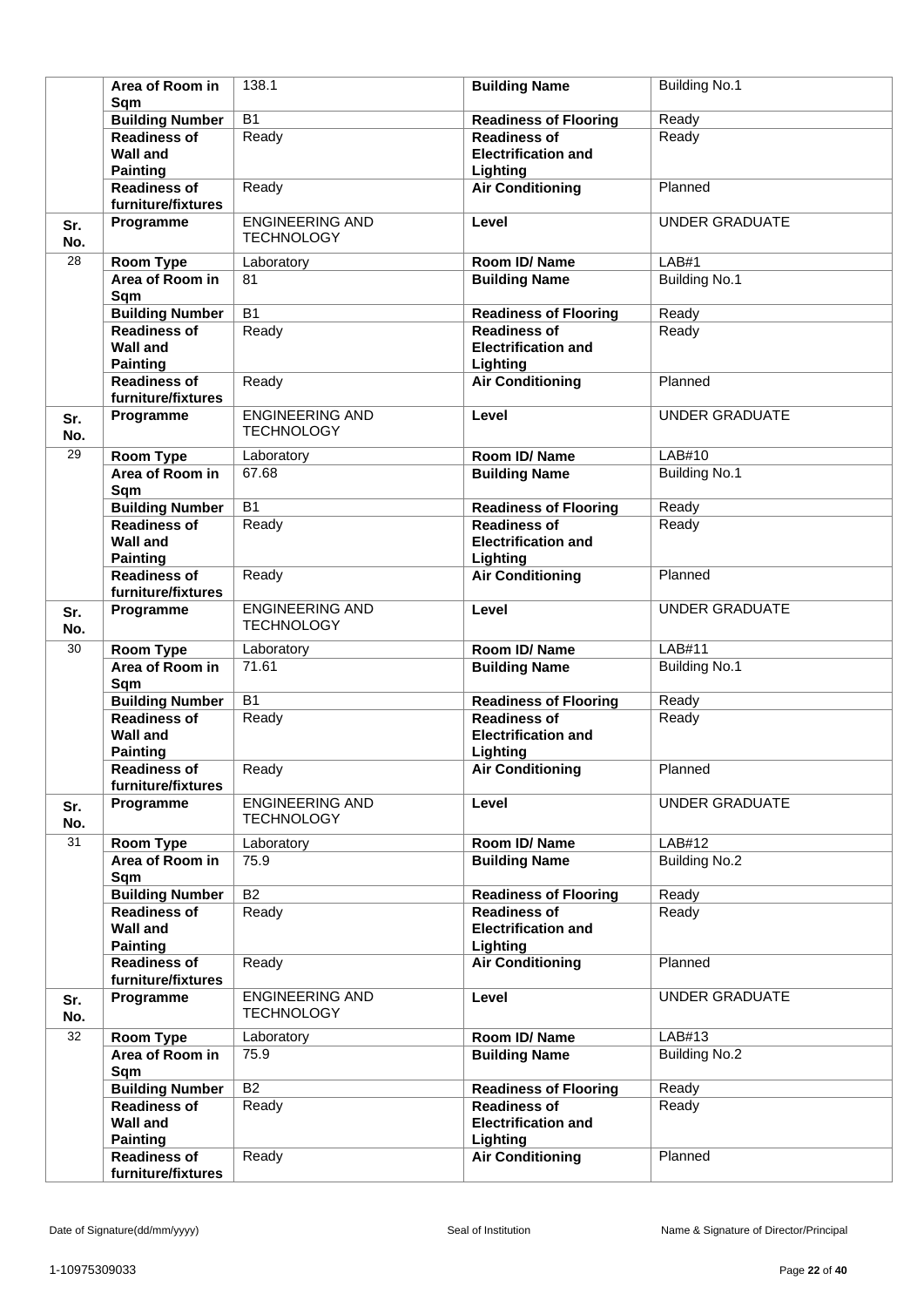| Sr.<br>No. | Programme                                     | <b>ENGINEERING AND</b><br><b>TECHNOLOGY</b> | Level                                               | <b>UNDER GRADUATE</b> |
|------------|-----------------------------------------------|---------------------------------------------|-----------------------------------------------------|-----------------------|
| 33         | Room Type                                     | Laboratory                                  | Room ID/Name                                        | LAB#14                |
|            | Area of Room in                               | 91.31                                       | <b>Building Name</b>                                | <b>Building No.2</b>  |
|            | Sqm                                           |                                             |                                                     |                       |
|            | <b>Building Number</b>                        | $\overline{B2}$                             | <b>Readiness of Flooring</b>                        | Ready                 |
|            | <b>Readiness of</b>                           | Ready                                       | <b>Readiness of</b>                                 | Ready                 |
|            | <b>Wall and</b>                               |                                             | <b>Electrification and</b>                          |                       |
|            | <b>Painting</b>                               |                                             | Lighting                                            |                       |
|            | <b>Readiness of</b><br>furniture/fixtures     | Ready                                       | <b>Air Conditioning</b>                             | Planned               |
| Sr.        | Programme                                     | <b>ENGINEERING AND</b>                      | Level                                               | <b>UNDER GRADUATE</b> |
| No.        |                                               | <b>TECHNOLOGY</b>                           |                                                     |                       |
| 34         | Room Type                                     | Laboratory                                  | Room ID/Name                                        | LAB#15                |
|            | Area of Room in                               | 75.9                                        | <b>Building Name</b>                                | <b>Building No.2</b>  |
|            | Sqm                                           |                                             |                                                     |                       |
|            | <b>Building Number</b>                        | $\overline{B2}$                             | <b>Readiness of Flooring</b>                        | Ready                 |
|            | <b>Readiness of</b>                           | Ready                                       | <b>Readiness of</b>                                 | Ready                 |
|            | <b>Wall and</b><br><b>Painting</b>            |                                             | <b>Electrification and</b><br>Lighting              |                       |
|            | <b>Readiness of</b>                           | Ready                                       | <b>Air Conditioning</b>                             | Planned               |
|            | furniture/fixtures                            |                                             |                                                     |                       |
| Sr.        | Programme                                     | <b>ENGINEERING AND</b>                      | Level                                               | <b>UNDER GRADUATE</b> |
| No.        |                                               | <b>TECHNOLOGY</b>                           |                                                     |                       |
| 35         | Room Type                                     | Laboratory                                  | Room ID/ Name                                       | LAB#16                |
|            | Area of Room in                               | 106.6                                       | <b>Building Name</b>                                | <b>Building No.2</b>  |
|            | Sqm                                           |                                             |                                                     |                       |
|            | <b>Building Number</b><br><b>Readiness of</b> | $\overline{B2}$<br>Ready                    | <b>Readiness of Flooring</b><br><b>Readiness of</b> | Ready                 |
|            | <b>Wall and</b>                               |                                             | <b>Electrification and</b>                          | Ready                 |
|            | <b>Painting</b>                               |                                             | Lighting                                            |                       |
|            | <b>Readiness of</b>                           | Ready                                       | <b>Air Conditioning</b>                             | Planned               |
|            | furniture/fixtures                            | <b>ENGINEERING AND</b>                      | Level                                               | <b>UNDER GRADUATE</b> |
| Sr.<br>No. | Programme                                     | <b>TECHNOLOGY</b>                           |                                                     |                       |
| 36         | Room Type                                     | Laboratory                                  | Room ID/Name                                        | <b>LAB#17</b>         |
|            | Area of Room in                               | 75.9                                        | <b>Building Name</b>                                | Building No.2         |
|            | Sqm                                           |                                             |                                                     |                       |
|            | <b>Building Number</b>                        | <b>B2</b>                                   | <b>Readiness of Flooring</b>                        | Ready                 |
|            | <b>Readiness of</b><br><b>Wall and</b>        | Ready                                       | <b>Readiness of</b><br><b>Electrification and</b>   | Ready                 |
|            | <b>Painting</b>                               |                                             | Lighting                                            |                       |
|            | <b>Readiness of</b>                           | Ready                                       | <b>Air Conditioning</b>                             | Planned               |
|            | furniture/fixtures                            |                                             |                                                     |                       |
| Sr.        | Programme                                     | <b>ENGINEERING AND</b>                      | Level                                               | <b>UNDER GRADUATE</b> |
| No.        |                                               | <b>TECHNOLOGY</b>                           |                                                     |                       |
| 37         | Room Type                                     | Laboratory                                  | Room ID/Name                                        | LAB#18                |
|            | Area of Room in<br>Sqm                        | 91.31                                       | <b>Building Name</b>                                | <b>Building No.2</b>  |
|            | <b>Building Number</b>                        | <b>B2</b>                                   | <b>Readiness of Flooring</b>                        | Ready                 |
|            | <b>Readiness of</b>                           | Ready                                       | <b>Readiness of</b>                                 | Ready                 |
|            | <b>Wall and</b>                               |                                             | <b>Electrification and</b>                          |                       |
|            | <b>Painting</b>                               |                                             | Lighting                                            |                       |
|            | <b>Readiness of</b><br>furniture/fixtures     | Ready                                       | <b>Air Conditioning</b>                             | Planned               |
| Sr.        | Programme                                     | <b>ENGINEERING AND</b>                      | Level                                               | <b>UNDER GRADUATE</b> |
| No.        |                                               | <b>TECHNOLOGY</b>                           |                                                     |                       |
| 38         | Room Type                                     | Laboratory                                  | Room ID/Name                                        | LAB#19                |
|            | Area of Room in                               | 91.31                                       | <b>Building Name</b>                                | <b>Building No.2</b>  |
|            | Sqm                                           |                                             |                                                     |                       |
|            | <b>Building Number</b>                        | <b>B2</b>                                   | <b>Readiness of Flooring</b>                        | Ready                 |
|            | <b>Readiness of</b>                           | Ready                                       | <b>Readiness of</b>                                 | Ready                 |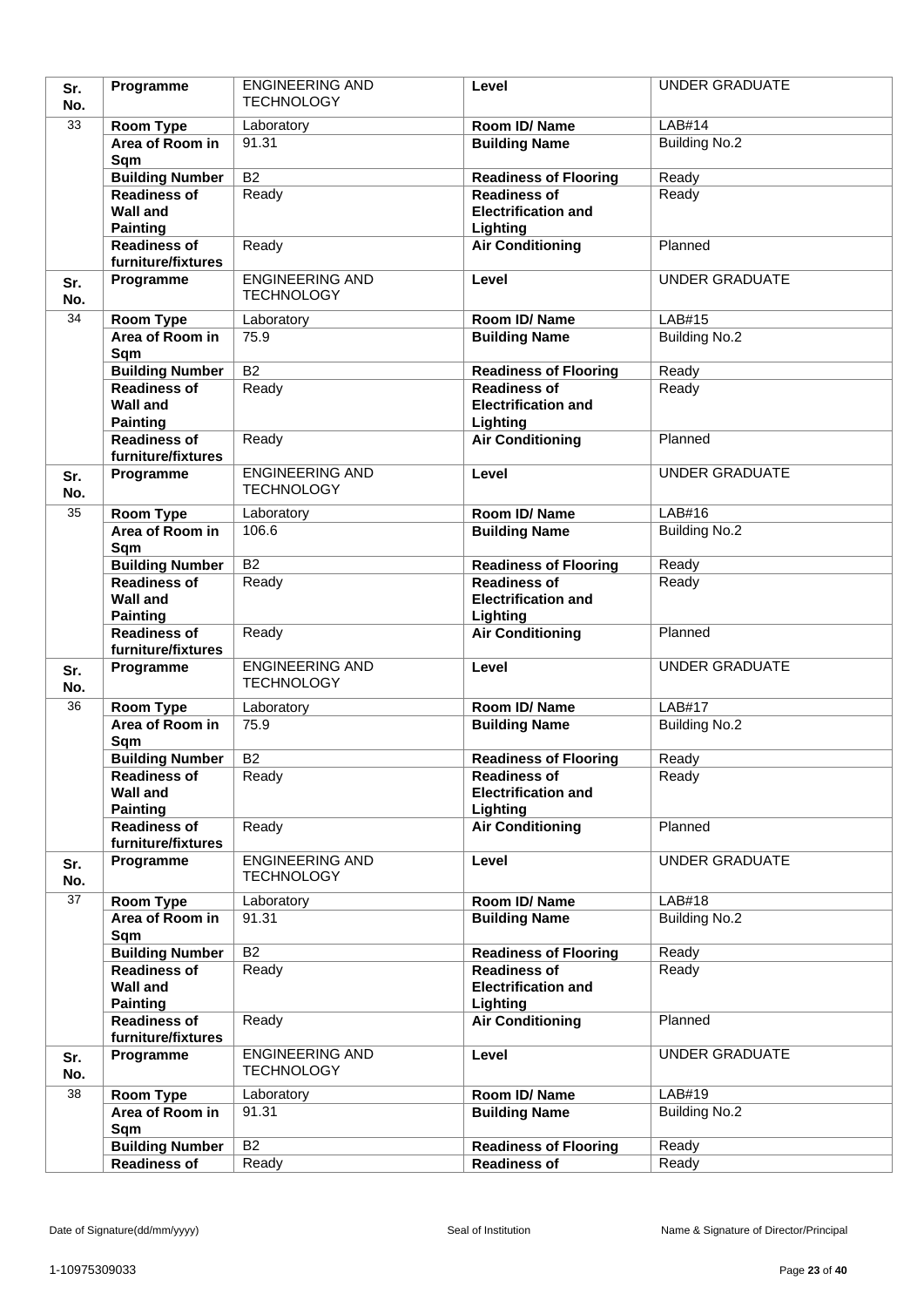|            | <b>Wall and</b>                                              |                                             | <b>Electrification and</b>                                    |                       |
|------------|--------------------------------------------------------------|---------------------------------------------|---------------------------------------------------------------|-----------------------|
|            | <b>Painting</b>                                              |                                             | Lighting                                                      |                       |
|            | <b>Readiness of</b><br>furniture/fixtures                    | Ready                                       | <b>Air Conditioning</b>                                       | Planned               |
| Sr.<br>No. | Programme                                                    | <b>ENGINEERING AND</b><br><b>TECHNOLOGY</b> | Level                                                         | <b>UNDER GRADUATE</b> |
| 39         | <b>Room Type</b>                                             | Laboratory                                  | Room ID/Name                                                  | LAB#2                 |
|            | Area of Room in<br>Sqm                                       | 71.94                                       | <b>Building Name</b>                                          | <b>Building No.1</b>  |
|            | <b>Building Number</b>                                       | <b>B1</b>                                   | <b>Readiness of Flooring</b>                                  | Ready                 |
|            | <b>Readiness of</b><br><b>Wall and</b><br><b>Painting</b>    | Ready                                       | <b>Readiness of</b><br><b>Electrification and</b><br>Lighting | Ready                 |
|            | <b>Readiness of</b><br>furniture/fixtures                    | Ready                                       | <b>Air Conditioning</b>                                       | Planned               |
| Sr.<br>No. | Programme                                                    | <b>ENGINEERING AND</b><br><b>TECHNOLOGY</b> | Level                                                         | <b>UNDER GRADUATE</b> |
| 40         | <b>Room Type</b>                                             | Laboratory                                  | Room ID/Name                                                  | LAB#20                |
|            | Area of Room in<br>Sqm                                       | 91.31                                       | <b>Building Name</b>                                          | <b>Building No.2</b>  |
|            | <b>Building Number</b>                                       | $\overline{B2}$                             | <b>Readiness of Flooring</b>                                  | Ready                 |
|            | <b>Readiness of</b><br><b>Wall and</b><br><b>Painting</b>    | Ready                                       | <b>Readiness of</b><br><b>Electrification and</b><br>Lighting | Ready                 |
|            | <b>Readiness of</b><br>furniture/fixtures                    | Ready                                       | <b>Air Conditioning</b>                                       | Planned               |
| Sr.<br>No. | Programme                                                    | <b>ENGINEERING AND</b><br><b>TECHNOLOGY</b> | Level                                                         | <b>UNDER GRADUATE</b> |
| 41         | Room Type                                                    | Laboratory                                  | Room ID/Name                                                  | <b>LAB#21</b>         |
|            | Area of Room in<br>Sqm                                       | 91.31                                       | <b>Building Name</b>                                          | <b>Building No.2</b>  |
|            |                                                              |                                             |                                                               |                       |
|            | <b>Building Number</b>                                       | $\overline{B2}$                             | <b>Readiness of Flooring</b>                                  | Ready                 |
|            | <b>Readiness of</b><br><b>Wall and</b><br><b>Painting</b>    | Ready                                       | <b>Readiness of</b><br><b>Electrification and</b><br>Lighting | Ready                 |
|            | <b>Readiness of</b><br>furniture/fixtures                    | Ready                                       | <b>Air Conditioning</b>                                       | Planned               |
| Sr.<br>No. | Programme                                                    | <b>ENGINEERING AND</b><br><b>TECHNOLOGY</b> | Level                                                         | <b>UNDER GRADUATE</b> |
| 42         | <b>Room Type</b>                                             | Laboratory                                  | Room ID/Name                                                  | LAB#22                |
|            | Area of Room in<br>Sqm                                       | 75.9                                        | <b>Building Name</b>                                          | <b>Building No.2</b>  |
|            | <b>Building Number</b>                                       | $\overline{B2}$                             | <b>Readiness of Flooring</b>                                  | Ready                 |
|            | <b>Readiness of</b><br><b>Wall and</b><br><b>Painting</b>    | Ready                                       | <b>Readiness of</b><br><b>Electrification and</b><br>Lighting | Ready                 |
|            | <b>Readiness of</b><br>furniture/fixtures                    | Ready                                       | <b>Air Conditioning</b>                                       | Planned               |
| Sr.<br>No. | Programme                                                    | <b>ENGINEERING AND</b><br><b>TECHNOLOGY</b> | Level                                                         | <b>UNDER GRADUATE</b> |
| 43         | <b>Room Type</b>                                             | Laboratory                                  | Room ID/Name                                                  | LAB#23                |
|            | Area of Room in<br>Sqm                                       | 75.9                                        | <b>Building Name</b>                                          | <b>Building No.2</b>  |
|            | <b>Building Number</b>                                       | B2                                          | <b>Readiness of Flooring</b>                                  | Ready                 |
|            | <b>Readiness of</b><br><b>Wall and</b>                       | Ready                                       | <b>Readiness of</b><br><b>Electrification and</b>             | Ready                 |
|            | <b>Painting</b><br><b>Readiness of</b><br>furniture/fixtures | Ready                                       | Lighting<br><b>Air Conditioning</b>                           | Planned               |
| Sr.<br>No. | Programme                                                    | <b>ENGINEERING AND</b><br><b>TECHNOLOGY</b> | Level                                                         | <b>UNDER GRADUATE</b> |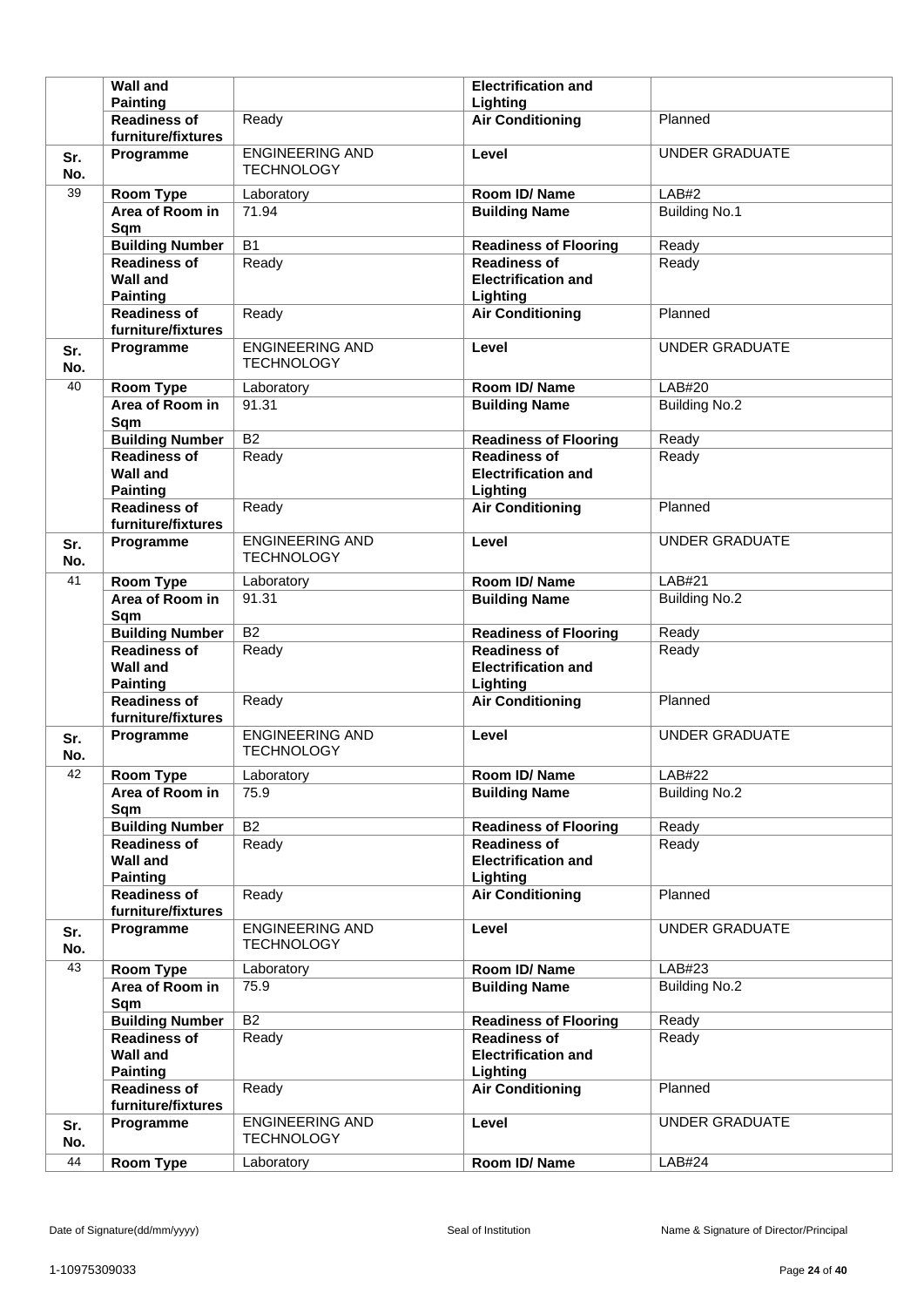|            | Area of Room in<br>Sqm                                    | 91.31                                       | <b>Building Name</b>                                          | <b>Building No.2</b>  |
|------------|-----------------------------------------------------------|---------------------------------------------|---------------------------------------------------------------|-----------------------|
|            | <b>Building Number</b>                                    | $\overline{B2}$                             | <b>Readiness of Flooring</b>                                  | Ready                 |
|            | <b>Readiness of</b><br><b>Wall and</b><br><b>Painting</b> | Ready                                       | <b>Readiness of</b><br><b>Electrification and</b><br>Lighting | Ready                 |
|            | <b>Readiness of</b><br>furniture/fixtures                 | Ready                                       | <b>Air Conditioning</b>                                       | Planned               |
| Sr.<br>No. | Programme                                                 | <b>ENGINEERING AND</b><br><b>TECHNOLOGY</b> | Level                                                         | <b>UNDER GRADUATE</b> |
| 45         | Room Type                                                 | Laboratory                                  | Room ID/Name                                                  | <b>LAB#25</b>         |
|            | Area of Room in<br>Sqm                                    | 86.49                                       | <b>Building Name</b>                                          | <b>Building No.3</b>  |
|            | <b>Building Number</b>                                    | $\overline{B3}$                             | <b>Readiness of Flooring</b>                                  | Ready                 |
|            | Readiness of<br><b>Wall and</b><br><b>Painting</b>        | Ready                                       | <b>Readiness of</b><br><b>Electrification and</b><br>Lighting | Ready                 |
|            | <b>Readiness of</b><br>furniture/fixtures                 | Ready                                       | <b>Air Conditioning</b>                                       | Planned               |
| Sr.<br>No. | Programme                                                 | <b>ENGINEERING AND</b><br><b>TECHNOLOGY</b> | Level                                                         | <b>UNDER GRADUATE</b> |
| 46         | Room Type                                                 | Laboratory                                  | Room ID/Name                                                  | LAB#26                |
|            | Area of Room in<br>Sqm                                    | 87.47                                       | <b>Building Name</b>                                          | <b>Building No.3</b>  |
|            | <b>Building Number</b>                                    | $\overline{B3}$                             | <b>Readiness of Flooring</b>                                  | Ready                 |
|            | <b>Readiness of</b><br><b>Wall and</b><br><b>Painting</b> | Ready                                       | <b>Readiness of</b><br><b>Electrification and</b><br>Lighting | Ready                 |
|            | <b>Readiness of</b><br>furniture/fixtures                 | Ready                                       | <b>Air Conditioning</b>                                       | Planned               |
| Sr.<br>No. | Programme                                                 | <b>ENGINEERING AND</b><br><b>TECHNOLOGY</b> | Level                                                         | <b>UNDER GRADUATE</b> |
| 47         | <b>Room Type</b>                                          | Laboratory                                  | Room ID/Name                                                  | <b>LAB#27</b>         |
|            | Area of Room in<br>Sqm                                    | 86.49                                       | <b>Building Name</b>                                          | <b>Building No.3</b>  |
|            | <b>Building Number</b>                                    | B <sub>3</sub>                              | <b>Readiness of Flooring</b>                                  | Ready                 |
|            | <b>Readiness of</b><br><b>Wall and</b><br><b>Painting</b> | Ready                                       | <b>Readiness of</b><br><b>Electrification and</b><br>Lighting | Ready                 |
|            | <b>Readiness of</b><br>furniture/fixtures                 | Ready                                       | <b>Air Conditioning</b>                                       | Planned               |
| Sr.<br>No. | Programme                                                 | <b>ENGINEERING AND</b><br><b>TECHNOLOGY</b> | Level                                                         | <b>UNDER GRADUATE</b> |
| 48         | Room Type                                                 | Laboratory                                  | Room ID/Name                                                  | LAB#28                |
|            | Area of Room in<br>Sqm                                    | 87.47                                       | <b>Building Name</b>                                          | <b>Building No.3</b>  |
|            | <b>Building Number</b>                                    | B <sub>3</sub>                              | <b>Readiness of Flooring</b>                                  | Ready                 |
|            | <b>Readiness of</b><br><b>Wall and</b><br><b>Painting</b> | Ready                                       | <b>Readiness of</b><br><b>Electrification and</b><br>Lighting | Ready                 |
|            | <b>Readiness of</b><br>furniture/fixtures                 | Ready                                       | <b>Air Conditioning</b>                                       | Planned               |
| Sr.<br>No. | Programme                                                 | <b>ENGINEERING AND</b><br><b>TECHNOLOGY</b> | Level                                                         | <b>UNDER GRADUATE</b> |
| 49         | Room Type                                                 | Laboratory                                  | Room ID/Name                                                  | LAB#29                |
|            | Area of Room in<br>Sqm                                    | 87.45                                       | <b>Building Name</b>                                          | <b>Building No.3</b>  |
|            | <b>Building Number</b>                                    | B <sub>3</sub>                              | <b>Readiness of Flooring</b>                                  | Ready                 |
|            | <b>Readiness of</b><br><b>Wall and</b><br><b>Painting</b> | Ready                                       | <b>Readiness of</b><br><b>Electrification and</b><br>Lighting | Ready                 |
|            | <b>Readiness of</b><br>furniture/fixtures                 | Ready                                       | <b>Air Conditioning</b>                                       | Planned               |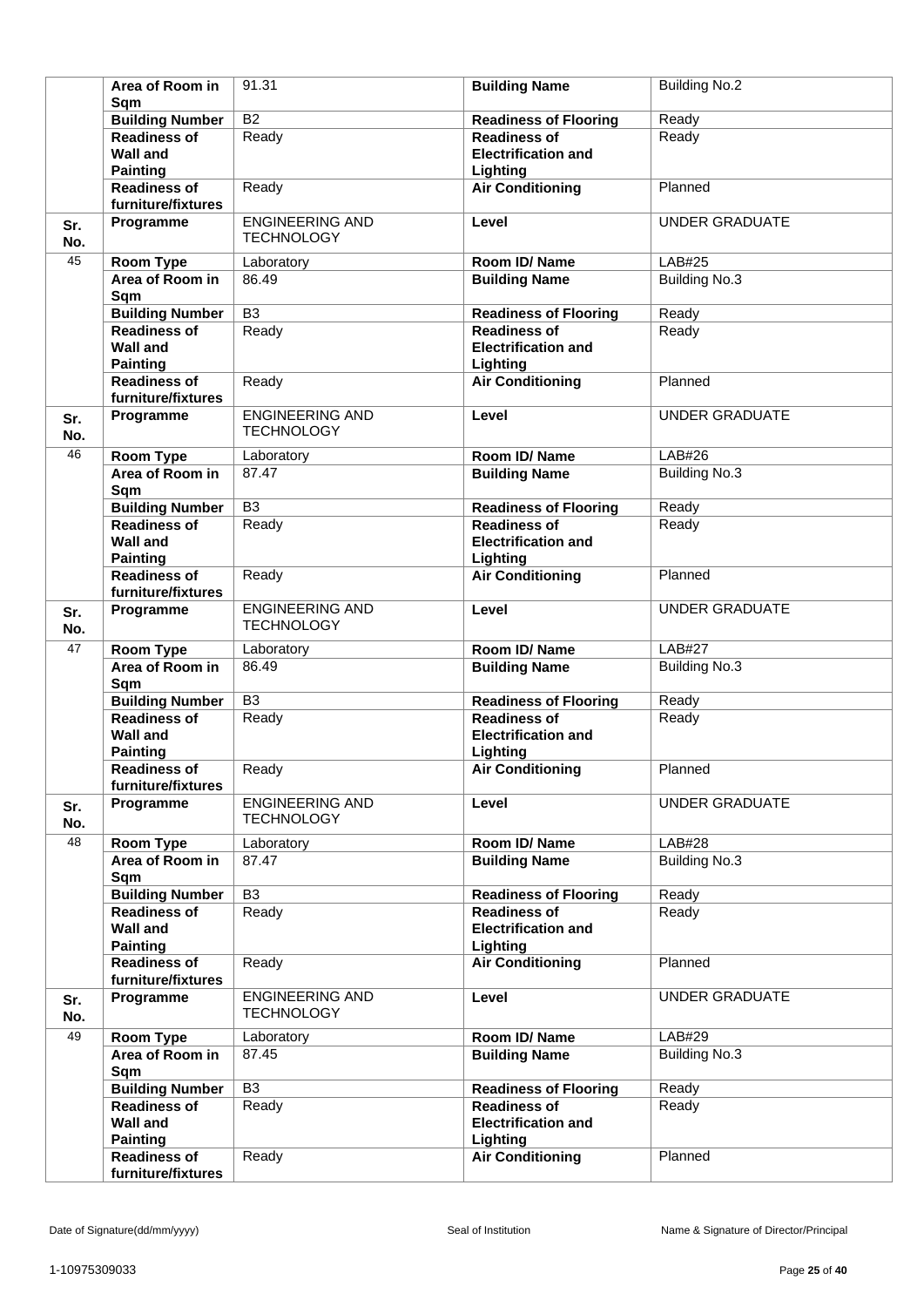| Sr.        | Programme                                                 | <b>ENGINEERING AND</b>                      | Level                                                         | <b>UNDER GRADUATE</b> |
|------------|-----------------------------------------------------------|---------------------------------------------|---------------------------------------------------------------|-----------------------|
| No.        |                                                           | <b>TECHNOLOGY</b>                           |                                                               |                       |
| 50         | Room Type                                                 | Laboratory                                  | Room ID/Name                                                  | LAB#3                 |
|            | Area of Room in                                           | 80.85                                       | <b>Building Name</b>                                          | <b>Building No.1</b>  |
|            | Sqm                                                       |                                             |                                                               |                       |
|            | <b>Building Number</b>                                    | $\overline{B1}$                             | <b>Readiness of Flooring</b>                                  | Ready                 |
|            | <b>Readiness of</b><br><b>Wall and</b>                    | Ready                                       | <b>Readiness of</b><br><b>Electrification and</b>             | Ready                 |
|            | <b>Painting</b>                                           |                                             | Lighting                                                      |                       |
|            | <b>Readiness of</b>                                       | Ready                                       | <b>Air Conditioning</b>                                       | Planned               |
|            | furniture/fixtures                                        |                                             |                                                               |                       |
| Sr.<br>No. | Programme                                                 | <b>ENGINEERING AND</b><br><b>TECHNOLOGY</b> | Level                                                         | <b>UNDER GRADUATE</b> |
| 51         | Room Type                                                 | Laboratory                                  | Room ID/Name                                                  | LAB#30                |
|            | Area of Room in                                           | 72.8                                        | <b>Building Name</b>                                          | <b>Building No.3</b>  |
|            | Sqm                                                       |                                             |                                                               |                       |
|            | <b>Building Number</b>                                    | $\overline{B3}$                             | <b>Readiness of Flooring</b>                                  | Ready                 |
|            | <b>Readiness of</b><br><b>Wall and</b>                    | Ready                                       | <b>Readiness of</b><br><b>Electrification and</b>             | Ready                 |
|            | <b>Painting</b><br><b>Readiness of</b>                    | Ready                                       | Lighting<br><b>Air Conditioning</b>                           | Planned               |
|            | furniture/fixtures                                        |                                             |                                                               |                       |
| Sr.<br>No. | Programme                                                 | <b>ENGINEERING AND</b><br><b>TECHNOLOGY</b> | Level                                                         | <b>UNDER GRADUATE</b> |
| 52         | Room Type                                                 | Laboratory                                  | Room ID/Name                                                  | LAB#31                |
|            | Area of Room in<br>Sqm                                    | 72.8                                        | <b>Building Name</b>                                          | <b>Building No.3</b>  |
|            | <b>Building Number</b>                                    | $\overline{B3}$                             | <b>Readiness of Flooring</b>                                  | Ready                 |
|            | <b>Readiness of</b><br><b>Wall and</b><br><b>Painting</b> | Ready                                       | <b>Readiness of</b><br><b>Electrification and</b>             | Ready                 |
|            | <b>Readiness of</b><br>furniture/fixtures                 | Ready                                       | Lighting<br><b>Air Conditioning</b>                           | Planned               |
| Sr.<br>No. | Programme                                                 | <b>ENGINEERING AND</b><br><b>TECHNOLOGY</b> | Level                                                         | <b>UNDER GRADUATE</b> |
| 53         | <b>Room Type</b>                                          | Laboratory                                  | Room ID/Name                                                  | LAB#32                |
|            | Area of Room in<br>Sqm                                    | 74.23                                       | <b>Building Name</b>                                          | Building No.3         |
|            | <b>Building Number</b>                                    | B <sub>3</sub>                              | <b>Readiness of Flooring</b>                                  | Ready                 |
|            | <b>Readiness of</b><br><b>Wall and</b>                    | Ready                                       | <b>Readiness of</b><br><b>Electrification and</b>             | Ready                 |
|            | <b>Painting</b><br>Readiness of                           | Ready                                       | Lighting<br><b>Air Conditioning</b>                           | Planned               |
|            | furniture/fixtures                                        |                                             |                                                               |                       |
| Sr.<br>No. | Programme                                                 | <b>ENGINEERING AND</b><br><b>TECHNOLOGY</b> | Level                                                         | <b>UNDER GRADUATE</b> |
| 54         | Room Type                                                 | Laboratory                                  | Room ID/Name                                                  | LAB#4                 |
|            | Area of Room in<br>Sqm                                    | 66.96                                       | <b>Building Name</b>                                          | <b>Building No.1</b>  |
|            | <b>Building Number</b>                                    | <b>B1</b>                                   | <b>Readiness of Flooring</b>                                  | Ready                 |
|            | <b>Readiness of</b><br><b>Wall and</b><br><b>Painting</b> | Ready                                       | <b>Readiness of</b><br><b>Electrification and</b><br>Lighting | Ready                 |
|            | <b>Readiness of</b><br>furniture/fixtures                 | Ready                                       | <b>Air Conditioning</b>                                       | Planned               |
| Sr.<br>No. | Programme                                                 | <b>ENGINEERING AND</b><br><b>TECHNOLOGY</b> | Level                                                         | <b>UNDER GRADUATE</b> |
| 55         | <b>Room Type</b>                                          | Laboratory                                  | Room ID/Name                                                  | LAB#5                 |
|            | Area of Room in<br>Sqm                                    | 90.09                                       | <b>Building Name</b>                                          | <b>Building No.1</b>  |
|            |                                                           |                                             |                                                               |                       |
|            | <b>Building Number</b><br><b>Readiness of</b>             | <b>B1</b><br>Ready                          | <b>Readiness of Flooring</b><br><b>Readiness of</b>           | Ready<br>Ready        |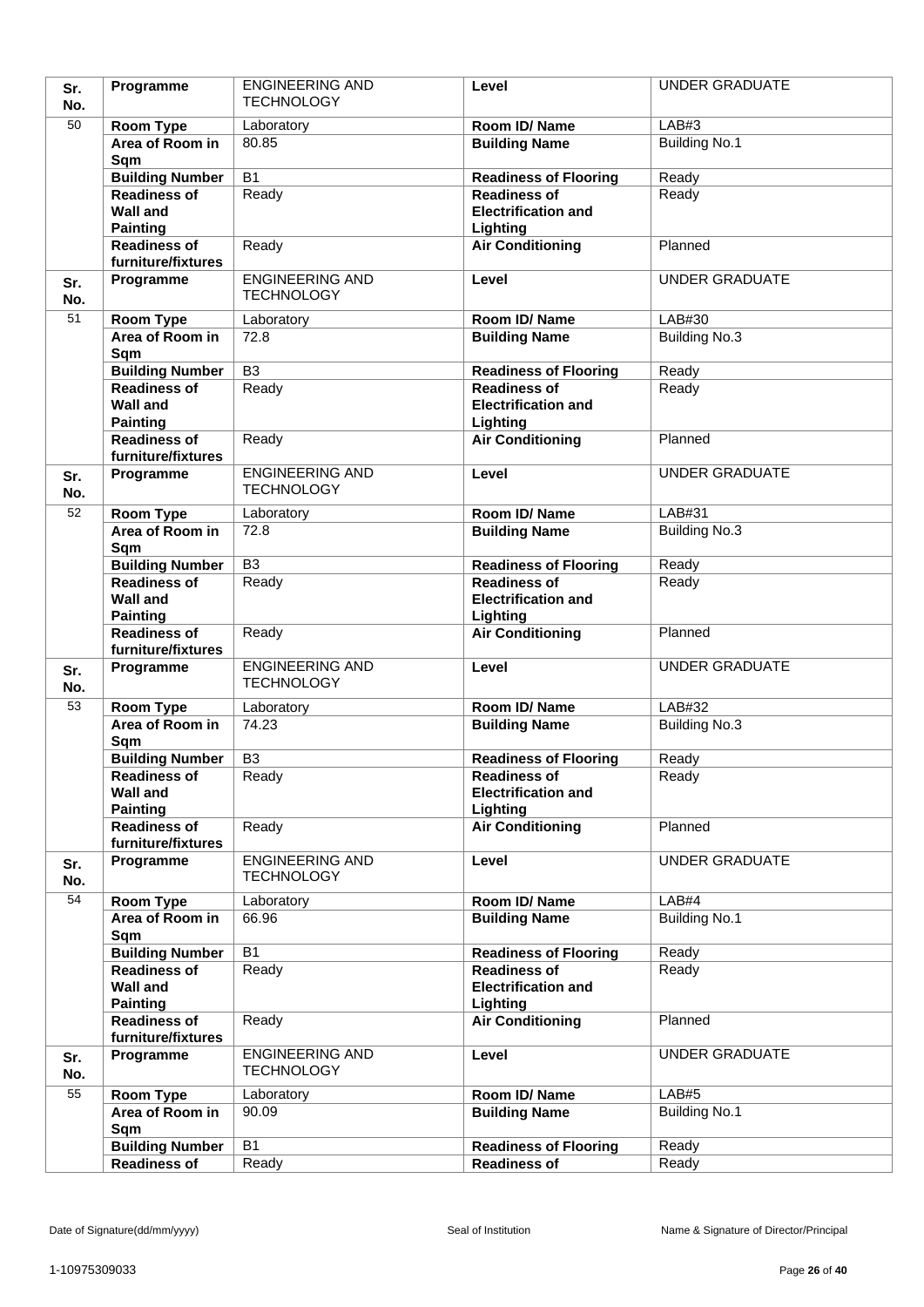|            | <b>Wall and</b>                                              |                                             | <b>Electrification and</b>                                    |                       |
|------------|--------------------------------------------------------------|---------------------------------------------|---------------------------------------------------------------|-----------------------|
|            | <b>Painting</b>                                              |                                             | Lighting                                                      |                       |
|            | <b>Readiness of</b><br>furniture/fixtures                    | Ready                                       | <b>Air Conditioning</b>                                       | Planned               |
| Sr.<br>No. | Programme                                                    | <b>ENGINEERING AND</b><br><b>TECHNOLOGY</b> | Level                                                         | <b>UNDER GRADUATE</b> |
| 56         | <b>Room Type</b>                                             | Laboratory                                  | Room ID/Name                                                  | LAB#6                 |
|            | Area of Room in<br>Sqm                                       | 93                                          | <b>Building Name</b>                                          | <b>Building No.1</b>  |
|            | <b>Building Number</b>                                       | <b>B1</b>                                   | <b>Readiness of Flooring</b>                                  | Ready                 |
|            | <b>Readiness of</b><br><b>Wall and</b><br><b>Painting</b>    | Ready                                       | <b>Readiness of</b><br><b>Electrification and</b><br>Lighting | Ready                 |
|            | <b>Readiness of</b><br>furniture/fixtures                    | Ready                                       | <b>Air Conditioning</b>                                       | Planned               |
| Sr.<br>No. | Programme                                                    | <b>ENGINEERING AND</b><br><b>TECHNOLOGY</b> | Level                                                         | <b>UNDER GRADUATE</b> |
| 57         | <b>Room Type</b>                                             | Laboratory                                  | Room ID/Name                                                  | LAB#7                 |
|            | Area of Room in<br>Sqm                                       | 66.15                                       | <b>Building Name</b>                                          | <b>Building No.1</b>  |
|            | <b>Building Number</b>                                       | <b>B1</b>                                   | <b>Readiness of Flooring</b>                                  | Ready                 |
|            | <b>Readiness of</b><br><b>Wall and</b><br><b>Painting</b>    | Ready                                       | <b>Readiness of</b><br><b>Electrification and</b><br>Lighting | Ready                 |
|            | <b>Readiness of</b><br>furniture/fixtures                    | Ready                                       | <b>Air Conditioning</b>                                       | Planned               |
| Sr.<br>No. | Programme                                                    | <b>ENGINEERING AND</b><br><b>TECHNOLOGY</b> | Level                                                         | <b>UNDER GRADUATE</b> |
| 58         | Room Type                                                    | Laboratory                                  | Room ID/Name                                                  | LAB#8                 |
|            | Area of Room in<br>Sqm                                       | 71.61                                       | <b>Building Name</b>                                          | <b>Building No.1</b>  |
|            |                                                              |                                             |                                                               |                       |
|            | <b>Building Number</b>                                       | B <sub>1</sub>                              | <b>Readiness of Flooring</b>                                  | Ready                 |
|            | <b>Readiness of</b><br><b>Wall and</b><br><b>Painting</b>    | Ready                                       | <b>Readiness of</b><br><b>Electrification and</b><br>Lighting | Ready                 |
|            | <b>Readiness of</b><br>furniture/fixtures                    | Ready                                       | <b>Air Conditioning</b>                                       | Planned               |
| Sr.<br>No. | Programme                                                    | <b>ENGINEERING AND</b><br><b>TECHNOLOGY</b> | Level                                                         | <b>UNDER GRADUATE</b> |
| 59         | <b>Room Type</b>                                             | Laboratory                                  | Room ID/Name                                                  | LAB#9                 |
|            | Area of Room in<br>Sqm                                       | 66.88                                       | <b>Building Name</b>                                          | <b>Building No.1</b>  |
|            | <b>Building Number</b>                                       | $\overline{B1}$                             | <b>Readiness of Flooring</b>                                  | Ready                 |
|            | <b>Readiness of</b><br><b>Wall and</b><br><b>Painting</b>    | Ready                                       | <b>Readiness of</b><br><b>Electrification and</b><br>Lighting | Ready                 |
|            | <b>Readiness of</b><br>furniture/fixtures                    | Ready                                       | <b>Air Conditioning</b>                                       | Planned               |
| Sr.<br>No. | Programme                                                    | <b>ENGINEERING AND</b><br><b>TECHNOLOGY</b> | Level                                                         | POST GRADUATE         |
| 60         | Room Type                                                    | Classroom                                   | Room ID/Name                                                  | PG-CR#1               |
|            | Area of Room in<br>Sqm                                       | 65.88                                       | <b>Building Name</b>                                          | Building No. 1        |
|            | <b>Building Number</b>                                       | $\overline{B1}$                             | <b>Readiness of Flooring</b>                                  | Ready                 |
|            | <b>Readiness of</b><br><b>Wall and</b>                       | Ready                                       | <b>Readiness of</b><br><b>Electrification and</b>             | Ready                 |
|            | <b>Painting</b><br><b>Readiness of</b><br>furniture/fixtures | Ready                                       | Lighting<br><b>Air Conditioning</b>                           | Planned               |
| Sr.<br>No. | Programme                                                    | <b>ENGINEERING AND</b><br><b>TECHNOLOGY</b> | Level                                                         | POST GRADUATE         |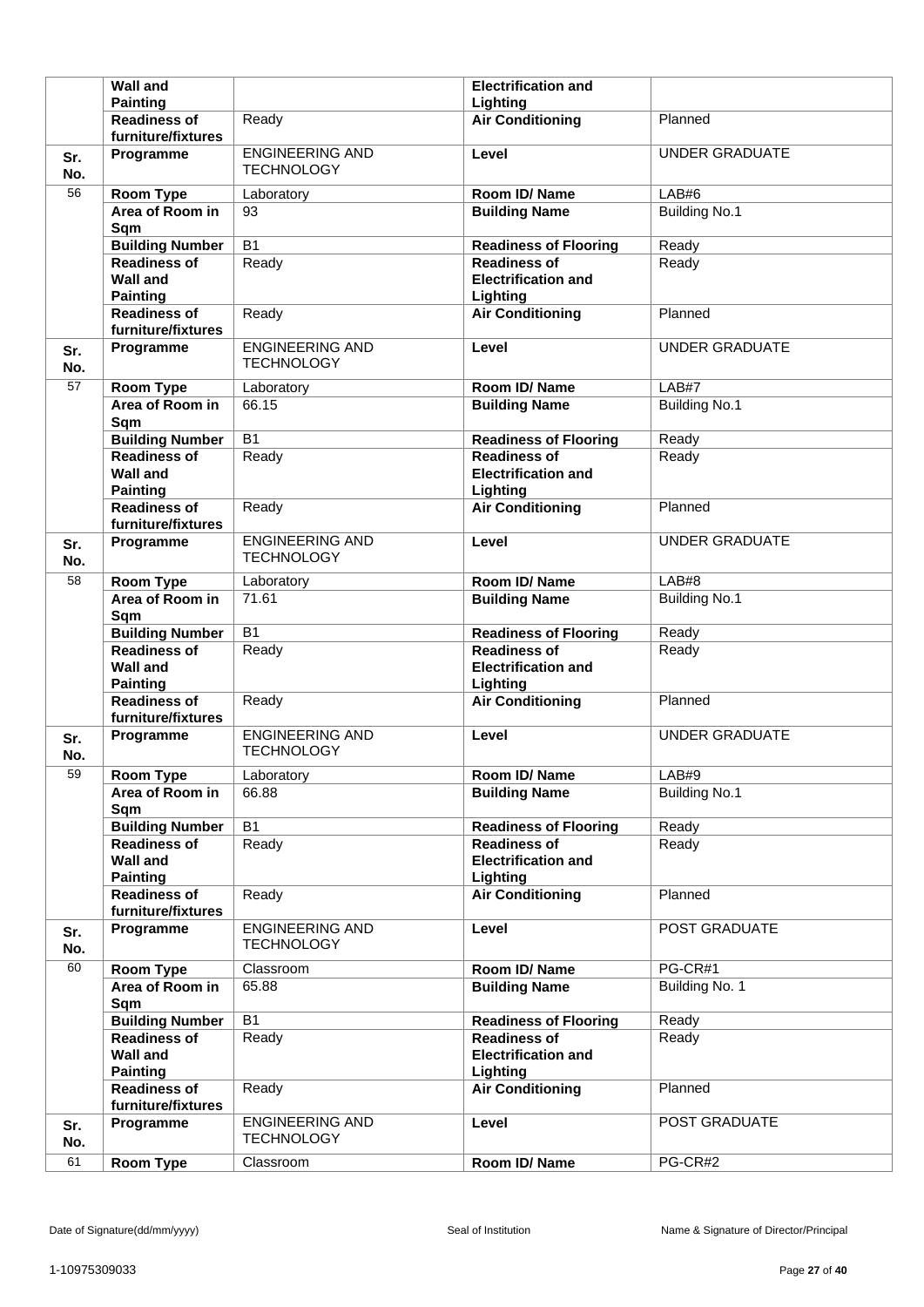|            | Area of Room in<br>Sqm                                       | 65.88                                       | <b>Building Name</b>                                          | Building No. 1 |
|------------|--------------------------------------------------------------|---------------------------------------------|---------------------------------------------------------------|----------------|
|            | <b>Building Number</b>                                       | $\overline{B1}$                             | <b>Readiness of Flooring</b>                                  | Ready          |
|            | <b>Readiness of</b><br><b>Wall and</b>                       | Ready                                       | <b>Readiness of</b><br><b>Electrification and</b>             | Ready          |
|            | <b>Painting</b><br><b>Readiness of</b><br>furniture/fixtures | Ready                                       | Lighting<br><b>Air Conditioning</b>                           | Planned        |
| Sr.<br>No. | Programme                                                    | <b>ENGINEERING AND</b><br><b>TECHNOLOGY</b> | Level                                                         | POST GRADUATE  |
| 62         | Room Type                                                    | Classroom                                   | Room ID/Name                                                  | PG-CR#3        |
|            | Area of Room in<br>Sqm                                       | 77.22                                       | <b>Building Name</b>                                          | Building No. 1 |
|            | <b>Building Number</b>                                       | $\overline{B1}$                             | <b>Readiness of Flooring</b>                                  | Ready          |
|            | <b>Readiness of</b><br><b>Wall and</b><br><b>Painting</b>    | Ready                                       | <b>Readiness of</b><br><b>Electrification and</b><br>Lighting | Ready          |
|            | <b>Readiness of</b><br>furniture/fixtures                    | Ready                                       | <b>Air Conditioning</b>                                       | Planned        |
| Sr.<br>No. | Programme                                                    | <b>ENGINEERING AND</b><br><b>TECHNOLOGY</b> | Level                                                         | POST GRADUATE  |
| 63         | <b>Room Type</b>                                             | Classroom                                   | Room ID/ Name                                                 | PG-CR#4        |
|            | Area of Room in<br>Sqm                                       | 60.42                                       | <b>Building Name</b>                                          | Building No. 1 |
|            | <b>Building Number</b>                                       | $\overline{B1}$                             | <b>Readiness of Flooring</b>                                  | Ready          |
|            | <b>Readiness of</b><br><b>Wall and</b><br><b>Painting</b>    | Ready                                       | <b>Readiness of</b><br><b>Electrification and</b><br>Lighting | Ready          |
|            | <b>Readiness of</b><br>furniture/fixtures                    | Ready                                       | <b>Air Conditioning</b>                                       | Planned        |
| Sr.<br>No. | Programme                                                    | <b>ENGINEERING AND</b><br><b>TECHNOLOGY</b> | Level                                                         | POST GRADUATE  |
| 64         | Room Type                                                    | Laboratory                                  | Room ID/Name                                                  | PG-LAB#1       |
|            | Area of Room in<br>Sqm                                       | 81                                          | <b>Building Name</b>                                          | Building No. 1 |
|            | <b>Building Number</b>                                       | <b>B1</b>                                   | <b>Readiness of Flooring</b>                                  | Ready          |
|            | <b>Readiness of</b><br><b>Wall and</b><br><b>Painting</b>    | Ready                                       | <b>Readiness of</b><br><b>Electrification and</b><br>Lighting | Ready          |
|            | <b>Readiness of</b><br>furniture/fixtures                    | Ready                                       | <b>Air Conditioning</b>                                       | Planned        |
| Sr.<br>No. | Programme                                                    | <b>ENGINEERING AND</b><br><b>TECHNOLOGY</b> | Level                                                         | POST GRADUATE  |
| 65         | Room Type                                                    | Laboratory                                  | Room ID/Name                                                  | PG-LAB#13      |
|            | Area of Room in<br>Sqm                                       | 75.9                                        | <b>Building Name</b>                                          | Building No. 2 |
|            | <b>Building Number</b>                                       | <b>B2</b>                                   | <b>Readiness of Flooring</b>                                  | Ready          |
|            | <b>Readiness of</b><br><b>Wall and</b><br><b>Painting</b>    | Ready                                       | <b>Readiness of</b><br><b>Electrification and</b><br>Lighting | Ready          |
|            | <b>Readiness of</b><br>furniture/fixtures                    | Ready                                       | <b>Air Conditioning</b>                                       | Planned        |
| Sr.<br>No. | Programme                                                    | <b>ENGINEERING AND</b><br><b>TECHNOLOGY</b> | Level                                                         | POST GRADUATE  |
| 66         | Room Type                                                    | Laboratory                                  | Room ID/Name                                                  | PG-LAB#19      |
|            | Area of Room in<br>Sqm                                       | 91.31                                       | <b>Building Name</b>                                          | Building No. 2 |
|            | <b>Building Number</b>                                       | <b>B2</b>                                   | <b>Readiness of Flooring</b>                                  | Ready          |
|            | <b>Readiness of</b><br><b>Wall and</b><br><b>Painting</b>    | Ready                                       | <b>Readiness of</b><br><b>Electrification and</b><br>Lighting | Ready          |
|            | <b>Readiness of</b><br>furniture/fixtures                    | Ready                                       | <b>Air Conditioning</b>                                       | Planned        |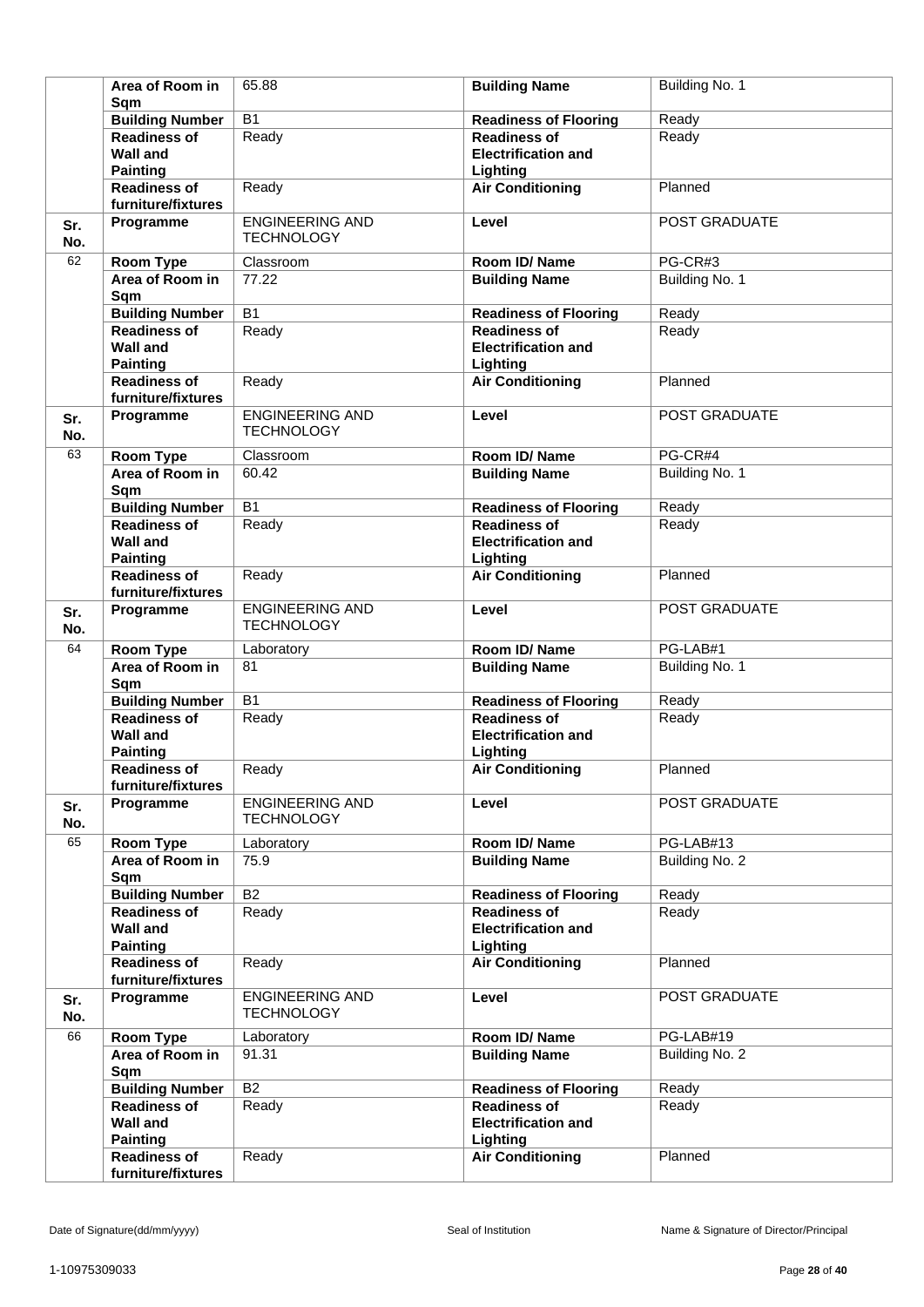| Sr.<br>No. | Programme                                     | <b>ENGINEERING AND</b><br><b>TECHNOLOGY</b> | Level                                             | POST GRADUATE         |
|------------|-----------------------------------------------|---------------------------------------------|---------------------------------------------------|-----------------------|
| 67         | Room Type                                     | Laboratory                                  | Room ID/Name                                      | PG-LAB#29             |
|            | Area of Room in                               | 87.45                                       | <b>Building Name</b>                              | Building No. 3        |
|            | Sqm                                           |                                             |                                                   |                       |
|            | <b>Building Number</b>                        | $\overline{B3}$                             | <b>Readiness of Flooring</b>                      | Ready                 |
|            | <b>Readiness of</b>                           | Ready                                       | <b>Readiness of</b>                               | Ready                 |
|            | <b>Wall and</b>                               |                                             | <b>Electrification and</b>                        |                       |
|            | <b>Painting</b><br><b>Readiness of</b>        | Ready                                       | Lighting<br><b>Air Conditioning</b>               | Planned               |
|            | furniture/fixtures                            |                                             |                                                   |                       |
| Sr.<br>No. | Programme                                     | <b>ENGINEERING AND</b><br><b>TECHNOLOGY</b> | Level                                             | <b>UNDER GRADUATE</b> |
| 68         | Room Type                                     | Seminar Hall                                | Room ID/Name                                      | SH <sub>1</sub>       |
|            | Area of Room in                               | 154.8                                       | <b>Building Name</b>                              | <b>Building No.2</b>  |
|            | Sqm                                           |                                             |                                                   |                       |
|            | <b>Building Number</b>                        | $\overline{B2}$                             | <b>Readiness of Flooring</b>                      | Ready                 |
|            | <b>Readiness of</b>                           | Ready                                       | <b>Readiness of</b>                               | Ready                 |
|            | <b>Wall and</b>                               |                                             | <b>Electrification and</b>                        |                       |
|            | <b>Painting</b><br><b>Readiness of</b>        |                                             | Lighting                                          |                       |
|            | furniture/fixtures                            | Ready                                       | <b>Air Conditioning</b>                           | Planned               |
| Sr.        | Programme                                     | <b>ENGINEERING AND</b>                      | Level                                             | <b>UNDER GRADUATE</b> |
| No.        |                                               | <b>TECHNOLOGY</b>                           |                                                   |                       |
| 69         | Room Type                                     | Seminar Hall                                | Room ID/ Name                                     | SH <sub>2</sub>       |
|            | Area of Room in                               | 141.51                                      | <b>Building Name</b>                              | <b>Building No.3</b>  |
|            | Sqm                                           |                                             |                                                   |                       |
|            | <b>Building Number</b>                        | $\overline{B3}$                             | <b>Readiness of Flooring</b>                      | Ready                 |
|            | <b>Readiness of</b>                           | Ready                                       | <b>Readiness of</b><br><b>Electrification and</b> | Ready                 |
|            | <b>Wall and</b><br><b>Painting</b>            |                                             | Lighting                                          |                       |
|            | <b>Readiness of</b><br>furniture/fixtures     | Ready                                       | <b>Air Conditioning</b>                           | Planned               |
| Sr.        | Programme                                     | <b>ENGINEERING AND</b>                      | Level                                             | <b>UNDER GRADUATE</b> |
| No.        |                                               | <b>TECHNOLOGY</b>                           |                                                   |                       |
| 70         | Room Type                                     | <b>Tutorial Room</b>                        | Room ID/Name                                      | T <sub>1</sub>        |
|            | Area of Room in                               | 33.71                                       | <b>Building Name</b>                              | <b>Building No.1</b>  |
|            | Sqm                                           |                                             |                                                   |                       |
|            | <b>Building Number</b><br><b>Readiness of</b> | <b>B1</b>                                   | <b>Readiness of Flooring</b>                      | Ready                 |
|            | <b>Wall and</b>                               | Ready                                       | <b>Readiness of</b><br><b>Electrification and</b> | Ready                 |
|            | <b>Painting</b>                               |                                             | Lighting                                          |                       |
|            | <b>Readiness of</b>                           | Ready                                       | <b>Air Conditioning</b>                           | Planned               |
|            | furniture/fixtures                            |                                             |                                                   |                       |
| Sr.        | Programme                                     | <b>ENGINEERING AND</b>                      | Level                                             | <b>UNDER GRADUATE</b> |
| No.        |                                               | <b>TECHNOLOGY</b>                           |                                                   |                       |
| 71         | Room Type                                     | <b>Tutorial Room</b><br>34.02               | Room ID/Name                                      | $\overline{12}$       |
|            | Area of Room in<br>Sqm                        |                                             | <b>Building Name</b>                              | <b>Building No.1</b>  |
|            | <b>Building Number</b>                        | <b>B1</b>                                   | <b>Readiness of Flooring</b>                      | Ready                 |
|            | <b>Readiness of</b>                           | Ready                                       | <b>Readiness of</b>                               | Ready                 |
|            | <b>Wall and</b>                               |                                             | <b>Electrification and</b>                        |                       |
|            | <b>Painting</b>                               |                                             | Lighting                                          |                       |
|            | <b>Readiness of</b><br>furniture/fixtures     | Ready                                       | <b>Air Conditioning</b>                           | Planned               |
| Sr.        | Programme                                     | <b>ENGINEERING AND</b><br><b>TECHNOLOGY</b> | Level                                             | <b>UNDER GRADUATE</b> |
| No.        |                                               |                                             |                                                   |                       |
| 72         | Room Type                                     | <b>Tutorial Room</b>                        | Room ID/Name                                      | T <sub>3</sub>        |
|            | Area of Room in<br>Sqm                        | 35.2                                        | <b>Building Name</b>                              | <b>Building No.2</b>  |
|            | <b>Building Number</b>                        | B <sub>2</sub>                              | <b>Readiness of Flooring</b>                      | Ready                 |
|            | <b>Readiness of</b>                           | Ready                                       | <b>Readiness of</b>                               | Ready                 |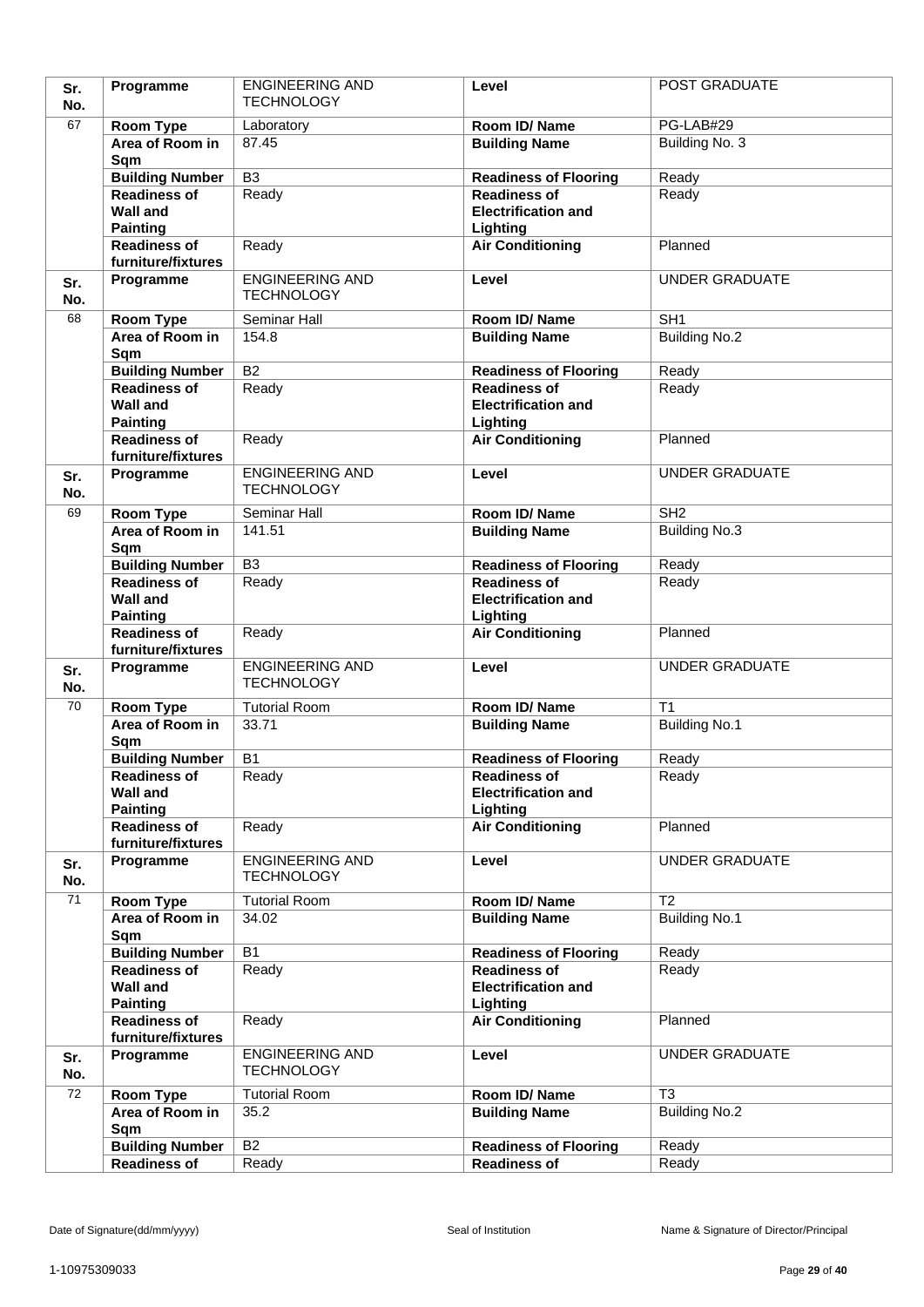|            | <b>Wall and</b><br><b>Painting</b>                        |                                             | <b>Electrification and</b><br>Lighting                        |                       |
|------------|-----------------------------------------------------------|---------------------------------------------|---------------------------------------------------------------|-----------------------|
|            | <b>Readiness of</b><br>furniture/fixtures                 | Ready                                       | <b>Air Conditioning</b>                                       | Planned               |
| Sr.<br>No. | Programme                                                 | <b>ENGINEERING AND</b><br><b>TECHNOLOGY</b> | Level                                                         | <b>UNDER GRADUATE</b> |
| 73         | Room Type                                                 | <b>Tutorial Room</b>                        | Room ID/Name                                                  | T <sub>4</sub>        |
|            | Area of Room in<br>Sqm                                    | 35.2                                        | <b>Building Name</b>                                          | <b>Building No.2</b>  |
|            | <b>Building Number</b>                                    | <b>B2</b>                                   | <b>Readiness of Flooring</b>                                  | Ready                 |
|            | <b>Readiness of</b><br><b>Wall and</b><br><b>Painting</b> | Ready                                       | <b>Readiness of</b><br><b>Electrification and</b><br>Lighting | Ready                 |
|            | <b>Readiness of</b><br>furniture/fixtures                 | Ready                                       | <b>Air Conditioning</b>                                       | Planned               |
| Sr.<br>No. | Programme                                                 | <b>ENGINEERING AND</b><br><b>TECHNOLOGY</b> | Level                                                         | <b>UNDER GRADUATE</b> |
| 74         | Room Type                                                 | <b>Tutorial Room</b>                        | Room ID/Name                                                  | T <sub>5</sub>        |
|            | Area of Room in<br>Sqm                                    | 42.47                                       | <b>Building Name</b>                                          | <b>Building No.3</b>  |
|            | <b>Building Number</b>                                    | B <sub>3</sub>                              | <b>Readiness of Flooring</b>                                  | Ready                 |
|            | <b>Readiness of</b><br><b>Wall and</b><br><b>Painting</b> | Ready                                       | <b>Readiness of</b><br><b>Electrification and</b><br>Lighting | Ready                 |
|            | <b>Readiness of</b><br>furniture/fixtures                 | Ready                                       | <b>Air Conditioning</b>                                       | Planned               |
| Sr.<br>No. | Programme                                                 | <b>ENGINEERING AND</b><br><b>TECHNOLOGY</b> | Level                                                         | <b>UNDER GRADUATE</b> |
| 75         | <b>Room Type</b>                                          | <b>Tutorial Room</b>                        | Room ID/Name                                                  | T <sub>6</sub>        |
|            | Area of Room in<br>Sqm                                    | 42.47                                       | <b>Building Name</b>                                          | <b>Building No.3</b>  |
|            | <b>Building Number</b>                                    | B <sub>3</sub>                              | <b>Readiness of Flooring</b>                                  | Ready                 |
|            | <b>Readiness of</b><br><b>Wall and</b><br><b>Painting</b> | Ready                                       | <b>Readiness of</b><br><b>Electrification and</b><br>Lighting | Ready                 |
|            | <b>Readiness of</b><br>furniture/fixtures                 | Ready                                       | <b>Air Conditioning</b>                                       | Planned               |
| Sr.<br>No. | Programme                                                 | <b>ENGINEERING AND</b><br><b>TECHNOLOGY</b> | Level                                                         | <b>UNDER GRADUATE</b> |
| 76         | Room Type                                                 | Workshop                                    | Room ID/Name                                                  | WS                    |
|            | Area of Room in<br>Sqm                                    | 289.99                                      | <b>Building Name</b>                                          | <b>Building No.1</b>  |
|            | <b>Building Number</b>                                    | $\overline{B1}$                             | <b>Readiness of Flooring</b>                                  | Ready                 |
|            | <b>Readiness of</b><br><b>Wall and</b><br><b>Painting</b> | Ready                                       | <b>Readiness of</b><br><b>Electrification and</b><br>Lighting | Ready                 |
|            | <b>Readiness of</b><br>furniture/fixtures                 | Ready                                       | <b>Air Conditioning</b>                                       | Planned               |

# **INSTRUCTIONAL AREA** – **COMMON FACILITIES**

| Sr.<br>No. | Room Type:                                         | <b>Computer Center</b> | Room ID/ Name:                                                | CC <sub>1</sub> |
|------------|----------------------------------------------------|------------------------|---------------------------------------------------------------|-----------------|
|            | Area of Room in<br>Sam:                            | 150                    | <b>Readiness of Flooring:</b>                                 | Ready           |
|            | <b>Readiness of</b><br>Wall and<br><b>Painting</b> | Ready                  | <b>Readiness of</b><br><b>Electrification and</b><br>Lighting | Ready           |
|            | <b>Readiness of</b><br>furniture/fixtures          | Ready                  | <b>Air Conditioning</b>                                       | Available       |
|            | <b>Building Name</b>                               | Building No. 1         | <b>Building Number:</b>                                       | B <sub>1</sub>  |
| Sr.        | Room Type:                                         | Library&Reading Room   | Room ID/ Name:                                                | LIB&RR          |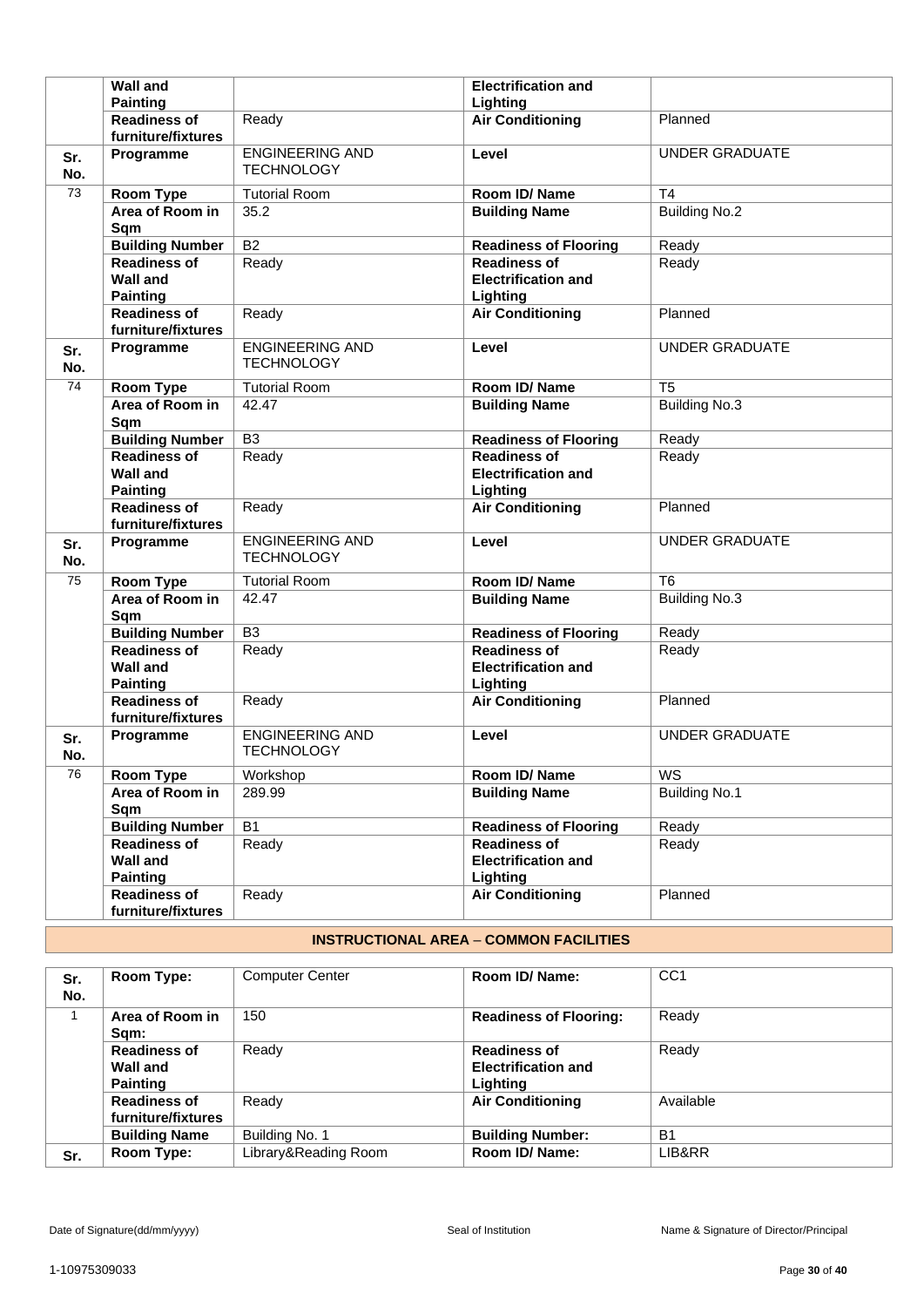| No.        |                                                           |                     |                                                               |           |
|------------|-----------------------------------------------------------|---------------------|---------------------------------------------------------------|-----------|
| 2          | Area of Room in<br>Sqm:                                   | 550                 | <b>Readiness of Flooring:</b>                                 | Ready     |
|            | <b>Readiness of</b><br><b>Wall and</b><br><b>Painting</b> | Ready               | <b>Readiness of</b><br><b>Electrification and</b><br>Lighting | Ready     |
|            | <b>Readiness of</b><br>furniture/fixtures                 | Ready               | <b>Air Conditioning</b>                                       | Available |
|            | <b>Building Name</b>                                      | Building No. 1      | <b>Building Number:</b>                                       | <b>B1</b> |
| Sr.<br>No. | Room Type:                                                | Language Laboratory | Room ID/ Name:                                                | LL1       |
| 3          | Area of Room in<br>Sqm:                                   | 87.47               | <b>Readiness of Flooring:</b>                                 | Ready     |
|            | <b>Readiness of</b><br><b>Wall and</b><br><b>Painting</b> | Ready               | <b>Readiness of</b><br><b>Electrification and</b><br>Lighting | Not Ready |
|            | <b>Readiness of</b><br>furniture/fixtures                 | Not Ready           | <b>Air Conditioning</b>                                       | Planned   |
|            | <b>Building Name</b>                                      | Building No 4       | <b>Building Number:</b>                                       | <b>B4</b> |

### **HOSTEL FACILITIES**

| Sr.<br>No. | <b>Whether Hostel</b><br>facility<br>Available(Y/N)? | No | Girl's Hostel (Y/N):         | No |
|------------|------------------------------------------------------|----|------------------------------|----|
|            | No. of Rooms:                                        |    | <b>Hostel Capacity:</b>      |    |
|            | <b>Boy's Hostel:</b>                                 |    | No. of Rooms for Boys?       |    |
|            | <b>Total Capacity:</b>                               |    | <b>Apply for Site Change</b> | No |
|            | <b>Location</b>                                      |    | <b>Hostel Facility</b>       | N  |

### **COMPUTATIONAL FACILITIES**

| <b>PCs/Laptop exclusively</b><br>available to students:  | 384                | PCs/Laptop available in<br>Library:                | 15                 |
|----------------------------------------------------------|--------------------|----------------------------------------------------|--------------------|
| PCs/Laptop available in<br><b>Administrative Office:</b> | 10                 | PCs/Laptop available to<br><b>Faculty Members:</b> | -99                |
| Number of PCs/Laptop in<br>language lab:                 | 50                 | Internet Bandwidth in<br>Mbps:                     | 300                |
| <b>Number of Legal</b><br><b>Application software:</b>   | 20                 | Printers available to<br>student:                  | 45                 |
| <b>Number of A1 Size Color</b><br><b>Printers:</b>       | $\Omega$           | <b>Number of Legal System</b><br>software:         | 99                 |
| <b>Number of Open Source</b><br><b>Software</b>          | Data Not Available | <b>Number of Proprietary</b>                       | Data Not Available |

|                                                                                                 | <b>SOLAR PANEL INSTALLATION DETAILS</b> |                                                                          |                                                                                                                                                                                      |  |  |
|-------------------------------------------------------------------------------------------------|-----------------------------------------|--------------------------------------------------------------------------|--------------------------------------------------------------------------------------------------------------------------------------------------------------------------------------|--|--|
| <b>Total land available</b><br>$(Sqm)$ :                                                        | 38728.411                               | No. of buildings with roof<br>tops:                                      | 1                                                                                                                                                                                    |  |  |
| Land available for placing<br>solar photovoltaic panels<br>(Sqm):                               | 5000                                    | <b>Annual electricity</b><br>consumption No. of units<br>during 2021-22: | 60000                                                                                                                                                                                |  |  |
| Total approximate roof-<br>top area available for<br>placing solar<br>photovoltaic panel (Sqm): | 2870                                    | Average rate per unit<br>paid during 2021-22 (Rs. /<br>unit):            | 10                                                                                                                                                                                   |  |  |
| <b>Renewable Energy Type</b>                                                                    | Solar                                   | Remarks:                                                                 | LED lamps policy has been adopted<br>for 1 KW Solar Power<br>generation. One seperate 5KW Grid<br>tied system installed to supply<br>building laod in sharing with<br>MSEDCL supply. |  |  |
| Whether a policy has<br>been adopted to use only<br><b>LED lamps:</b>                           | <b>No</b>                               | <b>Renewable Energy used</b><br>at present (if any):                     |                                                                                                                                                                                      |  |  |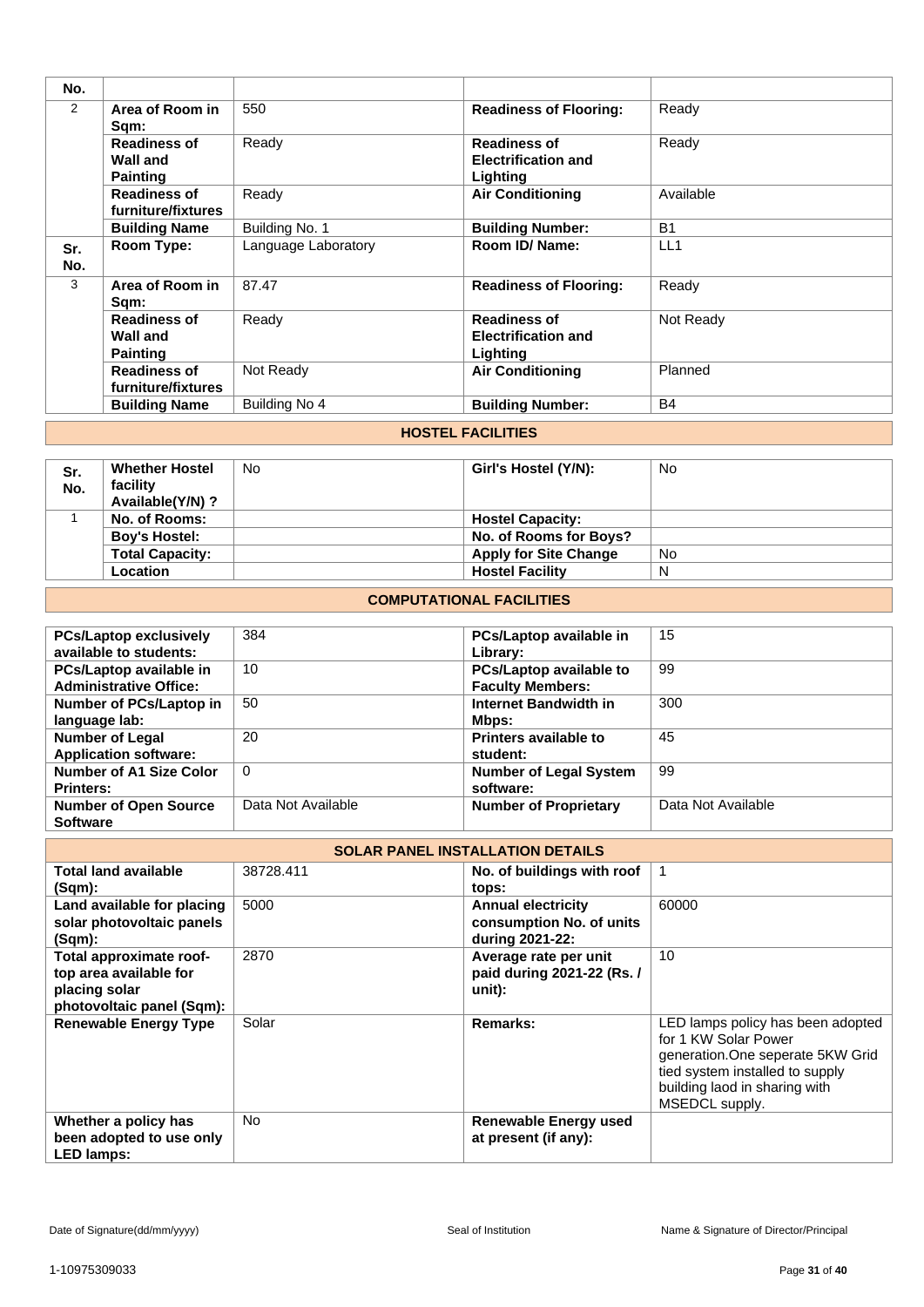#### **ODL INFRASTRUCTURE**

Data not entered by Institution

#### **OL INFRASTRUCTURE**

Data not entered by Institution

#### **OMBUDSMAN & ANTI-RAGGING**

|       | <b>ANTI-RAGGING</b>                                                        |               |  |  |  |
|-------|----------------------------------------------------------------------------|---------------|--|--|--|
| S.No. | <b>Particulars</b>                                                         | <b>Status</b> |  |  |  |
| 1.    | Constitution of Anti-Ragging Committee (will be set automatically after    | Yes           |  |  |  |
|       | adding Anti-Ragging Committee details ):                                   |               |  |  |  |
| 2.    | Constitution of Anti-Ragging Squad (will be set automatically after adding | Yes           |  |  |  |
|       | <b>Anti-Ragging Squad details)</b>                                         |               |  |  |  |
| 3.    | <b>Affidavit obtained from all Students:</b>                               | Yes           |  |  |  |
| 4.    | Affidavit obtained from parents of all the students:                       | Yes           |  |  |  |
| 5.    | Affidavit obtained from students staying in Hostel:                        | No Hostel     |  |  |  |
| 6.    | Affidavit obtained from parents of students staying in Hostel:             | No Hostel     |  |  |  |
| 7.    | <b>Appointment of Counselors:</b>                                          | Yes           |  |  |  |

#### **ANTI-RAGGING COMMITTEE DETAILS Sr. No. Committee Type:** Anti-Ragging Committee **Appointment Order Reference Number:** PRMCEAM/Estt/AntiRag/com/17-18 1 **Date of Appointment:** 23/12/2017 **Name of the Committee Member:** Prof. P. V. Khandve **Profession:** Assistant Professor **Associated With:** Prof Ram Meghe College Of Engg & Mgt, Badnera **Mobile Number:** 9822641081 **Email Address:** pvkhandve@gmail.com **Sr. No. Committee Type:** Anti-Ragging Committee **Appointment Order Reference Number:** PRMCEAM/Estt/AntiRag/com/17-18 2 **Date of Appointment:** 23/12/2017 **Name of the Committee Member:** Dr. P. S. Choudhary **Profession:** Associate Professor **Associated With:** Prof Ram Meghe College Of Engg & Mgt, Badnera **Mobile Number:** 8698242949 **Email Address:** pschoudhari@rediffmail.com **Sr. No. Committee Type:** Anti-Ragging Committee | Appointment Order **Reference Number:** PRMCEAM/Estt/AntiRag/com/17-18 3 **Date of Appointment:** 23/12/2017 **Name of the Committee Member:** Dr. A. V. Kadu **Profession:** Assistant Professor **Associated With:** Prof Ram Meghe College Of Engg & Mgt, Badnera **Mobile Number:** 8087275248 **Email Address:** ashishkadu26@rediffmail.com **Sr. No. Committee Type:** Anti-Ragging Committee **Appointment Order Reference Number:** PRMCEAM/Estt/AntiRag/com/17-18 4 **Date of Appointment:** 23/12/2017 **Name of the Committee Member:** Dr. Ms. S. T. Mhaske **Profession:** Assitant Professor **Associated With:** Prof Ram Meghe College Of Engg & Mgt, Badnera **Mobile Number:** 9370868093 **Email Address:** sujatamhaske@gmail.com<br> **Committee Type:** Anti-Ragging Committee **Appointment Order** PRMCEAM/Estt/AntiRag/committee **Sr. No. Committee Type:** Anti-Ragging Committee | Appointment Order **Reference Number:** PRMCEAM/Estt/AntiRag/com/17-18 5 **Date of Appointment:** 23/12/2017 **Name of the Committee Member:** Dr. Mrs. P. A. Khodke **Profession:** Associate professor **Associated With:** Prof Ram Meghe College Of Engg & Mgt. Badnera **Mobile Number:** 9623711628 **Email Address:** priti.khodke@gmail.com **Sr. No. Committee Type:** Anti-Ragging Committee **Appointment Order Reference Number:** PRMCEAM/Estt/AntiRag/com/17-18 6 **Date of Appointment:** 23/12/2017 **Name of the Committee Member:** Dr. Mrs. K.N. Kasat **Profession:** Assistant Professor **Associated With:** Prof. Ram Meghe College Of Engg & Mgmt, Badnera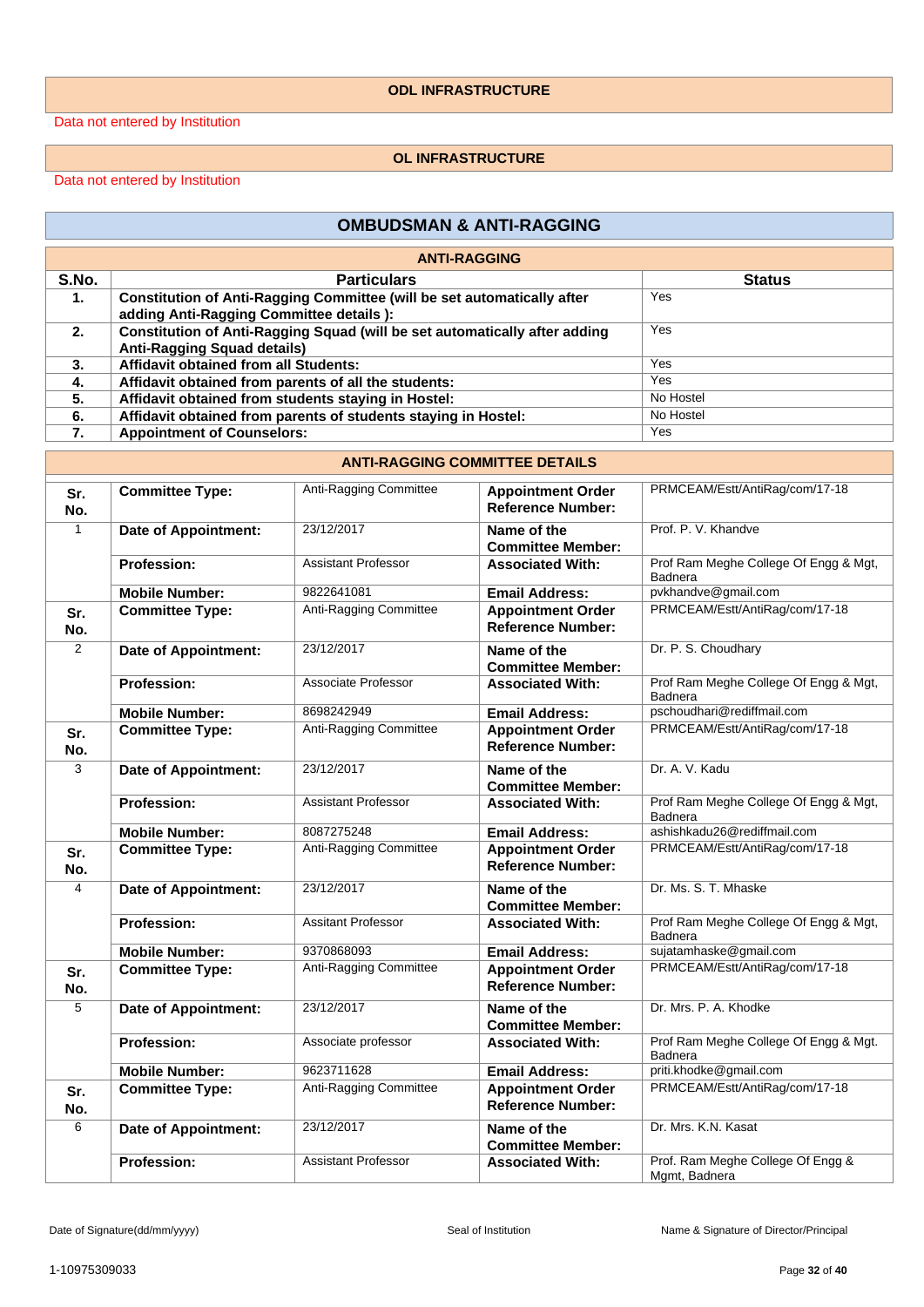|                |                                                 |                                  |                                                      | mailtoknk@rediffmail.com                                |
|----------------|-------------------------------------------------|----------------------------------|------------------------------------------------------|---------------------------------------------------------|
|                | <b>Mobile Number:</b>                           | 8087533556                       | <b>Email Address:</b>                                |                                                         |
| Sr.<br>No.     | <b>Committee Type:</b>                          | Anti-Ragging Squad               | <b>Appointment Order</b><br><b>Reference Number:</b> | PRMCEAM/Estt/AR/sqd/com/17-18                           |
| $\overline{7}$ | <b>Date of Appointment:</b>                     | 23/12/2017                       | Name of the<br><b>Committee Member:</b>              | Prof. P. V. Khandve                                     |
|                | <b>Profession:</b>                              | <b>Assistant Professor</b>       | <b>Associated With:</b>                              | Prof Ram Meghe College Of Engg & Mgt,<br>Badnera        |
|                | <b>Mobile Number:</b>                           | 9822641081                       | <b>Email Address:</b>                                | pvkhandve@gmail.com                                     |
| Sr.<br>No.     | <b>Committee Type:</b>                          | Anti-Ragging Squad               | <b>Appointment Order</b><br><b>Reference Number:</b> | PRMCEAM/Estt/AR/sqd/com/17-18                           |
| 8              | <b>Date of Appointment:</b>                     | 23/12/2017                       | Name of the<br><b>Committee Member:</b>              | Prof. P. S. Choudhary                                   |
|                | <b>Profession:</b>                              | Associate Professor              | <b>Associated With:</b>                              | Prof Ram Meghe College Of Engg & Mgt,<br><b>Badnera</b> |
|                | <b>Mobile Number:</b>                           | 8698242949                       | <b>Email Address:</b>                                | pschoudhari@rediffmail.com                              |
| Sr.<br>No.     | <b>Committee Type:</b>                          | Anti-Ragging Squad               | <b>Appointment Order</b><br><b>Reference Number:</b> | PRMCEAM/Estt/AR/sqd/com/17-18                           |
| 9              | <b>Date of Appointment:</b>                     | 23/12/2017                       | Name of the<br><b>Committee Member:</b>              | Dr. A. V. Kadu                                          |
|                | <b>Profession:</b>                              | <b>Assistant Professor</b>       | <b>Associated With:</b>                              | Prof Ram Meghe College Of Engg & Mgt,<br>Badnera        |
|                | <b>Mobile Number:</b>                           | 8087275248                       | <b>Email Address:</b>                                | ashishkadu26@rediffmail.com                             |
| Sr.<br>No.     | <b>Committee Type:</b>                          | Anti-Ragging Squad               | <b>Appointment Order</b><br><b>Reference Number:</b> | PRMCEAM/Estt/AR/sqd/com/17-18                           |
| 10             | Date of Appointment:                            | 23/12/2017                       | Name of the<br><b>Committee Member:</b>              | Dr. Ms. S. T. Mhaske                                    |
|                | <b>Profession:</b>                              | <b>Assitant Professor</b>        | <b>Associated With:</b>                              | Prof Ram Meghe College Of Engg & Mgt,<br>Badnera        |
| Sr.            | <b>Mobile Number:</b><br><b>Committee Type:</b> | 9370868093<br>Anti-Ragging Squad | <b>Email Address:</b><br><b>Appointment Order</b>    | sujatamhaske@gmail.com<br>PRMCEAM/Estt/AR/sqd/com/17-18 |
| No.            |                                                 |                                  | <b>Reference Number:</b>                             |                                                         |
| 11             | <b>Date of Appointment:</b>                     | 23/12/2017                       | Name of the<br><b>Committee Member:</b>              | Dr. Mrs. P. A. Khodke                                   |
|                | <b>Profession:</b>                              | Associate professor              | <b>Associated With:</b>                              | Prof Ram Meghe College Of Engg & Mgt.<br><b>Badnera</b> |
|                | <b>Mobile Number:</b>                           | 9623711628                       | <b>Email Address:</b>                                | priti.khodke@gmail.com                                  |
| Sr.<br>No.     | <b>Committee Type:</b>                          | Anti-Ragging Squad               | <b>Appointment Order</b><br><b>Reference Number:</b> | PRMCEAM/Estt/AR/sqd/com/17-18                           |
| 12             | <b>Date of Appointment:</b>                     | 23/12/2017                       | Name of the<br><b>Committee Member:</b>              | Dr. Mrs. K.N. Kasat                                     |
|                | <b>Profession:</b>                              | Assistant Professor              | <b>Associated With:</b>                              | Prof. Ram Meghe College Of Engg &<br>Mgmt, Badnera      |
|                | <b>Mobile Number:</b>                           | 8087533556                       | <b>Email Address:</b>                                | mailtoknk@rediffmail.com                                |
| Sr.<br>No.     | <b>Committee Type:</b>                          | Anti-Ragging Squad               | <b>Appointment Order</b><br><b>Reference Number:</b> | PRMCEAM/Estt/AR/sqd/com/17-18                           |
| 13             | <b>Date of Appointment:</b>                     | 23/12/2017                       | Name of the<br><b>Committee Member:</b>              | Dr. S.B. Mohod                                          |
|                | <b>Profession:</b>                              | <b>Assistant Professor</b>       | <b>Associated With:</b>                              | Prof Ram Meghe College Of Engg & Mgt,<br>Badnera        |
|                | <b>Mobile Number:</b>                           | 9665094067                       | <b>Email Address:</b>                                | swapnil.mohod@prmceam.ac.in                             |
| Sr.<br>No.     | <b>Committee Type:</b>                          | Anti-Ragging Squad               | <b>Appointment Order</b><br><b>Reference Number:</b> | PRMCEAM/Estt/AR/sqd/com/17-18                           |
| 14             | Date of Appointment:                            | 23/12/2017                       | Name of the<br><b>Committee Member:</b>              | Dr. A. V. Mohod                                         |
|                | <b>Profession:</b>                              | <b>Assistant Professor</b>       | <b>Associated With:</b>                              | Prof Ram Meghe College Of Engg & Mgt,<br>Badnera        |
|                | <b>Mobile Number:</b>                           | 9623711628                       | <b>Email Address:</b>                                | amitmohod1@gmail.com                                    |
| Sr.<br>No.     | <b>Committee Type:</b>                          | Anti-Ragging Committee           | <b>Appointment Order</b><br><b>Reference Number:</b> | PRMCEAM/Estt/AntiRag/com/17-18                          |
| 15             | Date of Appointment:                            | 23/12/2017                       | Name of the<br><b>Committee Member:</b>              | Dr. S.B. Mohod                                          |
|                | <b>Profession:</b>                              | <b>Assistant Professor</b>       | <b>Associated With:</b>                              | Prof Ram Meghe College Of Engg & Mgt,<br>Badnera        |
|                | <b>Mobile Number:</b>                           | 9665094067                       | <b>Email Address:</b>                                | swapnil.mohod@prmceam.ac.in                             |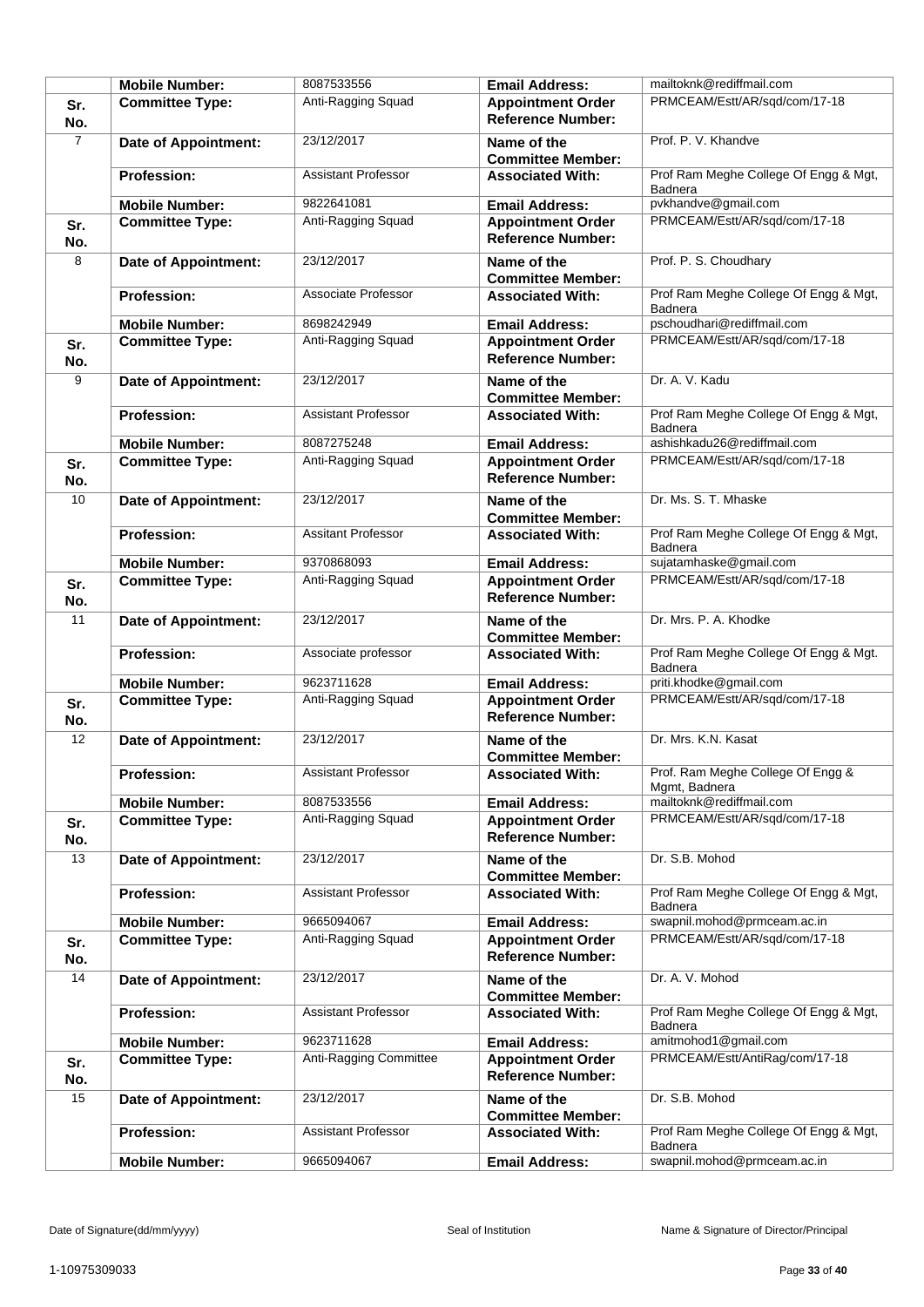| Sr.<br>No. | <b>Committee Type:</b> | Anti-Ragging Committee     | <b>Appointment Order</b><br><b>Reference Number:</b> | PRMCEAM/Estt/AntiRag/com/17-18                   |
|------------|------------------------|----------------------------|------------------------------------------------------|--------------------------------------------------|
| 16         | Date of Appointment:   | 23/12/2017                 | Name of the<br><b>Committee Member:</b>              | Prof. A. V. Mohod                                |
|            | <b>Profession:</b>     | <b>Assistant Professor</b> | <b>Associated With:</b>                              | Prof Ram Meghe College Of Engg & Mgt,<br>Badnera |
|            | <b>Mobile Number:</b>  | 9623711628                 | <b>Email Address:</b>                                | amitmohod1@gmail.com                             |

### **INTERNAL COMPLAINT COMMITTEE (ICC) DETAILS**

| Sr. No.        | <b>Committee Type:</b>       | <b>COMPLAINT</b><br><b>COMMITTEE</b>  | <b>Appointment Order</b>                                 | PRMCEAM/2019                     |
|----------------|------------------------------|---------------------------------------|----------------------------------------------------------|----------------------------------|
| $\mathbf{1}$   | <b>Date of Appointment:</b>  | 01/07/2019                            | <b>Reference Number:</b><br><b>Name of the Committee</b> | Dr. S.T.Mhaske                   |
|                |                              |                                       | Member:                                                  |                                  |
|                | <b>Profession:</b>           | <b>MEMBER</b>                         | <b>Associated With:</b>                                  | Prmceam                          |
|                | <b>Mobile Number:</b>        | 9370868093                            | <b>Email Address:</b>                                    | sujata.mhaske@prmceam.ac.in      |
|                | <b>Committee Designation</b> | <b>TEACHING</b><br><b>FACULTY</b>     | <b>Committee Gender</b>                                  | Female                           |
| Sr. No.        | <b>Committee Type:</b>       | <b>COMPLAINT</b><br><b>COMMITTEE</b>  | <b>Appointment Order</b><br><b>Reference Number:</b>     | PRMCEAM/2019                     |
| $\overline{2}$ | <b>Date of Appointment:</b>  | 01/07/2019                            | Name of the Committee<br>Member:                         | Dr. P.A.Khodke                   |
|                | <b>Profession:</b>           | <b>CHAIR PERSON</b>                   | <b>Associated With:</b>                                  | Prmceam                          |
|                | <b>Mobile Number:</b>        | 9623711628                            | <b>Email Address:</b>                                    | priti.khodke@prmceam.ac.in       |
|                | <b>Committee Designation</b> | <b>ASSOCIATE</b><br><b>PROFESSOR</b>  | <b>Committee Gender</b>                                  | Female                           |
| Sr. No.        | <b>Committee Type:</b>       | <b>COMPLAINT</b><br><b>COMMITTEE</b>  | <b>Appointment Order</b><br><b>Reference Number:</b>     | PRMCEAM/2019                     |
| 3              | <b>Date of Appointment:</b>  | 01/07/2019                            | Name of the Committee<br>Member:                         | Dr. D.G. Harkut                  |
|                | <b>Profession:</b>           | <b>MEMBER</b>                         | <b>Associated With:</b>                                  | Prmceam                          |
|                | <b>Mobile Number:</b>        | 9225703361                            | <b>Email Address:</b>                                    | dinesh.harkut@prmceam.ac.in      |
|                | <b>Committee Designation</b> | <b>ASSOCIATE</b><br><b>PROFESSOR</b>  | <b>Committee Gender</b>                                  | Male                             |
| Sr. No.        | <b>Committee Type:</b>       | <b>COMPLAINT</b><br><b>COMMITTEE</b>  | <b>Appointment Order</b><br><b>Reference Number:</b>     | PRMCEAM/2019                     |
| 4              | <b>Date of Appointment:</b>  | 01/07/2019                            | <b>Name of the Committee</b><br>Member:                  | Mr. M.V. Kakde                   |
|                | <b>Profession:</b>           | <b>MEMBER</b>                         | <b>Associated With:</b>                                  | Prmceam                          |
|                | <b>Mobile Number:</b>        | 9421829916                            | <b>Email Address:</b>                                    | mahendra.kakde@prmceam.ac.i<br>n |
|                | <b>Committee Designation</b> | <b>NON TEACHING</b><br><b>FACULTY</b> | <b>Committee Gender</b>                                  | Male                             |
| Sr. No.        | <b>Committee Type:</b>       | <b>COMPLAINT</b><br><b>COMMITTEE</b>  | <b>Appointment Order</b><br><b>Reference Number:</b>     | PRMCEAM/2019                     |
| 5              | Date of Appointment:         | 01/07/2019                            | <b>Name of the Committee</b><br>Member:                  | Mrs. D.D. Ghodke                 |
|                | <b>Profession:</b>           | <b>MEMBER</b>                         | <b>Associated With:</b>                                  | Prmceam                          |
|                | <b>Mobile Number:</b>        | 9420077443                            | <b>Email Address:</b>                                    | devi.ghodki@prmceam.ac.in        |
|                | <b>Committee Designation</b> | <b>NON TEACHING</b><br><b>FACULTY</b> | <b>Committee Gender</b>                                  | Female                           |
| Sr. No.        | <b>Committee Type:</b>       | <b>COMPLAINT</b><br><b>COMMITTEE</b>  | <b>Appointment Order</b><br><b>Reference Number:</b>     | PRMCEAM/2019                     |
| 6              | <b>Date of Appointment:</b>  | 01/07/2019                            | <b>Name of the Committee</b><br>Member:                  | Ms. Aditi N. Thakare             |
|                | <b>Profession:</b>           | <b>STUDENT</b>                        | <b>Associated With:</b>                                  | Prmceam                          |
|                | <b>Mobile Number:</b>        | 7414975942                            | <b>Email Address:</b>                                    | aditithakare011@gmail.com        |
|                | <b>Committee Designation</b> | <b>STUDENT</b>                        | <b>Committee Gender</b>                                  | Female                           |
| Sr. No.        | <b>Committee Type:</b>       | <b>COMPLAINT</b>                      | <b>Appointment Order</b>                                 | PRMCEAM/2019                     |
|                |                              | <b>COMMITTEE</b>                      | <b>Reference Number:</b>                                 |                                  |
| $\overline{7}$ | Date of Appointment:         | 01/07/2019                            | <b>Name of the Committee</b><br>Member:                  | Ms. Shital S. Jambekar           |
|                | <b>Profession:</b>           | <b>STUDENT</b>                        | <b>Associated With:</b>                                  | Prmceam                          |
|                | <b>Mobile Number:</b>        | 7719834193                            | <b>Email Address:</b>                                    | shitaljambekar123@gmail.com      |
|                | <b>Committee Designation</b> | <b>STUDENT</b>                        | <b>Committee Gender</b>                                  | Female                           |
| Sr. No.        | <b>Committee Type:</b>       | <b>COMPLAINT</b><br><b>COMMITTEE</b>  | <b>Appointment Order</b><br><b>Reference Number:</b>     | PRMCEAM/2019                     |
| 8              | <b>Date of Appointment:</b>  | 01/07/2019                            | <b>Name of the Committee</b>                             | Ms. Rasika Kale                  |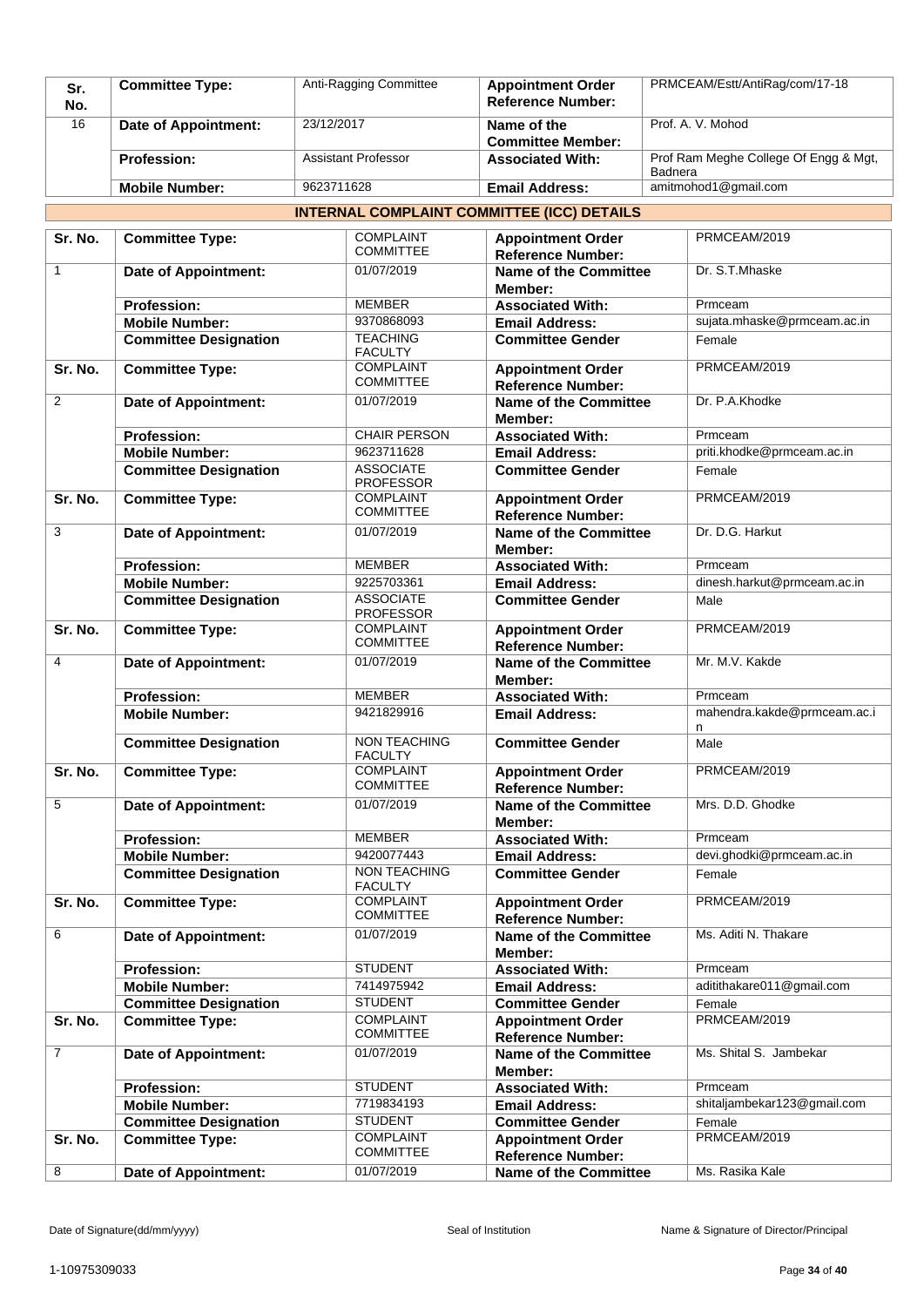|                              |                | Member:                 |                          |
|------------------------------|----------------|-------------------------|--------------------------|
| <b>Profession:</b>           | <b>STUDENT</b> | <b>Associated With:</b> | Prmceam                  |
| <b>Mobile Number:</b>        | 7066464483     | <b>Email Address:</b>   | rasikakale2816@gmail.com |
| <b>Committee Designation</b> | <b>STUDENT</b> | <b>Committee Gender</b> | Female                   |

|              | <b>SC/ST COMMITTEE DETAILS</b> |                            |                                                      |                                   |  |
|--------------|--------------------------------|----------------------------|------------------------------------------------------|-----------------------------------|--|
| Sr. No.      | <b>Committee Type:</b>         | <b>SC/SC COMMITTEE</b>     | <b>Appointment Order</b><br><b>Reference Number:</b> | PRMCEAM/2019                      |  |
| $\mathbf{1}$ | <b>Date of Appointment:</b>    | 01/07/2019                 | <b>Name of the Committee</b><br>Member:              | Mr. A.B. Ranit                    |  |
|              | <b>Profession:</b>             | Assistant Professor        | <b>Associated With:</b>                              | Prmceam                           |  |
|              | <b>Mobile Number:</b>          | 9405335819                 | <b>Email Address:</b>                                | amitkumar.ranit@prmceam.ac.in     |  |
|              | <b>Committee Designation:</b>  |                            | <b>Committee Gender:</b>                             | Male                              |  |
|              | Caste:                         | Sc                         | Gender:                                              | Male                              |  |
| Sr. No.      | <b>Committee Type:</b>         | <b>SC/SC COMMITTEE</b>     | <b>Appointment Order</b><br><b>Reference Number:</b> | PRMCEAM/2019                      |  |
| 2            | Date of Appointment:           | 01/07/2019                 | <b>Name of the Committee</b><br>Member:              | Dr. S.M. Harle                    |  |
|              | <b>Profession:</b>             | <b>Assistant Professor</b> | <b>Associated With:</b>                              | Prmceam                           |  |
|              | <b>Mobile Number:</b>          | 9860791295                 | <b>Email Address:</b>                                | shrikant.harle@prmceam.ac.in      |  |
|              | <b>Committee Designation:</b>  |                            | <b>Committee Gender:</b>                             | Male                              |  |
|              | Caste:                         | Sc                         | Gender:                                              | Male                              |  |
| Sr. No.      | <b>Committee Type:</b>         | <b>SC/SC COMMITTEE</b>     | <b>Appointment Order</b><br><b>Reference Number:</b> | PRMCEAM/2019                      |  |
| 3            | <b>Date of Appointment:</b>    | 01/07/2019                 | <b>Name of the Committee</b><br>Member:              | Dr. K.A. Dongre                   |  |
|              | <b>Profession:</b>             | Associate Professor        | <b>Associated With:</b>                              | Prmceam                           |  |
|              | <b>Mobile Number:</b>          | 9923197703                 | <b>Email Address:</b>                                | kiran.dongre@prmceam.ac.in        |  |
|              | <b>Committee Designation:</b>  |                            | <b>Committee Gender:</b>                             | Male                              |  |
|              | Caste:                         | Sc                         | Gender:                                              | Male                              |  |
| Sr. No.      | <b>Committee Type:</b>         | <b>SC/SC COMMITTEE</b>     | <b>Appointment Order</b><br><b>Reference Number:</b> | PRMCEAM/2019                      |  |
| 4            | <b>Date of Appointment:</b>    | 01/07/2019                 | <b>Name of the Committee</b><br>Member:              | Ms. S.A. Meshram                  |  |
|              | <b>Profession:</b>             | <b>Assistant Professor</b> | <b>Associated With:</b>                              | Prmceam                           |  |
|              | <b>Mobile Number:</b>          | 9975897257                 | <b>Email Address:</b>                                | sushmita.meshram@prmceam.ac<br>Ĵ. |  |
|              | <b>Committee Designation:</b>  |                            | <b>Committee Gender:</b>                             | Female                            |  |
|              | Caste:                         | Sc                         | Gender:                                              | Female                            |  |
| Sr. No.      | <b>Committee Type:</b>         | <b>SC/SC COMMITTEE</b>     | <b>Appointment Order</b><br><b>Reference Number:</b> | PRMCEAM/2019                      |  |
| 5            | <b>Date of Appointment:</b>    | 01/07/2019                 | Name of the Committee<br>Member:                     | Dr. M.S. Ali                      |  |
|              | <b>Profession:</b>             | Principal                  | <b>Associated With:</b>                              | Prmceam                           |  |
|              | <b>Mobile Number:</b>          | 9370155150                 | <b>Email Address:</b>                                | principal@prmceam.ac.in           |  |
|              | <b>Committee Designation:</b>  |                            | <b>Committee Gender:</b>                             | Male                              |  |
|              | Caste:                         | Other                      | Gender:                                              | Male                              |  |

# **STUDENT COUNSELLOR DETAILS**

| Sr. No. | <b>Committee Type:</b> | <b>COUNSELLOR</b><br><b>COMMITTEE</b> | <b>Appointment Order</b><br><b>Reference Number:</b> | PRMCEAM/2019        |
|---------|------------------------|---------------------------------------|------------------------------------------------------|---------------------|
|         | Date of Appointment:   | 01/07/2019                            | Name of the Committee<br>Member:                     | Mr. R.J. Mishra     |
|         | <b>Profession:</b>     | Trainer                               | <b>Associated With:</b>                              | Skillingus          |
|         | <b>Mobile Number:</b>  | 9823049736                            | <b>Email Address:</b>                                | rahul@skillingus.in |

#### **INSTITUTION-INDUSTRY CELL DETAILS Sr. No. Committee Type:** INDUSTRY COMMITTEE **Appointment Order Reference Number:** PRMCEAM/2019 1 **Date of Appointment:** 01/07/2019 **Name of the Committee Member:** Dr. D.G. Harkut **Profession:** Associate Professor **Associated With:** Prmceam<br> **Mobile Number:** 9225703361 **Email Address:** dinesh.ha **Mobile 19225703361 Email Address:** dinesh.harkut@prmceam.ac.in<br>INDUSTRY Appointment Order PRMCEAM/2019 **Sr. No. | Committee Type:** INDUSTRY **Appointment Order**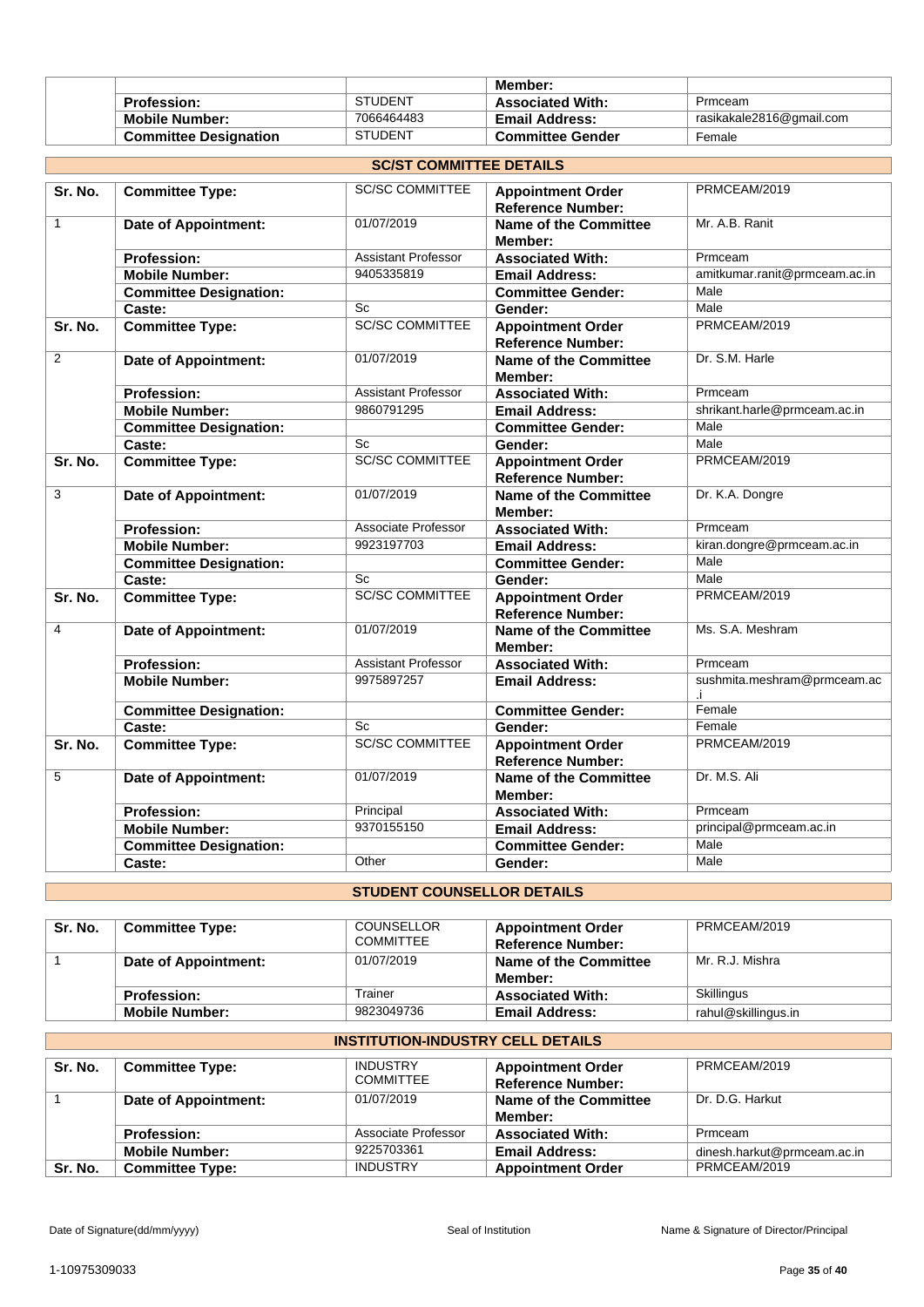|         |                             | <b>COMMITTEE</b>                    | <b>Reference Number:</b>                             |                                     |
|---------|-----------------------------|-------------------------------------|------------------------------------------------------|-------------------------------------|
| 2       | <b>Date of Appointment:</b> | 01/07/2019                          | Name of the Committee<br>Member:                     | Mr. R.R. Wankhade                   |
|         | <b>Profession:</b>          | <b>Assistant Professor</b>          | <b>Associated With:</b>                              | Prmceam                             |
|         | <b>Mobile Number:</b>       | 8055622333                          | <b>Email Address:</b>                                | rahul.wankhade@prmceam.ac.in        |
| Sr. No. | <b>Committee Type:</b>      | <b>INDUSTRY</b><br><b>COMMITTEE</b> | <b>Appointment Order</b><br><b>Reference Number:</b> | PRMCEAM/2019                        |
| 3       | Date of Appointment:        | 01/07/2019                          | Name of the Committee<br>Member:                     | Mr. L.S. Mutneja                    |
|         | <b>Profession:</b>          | <b>Assistant Professor</b>          | <b>Associated With:</b>                              | Prmceam                             |
|         | <b>Mobile Number:</b>       | 9960784000                          | <b>Email Address:</b>                                | lovely.mutneja@prmceam.ac.in        |
| Sr. No. | <b>Committee Type:</b>      | <b>INDUSTRY</b><br><b>COMMITTEE</b> | <b>Appointment Order</b><br><b>Reference Number:</b> | PRMCEAM/2019                        |
| 4       | <b>Date of Appointment:</b> | 01/07/2019                          | Name of the Committee<br>Member:                     | Ms. V.S. Shah                       |
|         | <b>Profession:</b>          | <b>Assistant Professor</b>          | <b>Associated With:</b>                              | Prmceam                             |
|         | <b>Mobile Number:</b>       | 8805024199                          | <b>Email Address:</b>                                | vishakha.shah@prmceam.ac.in         |
| Sr. No. | <b>Committee Type:</b>      | <b>INDUSTRY</b><br><b>COMMITTEE</b> | <b>Appointment Order</b><br><b>Reference Number:</b> | PRMCEAM/2019                        |
| 5       | <b>Date of Appointment:</b> | 01/07/2019                          | Name of the Committee<br>Member:                     | Mr. A.M. Agrawal                    |
|         | <b>Profession:</b>          | Assistant Professor                 | <b>Associated With:</b>                              | Prmceam                             |
|         | <b>Mobile Number:</b>       | 9922703411                          | <b>Email Address:</b>                                | abhishek.agrawal@prmceam.ac.i<br>n  |
| Sr. No. | <b>Committee Type:</b>      | <b>INDUSTRY</b><br><b>COMMITTEE</b> | <b>Appointment Order</b><br><b>Reference Number:</b> | PRMCEAM/2019                        |
| 6       | Date of Appointment:        | 01/07/2019                          | <b>Name of the Committee</b><br>Member:              | Ms. S.P. Choudhary                  |
|         | <b>Profession:</b>          | <b>Assistant Professor</b>          | <b>Associated With:</b>                              | Prmceam                             |
|         | <b>Mobile Number:</b>       | 9403392701                          | <b>Email Address:</b>                                | sampada.choudhary@prmceam.<br>ac.in |

# **LIBRARY & FACILITIES**

### **LIBRARY BOOKS**

| Sr.<br>No. | <b>Programme</b>                          | <b>ENGINEERING AND</b><br><b>TECHNOLOGY</b> | <b>Number of Tiles</b>                     | 4385     |  |  |
|------------|-------------------------------------------|---------------------------------------------|--------------------------------------------|----------|--|--|
|            | <b>Number of Volumes</b>                  | 39054                                       | Number of Journals<br>published in India   | 54       |  |  |
|            | Number of Journals<br>published at Abroad | 30                                          | Number of eBook<br><b>Volumes-UG</b>       | 2300     |  |  |
|            | Number of eBook<br><b>Volumes-PG</b>      | 1307                                        | Number of eBook<br>Volumes-Diploma         | $\Omega$ |  |  |
|            | Number of eBook<br><b>Titles-UG</b>       | 2300                                        | <b>Number of eBook</b><br><b>Titles-PG</b> | 1307     |  |  |
|            | Number of eBook<br><b>Titles-Diploma</b>  | $\Omega$                                    |                                            |          |  |  |
|            |                                           |                                             |                                            |          |  |  |

### **LIBRARY FACILITIES**

| Sr.<br>No. | <b>Working hours from</b><br>to                       | 7.30 A.M. to 8.00 P.M. | Reprographic<br><b>Facility</b>                   | Yes |
|------------|-------------------------------------------------------|------------------------|---------------------------------------------------|-----|
|            | <b>Current Annual</b><br><b>Budget Rs.</b>            | 3000000                | <b>Bar Code or RF Tab</b><br><b>Book handling</b> | Yes |
|            | <b>Reading Room</b><br><b>Seating Capacity</b>        | 150                    | <b>Library Networking</b>                         | v   |
|            | Name of E Journal<br><b>Subscription</b><br>available | DELNET. NDL            | <b>Library Management</b><br><b>Software</b>      | Yes |
|            | Number of<br><b>Multimedia PCs</b>                    | 15                     | <b>Total Library Area in</b><br>Sqm               | 550 |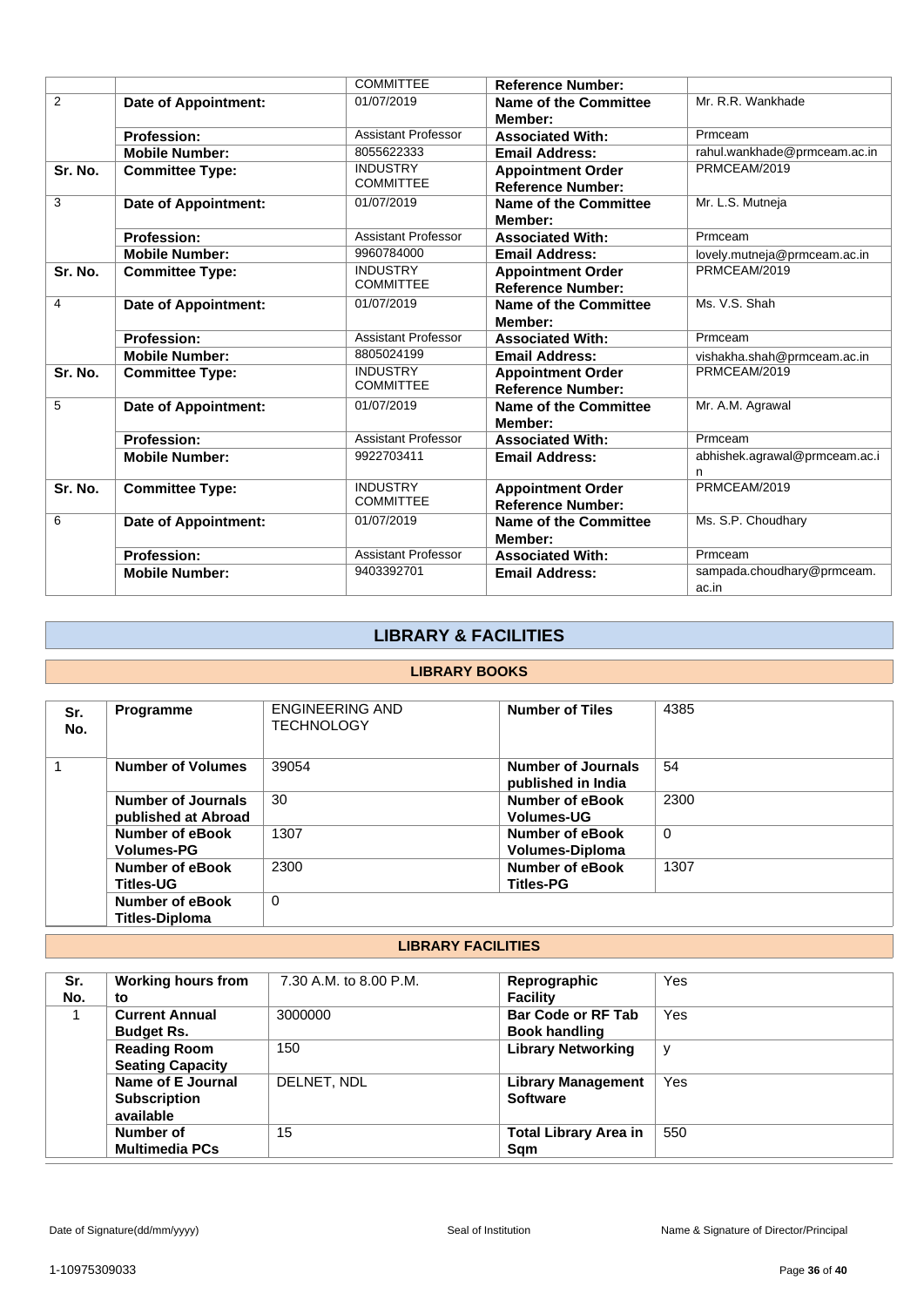|                                                                                                                 |               | <b>OTHER FACILITIES I</b>                                                              |               |                                                                                                       |                 |
|-----------------------------------------------------------------------------------------------------------------|---------------|----------------------------------------------------------------------------------------|---------------|-------------------------------------------------------------------------------------------------------|-----------------|
| <b>Particulars</b>                                                                                              | <b>Status</b> | <b>Particulars</b>                                                                     | <b>Status</b> | <b>Particulars</b>                                                                                    | <b>Status</b>   |
| <b>Potable Water</b><br><b>Supply</b>                                                                           | Yes           | <b>Backup Electric Supply</b>                                                          | Yes           | <b>CCTV Security</b>                                                                                  | Yes             |
| <b>Barrier free</b><br><b>Environment</b>                                                                       | Yes           | <b>Institution Web Site</b>                                                            | Yes           | <b>Insurance for</b><br><b>Students</b>                                                               | Yes             |
| <b>General Insurance</b>                                                                                        | Yes           | <b>All Weather Approach</b><br>(Motorized Road)                                        | Yes           | <b>Fire and Safety</b><br><b>Certificate</b>                                                          | Yes             |
| Post &<br><b>Banking/ATM</b>                                                                                    | Yes           | <b>Projectors in Classrooms</b>                                                        | Yes           | <b>Medical &amp;</b><br><b>Counselling</b>                                                            | Yes             |
| <b>Staff Quarters</b>                                                                                           | No            | <b>Public Announcement System</b>                                                      | Yes           | <b>Group Insurance</b><br>for Employees                                                               | Yes             |
| <b>Electrical Grid</b><br><b>Power Supply</b><br><b>Connection</b>                                              | Yes           | <b>Telecom &amp; FAX</b>                                                               | Yes           | <b>Safety Provisions</b>                                                                              | Yes             |
| <b>Rain Water</b><br><b>Harvesting</b>                                                                          | Yes           | <b>ERP Software</b>                                                                    | Yes           | <b>Transport Facility</b>                                                                             | Yes             |
| <b>First Aid</b>                                                                                                | Yes           | <b>Sewage Disposal System</b>                                                          | Yes           | <b>Appointment of</b><br><b>Student</b><br><b>Counselor</b>                                           | Yes             |
| <b>Sports Facilities</b>                                                                                        | Yes           | <b>Innovation Cell/Club</b>                                                            | Yes           | <b>Participation in</b><br>the National<br><b>Innovation</b><br>Ranking                               | Yes             |
| <b>Establishment of</b><br><b>Committee For</b><br><b>SC/ST</b>                                                 | Yes           | <b>Vehicle Parking</b>                                                                 | Yes           | <b>Establishment of</b><br><b>Anti Ragging</b><br><b>Committee</b>                                    | Yes             |
| Implementation of<br>examination<br>reforms                                                                     | Yes           | <b>Auditorium</b>                                                                      | No.           | Implementation of<br>teacher training<br>policy                                                       | Yes             |
| <b>Institution-</b><br><b>Industry Cell</b>                                                                     | Yes           | <b>Media Cell</b>                                                                      | Yes           | At least 5 MoUs<br>with Industries                                                                    | Yes             |
| Intellectual<br><b>Property of Right</b><br><b>Cell</b>                                                         | Yes           | <b>Implementation of Startup</b><br><b>Policy</b>                                      | Yes           | <b>Internal Quality</b><br><b>Assurance Cell</b>                                                      | Yes             |
| Implementing<br><b>Food Safety and</b><br><b>Standard</b><br>Act, 2006in the<br><b>Institution</b>              | Yes           | <b>Applied for</b><br><b>Membership of National Digital</b><br>Library                 | Yes           | <b>Enter Membership</b><br><b>Number</b>                                                              | INMHNC3MUYHTNXH |
| <b>Participation in</b><br>the<br><b>National</b><br><b>Institutional</b><br>Ranking<br><b>Framework (NIRF)</b> | <b>Yes</b>    | <b>Establishment of Online</b><br><b>Grievance Rederssal</b><br><b>Mechanism</b>       | Yes           | <b>Group Accident</b><br>Policy to be<br>provided by<br><b>Employees</b>                              | Yes             |
| <b>Provision to watch</b><br><b>MOOCS Courses</b><br>through<br>Swayam                                          | Yes           | Implementation of<br>the schemes announced by<br><b>Government of India</b>            | Yes           | <b>General Notice</b><br><b>Board and</b><br><b>Departmental</b><br><b>Notice Board</b>               | Yes             |
| <b>Offering of Skill</b><br><b>Development</b><br><b>Courses Approved</b><br>by the Council                     | Yes           | Implementation of mandatory<br>internship policy for Students                          | Yes           | <b>Establishment of</b><br><b>Internal</b><br><b>Complaint</b><br>Committee (ICC)<br><b>Committee</b> | Yes             |
| Compliance of the<br><b>National Academic</b><br><b>Depository (NAD)</b><br>as per MHRD<br><b>Directives</b>    | Yes           | <b>Implementation of Unnat Bharat</b><br>Abhiyan/ Saansad Adarsh Gram<br>Yojana (SAGY) | Yes           | Installation of<br><b>Grid Connected</b><br><b>Solar</b><br>Rooftops/Power<br><b>Systems</b>          | Yes             |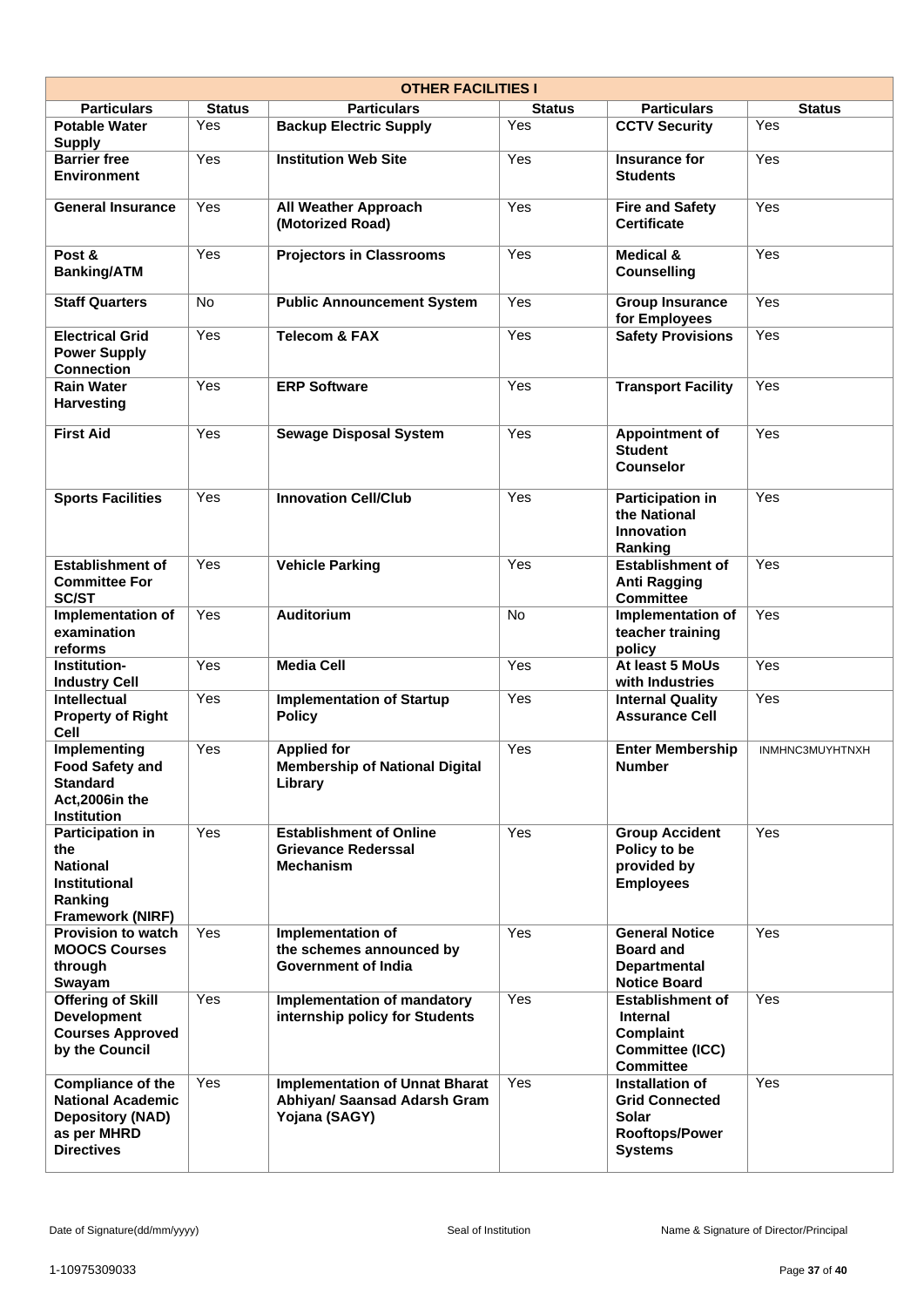| Whether the              | Yes | <b>Fabrication Facility Laboratory</b> | Yes | <b>Digital Payment</b> | <b>Yes</b> |
|--------------------------|-----|----------------------------------------|-----|------------------------|------------|
| <b>Institution has</b>   |     | (FABLAB) Tinkering                     |     | for all Financial      |            |
| implemented              |     | Laboratory/ Innovation                 |     | <b>Transactions</b>    |            |
| Safety and               |     | Laboratory                             |     | as per MHRD            |            |
| <b>Security measures</b> |     |                                        |     | <b>Directives</b>      |            |
| in the Campus?           |     |                                        |     |                        |            |
| Whether your             | No. | <b>Efforts to encourage Final Year</b> | Yes | In the classrooms      | <b>Yes</b> |
| <b>Institution has</b>   |     | students to appear for GATE            |     | available, at least    |            |
| introduced online        |     | <b>Examination</b>                     |     | ONE shall be a         |            |
| Aadhar linked            |     |                                        |     | smart Classroom        |            |
| <b>Biometric</b>         |     |                                        |     | per Department         |            |
| attendance for           |     |                                        |     |                        |            |
| regular faculty          |     |                                        |     |                        |            |
| members?                 |     |                                        |     |                        |            |

|         | <b>OTHER FACILITIES II</b>                                                                                                                                                                            |               |
|---------|-------------------------------------------------------------------------------------------------------------------------------------------------------------------------------------------------------|---------------|
| Sr. No. | <b>Particulars</b>                                                                                                                                                                                    | <b>Status</b> |
| 1.      | Copies of AICTE Approvals (LOA and EOA of subsequent years) obtained since Inception of<br>Institution till date shall be placed in the Website of the Institution                                    | Yes           |
| 2.      | Display Board within the premises as well as in the Website of the Institution Indicating the<br>Feedback Facility of Students and Faculty Members Available in the AICTE Web Portal                  | Yes           |
| 3.      | Establishment of Grievance Redressal Committee in the Institution and Appointment of<br><b>OMBUDSMAN by the University</b>                                                                            | Yes           |
| 4.      | Display of Course(s) and "Approved Intake" in the Institution at the entrance of the<br>Institution. Course(s) taken through duly recognized MOOCs shall be used as<br><b>Supplementary Course(s)</b> | Yes           |
| 5.      | Availability of quality sanitary napkins through sanitary napkin vending machines and<br>ensuring safe and environment friendly disposal of used sanitary napkin                                      | <b>Yes</b>    |
| 6.      | Display of information submitted to AICTE (including the accreditation status and Board of<br>Governors) along with mandatory disclosures in the Web site of the Institution                          | Yes           |
| 7.      | Display of Course(s) and "Approved Intake" in the University at the entrance of the<br><b>University</b>                                                                                              | Yes           |

### **OTHER FACILITIES III**

|                 | . <del>.</del>                                                                                                                         |                       |
|-----------------|----------------------------------------------------------------------------------------------------------------------------------------|-----------------------|
| Sr. No.         | <b>Particulars</b>                                                                                                                     | <b>Status</b>         |
| 1.              | Whether mandatory disclosure is uploaded in Institution's website?                                                                     | Yes.                  |
| 2.              | Whether the Institution following ICAI (Institute of Chartered Accountants of India)<br><b>Accounting Formats?</b>                     | No.                   |
| 3.              | Fees to be charged, Reservation policy, Admission policy and Document retention policy are<br>duly approved by State Govt?             | Yes                   |
| 4.              | Fees to be charged, Reservation policy, Admission policy and Document retention policy are<br>duly approved by Affiliating University? | Yes                   |
| 5.              | Fees to be charged, Reservation policy, Admission policy and Document retention policy are<br>uploaded in Institution's Website?       | Yes                   |
| 6.              | Courses/Approved Intake displayed at the entrance of the Institution?                                                                  | Yes                   |
| 7.              | Is the Cafeteria shared among other institution?                                                                                       | No.                   |
| 8.              | Is Library and Reading Room shared among other institution?                                                                            | No.                   |
| 9.              | Is the Computer Centre shared among other institution?                                                                                 | No.                   |
| 10 <sub>1</sub> | Whether Institution is operating from Permanent Site/Temporary Site?                                                                   | <b>Permanent Site</b> |
| 11.             | Whether you are registered on NAD?                                                                                                     | Yes.                  |
|                 | Whether all the students documents are uploaded or not?                                                                                | Yes.                  |
|                 | Whether your University is having approval for EWS Quota from your State?                                                              | Yes                   |

# **BANK DETAILS, INCOME & EXPENDITURE**

|                                   |                                 | <b>BANK DETAILS</b>            |             |
|-----------------------------------|---------------------------------|--------------------------------|-------------|
| <b>Bank Name:</b>                 | STATE BANK OF INDIA,<br>BADNERA | <b>Bank IFSC:</b>              | SBIN0004884 |
| <b>Bank Account:</b>              | 30835990120                     |                                |             |
| Do You wish to change Bank Name?: |                                 |                                | No          |
|                                   |                                 | BLOOME & EVBELIGITUDE BETAIL O |             |

#### **INCOME & EXPENDITURE DETAILS**

**INCOME**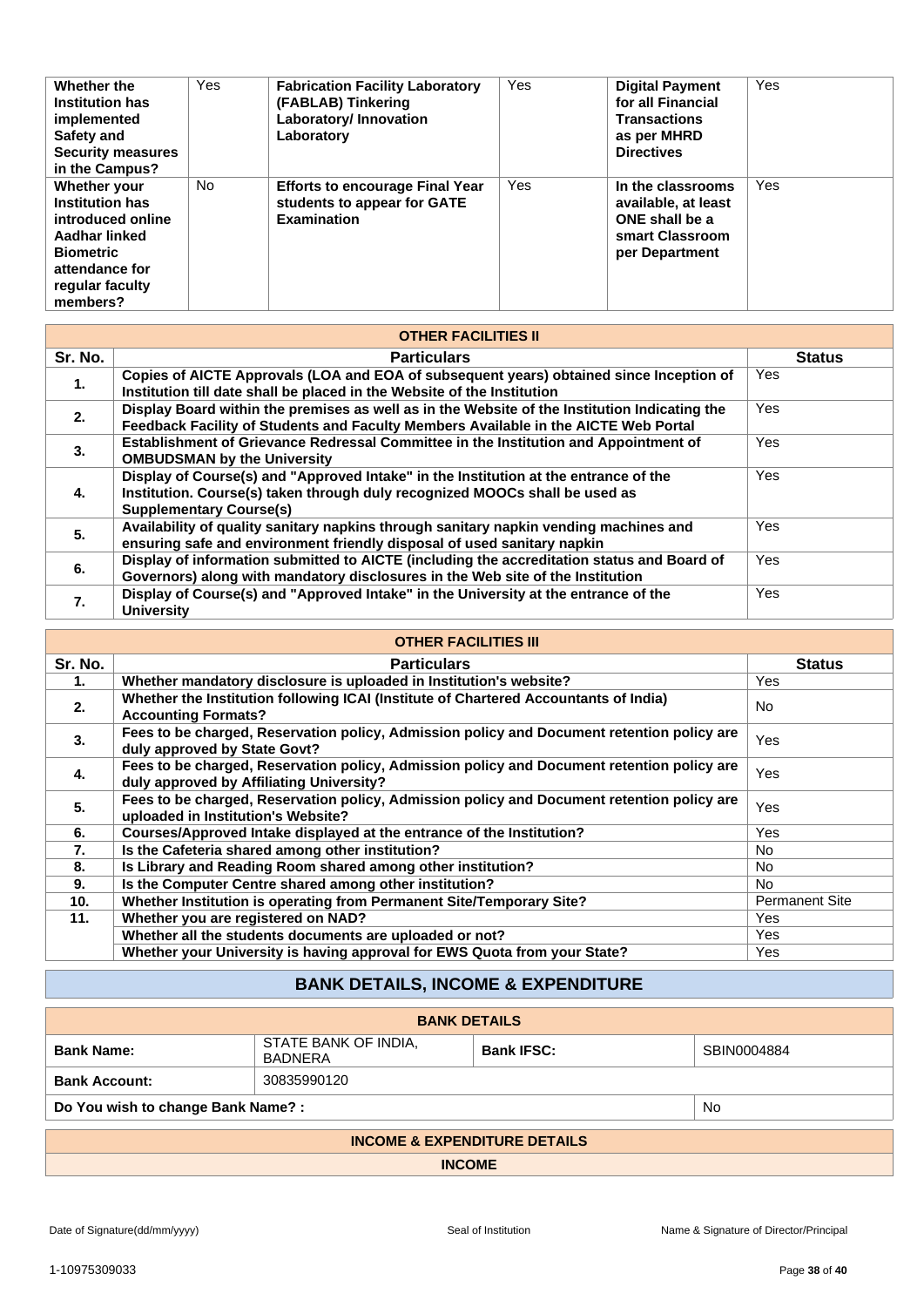| <b>Income from Central Govt:</b> | $\Omega$           | <b>Income from State</b><br>Government: | $\Omega$ |
|----------------------------------|--------------------|-----------------------------------------|----------|
| <b>Income from Student Fees:</b> | 725.69878          | <b>Income from Donations:</b>           | $\Omega$ |
| <b>Income from UGC:</b>          | 0                  | Income from Other Bodies:               | 4.05     |
| <b>Total Income:</b>             | 729.74878          |                                         |          |
|                                  | <b>INCOME</b>      |                                         |          |
| <b>Income from Central Govt:</b> | 0                  | <b>Income from State</b><br>Government: | $\Omega$ |
| <b>Income from Student Fees:</b> | 57516580           | <b>Income from Donations:</b>           | $\Omega$ |
| Income from UGC:                 | $\Omega$           | <b>Income from Other Bodies:</b>        | $\Omega$ |
| <b>Total Income:</b>             | 57516580           |                                         |          |
|                                  | <b>EXPENDITURE</b> |                                         |          |
| <b>Salary Teaching Staff:</b>    | 826.76             | <b>Salary Non-Teaching Staff:</b>       | 204.7    |
| Library:                         | 1.56               | Equipment:                              | $\Omega$ |
| <b>Building Maintenance:</b>     | 36                 | <b>Other Expenditure:</b>               | 417      |
| <b>Total Expenditure:</b>        | 1486.02            |                                         |          |
|                                  | <b>EXPENDITURE</b> |                                         |          |
| <b>Salary Teaching Staff:</b>    | 26000000           | <b>Salary Non-Teaching Staff:</b>       | 6000000  |
| Library:                         | 2000000            | Equipment:                              | 12500000 |
| <b>Building Maintenance:</b>     | 2700000            | <b>Other Expenditure:</b>               | 16200000 |
| <b>Total Expenditure:</b>        | 65400000           |                                         |          |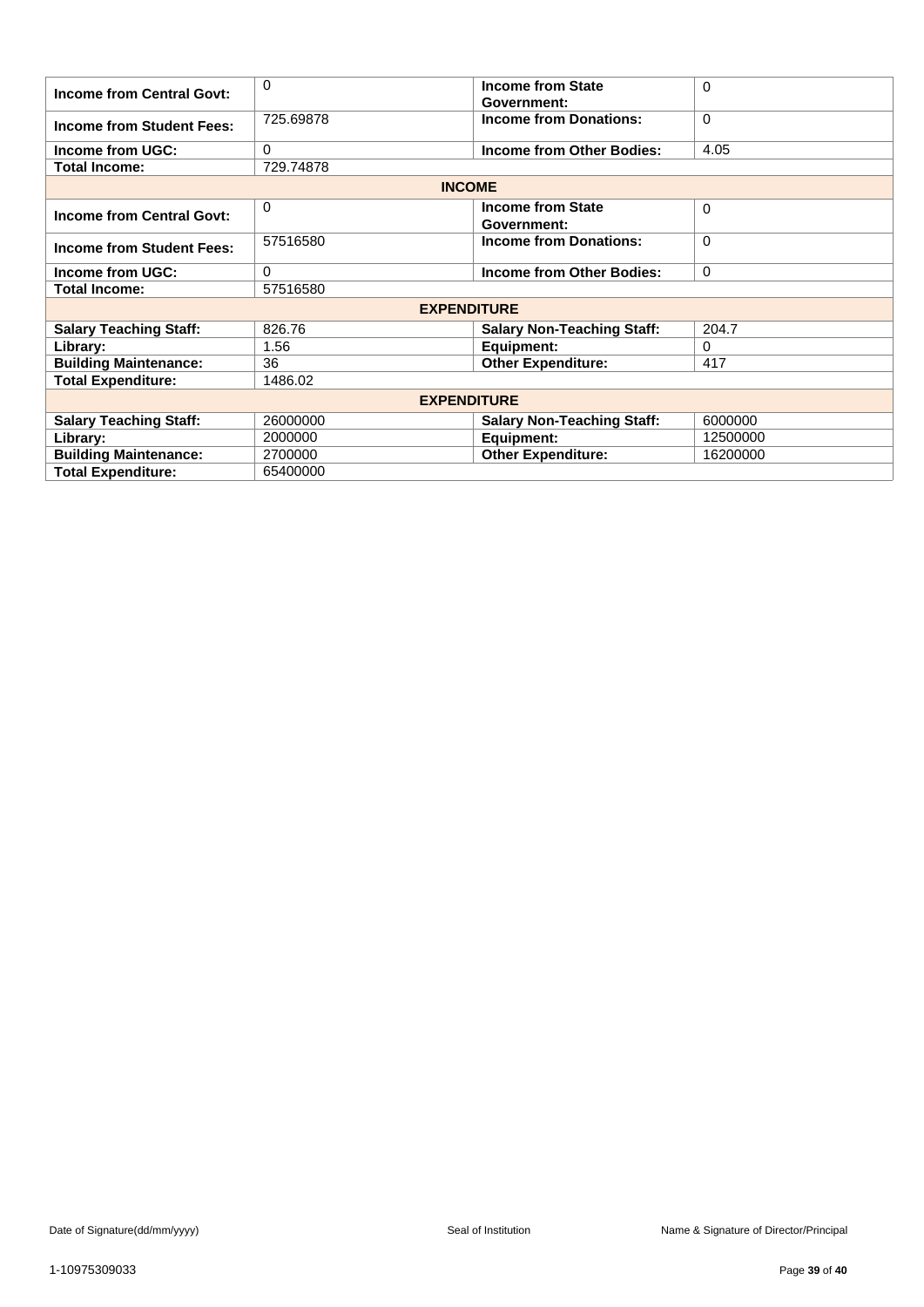#### **DECLARATION**

### **BY THE AUTHORIZED SIGNATORY OF THE INSTITUTION DEPARTMENT**

**I, as the Head of the Institution, hereby declare that:**

- a) I have carefully gone through the AICTE Regulations 2021, published in the Gazette of India Extraordinary Part III, Section- 4 dated 04th **February, 2021, also all provisions mentioned in the Approval Process Handbook 2022-23.**
- b) I am fully aware of the data uploaded by me in respect of my Institution on the web portal.
- c) I am aware that there is no provision for correction of data, alteration of data, subsequent editing and appeal etc. for the online application **once submitted on the web portal.**
- d) I am also aware that application for seeking Extension of Approval(EOA), Increase/Reduction of intake, Addition of new courses, Change of site, Closure of course, Supernumerary Seats under FN/Gulf quota Approval status/OCI, NRI, Change of name, and Conversion of women Institution into Co-ed Institution and vice versa (as applicable), shall be processed as per relevant provisions enumerated in the Approval **Process Hand Book 2022-23.**
- e) I am aware of the Deficiencies (if any) pointed out in the Report generated online, based on the factual data uploaded by my Institution on **the portal.**
- f) I am also aware that University is eligible for grant of Extension of Approval to the Existing Institution, Extended EoA(if Applicable as per APH 2022-23), Increase in Intake/ Additional Course(s), Change in name of the Course(s)/ Reduction in Intake/ Closure of Programme(s) and/ or Course(s), only on fulfillment of prescribed norms & requirements as mentioned in the Approval Process Hand Book 2022-23.

**Signature of Authorized Signatory**

**Name :**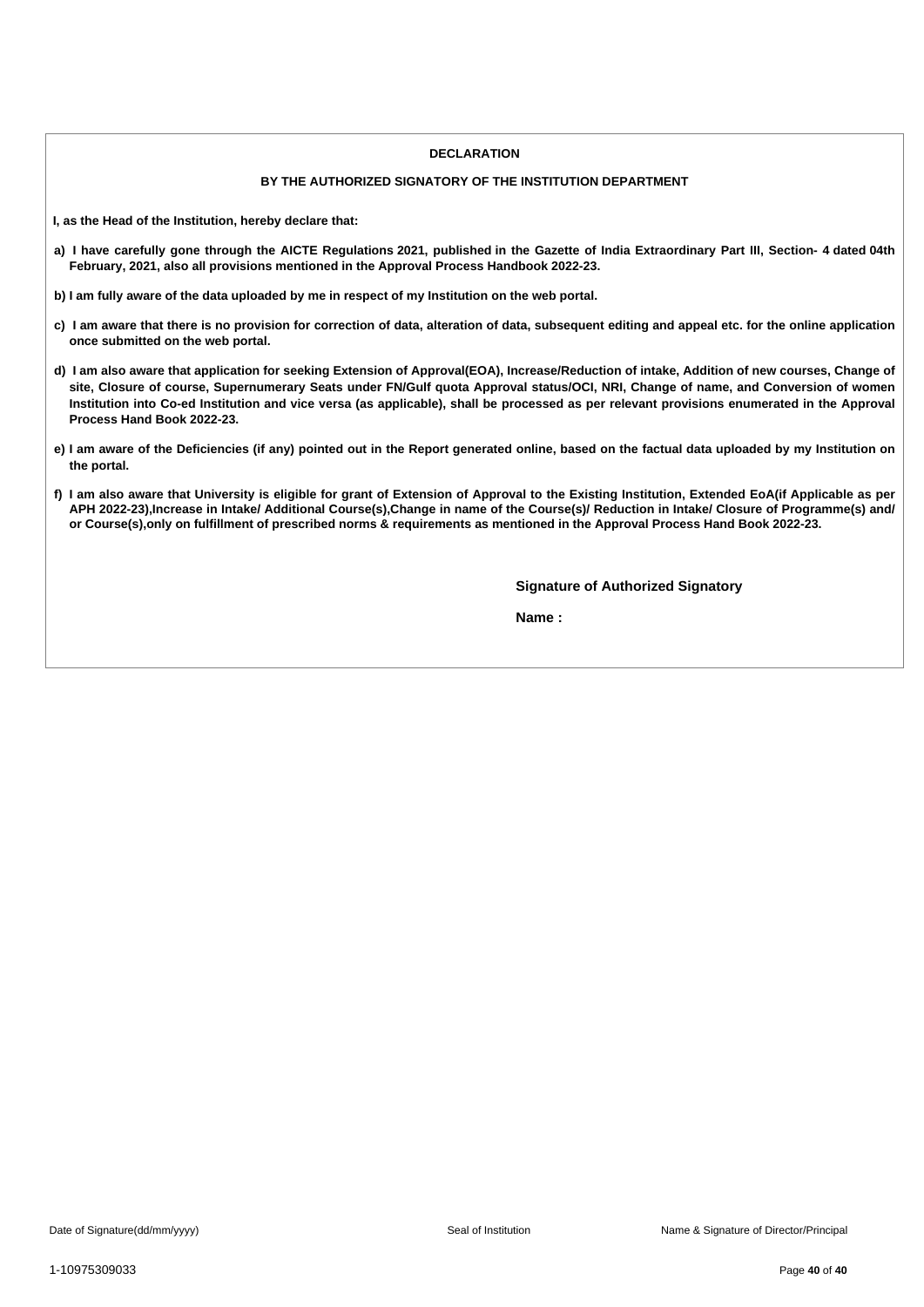

# **APPROVAL PROCESS 2022-23**

### **APPLICATION REPORT**

# **INSTITUTION DETAILS**

|                                                 | <b>INSTITUTION DETAILS: BASIC DETAILS</b> |                                                 |                             |
|-------------------------------------------------|-------------------------------------------|-------------------------------------------------|-----------------------------|
| <b>Current Application</b><br><b>Number</b>     | 1-10975309033                             | <b>Application Type</b>                         | Extension-Expansion-Closure |
| <b>Current Status</b>                           | Submitted                                 | <b>Sub Status</b>                               | <b>Payment Received</b>     |
| <b>Permanent</b><br><b>Institution ID</b>       | 1-8266435                                 | <b>Academic Year</b>                            | 2022-2023                   |
| <b>Approval Status of</b><br><b>Application</b> | Data Not Available                        | <b>Application Opened</b><br>Date               | 30/03/2022                  |
| <b>Application</b><br><b>Submitted Date</b>     | 20/04/2022                                | <b>Attend Scrutiny</b><br><b>Committee Date</b> | Data Not Available          |
| <b>Appeal Requested</b><br><b>Date</b>          | Data Not Available                        | <b>Application</b><br><b>Reopened Date</b>      | Data Not Available          |
| <b>Overall Deficiency</b>                       | No.                                       |                                                 |                             |

|                                                   | <b>INSTITUTION DETAILS: ADDITIONAL INFORMATION</b> |                                                  |                                  |
|---------------------------------------------------|----------------------------------------------------|--------------------------------------------------|----------------------------------|
| <b>Name of Institution</b>                        | Prof Ram Meghe College Of Engineering              | <b>Address of</b>                                | New Express Highway,             |
|                                                   | & Management                                       | <b>Institution</b>                               | Badnera-Amravati                 |
| State/ UT                                         | Maharashtra                                        | <b>District</b>                                  | Amravati                         |
| Town/ City/ Village                               | Amravati                                           | <b>AICTE Region</b>                              | Western                          |
| <b>PIN</b>                                        | 444701                                             | <b>Women's Institution</b>                       | <b>No</b>                        |
| <b>Institution Type</b>                           | <b>Private-Self Financing</b>                      | Any Self-Financed                                |                                  |
|                                                   |                                                    | Course                                           | Yes                              |
| <b>Percentage Grant</b>                           | $\Omega$                                           | Are you an                                       | <b>No</b>                        |
| <b>Received from</b>                              |                                                    | <b>Institution for PWD</b>                       |                                  |
| <b>Government</b>                                 |                                                    | <b>Students</b>                                  |                                  |
| <b>Whether Institution</b>                        | Y                                                  | <b>NAAC CGPA</b>                                 | $3.01 - 3.25$                    |
| is NAAC Accredited                                |                                                    |                                                  |                                  |
| ?                                                 |                                                    |                                                  |                                  |
| <b>Letter Grade</b>                               | $\overline{A}$                                     | <b>NAAC Status</b>                               | Accredited                       |
| <b>Minority Institution</b>                       | <b>No</b>                                          | <b>Type of Minority</b>                          | <b>NA</b>                        |
| <b>Minority Name, if</b>                          | <b>NA</b>                                          | Name of the                                      | <b>NA</b>                        |
| Linguistic                                        |                                                    | <b>Minority</b>                                  |                                  |
| <b>Minority Certificate</b><br><b>Issued Date</b> | Data Not Available                                 | <b>Minority Certificate</b><br><b>Valid Till</b> | Data Not Available               |
| Approval Year of                                  | 2009                                               | <b>Mandatory</b>                                 | https://prmceam.ac.in/mandatory- |
| <b>First Course</b>                               |                                                    | <b>Disclosure Link</b>                           | disclosure/                      |
| <b>AISHE Prefix</b>                               | $\mathsf{C}$                                       | <b>AISHE Numeric</b>                             | 43184                            |
|                                                   |                                                    | Code                                             |                                  |
| <b>AISHE Code</b>                                 | C-43184                                            | <b>Whether Institution</b>                       | Data Not Available               |
|                                                   |                                                    | is Graded                                        |                                  |
|                                                   |                                                    | <b>Autonomy?</b>                                 |                                  |
| <b>NBA Accreditation</b>                          | $\Omega$                                           | <b>NBA Points Valid</b>                          | Data Not Available               |
| <b>Points</b>                                     |                                                    | <b>Till</b>                                      |                                  |
| Whether your                                      | Data Not Available                                 | <b>PCI Id</b>                                    | Data Not Available               |
| University has been                               |                                                    |                                                  |                                  |
| recognized as an                                  |                                                    |                                                  |                                  |
| Institute of                                      |                                                    |                                                  |                                  |
| <b>Eminence by</b>                                |                                                    |                                                  |                                  |
| MHRD?                                             |                                                    |                                                  |                                  |
| <b>COA Id</b>                                     | Data Not Available                                 |                                                  |                                  |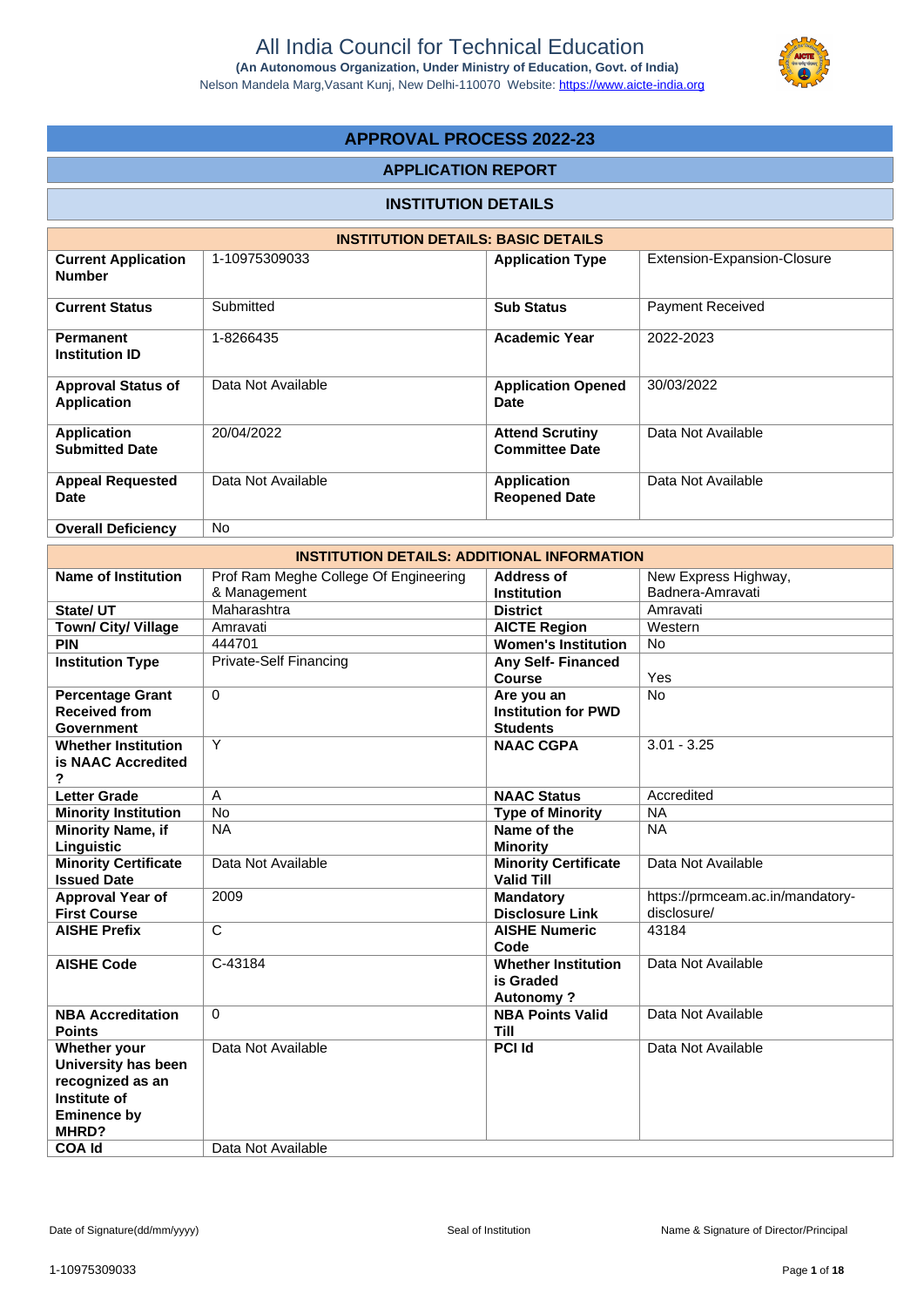|                                                | <b>HOI &amp; Faculty Members</b>      |                                                   |                    |
|------------------------------------------------|---------------------------------------|---------------------------------------------------|--------------------|
|                                                | <b>PRINCIPAL / DIRECTOR</b>           |                                                   |                    |
|                                                | <b>PERSONAL DETAILS</b>               |                                                   |                    |
| <b>Surname/Family name</b>                     | Ali                                   | <b>First Name</b>                                 | Mir Sadique        |
| <b>Father's Name</b>                           | Mir Aashique                          | <b>Mother's Name</b>                              | Tajunnisa          |
| Date of Birth                                  | 05/12/1958                            | <b>Mobile Number</b>                              | 9370155150         |
| <b>STD code</b>                                | 721                                   | <b>Land Phone Number</b>                          | 2580371            |
| <b>Email</b>                                   | softalis@gmail.com                    | <b>PAN</b>                                        | AATPA2554Q         |
|                                                | <b>EDUCATIONAL DETAILS</b>            |                                                   |                    |
| <b>Doctorate Degree</b>                        | Yes                                   | <b>Master's Degree</b>                            | M.TECH.            |
| <b>Bachelor's Degree</b>                       | B.E.                                  | <b>Other Qualifications</b>                       | Ph.D.              |
| <b>International Certification (If</b><br>Any) | Nil                                   | <b>Field of Specialization</b>                    | <b>ELECTRONICS</b> |
|                                                | <b>DETAILS RELATED TO PROFFESSION</b> |                                                   |                    |
| Date of joining the Institution                | 30/04/2009                            | <b>Appointment Type</b>                           | Regular            |
| <b>Exact Designation</b>                       | Principal                             |                                                   |                    |
|                                                | <b>WORK EXPERIENCE DETAILS</b>        |                                                   |                    |
| <b>Teaching Experience (Years)</b>             | 35                                    | <b>Research Experience (Years)</b>                | 25                 |
| <b>Industry Experience (Years)</b>             | 2                                     |                                                   |                    |
|                                                | <b>OTHER DETAILS</b>                  |                                                   |                    |
| <b>Research Projects Guided - UG</b>           | 23                                    | <b>Research Projects Guided -</b><br><b>PG</b>    | 28                 |
| <b>Research Projects Guided -</b><br>PhD       | 25                                    | Number of Books Published                         | $\mathbf 1$        |
| <b>Papers Published - National</b>             | 24                                    | <b>Papers Published -</b><br><b>International</b> | 45                 |
|                                                | <b>EACHLITY NODMS AND DAY SCALE</b>   |                                                   |                    |

| <b>FACULTY NORMS AND PAY SCALE</b>                                                   |     |
|--------------------------------------------------------------------------------------|-----|
| Are all Approved teaching Faculty Members being paid as per present AICTE pay scale? | Yes |
| Are all the teaching Faculty Members, as per AICTE/UGC Norms?                        | No  |
| List of Faculty Members and data uploaded on the institution's web portal.           | Yes |

|                          |                  |                                    |                                                      |              |       |               |         |                          | <b>FACULTY MEMBERS LIST</b><br>Details available as on AICTE Web Portal |                         |               |                    |                          |                         |                |                   |                                                   |                |
|--------------------------|------------------|------------------------------------|------------------------------------------------------|--------------|-------|---------------|---------|--------------------------|-------------------------------------------------------------------------|-------------------------|---------------|--------------------|--------------------------|-------------------------|----------------|-------------------|---------------------------------------------------|----------------|
| Sr. No.                  | Faculty ID       | Programme                          | Course                                               | Faculty Type | FT/PT | Name<br>First | Surname | <b>Exact Designation</b> | Date of Joining the<br>Institution                                      | <b>Appointment Type</b> | Doctorate     | Degree<br>Master's | Degree<br>'n<br>Bachelor | Qualifications<br>Other | Card<br>Aadhar | Card<br><b>NA</b> | the Last Financial Year<br>Total Gross Salary for | Scale<br>Pay   |
| $\overline{\phantom{0}}$ | 1-2183275441     | AND<br>ENGINEERING A<br>TECHNOLOGY | ELECTRICAL<br>ENGINEERING                            | 9            | ᄂ     | <b>DIPAK</b>  | NIKAM   | ASST PROFESSOR           | 07/01/2013                                                              | Regular                 | ş             | M.E.               | <b>B.TECH</b>            |                         | 899337908858   | ANTPN0894K        | 365867                                            | Consolidated   |
| $\sim$                   | -2183275447<br>÷ | AND<br>ENGINEERING                 | ELECTRONICS AND<br>TELECOMMUNICATIONS<br>ENGINEERING | ပ္ခ          | 뉸     | <b>ASHISH</b> | SAYWAN  | <b>PROFESSOR</b><br>ASST | 30/06/2013                                                              | Regular                 | $\frac{1}{2}$ | M.TECH             | В.Е                      |                         | 733605689701   | DQGPS2591D        | 638851                                            | Vith Pay Scale |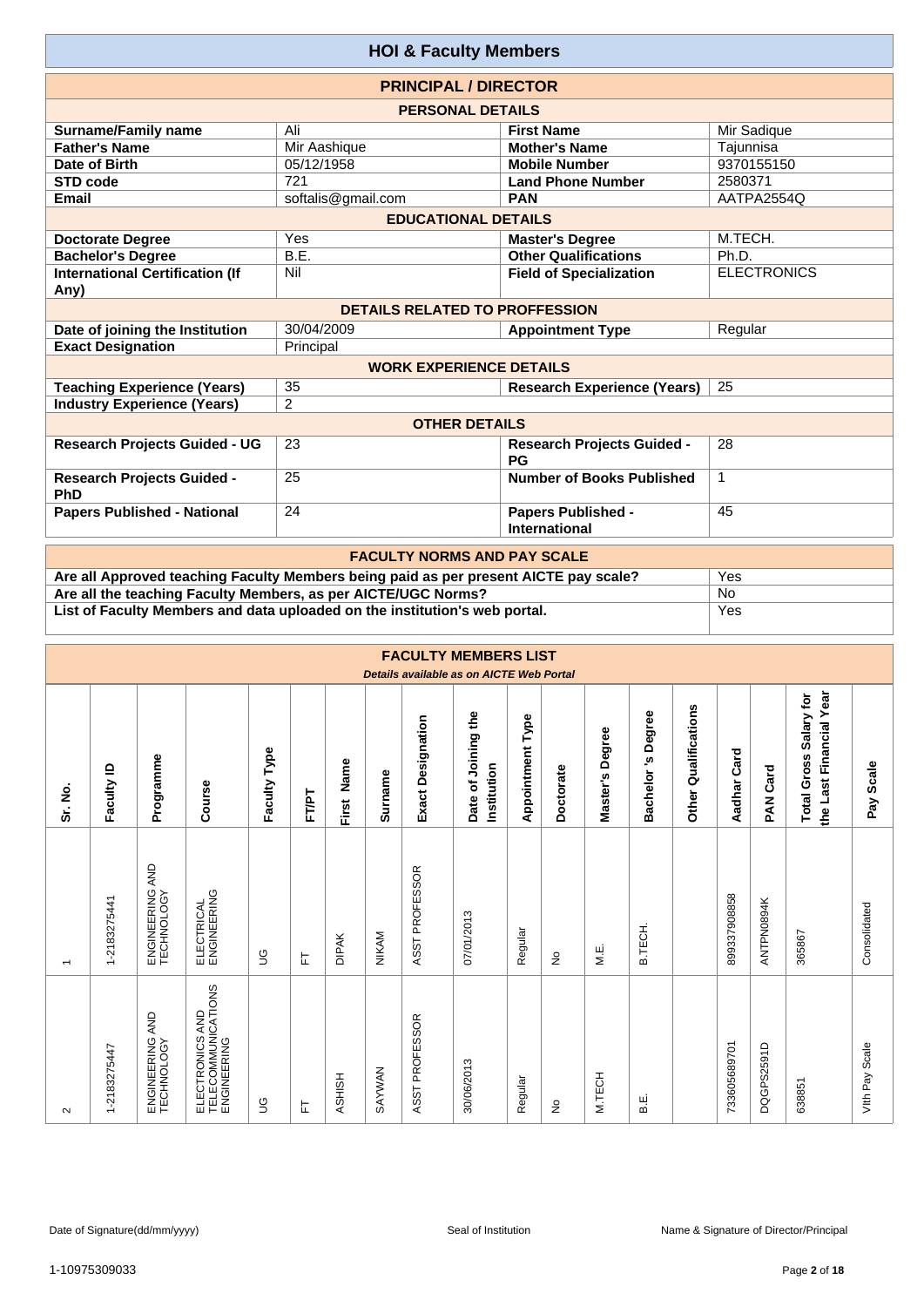| σ                               | $\infty$                      | $\overline{ }$                                       | $\circ$                       | Ю                              | 4                                                    | S                             |
|---------------------------------|-------------------------------|------------------------------------------------------|-------------------------------|--------------------------------|------------------------------------------------------|-------------------------------|
| 1-2316141023                    | 1-2316016354                  | 1-2315445669                                         | 1-2315445644                  | 1-2315445604                   | 1-2183662382                                         | 1-2183370557                  |
| ENGINEERING AND<br>TECHNOLOGY   | ENGINEERING AND<br>TECHNOLOGY | ENGINEERING AND<br>TECHNOLOGY                        | ENGINEERING AND<br>TECHNOLOGY | ENGINEERING AND<br>TECHNOLOGY  | ENGINEERING AND<br>TECHNOLOGY                        | ENGINEERING AND<br>TECHNOLOGY |
| ELECTRICAL<br>ENGINEERING       | ELECTRICAL<br>ENGINEERING     | ELECTRONICS AND<br>TELECOMMUNICATIONS<br>ENGINEERING | CIVIL ENGINEERING             | CIVIL ENGINEERING              | ELECTRONICS AND<br>TELECOMMUNICATIONS<br>ENGINEERING | CIVIL ENGINEERING             |
| $\mathbb S$                     | $\mathbb S$                   | $\mathbb S$                                          | $\mathbb S$                   | 9D                             | $\mathbb S$                                          | S                             |
| ᄂ                               | ᄂ                             | 뉸                                                    | 匸                             | ᄂ                              | 는                                                    | ᄂ                             |
| SAGAR                           | <b>ROHAN</b>                  | PRIYANKA                                             | ANKIT                         | VAKAS                          | VINIT                                                | <b>MANISH</b>                 |
| <b>NIMKAR</b>                   | THAKUR                        | PATIL                                                | KALE                          | RAHMAN                         | KHARKAR                                              | WARANKAR                      |
| ASST PROFESSOR                  | ASST PROFESSOR                | ASST PROFESSOR                                       | ASST PROFESSOR                | ASST PROFESSOR                 | ASST PROFESSOR                                       | ASST PROFESSOR                |
| 16/06/2014                      | 16/06/2014                    | 16/06/2014                                           | 16/06/2014                    | 16/06/2014                     | 02/07/2013                                           | 27/06/2013                    |
| Regular                         | Regular                       | Regular                                              | Regular                       | Regular                        | Regular                                              | Regular                       |
| $\frac{\mathsf{O}}{\mathsf{E}}$ | Yes                           | $\stackrel{\circ}{\simeq}$                           | ş                             | ş                              | ş                                                    | ş                             |
| M.E.                            | M.TECH.                       | M.E.                                                 | M.TECH-STRUCTURE              | ME-(STRUCTURAL<br>ENGINEERING) | ΨË                                                   | МË.                           |
| ш<br>മ                          | ші<br>ഥ                       | Е.<br>В                                              | B.E.-CIVIL                    | B.E.-(CIVIL<br>ENGINEERING)    | ΒE                                                   | В.                            |
|                                 |                               |                                                      |                               |                                |                                                      |                               |
| 567382700926                    | 314607542234                  | 912241864885                                         | 324432249617                  | 487969581491                   | 553384315323                                         | 835160590186                  |
| AWOPN8518J                      | AKUPT2848M                    | 7516M<br>AXWPP7                                      | COCPK1615K                    | BVIPR6653N                     | DIXPK9628A                                           | ABEPW5858P                    |
| 422400                          | 622155                        | 638851                                               | 638851                        | 638851                         | 635261                                               | 638851                        |
| Consolidated                    | Consolidated                  | Scale<br>Vith Pay                                    | Vith Pay Scale                | Vith Pay Scale                 | Vith Pay Scale                                       | Vith Pay Scale                |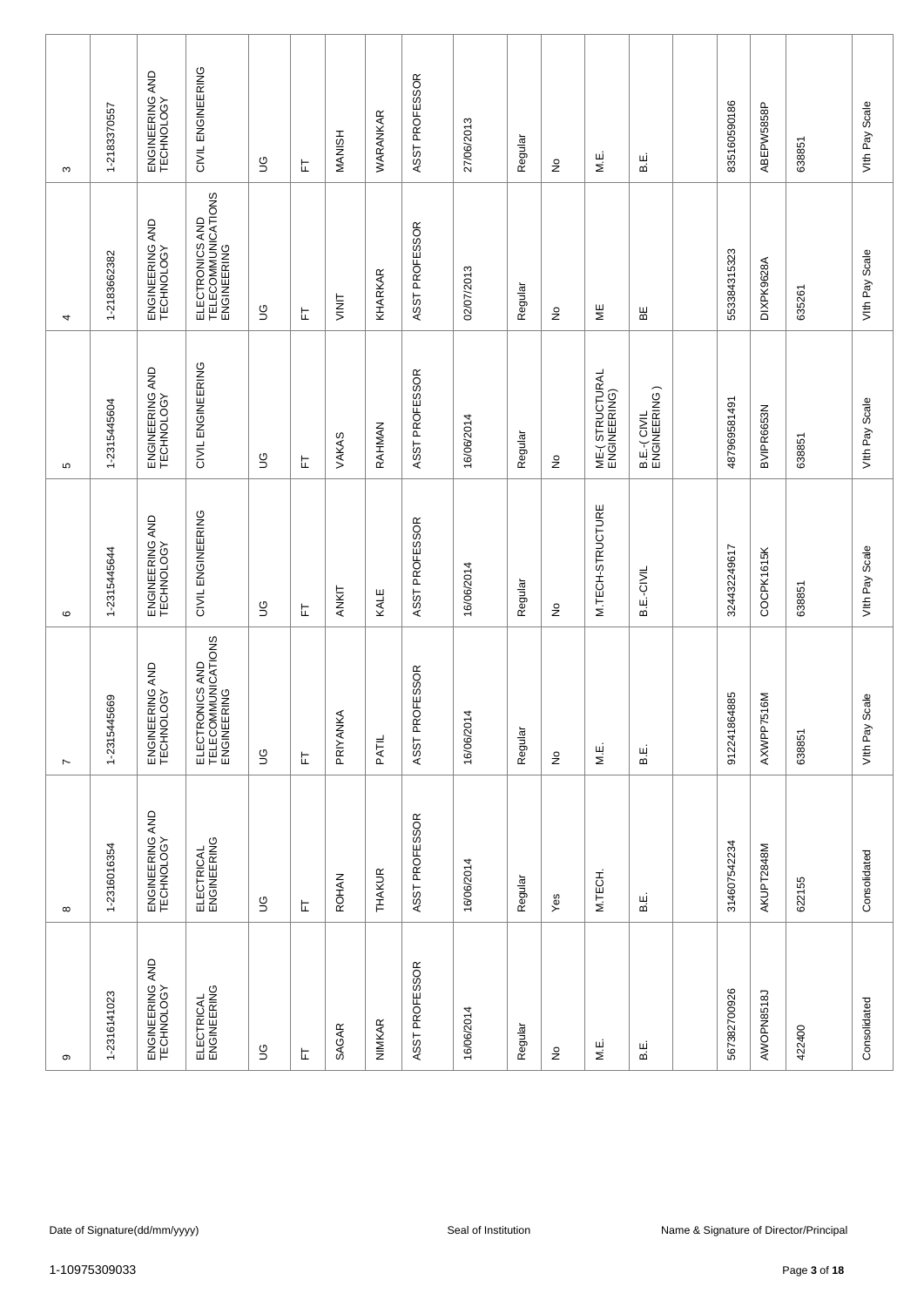| $\frac{6}{5}$                                        | $\frac{1}{2}$                       | $\frac{4}{3}$                 | $\frac{3}{2}$                 | 57                            | $\tilde{t}$                                          | $\overline{0}$                    |
|------------------------------------------------------|-------------------------------------|-------------------------------|-------------------------------|-------------------------------|------------------------------------------------------|-----------------------------------|
| 1-2482468817                                         | 1-2482421627                        | 1-2482421622                  | 1-2482405377                  | 1-2482334702                  | 1-2482334196                                         | 1-2481767248                      |
| ENGINEERING AND<br>TECHNOLOGY                        | ENGINEERING AND<br>TECHNOLOGY       | ENGINEERING AND<br>TECHNOLOGY | ENGINEERING AND<br>TECHNOLOGY | ENGINEERING AND<br>TECHNOLOGY | ENGINEERING AND<br>TECHNOLOGY                        | ENGINEERING AND<br>TECHNOLOGY     |
| ELECTRONICS AND<br>TELECOMMUNICATIONS<br>ENGINEERING | COMPUTER SCIENCE<br>AND ENGINEERING | CIVIL ENGINEERING             | ELECTRICAL<br>ENGINEERING     | ELECTRICAL<br>ENGINEERING     | ELECTRONICS AND<br>TELECOMMUNICATIONS<br>ENGINEERING | COMPUTER SCIENCE &<br>ENGINEERING |
| $\mathbb S$                                          | $\mathbb S$                         | 9D                            | $\mathfrak{S}$                | 9D                            | 9D                                                   | $\mathbb S$                       |
| 눈                                                    | 눈                                   | 匸                             | 匸                             | 匸                             | 는                                                    | 匸                                 |
| <b>ABHIJIT</b>                                       | <b>SUPRIYA</b>                      | HUMAYUN KHAN                  | AADITYA                       | KRUNAL                        | AATIF                                                | PARAG                             |
| KALBANDE                                             | <b>BEJALWAR</b>                     | KHAN                          | AGARKAR                       | PANPALIYA                     | SAYEED                                               | <b>MOHOD</b>                      |
| ASST PROFESSOR                                       | ASST PROFESSOR                      | ASST PROFESSOR                | ASST PROFESSOR                | ASST PROFESSOR                | ASST PROFESSOR                                       | ASST PROFESSOR                    |
| 16/06/2014                                           | 01/05/2009                          | 16/06/2014                    | 16/06/2014                    | 16/06/2014                    | 20/09/2014                                           | 16/06/2014                        |
| Regular                                              | Regular                             | Regular                       | Regular                       | Regular                       | Regular                                              | Regular                           |
| ş                                                    | Yes                                 | $\stackrel{\circ}{\simeq}$    | $\hat{z}$                     | $\stackrel{\circ}{\simeq}$    | $\stackrel{\circ}{\simeq}$                           | ş                                 |
| M.E.                                                 | M.LIB,, M.B.A.                      | M.SC.                         | M.E.                          | ξ                             | M.B.A.                                               | МË.                               |
| ш<br>ഥ                                               | B.LIB<br>B.SC,                      | B.SC.                         | نيا<br>ه                      | نه<br>ه                       | B.C.A.                                               | щ.<br>В.                          |
|                                                      | NET, SET                            | B.ED., MBA, PGDBA             |                               | نه<br>ه                       |                                                      |                                   |
| 723447977586                                         | 221036978227                        | 01442<br>7472537              | 853785350287                  | 989388205728                  | 687442710453                                         | 625512939445                      |
| DIBPK4586D                                           | AKYPP2976Q                          | DQBPK5429P                    | AZWPA4709K                    | BLMPP8318J                    | FPYPS0789L                                           | DCXPM4119                         |
| 422400                                               | 1273134                             | 422400                        | 281600                        | 422400                        | 638851                                               | 439525                            |
| Consolidated                                         | Vith Pay Scale                      | Consolidated                  | Consolidated                  | Consolidated                  | Vith Pay Scale                                       | Consolidated                      |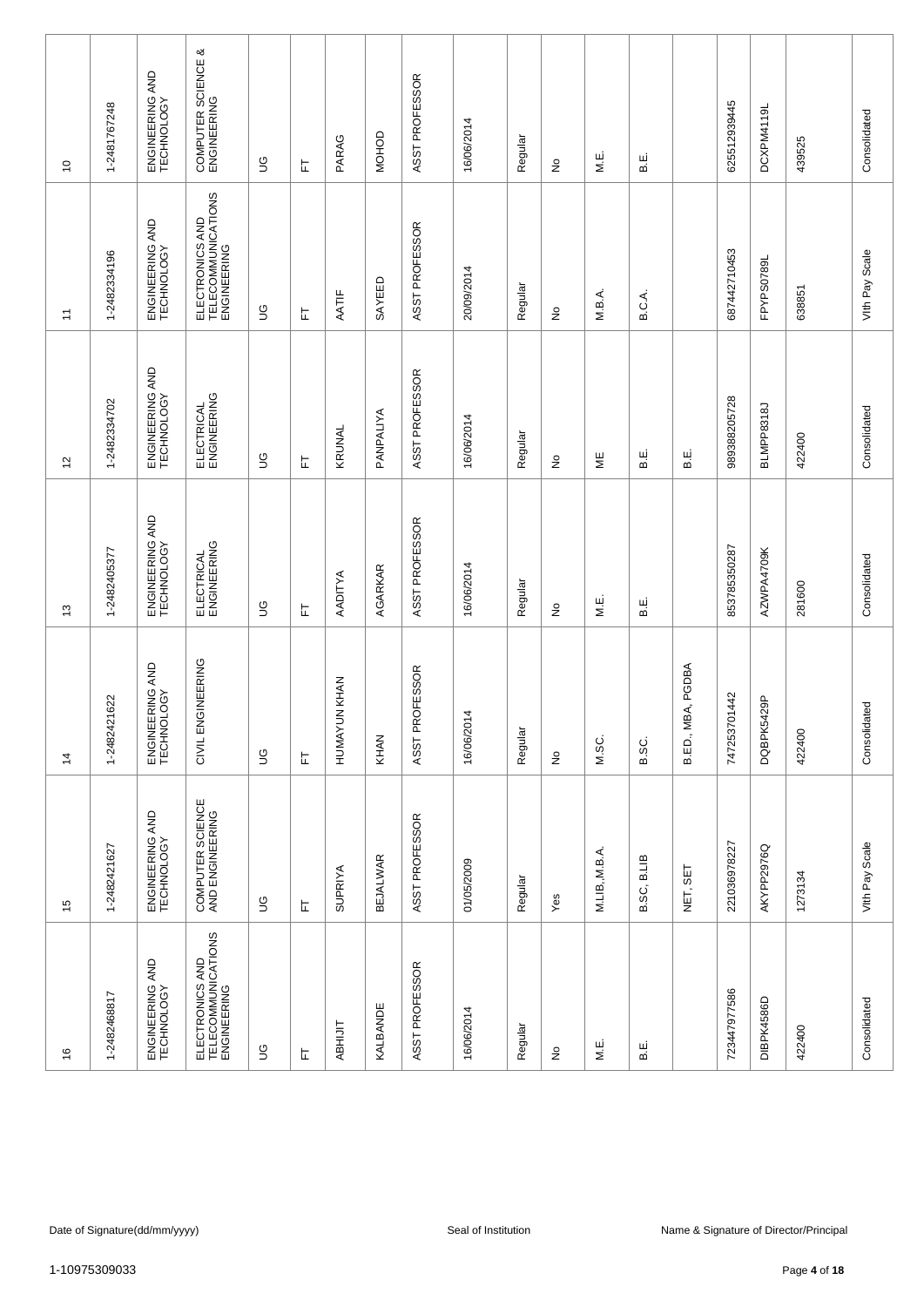| 23                                           | 22                                                   | 21                                  | $\Omega$                      | é,                                | $\overset{\circ}{\phantom{a}}$ | 17                            |
|----------------------------------------------|------------------------------------------------------|-------------------------------------|-------------------------------|-----------------------------------|--------------------------------|-------------------------------|
| 1-2924944520                                 | 1-2484411563                                         | 1-2484339170                        | 1-2484189327                  | 1-2482774429                      | 1-2482773984                   | 1-2482716604                  |
| ENGINEERING AND<br>TECHNOLOGY                | ENGINEERING AND<br>TECHNOLOGY                        | ENGINEERING AND<br>TECHNOLOGY       | ENGINEERING AND<br>TECHNOLOGY | ENGINEERING AND<br>TECHNOLOGY     | ENGINEERING AND<br>TECHNOLOGY  | ENGINEERING AND<br>TECHNOLOGY |
| ELECTRICAL AND<br>ELECTRONICS<br>ENGINEERING | ELECTRONICS AND<br>TELECOMMUNICATIONS<br>ENGINEERING | COMPUTER SCIENCE<br>AND ENGINEERING | CIVIL ENGINEERING             | COMPUTER SCIENCE &<br>ENGINEERING | ELECTRICAL<br>ENGINEERING      | ELECTRICAL<br>ENGINEERING     |
|                                              | S                                                    | 9D                                  | ဥ                             | 9D                                | 9D                             | S                             |
| 匸                                            | 匸                                                    | 岀                                   | 匸                             | 匸                                 | 匸                              | 匸                             |
| ROSHANI                                      | <b>DINESH</b>                                        | SURYAKANT                           | SABIHUDDIN                    | PRACHI                            | VISHAKHA                       | <b>LOBHAS</b>                 |
| NAGE                                         | CHANDAK                                              | <b>DESHPANDE</b>                    | SYED                          | THAKKAR                           | <b>SHAH</b>                    | GHADEKAR                      |
| ASST PROFESSOR                               | ASST PROFESSOR                                       | ASSOCIATE<br>PROFESSOR              | ASSOCIATE<br>PROFESSOR        | ASST PROFESSOR                    | ASST PROFESSOR                 | ASST PROFESSOR                |
| 15/01/2016                                   | 24/12/2012                                           | 07/04/2013                          | 14/08/2009                    | 16/06/2014                        | 16/06/2014                     | 16/06/2014                    |
| Regular                                      | Regular                                              | Regular                             | Regular                       | Regular                           | Regular                        | Regular                       |
| £                                            | ş                                                    | Yes                                 | $\frac{\circ}{2}$             | ş                                 | ş                              | Yes                           |
| ₩                                            | МË.                                                  | M.TECH                              | ші<br>М.                      | M.E                               | ΨË                             | M.B.A, M.J.M.C,               |
| EXTC                                         | ші<br>ഥ                                              | <b>B.SC.</b>                        | щ.<br>В.                      | نه<br>ه                           | щ.<br>В.                       | B.SC                          |
|                                              |                                                      | DCA                                 |                               |                                   |                                |                               |
| 851209839160                                 | 780180821676                                         | 72454<br>7598037                    | 901852863119                  | 788332919834                      | 658929653426                   | 475480272857                  |
| AUCPN2458H                                   | AKQPC5400N                                           | ABAPD5708M                          | BMBPS0161E                    | AGIPT7055N                        | BAEPG0281L                     | ANIPG6065C                    |
| 417600                                       | 719259                                               | 1563166                             | 125080                        | 422400                            | 417600                         | 754220                        |
| Consolidated                                 | Vith Pay Scale                                       | Scale<br>Vith Pay                   | Consolidated                  | Consolidated                      | Consolidated                   | Vith Pay Scale                |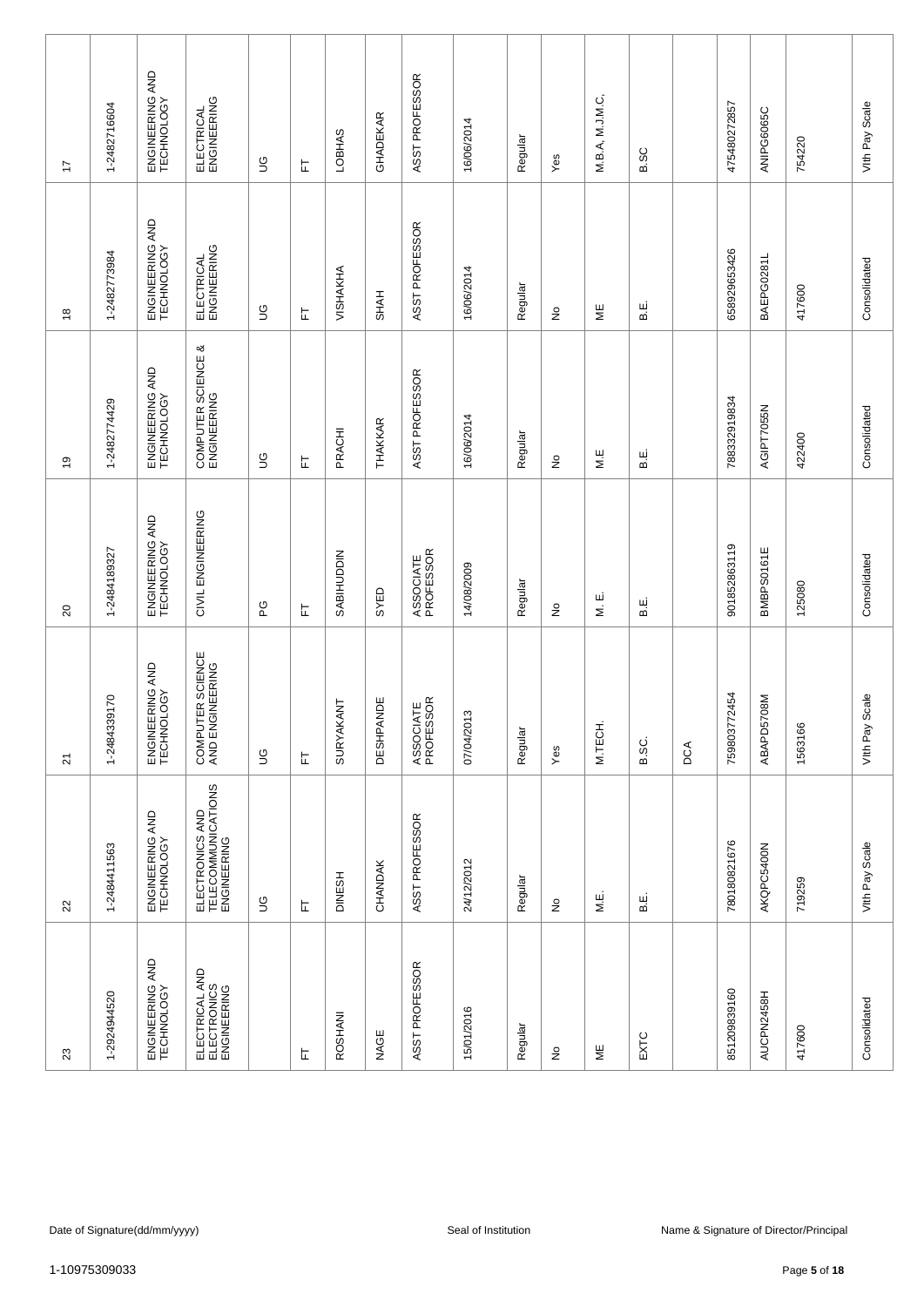| 80                                  | 29                            | 28                                                   | 27                            | 26                                  | 25                                  | $\overline{24}$               |
|-------------------------------------|-------------------------------|------------------------------------------------------|-------------------------------|-------------------------------------|-------------------------------------|-------------------------------|
| 1-2938852259                        | 1-2938643147                  | 72736<br>1-293857                                    | 1-2933907418                  | 1-2933841295                        | 1-2933776214                        | 1-2932810610                  |
| ENGINEERING AND<br>TECHNOLOGY       | ENGINEERING AND<br>TECHNOLOGY | ENGINEERING AND<br>TECHNOLOGY                        | ENGINEERING AND<br>TECHNOLOGY | ENGINEERING AND<br>TECHNOLOGY       | ENGINEERING AND<br>TECHNOLOGY       | ENGINEERING AND<br>TECHNOLOGY |
| COMPUTER SCIENCE<br>AND ENGINEERING | CIVIL ENGINEERING             | ELECTRONICS AND<br>TELECOMMUNICATIONS<br>ENGINEERING | ELECTRICAL<br>ENGINEERING     | COMPUTER SCIENCE<br>AND ENGINEERING | COMPUTER SCIENCE<br>AND ENGINEERING | ELECTRICAL<br>ENGINEERING     |
|                                     |                               |                                                      |                               |                                     |                                     |                               |
| 匸                                   | 上                             | 岀                                                    | 匸                             | 匸                                   | 눈                                   | 匸                             |
| MONALI                              | ASHWINI                       | SWAPNIL                                              | SAGAR                         | SAMPADA                             | VISHALSINH                          | <b>YOGESH</b>                 |
| TINGANE                             | <b>INGALE</b>                 | KALBANDE                                             | BOLE                          | CHAUDHARI                           | <b>BAIS</b>                         | KHADSE                        |
| ASST PROFESSOR                      | ASST PROFESSOR                | ASST PROFESSOR                                       | ASST PROFESSOR                | ASST PROFESSOR                      | ASST PROFESSOR                      | ASST PROFESSOR                |
| 11/08/2015                          | 16/01/2016                    | 21/01/2021                                           | 15/01/2016                    | 11/08/2015                          | 15/01/2016                          | 20/01/2016                    |
| Regular                             | Regular                       | Regular                                              | Regular                       | Regular                             | Regular                             | Regular                       |
| £                                   | £                             | ş                                                    | $\tilde{z}$                   | $\stackrel{\mathtt{o}}{z}$          | ş                                   | ş                             |
| M.E.                                | M.TECH-ENV ENGG               | MBA                                                  | M.TECH.                       | ΨË                                  | M.E.                                | M TECH                        |
| B.E                                 | BE-CIVIL                      | B.SC.                                                | н.<br>В                       | 띪                                   | ΒË                                  | ₩                             |
|                                     |                               |                                                      |                               |                                     |                                     |                               |
| 516837717253                        | 602578217909                  | 866760812386                                         | 511405876007                  | 543599749173                        | 640740493275                        | 788943352435                  |
| AUBPT1757C                          | ABVPI7450C                    | BNIPK4080J                                           | ATYPB8557A                    | AXXPC0942K                          | BCAPB9256Q                          | DYDPK3865D                    |
| 365867                              | 417600                        | 414000                                               | 417600                        | 254400                              | 365867                              | 417600                        |
| Consolidated                        | Consolidated                  | Consolidated                                         | Consolidated                  | Consolidated                        | Consolidated                        | Consolidated                  |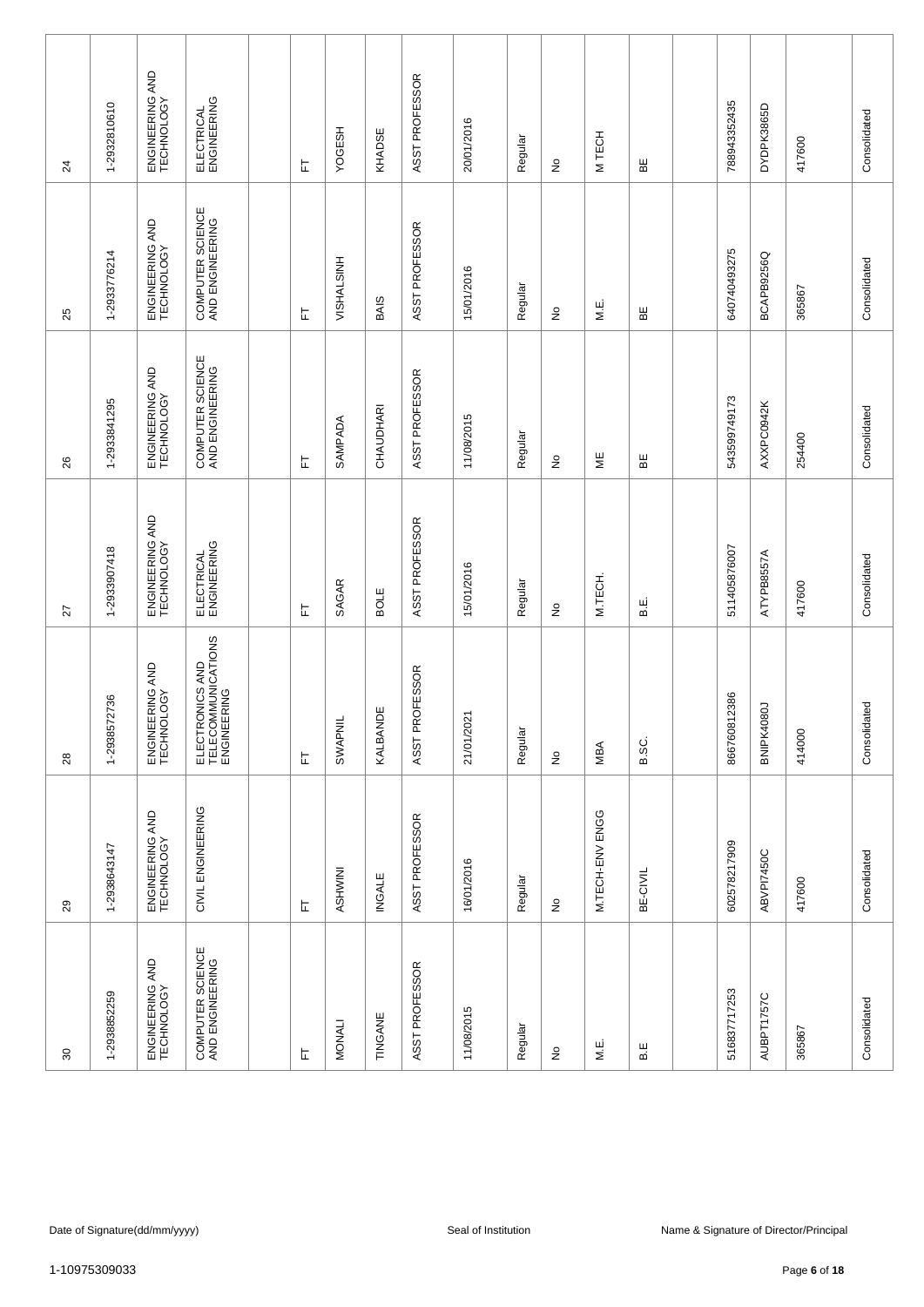| 57                            | 36                            | 35                                | 34                                  | 33                                                   | 32                                                   | 5                             |
|-------------------------------|-------------------------------|-----------------------------------|-------------------------------------|------------------------------------------------------|------------------------------------------------------|-------------------------------|
| 1-3631590463                  | 1-3573428191                  | 28183<br>1-357342                 | 1-3573313265                        | 1-3400515136                                         | 1-3178587992                                         | 1-2939608123                  |
| ENGINEERING AND<br>TECHNOLOGY | ENGINEERING AND<br>TECHNOLOGY | ENGINEERING AND<br>TECHNOLOGY     | ENGINEERING AND<br>TECHNOLOGY       | ENGINEERING AND<br>TECHNOLOGY                        | ENGINEERING AND<br>TECHNOLOGY                        | ENGINEERING AND<br>TECHNOLOGY |
| CIVIL ENGINEERING             | CIVIL ENGINEERING             | COMPUTER SCIENCE &<br>ENGINEERING | COMPUTER SCIENCE<br>AND ENGINEERING | ELECTRONICS AND<br>TELECOMMUNICATIONS<br>ENGINEERING | ELECTRONICS AND<br>TELECOMMUNICATIONS<br>ENGINEERING | ELECTRICAL<br>ENGINEERING     |
|                               |                               |                                   |                                     |                                                      |                                                      |                               |
| 上                             | 上                             | 岀                                 | 匸                                   | ᄂ                                                    | 됴                                                    | 匸                             |
| <b>MANISH</b>                 | NAVIN                         | POOJA                             | SAGAR                               | KUNAL                                                | <b>DUSHYANT</b>                                      | <b>PAVAN</b>                  |
| <b>BAIS</b>                   | VIGHE                         | MORE                              | BHAKTE                              | GOHAD                                                | MANKAR                                               | DESHMUKH                      |
| ASST PROFESSOR                | ASST PROFESSOR                | ASST PROFESSOR                    | ASST PROFESSOR                      | ASST PROFESSOR                                       | ASST PROFESSOR                                       | ASST PROFESSOR                |
| 17/06/2017                    | 07/07/2017                    | 21/06/2017                        | 20/06/2017                          | 10/10/2016                                           | 01/08/2016                                           | 15/04/2015                    |
| Regular                       | Regular                       | Regular                           | Regular                             | Regular                                              | Regular                                              | Regular                       |
| Yes                           | $\frac{\circ}{\sim}$          | $\stackrel{\mathtt{o}}{z}$        | ş                                   | $\stackrel{\mathtt{o}}{z}$                           | ş                                                    | Yes                           |
| ME(CEM)                       | M.P.ED.                       | ΨË                                | M.SC. MATHS                         | $\lessgtr$                                           | ΨË                                                   | M.TECH.                       |
| CIVIL ENGINEERING             | B.SC. COMP, B.P.ED.           | ЪË                                | B.SC.B.ED                           | Е.<br>В                                              | ΒE                                                   | <b>B.TECH</b>                 |
|                               |                               |                                   |                                     |                                                      |                                                      | M.B.A.                        |
| 845079283107                  | 975383408593                  | 454168437324                      | 963318956560                        | 856774533822                                         | 435629366601                                         | 986053193257                  |
| AJOPB7660E                    | AWWPV7392L                    | CJDPM0946B                        | CCNPB5180K                          | AMFPG6121M                                           | BLVPM7543M                                           | ALUPD2553N                    |
| 561484                        | 281600                        | 298667                            | 337200                              | 623368                                               | 417600                                               | 638851                        |
| Vith Pay Scale                | Consolidated                  | Consolidated                      | Consolidated                        | Vith Pay Scale                                       | Consolidated                                         | Vith Pay Scale                |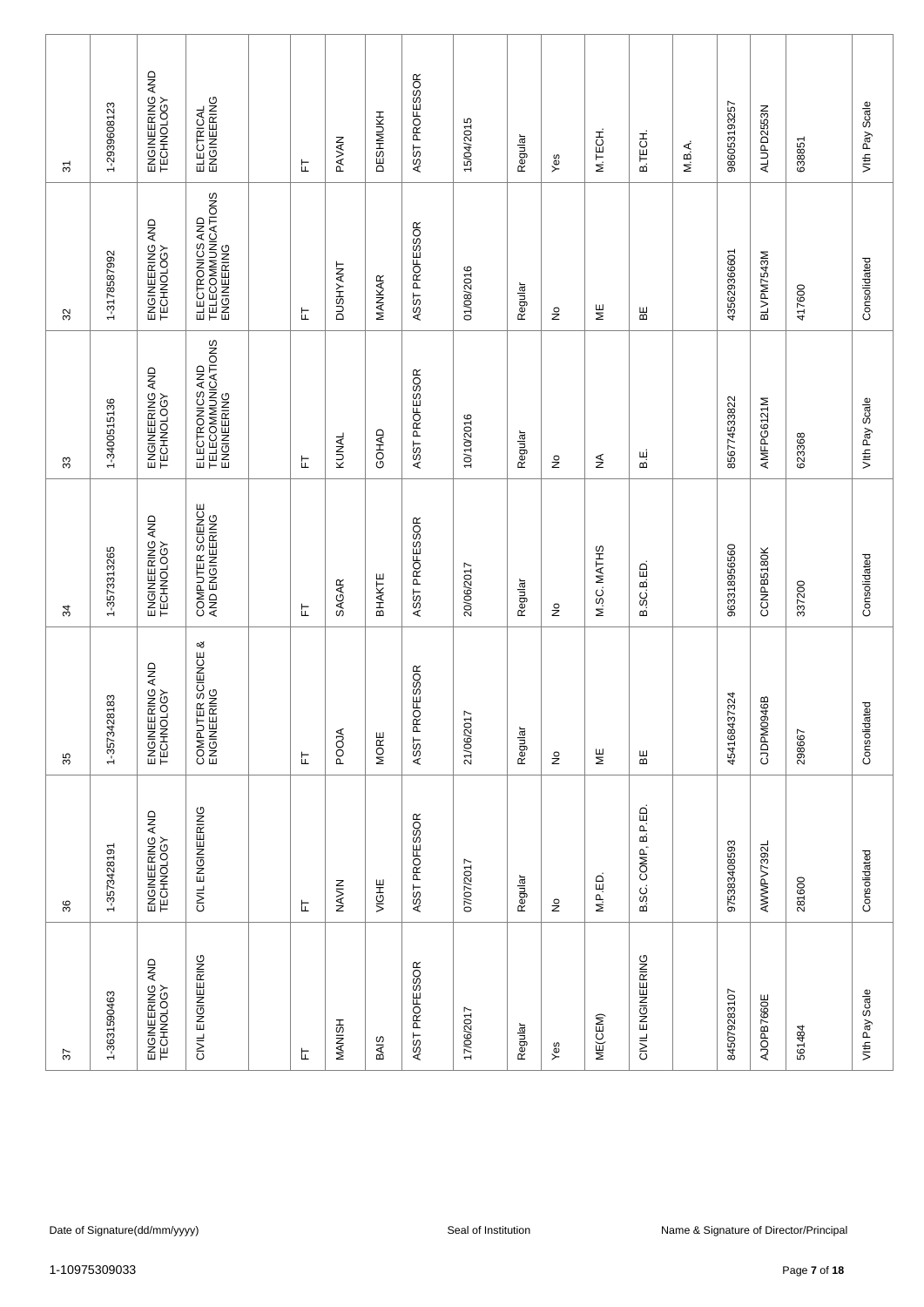| 4                             | 43                            | 42                            | $\frac{4}{7}$                     | $\overline{a}$                      | 39                            | 38                              |
|-------------------------------|-------------------------------|-------------------------------|-----------------------------------|-------------------------------------|-------------------------------|---------------------------------|
| 1-7433364464                  | 1-7433364420                  | 1-7433364244                  | 1-7433363682                      | 1-7364279191                        | 1-4704954629                  | 1-4635648594                    |
| ENGINEERING AND<br>TECHNOLOGY | ENGINEERING AND<br>TECHNOLOGY | ENGINEERING AND<br>TECHNOLOGY | ENGINEERING AND<br>TECHNOLOGY     | ENGINEERING AND<br>TECHNOLOGY       | ENGINEERING AND<br>TECHNOLOGY | ENGINEERING AND<br>TECHNOLOGY   |
| ELECTRICAL<br>ENGINEERING     | CIVIL ENGINEERING             | CIVIL ENGINEERING             | COMPUTER SCIENCE &<br>ENGINEERING | COMPUTER SCIENCE<br>AND ENGINEERING | CIVIL ENGINEERING             | CIVIL ENGINEERING               |
|                               |                               |                               |                                   |                                     |                               |                                 |
| 匸                             | 匸                             | 됴                             | 匸                                 | 匸                                   | 匸                             | 匸                               |
| SHRADDHA                      | GAYATRI                       | TEJASWINI                     | SHRIKANT                          | <b>AVTIA</b>                        | RADHIKA                       | KALYANI                         |
| TALE                          | BAHIRE                        | KADAM                         | <b>DESHMUKH</b>                   | KHANDAR                             | <b>DAHANE</b>                 | NINGHOT                         |
| ASST PROFESSOR                | ASST PROFESSOR                | ASST PROFESSOR                | ASST PROFESSOR                    | ASST PROFESSOR                      | ASST PROFESSOR                | ASST PROFESSOR                  |
| 17/09/2019                    | 04/07/2019                    | 26/06/2019                    | 18/07/2019                        | 01/01/2022                          | 01/06/2018                    | 01/06/2018                      |
| Regular                       | Regular                       | Regular                       | Regular                           | Regular                             | Regular                       | Regular                         |
| $\hat{\mathsf{z}}$            | $\stackrel{\circ}{\succeq}$   | $\stackrel{\mathtt{o}}{z}$    | $\stackrel{\circ}{\succeq}$       | $\stackrel{\mathtt{o}}{z}$          | $\stackrel{\mathtt{o}}{z}$    | $\frac{\mathsf{O}}{\mathsf{E}}$ |
|                               |                               |                               |                                   |                                     | M.E.                          | M. TECH<br>GEOTECHNOLOGY        |
|                               |                               |                               |                                   |                                     | B.E                           | 띪                               |
|                               |                               |                               |                                   |                                     |                               | MS-CIT                          |
|                               |                               |                               |                                   |                                     | 372888548830                  | 321252415513                    |
| AWXPT2107N                    | DQPPB5910J                    | FJBPK6705D                    | AZCPD2460L                        | BRFPK6514A                          | CGZPD2636J                    | BKBPN9797D                      |
|                               |                               |                               |                                   |                                     | $\circ$                       | $\circ$                         |
|                               |                               |                               |                                   |                                     | Consolidated                  | Consolidated                    |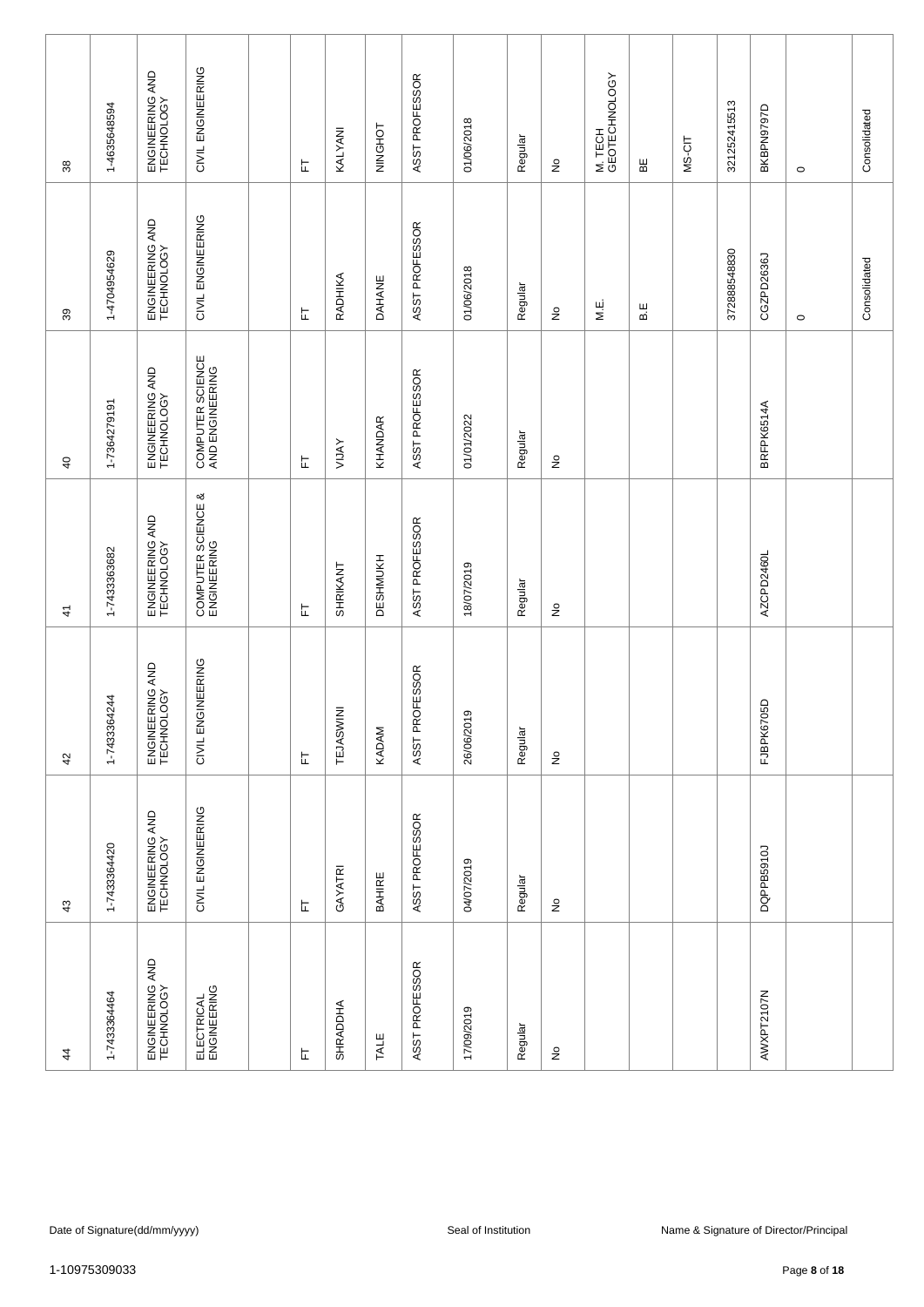| 45              | 1-7484806408  | ENGINEERING AND<br>TECHNOLOGY | ELECTRONICS &<br>TELECOMMUNICATION<br>ENGG.  |             | 匸 | PRAVIN        | <b>BOLKE</b>   | ASST PROFESSOR | 01/07/2013          | Regular | $\frac{\circ}{\sim}$       |                |           |               |                  | BEPPB5875J |                                        |                   |
|-----------------|---------------|-------------------------------|----------------------------------------------|-------------|---|---------------|----------------|----------------|---------------------|---------|----------------------------|----------------|-----------|---------------|------------------|------------|----------------------------------------|-------------------|
| 46              | 1-7762936831  | ENGINEERING AND<br>TECHNOLOGY | ELECTRICAL<br>ENGINEERING                    |             | 匸 | APARNA        | KHAIRKAR       | ASST PROFESSOR | 05/07/2013          | Regular | ş                          |                |           |               |                  | AWAPK7932R |                                        |                   |
| $\ddot{4}$      | 1-464374551   | ENGINEERING AND<br>TECHNOLOGY | ELECTRICAL<br>ENGINEERING                    | 9D          | 匸 | MIR           | $\overline{A}$ | PRINCIPAL      | 30/04/2009          | Regular | Yes                        | M. TECH        | نه<br>ه   | $\frac{1}{2}$ | 336862118416     | AATPA2554Q | 1901988                                | Vith Pay Scale    |
| $\frac{8}{3}$   | 1-465977979   | ENGINEERING AND<br>TECHNOLOGY | ELECTRICAL<br>ENGINEERING                    | S           | 匸 | SWAPNIL       | <b>MOHOD</b>   | ASST PROFESSOR | 13/09/2010          | Regular | Yes                        | E, M.B.A.<br>Ξ | ші<br>ക്  |               | 213113689120     | AMZPM0865E | 1496030                                | Vith Pay Scale    |
| $\overline{49}$ | 1-466056283   | ENGINEERING AND<br>TECHNOLOGY | ELECTRICAL AND<br>ELECTRONICS<br>ELECTRONICS | 9D          | 岀 | PRAVIN        | <b>POTEY</b>   | ASST PROFESSOR | 22/07/2009          | Regular | $\stackrel{\mathtt{o}}{z}$ | M.TECH         | Е.<br>В   | MBA<br>PGDBM, | 58574<br>4097027 | ANSPP8122H | 1328340                                | Scale<br>Vith Pay |
| SO              | 1-467325441   | ENGINEERING AND<br>TECHNOLOGY | ELECTRICAL AND<br>ELECTRONICS<br>ENGINEERING | $\mathbb S$ | 匸 | <b>ASHISH</b> | KADU           | ASST PROFESSOR | 19/05/2009          | Regular | Yes                        | M. SC.         | ပ္တ<br>ക് | B.ED.         | 707591996127     | BKDPK7654J | 1238841                                | Vith Pay Scale    |
| 5               | 1-467325445   | ENGINEERING AND<br>TECHNOLOGY | ELECTRICAL AND<br>ELECTRONICS<br>ENGINEERING | S           | 匸 | SYEDGHAUSE    | <b>IBRAHIM</b> | ASST PROFESSOR | 18/05/2009          | Regular | Yes                        | SC.<br>Σ       | SC.<br>ഥാ | B.ED., M.PHIL | 608282163243     | AAUPI5168H | 1294668                                | Vith Pay Scale    |
|                 |               |                               |                                              |             |   |               |                |                |                     |         |                            |                |           |               |                  |            |                                        |                   |
|                 |               | Date of Signature(dd/mm/yyyy) |                                              |             |   |               |                |                | Seal of Institution |         |                            |                |           |               |                  |            | Name & Signature of Director/Principal |                   |
|                 | 1-10975309033 |                               |                                              |             |   |               |                |                |                     |         |                            |                |           |               |                  |            | Page 9 of 18                           |                   |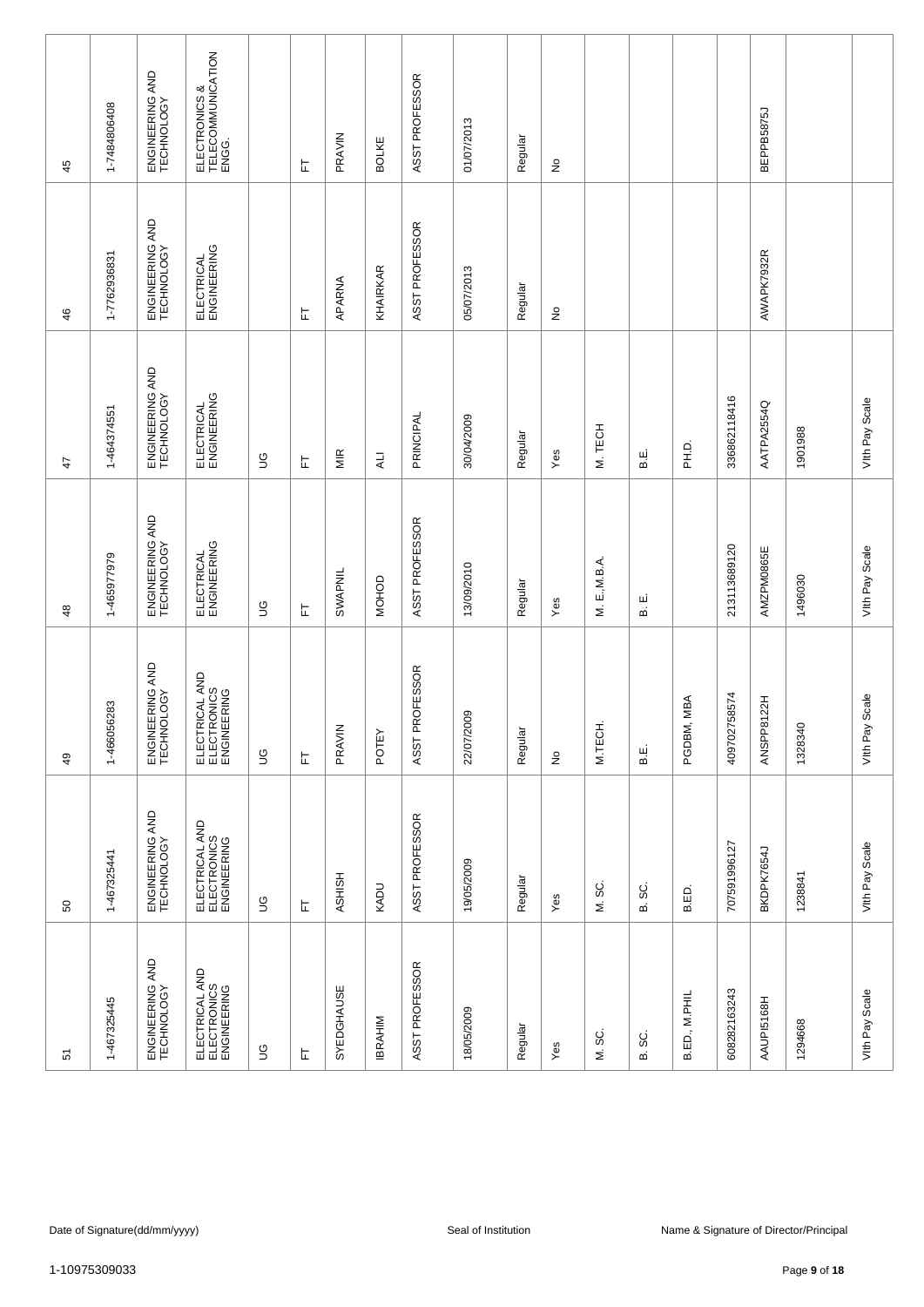| 52 | 1-467574973   | ENGINEERING AND<br>TECHNOLOGY | ELECTRONICS AND<br>TELECOMMUNICATIONS<br>ENGINEERING | S           | ᄂ | <b>ALIM</b>       | KHAN           | ASST PROFESSOR         | 18/05/2009          | Regular | $\frac{\circ}{\sim}$       | SC.<br>Σ    | SC.<br>മ | <u>ය</u><br>ഥ | 374564999389 | BKHPK4538H     | 1194321                                | Vith Pay Scale    |
|----|---------------|-------------------------------|------------------------------------------------------|-------------|---|-------------------|----------------|------------------------|---------------------|---------|----------------------------|-------------|----------|---------------|--------------|----------------|----------------------------------------|-------------------|
| 53 | 1-467574977   | ENGINEERING AND<br>TECHNOLOGY | ELECTRONICS AND<br>TELECOMMUNICATIONS<br>ENGINEERING | 9D          | 는 | MIRZA IRSHAD BAIG | BAIG           | ASST PROFESSOR         | 20/07/2009          | Regular | Yes                        | M. SC.      | B.SC.    |               | 252381705887 | AUQPB2944N     | 1194321                                | Vith Pay Scale    |
| 54 | 1-467794071   | ENGINEERING AND<br>TECHNOLOGY | CIVIL ENGINEERING                                    | 9D          | ᄂ | SAGAR             | PATIL          | ASST PROFESSOR         | 15/12/2010          | Regular | ş                          | M.E.        | نه<br>ه  |               | 331277558628 | AKUPP0341B     | 1238992                                | Vith Pay Scale    |
| 55 | 1-467794075   | ENGINEERING AND<br>TECHNOLOGY | CIVIL ENGINEERING                                    | S           | 匸 | AMITKUMAR         | RANIT          | ASST PROFESSOR         | 02/08/2010          | Regular | Yes                        | M.TECH      | نه<br>ه  |               | 372225853416 | AYMPR8418F     | 1194321                                | Vith Pay Scale    |
| 56 | 1-469965001   | ENGINEERING AND<br>TECHNOLOGY | ELECTRONICS AND<br>TELECOMMUNICATIONS<br>ENGINEERING | $\mathbb S$ | 岀 | LAXMIKANT         | ĔΘ<br>KALKON   | ASST PROFESSOR         | 22/11/2010          | Regular | $\stackrel{\mathtt{o}}{z}$ | M.E.        | щ<br>ഥ   |               | 271617302889 | 428P<br>BFRPK1 | 637056                                 | Scale<br>Vith Pay |
| 57 | 1-469965005   | ENGINEERING AND<br>TECHNOLOGY | COMPUTER SCIENCE<br>AND ENGINEERING                  | $\mathbb S$ | 上 | ASHUTOSH          | <b>UGWEKAR</b> | ASST PROFESSOR         | 04/01/2011          | Regular | $\frac{\circ}{\sim}$       | $\lessgtr$  | ய<br>ഥ   |               | 772879467395 | ABDPU2622E     | 281600                                 | Consolidated      |
| 58 | 1-470080773   | ENGINEERING AND<br>TECHNOLOGY | INFORMATION<br>TECHNOLOGY                            | $\mathbb S$ | 匸 | PRITI             | KHODKE         | ASSOCIATE<br>PROFESSOR | 01/08/2009          | Regular | Yes                        | ш<br>$\leq$ | ш<br>ഥാ  |               | 252517548941 | ANQPK1979B     | 1908905                                | Vith Pay Scale    |
|    |               |                               |                                                      |             |   |                   |                |                        |                     |         |                            |             |          |               |              |                |                                        |                   |
|    |               | Date of Signature(dd/mm/yyyy) |                                                      |             |   |                   |                |                        | Seal of Institution |         |                            |             |          |               |              |                | Name & Signature of Director/Principal |                   |
|    | 1-10975309033 |                               |                                                      |             |   |                   |                |                        |                     |         |                            |             |          |               |              |                | Page 10 of 18                          |                   |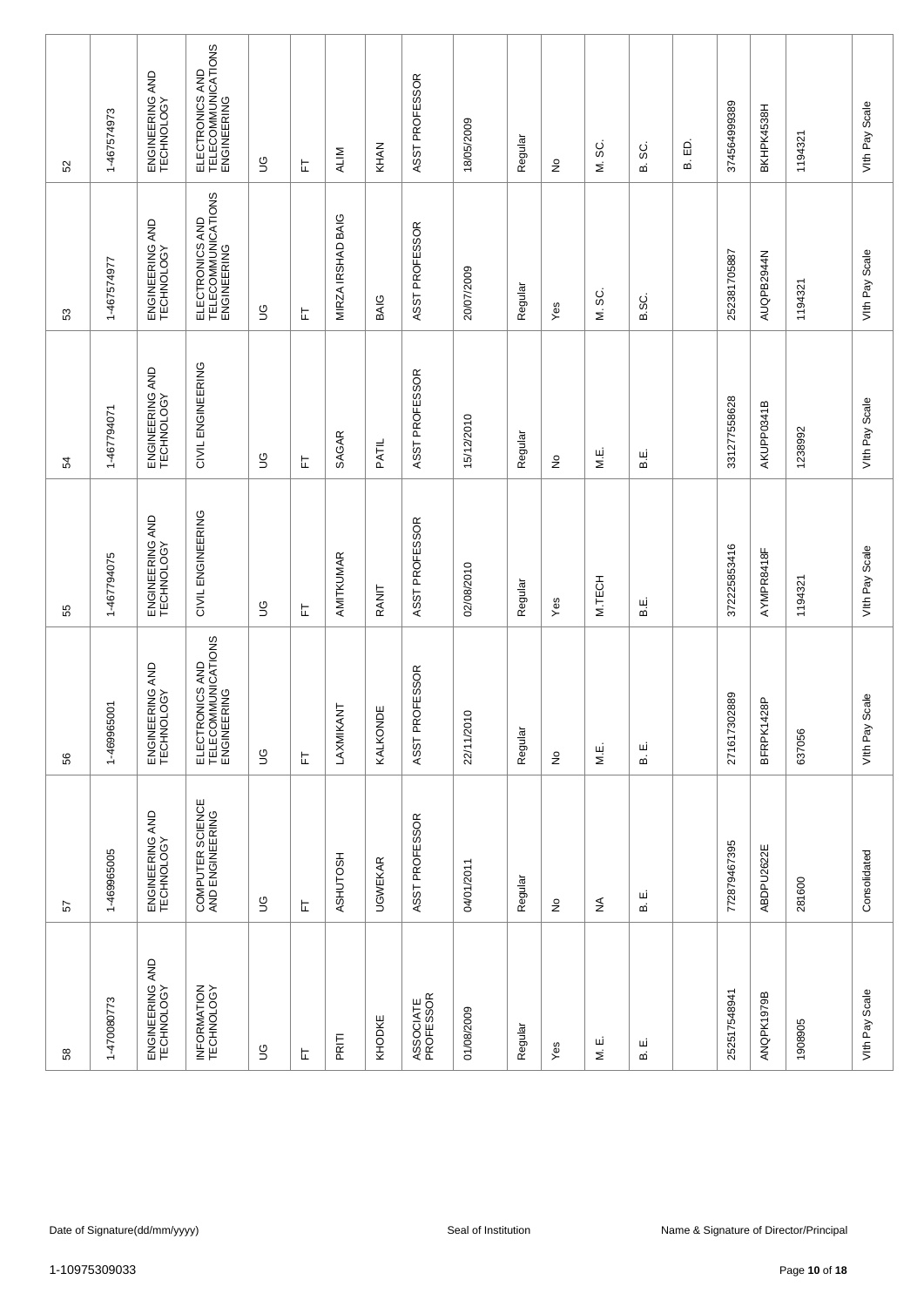| 59            | 1-470080777   | ENGINEERING AND<br>TECHNOLOGY | INFORMATION<br>TECHNOLOGY                    | $\mathfrak{S}$ | ᄂ | AMOL          | BHAGAT          | ASST PROFESSOR         | 12/10/2010          | Regular | Yes                        | M. TECH       | ші<br>ക്  | GATE            | 931363792253 | AMRPB2105L | 1496030                                                 | Vith Pay Scale    |
|---------------|---------------|-------------------------------|----------------------------------------------|----------------|---|---------------|-----------------|------------------------|---------------------|---------|----------------------------|---------------|-----------|-----------------|--------------|------------|---------------------------------------------------------|-------------------|
| 60            | 1-471105641   | ENGINEERING AND<br>TECHNOLOGY | COMPUTER SCEINCE &<br>ENGINEERING            | 9D             | 匸 | <b>LOVELY</b> | <b>MUTNEJA</b>  | ASST PROFESSOR         | 22/11/2010          | Regular | $\stackrel{\mathtt{o}}{z}$ | M.E.          | نا<br>ه   |                 | 321515474504 | AJNPM2689K | 638851                                                  | Vith Pay Scale    |
| 61            | 1-471228415   | ENGINEERING AND<br>TECHNOLOGY | ELECTRICAL<br>ENGINEERING                    | 9D             | 匸 | KIRAN         | <b>DONGRE</b>   | ASSOCIATE<br>PROFESSOR | 11/09/2009          | Regular | Yes                        | M.E.(EPS)     | ші<br>മ   |                 | 437407556569 | AIVPD4341E | 1644524                                                 | Vith Pay Scale    |
| 8             | 1-471228419   | ENGINEERING AND<br>TECHNOLOGY | ELECTRICAL AND<br>ELECTRONICS<br>ENGINEERING | S              | 匸 | AMIT          | <b>MOHOD</b>    | ASST PROFESSOR         | 18/08/2009          | Regular | ş                          | M. E.(EPS)    | نه<br>ه   |                 | 682044352742 | AQBPM5312Q | 1373010                                                 | Vith Pay Scale    |
| $\mathbb{G}3$ | 1-471449811   | ENGINEERING AND<br>TECHNOLOGY | CIVIL ENGINEERING                            | $\mathbb S$    | 눈 | SARANG        | <b>DHAWADE</b>  | ASST PROFESSOR         | 22/11/2010          | Regular | $\stackrel{\mathtt{o}}{z}$ | МË.           | نه<br>ه   |                 | 308105911849 | BAIPD6458A | 728262                                                  | Scale<br>Vith Pay |
| 64            | 1-471449815   | ENGINEERING AND<br>TECHNOLOGY | CIVIL ENGINEERING                            | $\mathbb S$    | 匸 | VAIBHAV       | DHAWALE         | ASST PROFESSOR         | 15/12/2010          | Regular | $\frac{\circ}{\sim}$       | M.E.          | ші<br>ഥാ  |                 | 917217299794 | ARVPD0439N | 638851                                                  | Vith Pay Scale    |
| 65            | 1-471520123   | ENGINEERING AND<br>TECHNOLOGY | ELECTRICAL AND<br>ELECTRONICS<br>ENGINEERING | S              | 匸 | <b>MAHESH</b> | <b>JANOLKAR</b> | ASST PROFESSOR         | 09/07/2009          | Regular | $\frac{\circ}{\sim}$       | SC.<br>$\leq$ | SC.<br>ക് | B. ED., M.PHIL. | 376480195620 | ALHPJ2545F | 1194321                                                 | Vith Pay Scale    |
|               |               |                               |                                              |                |   |               |                 |                        |                     |         |                            |               |           |                 |              |            |                                                         |                   |
|               | 1-10975309033 | Date of Signature(dd/mm/yyyy) |                                              |                |   |               |                 |                        | Seal of Institution |         |                            |               |           |                 |              |            | Name & Signature of Director/Principal<br>Page 11 of 18 |                   |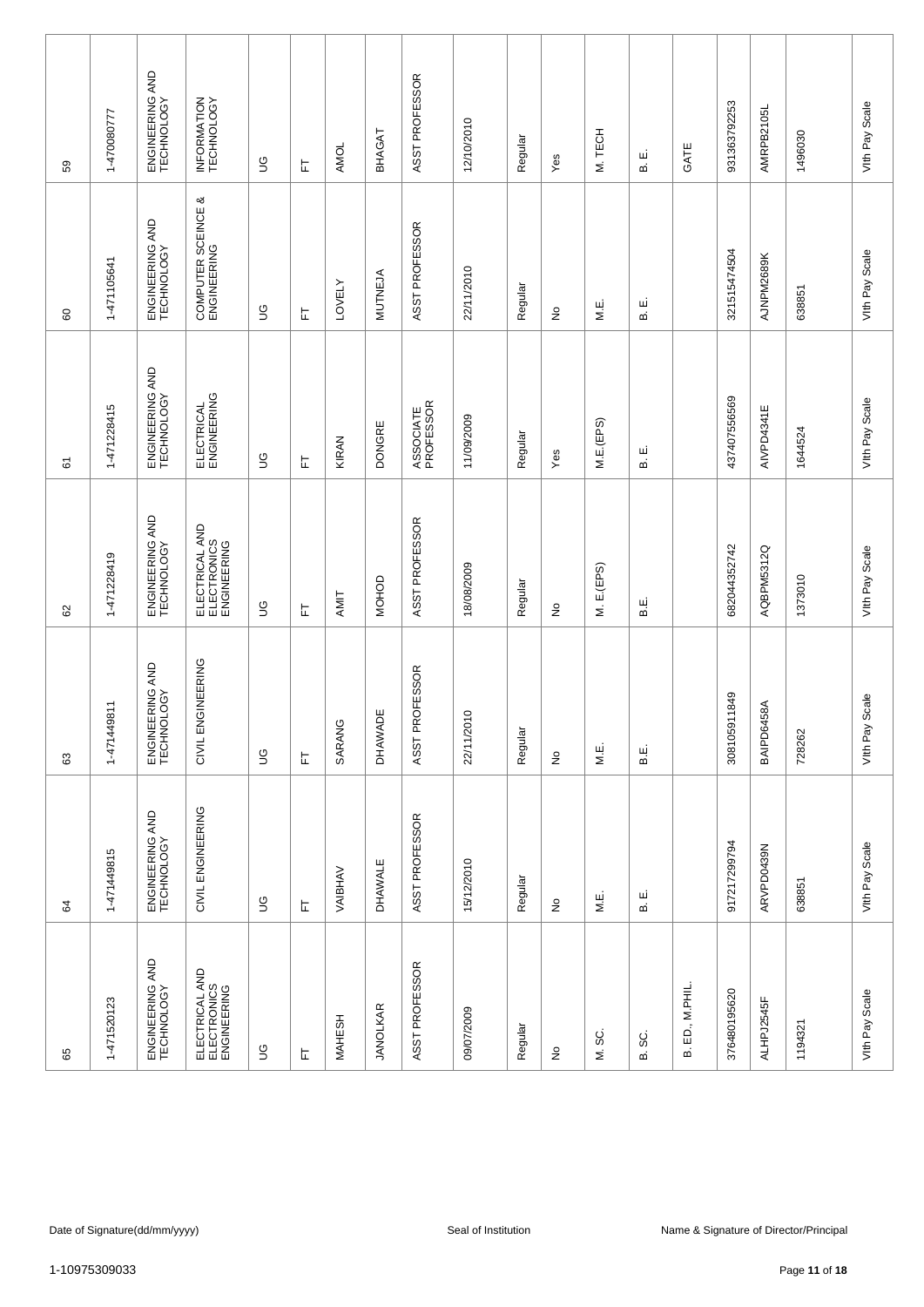| 8                        | 1-487222285     | ENGINEERING AND<br>TECHNOLOGY | CIVIL ENGINEERING                                    | S           | ᄂ | <b>SUJATA</b> | MHASKE        | ASST PROFESSOR         | 13/07/2009          | Regular | Yes                        | M.SC. M.PHIL. | ပ္တ<br>മ | B.ED.                                 | 226367700493 | BATPM6333C | 775935                                 | Consolidated      |
|--------------------------|-----------------|-------------------------------|------------------------------------------------------|-------------|---|---------------|---------------|------------------------|---------------------|---------|----------------------------|---------------|----------|---------------------------------------|--------------|------------|----------------------------------------|-------------------|
| 57                       | 1-487416925     | ENGINEERING AND<br>TECHNOLOGY | COMPUTER SCIENCE<br>AND ENGINEERING                  | 9D          | 는 | SAURABH       | <b>SHAH</b>   | ASST PROFESSOR         | 22/11/2010          | Regular | ş                          | M.E.          | щi<br>മ  |                                       | 747893341959 | CTJPS8639D | 638851                                 | Vith Pay Scale    |
| 89                       | 1-499146469     | ENGINEERING AND<br>TECHNOLOGY | ELECTRONICS AND<br>TELECOMMUNICATIONS<br>ENGINEERING | 9D          | ᄂ | PRAVIN        | CHOUDHARY     | ASSOCIATE<br>PROFESSOR | 06/08/2010          | Regular | Yes                        | ш<br>Ξ        | نه<br>ه  | DIPLOMA IN SOFTWARE<br>TECHNOLOGY     | 950154813791 | ADFPC7072C | 1953576                                | Vith Pay Scale    |
| 89                       | 1-499146513     | ENGINEERING AND<br>TECHNOLOGY | ELECTRONICS AND<br>TELECOMMUNICATIONS<br>ENGINEERING | S           | 匸 | KASHMIRA      | KASAT         | ASST PROFESSOR         | 05/07/2010          | Regular | Yes                        | ші<br>Σ       | ші<br>ഥാ |                                       | 634977733538 | AMQPK5110R | 44671                                  | Consolidated      |
| $\overline{C}$           | 517<br>1-499146 | ENGINEERING AND<br>TECHNOLOGY | Computer Science and<br>Engineering                  | $\mathbb S$ | 岀 | CHETAN        | <b>INGOLE</b> | ASST PROFESSOR         | 16/06/2012          | Regular | $\stackrel{\mathtt{o}}{z}$ | ΨË            | щ<br>ഥ   |                                       | 754204416428 | ACLPI3333F | 654614                                 | Scale<br>Vith Pay |
| $\overline{\mathcal{L}}$ | 1-502696071     | ENGINEERING AND<br>TECHNOLOGY | COMPUTER SCIENCE<br>AND ENGINEERING                  | S           | 上 | <b>DINESH</b> | HARKUT        | ASSOCIATE<br>PROFESSOR | 12/05/2009          | Regular | Yes                        | M.E           | B.E      | PH.D.(CSE),<br>M.B.A.,PH.D.(BUSS.MGT. | 845330287743 | AACPH6604B | 2210543                                | Vith Pay Scale    |
| $72\,$                   | 1-727806584     | ENGINEERING AND<br>TECHNOLOGY | ELECTRONICS AND<br>TELECOMMUNICATIONS<br>ENGINEERING | S           | 匸 | KAUSTUBH      | KALKONDE      | ASST PROFESSOR         | 01/10/2011          | Regular | $\frac{\circ}{\sim}$       | M.E.          | щ<br>മ   |                                       | 824196394170 | BQDPK1847H | 638851                                 | Vith Pay Scale    |
|                          |                 |                               |                                                      |             |   |               |               |                        |                     |         |                            |               |          |                                       |              |            |                                        |                   |
|                          |                 | Date of Signature(dd/mm/yyyy) |                                                      |             |   |               |               |                        | Seal of Institution |         |                            |               |          |                                       |              |            | Name & Signature of Director/Principal |                   |
|                          | 1-10975309033   |                               |                                                      |             |   |               |               |                        |                     |         |                            |               |          |                                       |              |            | Page 12 of 18                          |                   |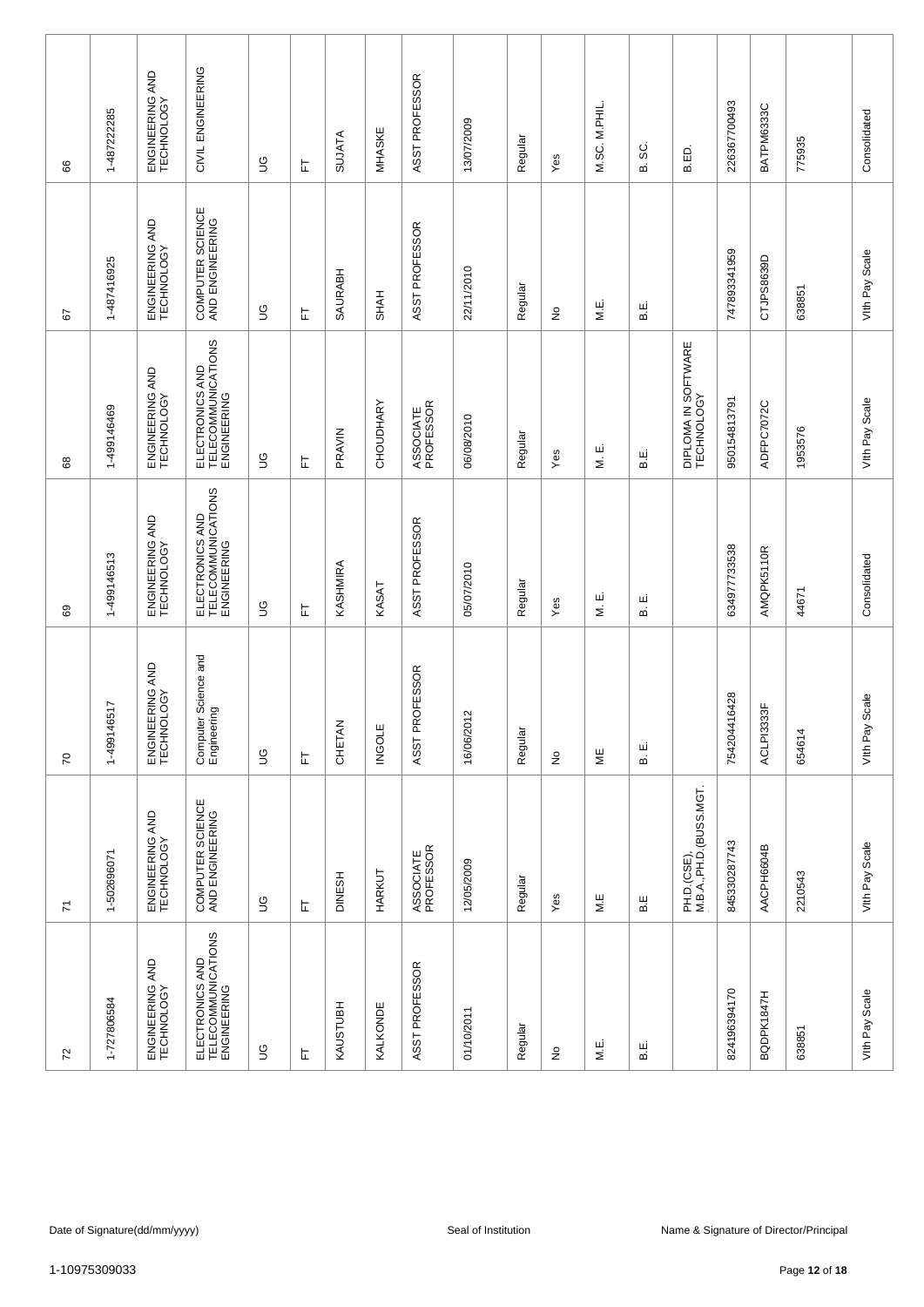| $\mathcal{L}$  | 1-727806600   | ENGINEERING AND<br>TECHNOLOGY | CIVIL ENGINEERING                            | S              | 匸 | <b>ASHISH</b>     | <b>UGALE</b> | ASST PROFESSOR | 05/08/2011          | Regular | $\frac{\circ}{\sim}$            | M.TECH-STRUCTURE  | B.E.- CIVIL |                  | 755266981204 | ABOPU9592L | 638851                                 | Vith Pay Scale    |
|----------------|---------------|-------------------------------|----------------------------------------------|----------------|---|-------------------|--------------|----------------|---------------------|---------|---------------------------------|-------------------|-------------|------------------|--------------|------------|----------------------------------------|-------------------|
| $\overline{7}$ | 1-727806608   | ENGINEERING AND<br>TECHNOLOGY | ELECTRICAL<br>ENGINEERING                    | 9D             | 匸 | BHUSHAN           | BAND         | ASST PROFESSOR | 12/10/2011          | Regular | $\stackrel{\mathtt{o}}{z}$      | M TECH            | щ.<br>В.    |                  | 813741235918 | ANGPB1122P | 638851                                 | Vith Pay Scale    |
| 75             | 1-727806612   | ENGINEERING AND<br>TECHNOLOGY | Computer Science and<br>Engineering          | 9D             | 匸 | SHASHIKANT        | THORAT       | ASST PROFESSOR | 02/07/2011          | Regular | ş                               | MBA               | B.SC.       | PURSUING L.L.B.  | 403416988701 | AIIPT9735H | 638851                                 | Vith Pay Scale    |
| 76             | 1-727806620   | ENGINEERING AND<br>TECHNOLOGY | ELECTRICAL<br>ENGINEERING                    | $\mathfrak{S}$ | 匸 | MOHD WAJAHATULLAH | NASEEM       | ASST PROFESSOR | 01/08/2011          | Regular | $\frac{\mathsf{O}}{\mathsf{D}}$ | M.E.              | щ.<br>В.    |                  | 881168286295 | AOEPN1139D | 638851                                 | Vith Pay Scale    |
| 77             | 1-727830188   | ENGINEERING AND<br>TECHNOLOGY | COMPUTER SCIENCE<br>AND ENGINEERING          | $\mathbb S$    | 上 | KAUSHIK           | <b>HSOL</b>  | ASST PROFESSOR | 06/09/2011          | Regular | $\stackrel{\mathtt{o}}{z}$      | 昆<br>三<br>M.SC.,M | B.SC.       | B.ED.<br>M.PHIL. | 727942463643 | AIAPJ0017E | 749820                                 | Scale<br>Vith Pay |
| $78$           | 1-760514292   | ENGINEERING AND<br>TECHNOLOGY | ELECTRICAL AND<br>ELECTRONICS<br>ENGINEERING | $\mathbb S$    | 上 | AMOL              | BAHALE       | ASST PROFESSOR | 01/12/2011          | Regular | $\frac{\circ}{\sim}$            | M.E.              | த்          | DAC (C-DAC)      | 613557635543 | BBQPB9486F | 638851                                 | Vith Pay Scale    |
| 54             | 1-761683896   | ENGINEERING AND<br>TECHNOLOGY | CIVIL ENGINEERING                            | $\mathbb S$    | 匸 | PARAG             | MAHATME      | ASST PROFESSOR | 08/12/2011          | Regular | $\frac{\circ}{\sim}$            | M.TECH.           | ш<br>മ      |                  | 788135512508 | BLVPM0014M | 910637                                 | Vith Pay Scale    |
|                |               |                               |                                              |                |   |                   |              |                |                     |         |                                 |                   |             |                  |              |            |                                        |                   |
|                |               | Date of Signature(dd/mm/yyyy) |                                              |                |   |                   |              |                | Seal of Institution |         |                                 |                   |             |                  |              |            | Name & Signature of Director/Principal |                   |
|                | 1-10975309033 |                               |                                              |                |   |                   |              |                |                     |         |                                 |                   |             |                  |              |            | Page 13 of 18                          |                   |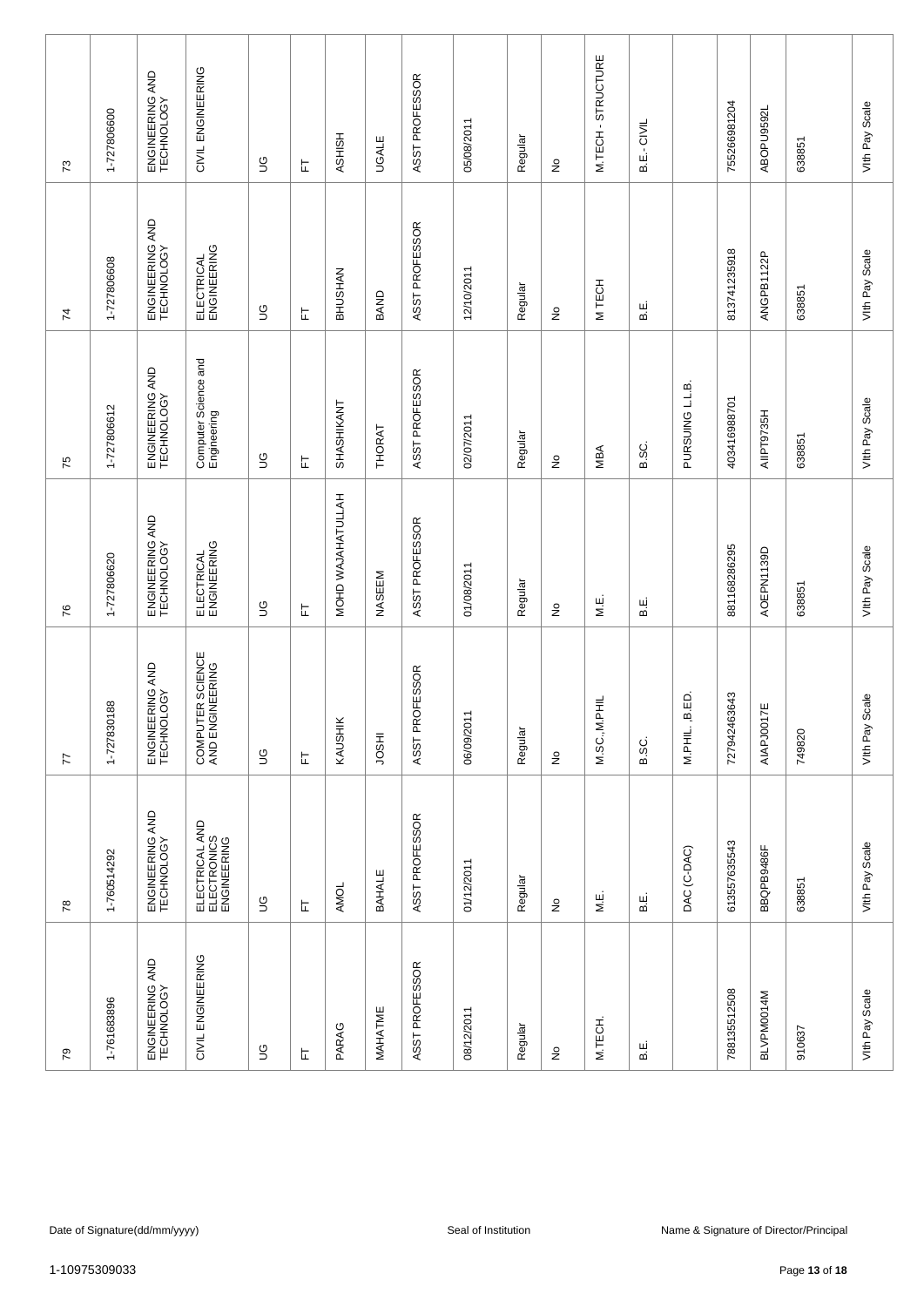| 80 | 1-763955082   | ENGINEERING AND<br>TECHNOLOGY | COMPUTER SCIENCE<br>AND ENGINEERING                  | S            | ᄂ | GARGEY        | AWARE          | ASST PROFESSOR | 15/12/2011                | Regular | ş                          | М.Е.    | н.<br>В.         |       | 365538664697 | AGMPA7521N        | 638851                                 | Vith Pay Scale    |
|----|---------------|-------------------------------|------------------------------------------------------|--------------|---|---------------|----------------|----------------|---------------------------|---------|----------------------------|---------|------------------|-------|--------------|-------------------|----------------------------------------|-------------------|
| 5  | 1-1539450923  | ENGINEERING AND<br>TECHNOLOGY | ELECTRONICS AND<br>TELECOMMUNICATIONS<br>ENGINEERING | 9D           | 는 | SHUBHAM       | KADAM          | ASST PROFESSOR | 01/12/2012                | Regular | ş                          | M.SC    | B.SC             |       | 348469173790 | BKAPK0603C        | 638851                                 | Vith Pay Scale    |
| 82 | 1-1539450930  | ENGINEERING AND<br>TECHNOLOGY | ELECTRONICS & TELE-<br>COMMUNICATION<br>ENGINEERING  | 9D           | ᄂ | SIRAJ KHAN    | NAZEER KHAN    | ASST PROFESSOR | 16/06/2012                | Regular | $\stackrel{\mathtt{o}}{z}$ | M.SC.   | B.SC.            | B.ED. | 571595822147 | ALLPN3278P        | 638851                                 | Vith Pay Scale    |
| 33 | 1-1541783296  | ENGINEERING AND<br>TECHNOLOGY | ELECTRONICS AND<br>TELECOMMUNICATIONS<br>ENGINEERING | S            | 匸 | ABHISHEK      | AGRAWAL        | ASST PROFESSOR | 16/06/2012                | Regular | ş                          | M.TECH. | نه<br>ه          |       | 767263747356 | ALLPA4824C        | 638851                                 | Vith Pay Scale    |
| 84 | 1-1541783343  | ENGINEERING AND<br>TECHNOLOGY | ELECTRONICS AND<br>TELECOMMUNICATIONS<br>ENGINEERING | $\mathbb{S}$ | 岀 | <b>ASHISH</b> | KOKATE         | ASST PROFESSOR | $\frac{2}{3}$<br>16/06/20 | Regular | $\stackrel{\mathtt{o}}{z}$ | M.E.    | ші<br>മ          |       | 501251649335 | CRUPK7141R        | 638851                                 | Scale<br>Vith Pay |
| 85 | 1-1542138193  | ENGINEERING AND<br>TECHNOLOGY | ELECTRICAL<br>ENGINEERING                            | $\mathbb S$  | 匸 | <b>ATUL</b>   | DAHANE         | ASST PROFESSOR | 01/12/2012                | Regular | $\frac{\circ}{\sim}$       | M.TECH  | <b>TECH</b><br>മ |       | 499919380138 | <b>BLZPD7785G</b> | 638851                                 | Vith Pay Scale    |
| 86 | 1-1542464721  | ENGINEERING AND<br>TECHNOLOGY | ELECTRONICS AND<br>TELECOMMUNICATIONS<br>ENGINEERING | S            | 匸 | <b>SUSHIL</b> | <b>BAKHTAR</b> | ASST PROFESSOR | 16/06/2012                | Regular | ş                          | M.E.    | ш<br>ഥാ          |       | 497604002344 | BIQPB3737E        | 638851                                 | Vith Pay Scale    |
|    |               |                               |                                                      |              |   |               |                |                |                           |         |                            |         |                  |       |              |                   |                                        |                   |
|    |               | Date of Signature(dd/mm/yyyy) |                                                      |              |   |               |                |                | Seal of Institution       |         |                            |         |                  |       |              |                   | Name & Signature of Director/Principal |                   |
|    | 1-10975309033 |                               |                                                      |              |   |               |                |                |                           |         |                            |         |                  |       |              |                   | Page 14 of 18                          |                   |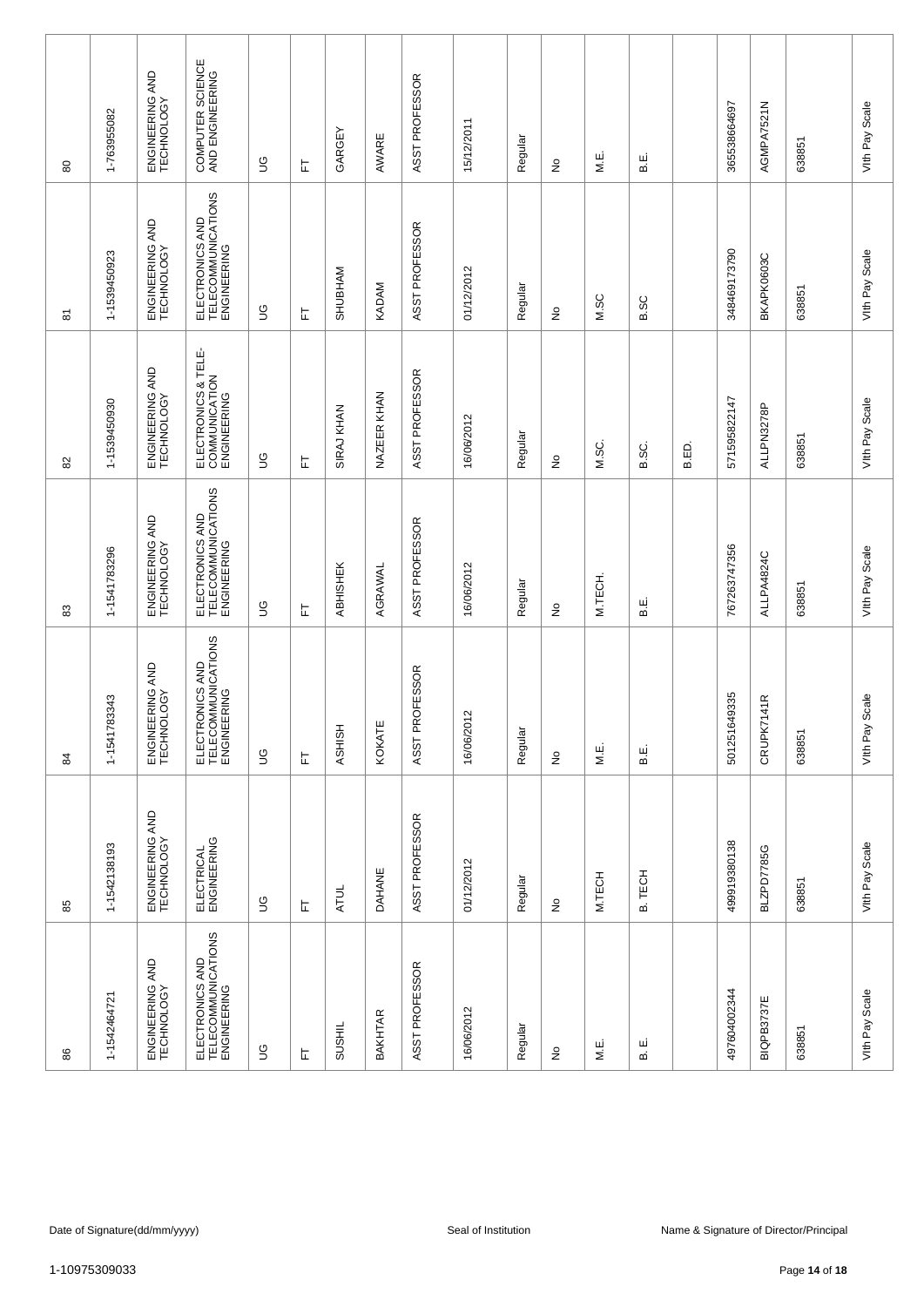| 52   | 1-1542497453  | ENGINEERING AND<br>TECHNOLOGY | ELECTRICAL<br>ENGINEERING                            | S           | ᄂ | VIKRAMSINGH    | PARIHAR       | ASST PROFESSOR | 17/12/2012                 | Regular | ş                          | М.Е.                    | ші<br>ഥാ         | 981964255331 | BLTPP5789A | 638851                                 | Vith Pay Scale    |
|------|---------------|-------------------------------|------------------------------------------------------|-------------|---|----------------|---------------|----------------|----------------------------|---------|----------------------------|-------------------------|------------------|--------------|------------|----------------------------------------|-------------------|
| 88   | 1-1542497459  | ENGINEERING AND<br>TECHNOLOGY | ELECTRONICS AND<br>TELECOMMUNICATIONS<br>ENGINEERING | 9D          | 는 | <b>ASHISH</b>  | SAWANT        | ASST PROFESSOR | 17/12/2012                 | Regular | ş                          | M.E.                    | نه<br>ه          | 830584169252 | FAWPS2487G | 638851                                 | Vith Pay Scale    |
| 89   | 1-1542651861  | ENGINEERING AND<br>TECHNOLOGY | ELECTRONICS AND<br>TELECOMMUNICATIONS<br>ENGINEERING | 9D          | ᄂ | ANURADHA       | <b>INGOLE</b> | ASST PROFESSOR | 17/12/2012                 | Regular | $\stackrel{\mathtt{o}}{z}$ | М.Е.                    | نه<br>ه          | 519615777115 | ADGPI1766G | 186357                                 | Vith Pay Scale    |
| 8    | 1-1542651867  | ENGINEERING AND<br>TECHNOLOGY | ELECTRONICS AND<br>TELECOMMUNICATIONS<br>ENGINEERING | S           | ᄂ | <b>SUSMITA</b> | MESHRAM       | ASST PROFESSOR | 17/12/2012                 | Regular | ş                          | M.E.                    | щ.<br>В.         | 403109056024 | BKLPM5379J | 638851                                 | Vith Pay Scale    |
| 5    | 1-1543690353  | ENGINEERING AND<br>TECHNOLOGY | COMPUTER SCIENCE<br>AND ENGINEERING                  | $\mathbb S$ | L | <b>AMOL</b>    | <b>NERKAR</b> | ASST PROFESSOR | $\overline{2}$<br>19/12/20 | Regular | $\stackrel{\mathtt{o}}{z}$ | M.SC.                   | B.SC.            | 753484782250 | AIEPN8728Q | 638851                                 | Scale<br>Vith Pay |
| $92$ | 1-1543690360  | ENGINEERING AND<br>TECHNOLOGY | CIVIL ENGINEERING                                    | $\mathbb S$ | 上 | NITYANAND      | <b>FUTANE</b> | ASST PROFESSOR | 20/12/2012                 | Regular | $\frac{\circ}{\sim}$       | M.E.-ENVIORNMENT        | B.E.-CIVIL       | 388318425717 | AALPF7364B | 638851                                 | Vith Pay Scale    |
| 93   | 1-1544186446  | ENGINEERING AND<br>TECHNOLOGY | CIVIL ENGINEERING                                    | $\mathbb S$ | 上 | RAMESHWAR      | INGALKAR      | ASST PROFESSOR | 20/12/2012                 | Regular | $\frac{\circ}{\sim}$       | M.E.STRUCTURAL<br>ENGG. | <b>B.E.CIVIL</b> | 732029665047 | ADXPI6795A | 638851                                 | Vith Pay Scale    |
|      |               |                               |                                                      |             |   |                |               |                |                            |         |                            |                         |                  |              |            |                                        |                   |
|      |               | Date of Signature(dd/mm/yyyy) |                                                      |             |   |                |               |                | Seal of Institution        |         |                            |                         |                  |              |            | Name & Signature of Director/Principal |                   |
|      | 1-10975309033 |                               |                                                      |             |   |                |               |                |                            |         |                            |                         |                  |              |            | Page 15 of 18                          |                   |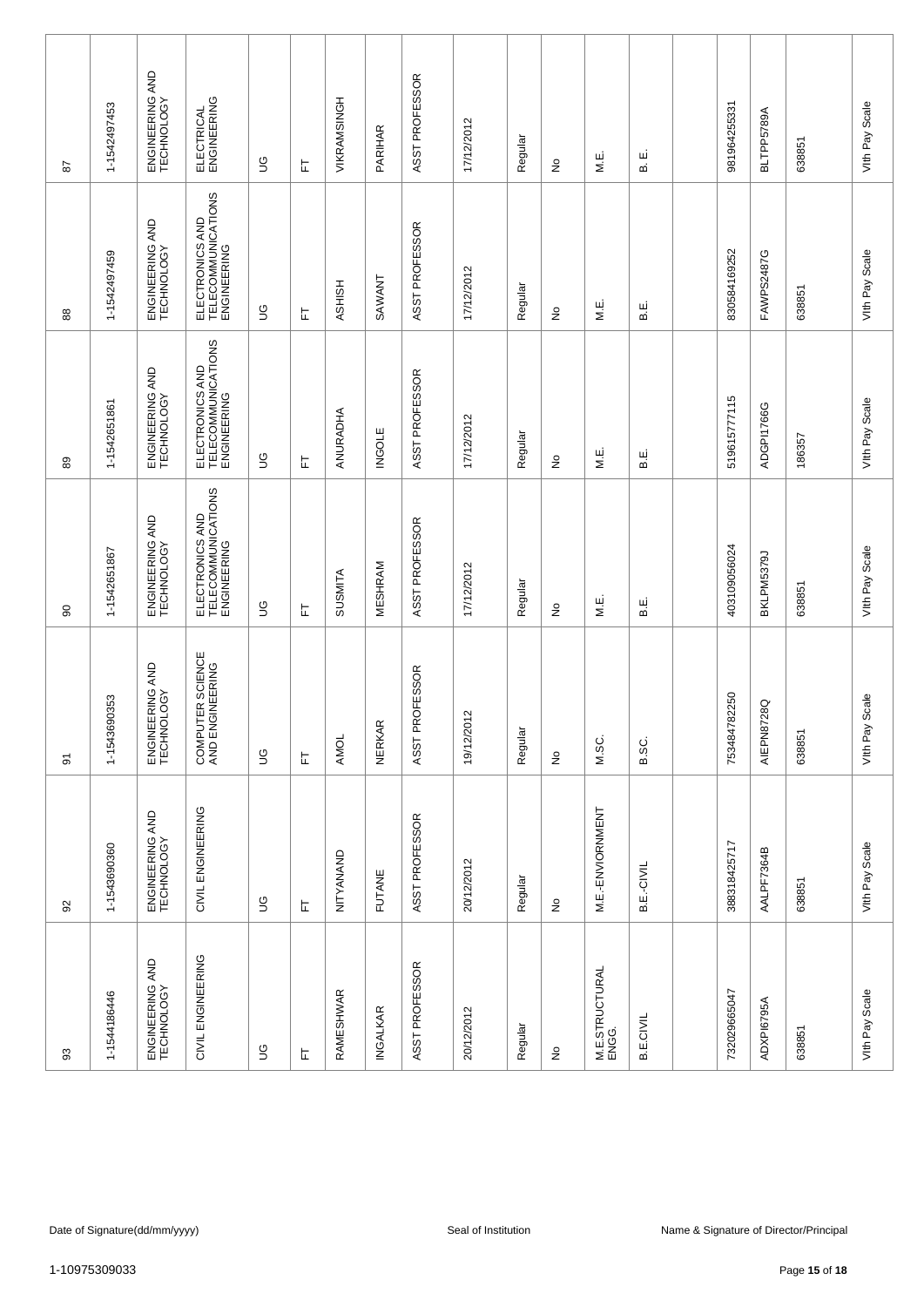| 34              | 1-1544186968                                                                                   | ENGINEERING AND<br>TECHNOLOGY | CIVIL ENGINEERING                            | S              | 匸 | SHRIKANT     | HARLE          | ASST PROFESSOR | 20/12/2012 | Regular | Yes                        | M.TECH                       | نه<br>ه          |                                                 | 520791585062     | ADCPH6096A | 628851 | Vith Pay Scale |
|-----------------|------------------------------------------------------------------------------------------------|-------------------------------|----------------------------------------------|----------------|---|--------------|----------------|----------------|------------|---------|----------------------------|------------------------------|------------------|-------------------------------------------------|------------------|------------|--------|----------------|
| 95              | 1-1544705083                                                                                   | ENGINEERING AND<br>TECHNOLOGY | CIVIL ENGINEERING                            | 6G             | 匸 | <b>RAHUL</b> | WANKHADE       | ASST PROFESSOR | 25/06/2012 | Regular | ş                          | M.E.                         | щ.<br>В.         |                                                 | 443342618219     | AAUPW6929L | 125080 | Consolidated   |
| 96              | 1-1546578933                                                                                   | ENGINEERING AND<br>TECHNOLOGY | INFORMATION<br>TECHNOLOGY                    | 9D             | 匸 | RANI         | LANDE          | ASST PROFESSOR | 01/12/2012 | Regular | $\stackrel{\mathtt{o}}{z}$ | M.E.                         | نا<br>ھ          |                                                 | 226112026197     | AILPL7288E | 638851 | Vith Pay Scale |
| 5               | 1-1546578940                                                                                   | ENGINEERING AND<br>TECHNOLOGY | COMPUTER SCIENCE<br>AND ENGINEERING          | $\mathfrak{S}$ | 匸 | VINAY        | <b>RAJGURE</b> | ASST PROFESSOR | 16/06/2012 | Regular | Yes                        | M.E.                         | نه<br>ه          |                                                 | 424748644356     | AXRPR3969H | 89343  | Consolidated   |
| 98              | 79296<br>1-154657                                                                              | ENGINEERING AND<br>TECHNOLOGY | COMPUTER SCIENCE<br>AND ENGINEERING          | $\mathcal{S}$  | 岀 | RASHMI       | SONAR          | ASST PROFESSOR | 15/06/2012 | Regular | Yes                        | М.Е.                         | ші<br>മ          |                                                 | 60439<br>5697427 | DHNPS6501K | 80408  | Consolidated   |
| 99              | 1-1546579682                                                                                   | ENGINEERING AND<br>TECHNOLOGY | ELECTRICAL AND<br>ELECTRONICS<br>ENGINEERING | $\mathbb S$    | 上 | <b>MOHAN</b> | TASRE          | ASST PROFESSOR | 15/06/2012 | Regular | Yes                        | M.TECH.                      | ட்<br>ம          |                                                 | 512943686253     | AHKPT6111G | 719259 | Vith Pay Scale |
| $\overline{0}0$ | 1-1546736166                                                                                   | ENGINEERING AND<br>TECHNOLOGY | CIVIL ENGINEERING                            | ပ္စ            | 匸 | PRAVIN       | KHANDVE        | ASST PROFESSOR | 07/01/2013 | Regular | $\frac{\circ}{\sim}$       | M.TECH<br>ENVIRONMENTAL ENGG | <b>B.E.CIVIL</b> | D.B.M., D.I.D., D.I.T.,<br>D.I.J., B. A. (SOC.) | 706489187680     | AGXPK4096R | 125080 | Consolidated   |
|                 |                                                                                                |                               |                                              |                |   |              |                |                |            |         |                            |                              |                  |                                                 |                  |            |        |                |
|                 | Name & Signature of Director/Principal<br>Date of Signature(dd/mm/yyyy)<br>Seal of Institution |                               |                                              |                |   |              |                |                |            |         |                            |                              |                  |                                                 |                  |            |        |                |
|                 | 1-10975309033<br>Page 16 of 18                                                                 |                               |                                              |                |   |              |                |                |            |         |                            |                              |                  |                                                 |                  |            |        |                |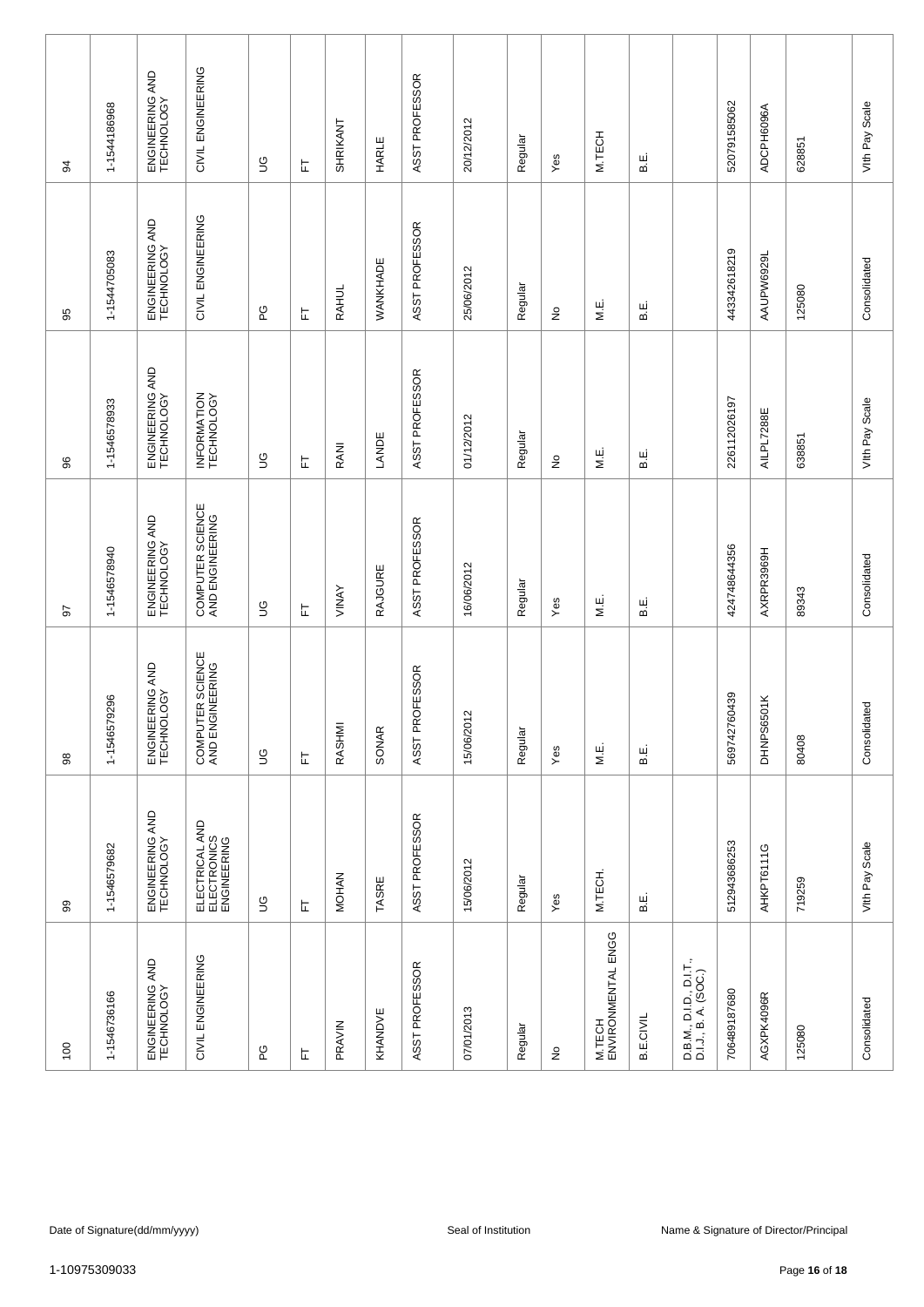| $\overline{10}$ | 1-1552179052                                                                                   | ENGINEERING AND<br>TECHNOLOGY | ELECTRONICS AND<br>TELECOMMUNICATIONS<br>ENGINEERING | $\mathbb S$ | $\overleftarrow{\text{L}}$ | KISHOR | DHAKE | ASST PROFESSOR | 13/01/2012 | Regular | $\hat{\mathsf{z}}$ | ΜË. | B.SC. | M.SC. | 634746848641 | AEDPD4082J | 676650 | Vith Pay Scale |
|-----------------|------------------------------------------------------------------------------------------------|-------------------------------|------------------------------------------------------|-------------|----------------------------|--------|-------|----------------|------------|---------|--------------------|-----|-------|-------|--------------|------------|--------|----------------|
|                 | <b>ODL FACULTY DETAILS</b><br>Data not entered by Institution                                  |                               |                                                      |             |                            |        |       |                |            |         |                    |     |       |       |              |            |        |                |
|                 | OL FACULTY DETAILS<br>Data not entered by Institution                                          |                               |                                                      |             |                            |        |       |                |            |         |                    |     |       |       |              |            |        |                |
|                 |                                                                                                |                               |                                                      |             |                            |        |       |                |            |         |                    |     |       |       |              |            |        |                |
|                 |                                                                                                |                               |                                                      |             |                            |        |       |                |            |         |                    |     |       |       |              |            |        |                |
|                 |                                                                                                |                               |                                                      |             |                            |        |       |                |            |         |                    |     |       |       |              |            |        |                |
|                 |                                                                                                |                               |                                                      |             |                            |        |       |                |            |         |                    |     |       |       |              |            |        |                |
|                 |                                                                                                |                               |                                                      |             |                            |        |       |                |            |         |                    |     |       |       |              |            |        |                |
|                 |                                                                                                |                               |                                                      |             |                            |        |       |                |            |         |                    |     |       |       |              |            |        |                |
|                 |                                                                                                |                               |                                                      |             |                            |        |       |                |            |         |                    |     |       |       |              |            |        |                |
|                 |                                                                                                |                               |                                                      |             |                            |        |       |                |            |         |                    |     |       |       |              |            |        |                |
|                 |                                                                                                |                               |                                                      |             |                            |        |       |                |            |         |                    |     |       |       |              |            |        |                |
|                 |                                                                                                |                               |                                                      |             |                            |        |       |                |            |         |                    |     |       |       |              |            |        |                |
|                 |                                                                                                |                               |                                                      |             |                            |        |       |                |            |         |                    |     |       |       |              |            |        |                |
|                 |                                                                                                |                               |                                                      |             |                            |        |       |                |            |         |                    |     |       |       |              |            |        |                |
|                 |                                                                                                |                               |                                                      |             |                            |        |       |                |            |         |                    |     |       |       |              |            |        |                |
|                 |                                                                                                |                               |                                                      |             |                            |        |       |                |            |         |                    |     |       |       |              |            |        |                |
|                 |                                                                                                |                               |                                                      |             |                            |        |       |                |            |         |                    |     |       |       |              |            |        |                |
|                 |                                                                                                |                               |                                                      |             |                            |        |       |                |            |         |                    |     |       |       |              |            |        |                |
|                 |                                                                                                |                               |                                                      |             |                            |        |       |                |            |         |                    |     |       |       |              |            |        |                |
|                 |                                                                                                |                               |                                                      |             |                            |        |       |                |            |         |                    |     |       |       |              |            |        |                |
|                 | Date of Signature(dd/mm/yyyy)<br>Seal of Institution<br>Name & Signature of Director/Principal |                               |                                                      |             |                            |        |       |                |            |         |                    |     |       |       |              |            |        |                |
|                 | 1-10975309033<br>Page 17 of 18                                                                 |                               |                                                      |             |                            |        |       |                |            |         |                    |     |       |       |              |            |        |                |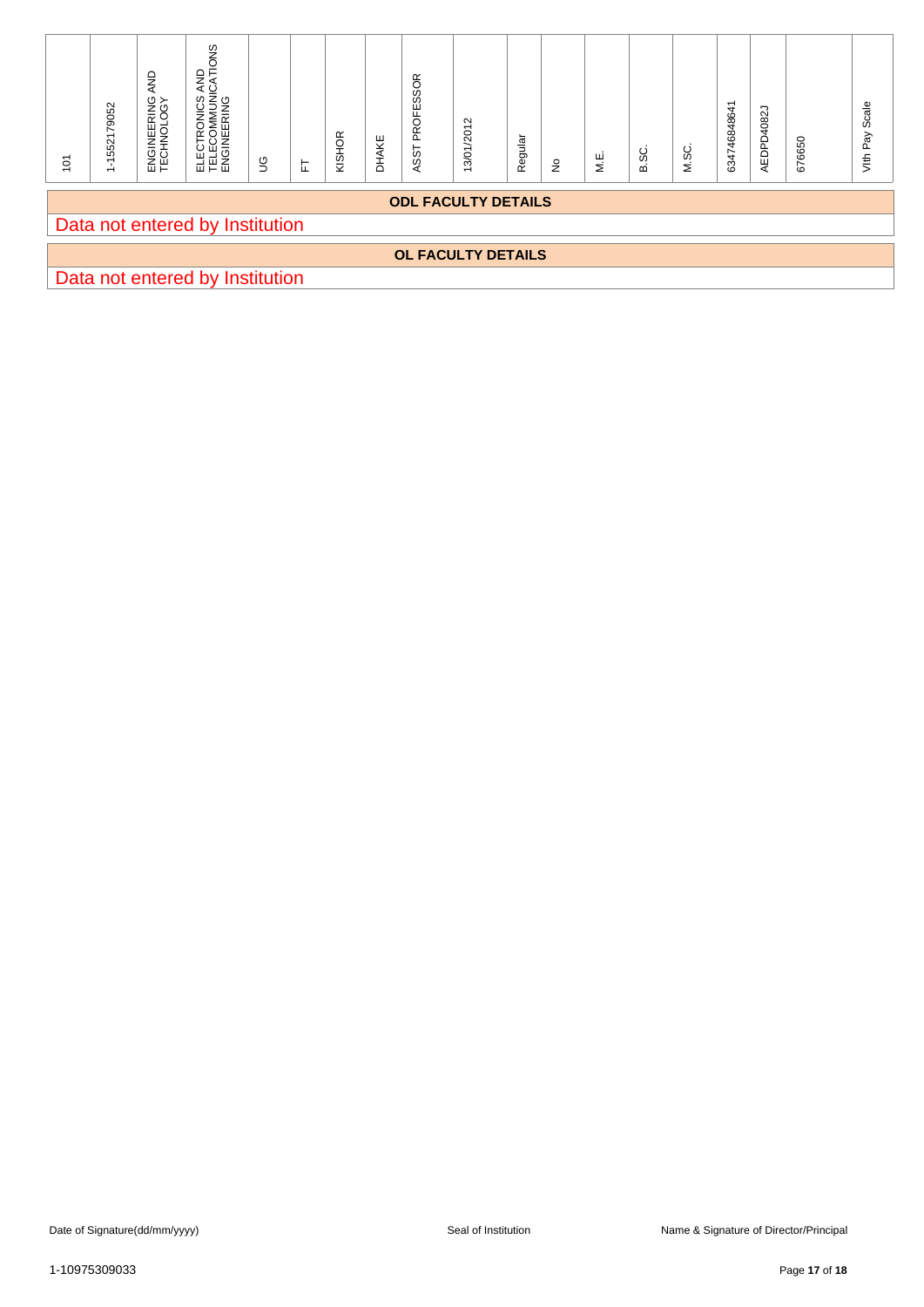#### **DECLARATION**

#### **BY THE AUTHORIZED SIGNATORY OF THE INSTITUTION DEPARTMENT**

**I, as the Head of the Institution, hereby declare that:**

- a) I have carefully gone through the AICTE Regulations 2021, published in the Gazette of India Extraordinary Part III, Section- 4 dated 04th **February, 2021, also all provisions mentioned in the Approval Process Handbook 2022-23.**
- b) I am fully aware of the data uploaded by me in respect of my Institution on the web portal.
- c) I am aware that there is no provision for correction of data, alteration of data, subsequent editing and appeal etc. for the online application **once submitted on the web portal.**
- d) I am also aware that application for seeking Extension of Approval(EOA), Increase/Reduction of intake, Addition of new courses, Change of site, Closure of course, Supernumerary Seats under FN/Gulf quota Approval status/OCI, NRI, Change of name, and Conversion of women Institution into Co-ed Institution and vice versa (as applicable), shall be processed as per relevant provisions enumerated in the Approval **Process Handbook 2022-23.**
- e) I am aware of the Deficiencies (if any) pointed out in the Report generated online, based on the factual data uploaded by my Institution on **the portal.**
- f) I am also aware that University is eligible for grant of Extension of Approval to the Existing Institution, Extended EoA(if Applicable as per APH 2022-23), Increase in Intake/ Additional Course(s), Change in name of the Course(s)/ Reduction in Intake/ Closure of Programme(s) and/ or Course(s), only on fulfillment of prescribed norms & requirements as mentioned in the Approval Process Handbook 2022-23.

**Signature of Authorized Signatory**

**Name :**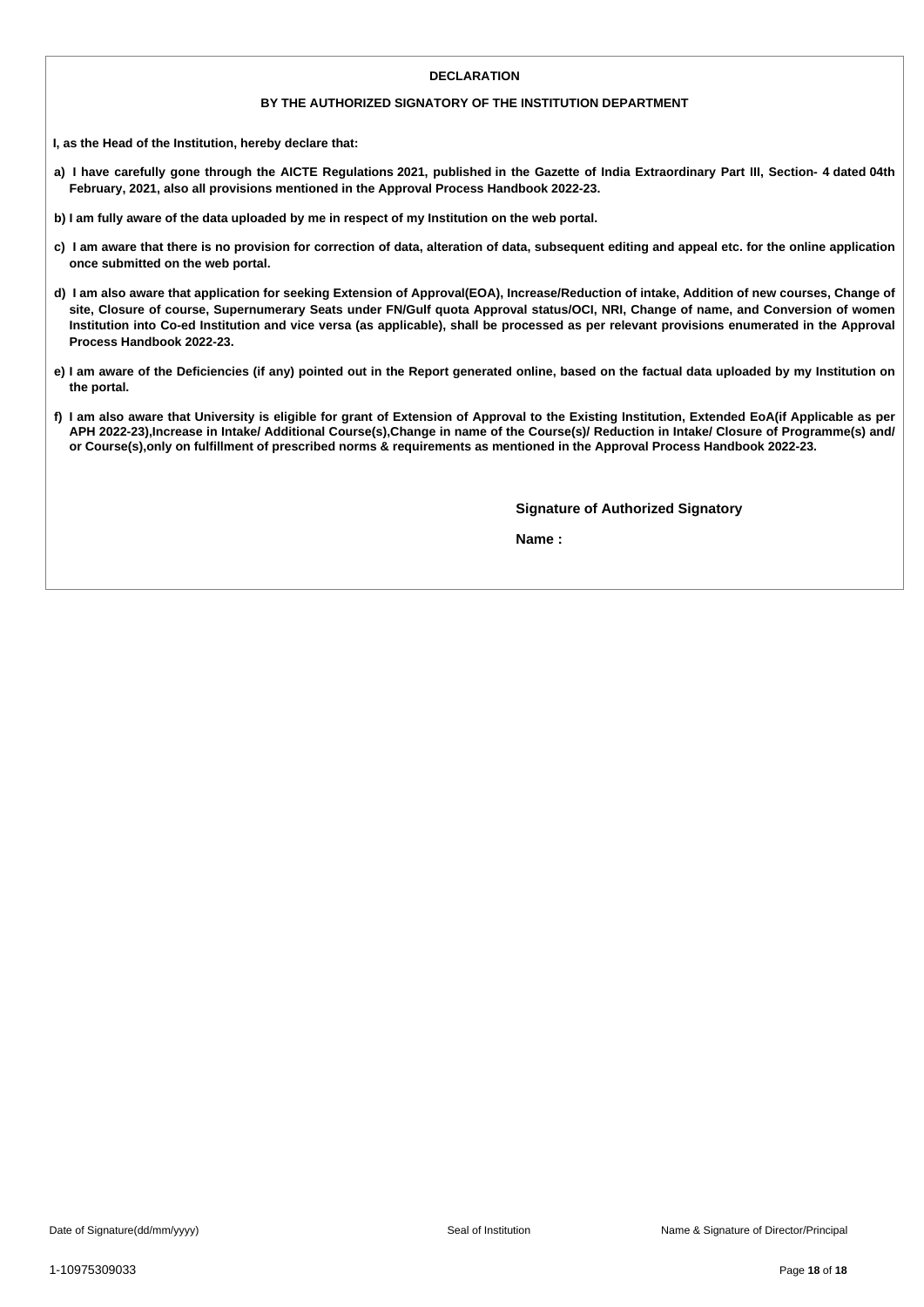Nelson Mandela Marg,Vasant Kunj, New Delhi-110070 Website:<https://www.aicte-india.org>

# **APPROVAL PROCESS 2022-23**

#### **Application Deficiency Report**

#### **DEFICIENCY REPORT AS PER APPLIED INTAKE (Applicable for Existing Institutions only)**

| <b>Regional Office</b>  | Western                                            | <b>Overall Deficiency of Institution:</b> |                     | <b>No</b>                                |
|-------------------------|----------------------------------------------------|-------------------------------------------|---------------------|------------------------------------------|
| <b>Application ID</b>   | 1-10975309033                                      |                                           | <b>Permanent ID</b> | 1-8266435                                |
| Name of the Institution | Prof Ram Meghe College Of Engineering & Management |                                           | <b>Address</b>      | New Express Highway,<br>Badnera-Amravati |
| City/Village            | Amravati                                           |                                           | <b>District</b>     | Amravati                                 |
| <b>State</b>            | Maharashtra                                        |                                           | <b>PIN</b>          | 444701                                   |

#### **Director/Principal Details**

| <b>Designation</b> | <b>Name</b>     | Appointment<br><b>Type</b> | Qualification        | <b>PhD</b> | Eligible as per<br><b>AICTE Norms</b><br>(YES/NO) |
|--------------------|-----------------|----------------------------|----------------------|------------|---------------------------------------------------|
| Director/Principal | Mir Sadique Ali | Regular                    | B.E., M.TECH., Ph.D. | Yes        | Yes                                               |

#### **Other Details**

| Sr. No. | <b>Particulars</b>                                                                                                               | <b>Status Provided by the Institution</b> | <b>Deficiency</b> |  |  |  |
|---------|----------------------------------------------------------------------------------------------------------------------------------|-------------------------------------------|-------------------|--|--|--|
| 1.      | List of Faculty Member and Data Uploaded on the Institution Web Portal                                                           | Yes                                       | <b>No</b>         |  |  |  |
| 2.      | Are all Approved Teaching Faculty Member being Paid as per Present VI<br>/Pay Scale/Commission?                                  | Yes                                       | <b>No</b>         |  |  |  |
| 3.      | Whether Institution is Operating from Permanent Site?                                                                            | Yes                                       | No                |  |  |  |
| 4.      | Fees to be Charged, Reservation Policy, Admission Policy and Document<br>Retention Policy are Uploaded in Institution's Website? | Yes                                       | <b>No</b>         |  |  |  |
| 5.      | Courses/Approved Intake Displayed at the Entrance of the Institution?                                                            | Yes                                       | No                |  |  |  |

#### **Anti-Ragging Related Deficiency Status**

| Sr. No. | <b>Particulars</b>                                              | <b>Status Provided by the Institution</b> | <b>Deficiency</b> |
|---------|-----------------------------------------------------------------|-------------------------------------------|-------------------|
| 1.      | <b>Constitution of Anti-Ragging Committee</b>                   | Yes                                       | No                |
| 2.      | <b>Constitution of Anti-Ragging Squad</b>                       | Yes                                       | No                |
| 3.      | <b>Undertaking Obtained from all Students</b>                   | Yes                                       | <b>No</b>         |
| 4.      | <b>Appointment of Counselors</b>                                | Yes                                       | <b>No</b>         |
| 5.      | Undertaking Obtained from Parents of all the Students           | Yes                                       | <b>No</b>         |
| 6.      | Undertaking Obtained from Students Staying in Hostel            | No Hostel                                 | <b>No</b>         |
| 7.      | Undertaking Obtained from Parents of Students Staying in Hostel | No Hostel                                 | No                |

|         | <b>Institution Level Faculty Member</b> |            |                               |                   |  |  |  |  |
|---------|-----------------------------------------|------------|-------------------------------|-------------------|--|--|--|--|
| Sr. No. | <b>Particulars</b>                      | Actual No. | <b>Required No. as per CI</b> | <b>Deficiency</b> |  |  |  |  |
| . .     | Total Faculty(UG+PG+Diploma)            | 101        | 109                           | No                |  |  |  |  |



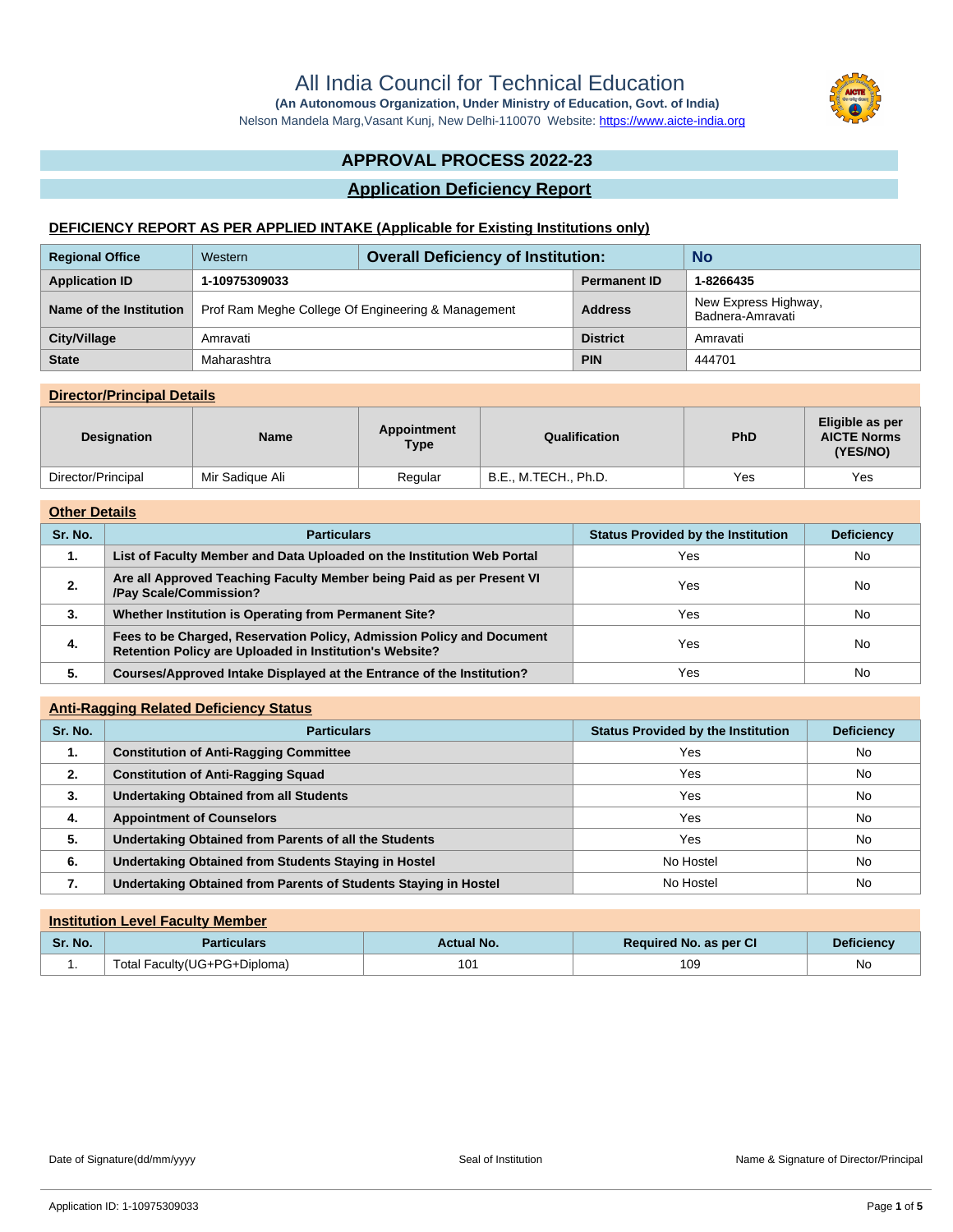# **Application Deficiency Report**



**Application Status: Submitted Application Sub-Status: Payment Received**

Report Generated on :-20/04/2022

| <b>Administrative Area</b>                |                          |                                   |                   |  |  |  |  |  |
|-------------------------------------------|--------------------------|-----------------------------------|-------------------|--|--|--|--|--|
| <b>Particulars</b>                        | Actual Room Area (Sq.m.) | <b>Expected Room Area (Sq.m.)</b> | <b>Deficiency</b> |  |  |  |  |  |
| Board Room                                | 30                       | 20                                | No                |  |  |  |  |  |
| Department Offices/Cabin for Head of Dept | 149                      | 120                               | No                |  |  |  |  |  |
| <b>Central Store</b>                      | 30                       | 30                                | No                |  |  |  |  |  |
| Exam Control Office                       | 30                       | 30                                | <b>No</b>         |  |  |  |  |  |
| Housekeeping                              | 10                       | 10                                | <b>No</b>         |  |  |  |  |  |
| Maintenance                               | 10                       | 10                                | No                |  |  |  |  |  |
| Office All Inclusive                      | 150                      | 150                               | No                |  |  |  |  |  |
| <b>Placement Office</b>                   | 50                       | 30                                | No                |  |  |  |  |  |
| <b>Principal Directors Office</b>         | 30                       | 30                                | No                |  |  |  |  |  |
| Security                                  | 10                       | 10                                | No                |  |  |  |  |  |
|                                           | 499.00                   | 440.00                            |                   |  |  |  |  |  |
|                                           |                          |                                   |                   |  |  |  |  |  |

| <b>Amenities Area</b> |                         |                           |                             |                   |  |  |  |
|-----------------------|-------------------------|---------------------------|-----------------------------|-------------------|--|--|--|
| Sr. No.               | <b>Particulars</b>      | Actual Room Area (Sq. m.) | Expected Room Area (Sq. m.) | <b>Deficiency</b> |  |  |  |
| ٠.                    | Boys Common Room        | 104.38                    | 75                          | No                |  |  |  |
| 2.                    | Cafeteria               | 308.95                    | 150                         | No                |  |  |  |
| 3.                    | First aid cum Sick Room | 48.93                     | 10                          | No                |  |  |  |
| 4.                    | Girls Common Room       | 101.48                    | 75                          | No                |  |  |  |
| 5.                    | <b>Stationery Store</b> | 15                        | 10                          | No                |  |  |  |
| <b>TOTAL</b>          |                         | 578.74                    | 320.00                      |                   |  |  |  |

### **Computational Facilities**

| Sr. No. | <b>Particulars</b>            | Available | <b>Required</b> | <b>Deficiency</b> |  |  |  |  |
|---------|-------------------------------|-----------|-----------------|-------------------|--|--|--|--|
| . .     | Printers                      | 45        | 19              | No                |  |  |  |  |
| 2.      | A1 size Color Printers        |           |                 | No                |  |  |  |  |
| 3.      | Number of PCs in Language lab | 50        | 20              | No                |  |  |  |  |
| 4.      | Legal Application S/W         | 20        | 20              | No                |  |  |  |  |
| 5.      | Legal System S/W              | 99        |                 | No                |  |  |  |  |
| 6.      | PCs to Student ratio          | 384       | 380             | No                |  |  |  |  |

|         | <b>Library Facilities</b>     |           |                 |                   |  |  |  |  |
|---------|-------------------------------|-----------|-----------------|-------------------|--|--|--|--|
| Sr. No. | <b>Particulars</b>            | Available | <b>Required</b> | <b>Deficiency</b> |  |  |  |  |
| 1.      | Volumes                       | 42661     | 15300           | No                |  |  |  |  |
| 2.      | <b>Titles</b>                 | 7992      | 4150            | No                |  |  |  |  |
| 3.      | Journals                      | 84        | 84              | No                |  |  |  |  |
| 4.      | Library Management Software   |           |                 | No                |  |  |  |  |
| 5.      | Reading Room Seating Capacity | 150       | 150             | No                |  |  |  |  |
| 6.      | MultiMediaPC                  | 15        | 10              | <b>No</b>         |  |  |  |  |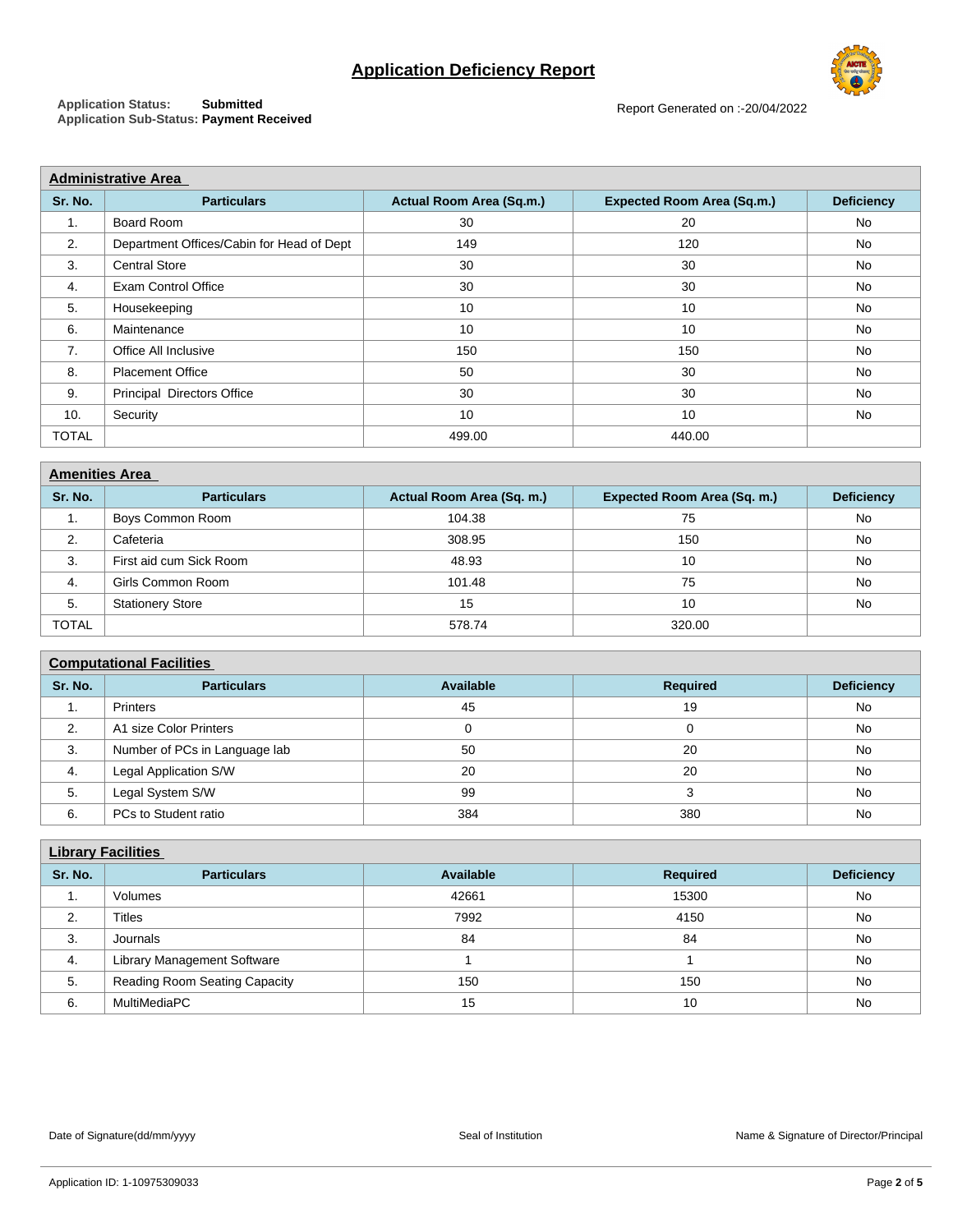# **Application Deficiency Report**



**Application Status: Submitted Application Sub-Status: Payment Received** Report Generated on :-20/04/2022

|              | <b>Instructional Area-Common Facilities</b> |           |                 |                   |  |  |  |  |
|--------------|---------------------------------------------|-----------|-----------------|-------------------|--|--|--|--|
| Sr. No.      | <b>Particulars</b>                          | Available | <b>Required</b> | <b>Deficiency</b> |  |  |  |  |
| . .          | <b>Computer Center</b>                      | 150       | 150             | No                |  |  |  |  |
| 2.           | Library & Reading Room                      | 550       | 550             | No                |  |  |  |  |
| 3.           | Language Laboratory                         | 87        | 33              | No                |  |  |  |  |
| <b>TOTAL</b> |                                             | 787.00    | 733.00          |                   |  |  |  |  |

| <b>Land Area Details</b> |                          |           |                 |                   |  |
|--------------------------|--------------------------|-----------|-----------------|-------------------|--|
| Sr. No.                  | <b>Particulars</b>       | Available | <b>Required</b> | <b>Deficiency</b> |  |
| . .                      | Total Area of Land       | 10.1      | 2.5             | No                |  |
|                          | Maximum number of Pieces |           |                 | No                |  |

### **Existing Programme / ENGINEERING AND TECHNOLOGY**

| Sr. No.      | <b>Particulars</b>         | Level     | <b>Actual Room</b><br>Area (Sqm) | <b>Expected Room</b><br>Area (Sqm) | <b>Deficiency</b> |
|--------------|----------------------------|-----------|----------------------------------|------------------------------------|-------------------|
| 1.           | Classroom                  | UG        | 1839                             | 1584                               | No                |
| 2.           | <b>Tutorial Room</b>       | UG        | 222                              | 198                                | No                |
| 3.           | Seminar Hall               | UG/PG     | 297                              | 132                                | <b>No</b>         |
| 4.           | <b>Additional Workshop</b> | UG/PG     | 440                              | 200                                | No                |
| 5.           | <b>Drawing Hall</b>        | UG/PG     | 138                              | 132                                | No                |
| 6.           | Workshop                   | UG/PG     | 290                              | 200                                | No                |
| 7.           | Laboratory                 | UG        | 2591                             | 2112                               | No                |
| 8.           | Classroom                  | <b>PG</b> | 269                              | 198                                | No                |
| 9.           | Laboratory                 | <b>PG</b> | 335                              | 330                                | No                |
| <b>TOTAL</b> |                            |           | 6421.00                          | 5086.00                            |                   |

| <b>Other Facilities</b> |                                                          |              |                   |  |
|-------------------------|----------------------------------------------------------|--------------|-------------------|--|
| Sr. No.                 | <b>Particulars</b>                                       | Availability | <b>Deficiency</b> |  |
| 1.                      | All Weather Approach (Motorised Road)                    | Yes          | No                |  |
| 2.                      | <b>Safety Provisions</b>                                 | Yes          | No                |  |
| 3.                      | Sewage Disposal System                                   | Yes          | No.               |  |
| 4.                      | Telephone                                                | Yes          | No                |  |
| 5.                      | Vehicle Parking                                          | Yes          | No                |  |
| 6.                      | <b>First Aid</b>                                         | Yes          | <b>No</b>         |  |
| 7.                      | Appointment of Student Counselor                         | Yes          | No                |  |
| 8.                      | Establishment of Anti-Ragging Committee                  | Yes          | No.               |  |
| 9.                      | Establishment of Committee for SC/ST                     | Yes          | <b>No</b>         |  |
| 10.                     | Establishment of Internal Complaint Committee(ICC)       | Yes          | No                |  |
| 11.                     | Establishment of Grievance Redressal Committee/OMBUDSMAN | Yes          | No                |  |
| 12.                     | <b>Barrier free Enviroment</b>                           | Yes          | No                |  |
| 13.                     | AICTE Approval Letters- EoA/LoA                          | Yes          | No                |  |
| 14.                     | Institution-Industry Cell                                | Yes          | No                |  |
| 15.                     | <b>Digital Payment-Financial Transactions</b>            | Yes          | <b>No</b>         |  |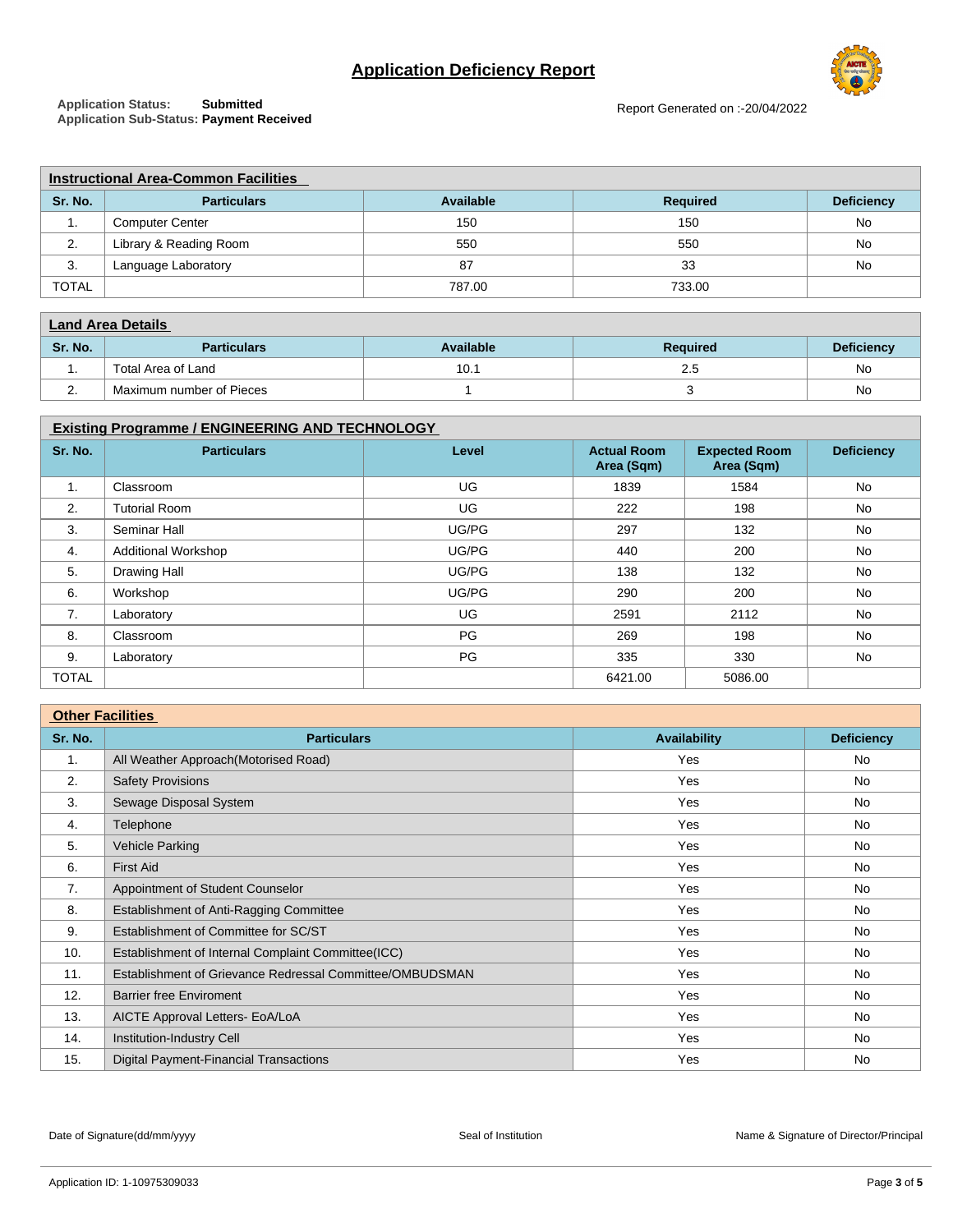# **Application Deficiency Report**



#### **Application Status: Submitted Application Sub-Status: Payment Received**

Report Generated on :-20/04/2022

| 16. | Food Safety and Standards                       | Yes | No        |
|-----|-------------------------------------------------|-----|-----------|
| 17. | <b>Insurance for Students</b>                   | Yes | No        |
| 18. | Online Grievance Rederssal Mechanism            | Yes | No        |
| 19. | <b>Internal Quality Assurance Cell</b>          | Yes | No        |
| 20. | Fire and Safety Certificate                     | Yes | No        |
| 21. | Atleast 5 MoUs with industries                  | Yes | No        |
| 22. | Display of info submitted to AICTE on website   | Yes | No        |
| 23. | General Insurance                               | Yes | No        |
| 24. | <b>Backup Electric Supply</b>                   | Yes | No        |
| 25. | Group accident policy for employees             | Yes | No        |
| 26. | Implementation of student Induction Programme   | Yes | <b>No</b> |
| 27. | Waste Management and a sustainable Green Campus | Yes | No        |
| 28. | Display of Course(s) and Approved In entrance   | Yes | No        |
| 29. | Institution Web Site-Mandatory Disclosure       | Yes | No        |
| 30. | Medical & Counseling                            | Yes | No        |
| 31. | Notice Boards                                   | Yes | No        |
| 32. | Potable Water Supply                            | Yes | No        |